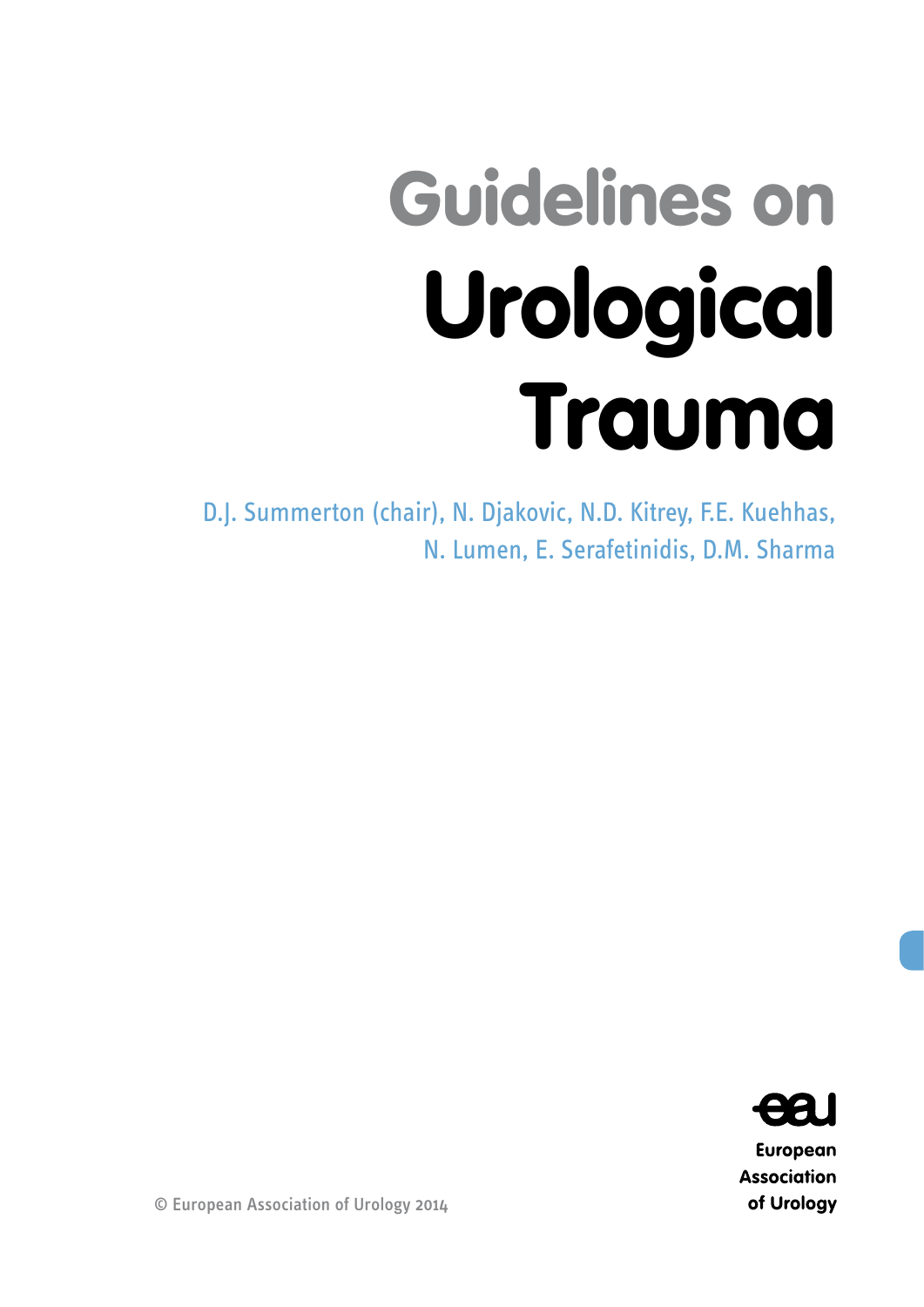## **TABLE OF CONTENTS PAGE**

| 1. | <b>BACKGROUND</b> |                     |                                               |                  |  |
|----|-------------------|---------------------|-----------------------------------------------|------------------|--|
|    | 1.1               | Methodology         |                                               | 6                |  |
|    |                   | 1.1.1               | Evidence sources                              | 6                |  |
|    |                   | 1.1.2               | Publication history                           | 6                |  |
|    |                   | 1.1.3               | Potential conflict of interest statement      | $\overline{7}$   |  |
|    | 1.2               |                     | Definition and Epidemiology                   | $\overline{7}$   |  |
|    |                   | 1.2.1               | Genito-Urinary Trauma                         | $\overline{7}$   |  |
|    |                   | 1.2.2               | Classification of trauma                      | $\overline{7}$   |  |
|    |                   | 1.2.3               | Initial evaluation and treatment              | 8                |  |
|    | 1.3               | References          |                                               | 8                |  |
| 2. |                   | <b>RENAL TRAUMA</b> |                                               | 9                |  |
|    | 2.1               | Introduction        |                                               | 9                |  |
|    | 2.2               |                     | Mode of injury                                | $\boldsymbol{9}$ |  |
|    |                   | 2.2.1               | Blunt renal injuries                          | $\boldsymbol{9}$ |  |
|    |                   | 2.2.2               | Penetrating renal injuries                    | 10               |  |
|    |                   | 2.2.3               | Injury classification                         | 10               |  |
|    | 2.3               | Diagnosis           |                                               | 10               |  |
|    |                   | 2.3.1               | Patient history and physical examination      | 10               |  |
|    |                   |                     | 2.3.1.1 Recommendations                       | 11               |  |
|    |                   | 2.3.2               | Laboratory evaluation                         | 11               |  |
|    |                   |                     | 2.3.2.1 Recommendations                       | 11               |  |
|    |                   | 2.3.3               | Imaging: criteria for radiographic assessment | 11               |  |
|    |                   |                     | 2.3.3.1 Ultrasound (US)                       | 12               |  |
|    |                   |                     | 2.3.3.2 Intravenous pyelography (IVP)         | 12               |  |
|    |                   |                     | 2.3.3.3 One-shot intra-operative IVP          | 12               |  |
|    |                   |                     | 2.3.3.4 Computed tomography (CT)              | 12               |  |
|    |                   |                     | 2.3.3.5 Magnetic resonance imaging (MRI)      | 13               |  |
|    |                   |                     | 2.3.3.6 Angiography                           | 13               |  |
|    |                   |                     | 2.3.3.7 Radionuclide scans                    | 13               |  |
|    |                   |                     | 2.3.3.8 Recommendations                       | 13               |  |
|    | 2.4               | Treatment           |                                               | 13               |  |
|    |                   | 2.4.1               | Indications for renal exploration             | 13               |  |
|    |                   | 2.4.2               | Interventional radiology                      | 13               |  |
|    |                   | 2.4.3               | Operative findings and reconstruction         | 14               |  |
|    |                   | 2.4.4               | Non-operative management of renal injuries    | 15               |  |
|    |                   |                     | 2.4.4.1 Blunt renal injuries                  | 15               |  |
|    |                   |                     | 2.4.4.2 Penetrating renal injuries            | 15               |  |
|    |                   | 2.4.5               | Recommendations                               | 16               |  |
|    |                   | 2.4.6               | Post-operative care and follow-up             | 16               |  |
|    |                   | 2.4.7               | Complications                                 | 16               |  |
|    |                   | 2.4.8               | Recommendations                               | 17               |  |
|    |                   | 2.4.9               | Renal injury in the polytrauma patient        | 17               |  |
|    |                   | 2.4.10              | Recommendations                               | 17               |  |
|    | 2.5               |                     | latrogenic renal injuries                     | 17               |  |
|    |                   | 2.5.1               | Introduction                                  | 17               |  |
|    |                   | 2.5.2               |                                               | 17               |  |
|    |                   |                     | Incidence and aetiology                       |                  |  |
|    |                   | 2.5.3               | Diagnosis (clinical signs, imaging)           | 18               |  |
|    |                   | 2.5.4               | Management                                    | 19               |  |
|    |                   | 2.5.5               | Statements and recommendations                | 20<br>20         |  |
|    | 2.6               | Algorithms          |                                               |                  |  |
|    | 2.7               | References          |                                               | 22               |  |
| 3. |                   | URETERAL TRAUMA     |                                               | 30               |  |
|    | 3.1               | Aetiology           |                                               | 30               |  |
|    | 3.2               | Diagnosis           |                                               | 31               |  |
|    |                   | 3.2.1               | Clinical diagnosis                            | 31               |  |
|    |                   | 3.2.2               | Radiological diagnosis                        | 31               |  |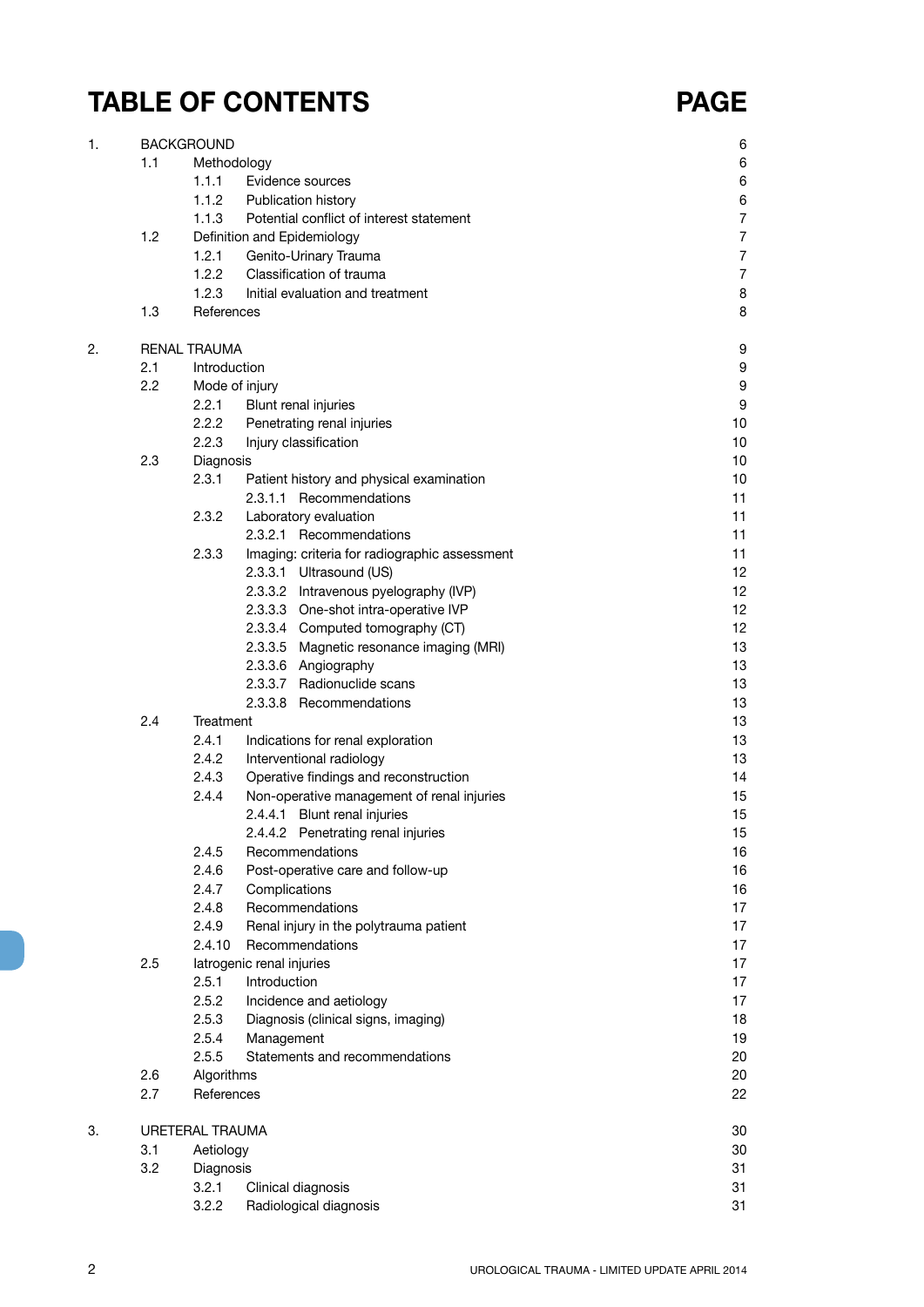|    | 3.3 |                       |                              | Prevention of iatrogenic trauma                                            | 31 |
|----|-----|-----------------------|------------------------------|----------------------------------------------------------------------------|----|
|    | 3.4 | Management            |                              |                                                                            | 31 |
|    |     | 3.4.1                 |                              | Uretero-ureterostomy                                                       | 32 |
|    |     | 3.4.2                 |                              | Uretero-calycostomy                                                        | 32 |
|    |     | 3.4.3                 |                              | Transuretero-ureterostomy                                                  | 32 |
|    |     | 3.4.4                 |                              | Ureteral reimplantation with a psoas hitch                                 | 32 |
|    |     | 3.4.5                 |                              | Ureteral reimplantation with a Boari flap                                  | 32 |
|    |     | 3.4.6                 |                              | Ileal interposition graft                                                  | 32 |
|    |     | 3.4.7                 |                              | Autotransplantation                                                        | 33 |
|    | 3.5 |                       |                              | Statements and recommendations on ureteral trauma                          | 33 |
|    | 3.6 | References            |                              |                                                                            | 33 |
| 4. |     | <b>BLADDER TRAUMA</b> |                              |                                                                            | 35 |
|    | 4.1 |                       |                              | Background, incidence and aetiology                                        | 35 |
|    |     | 4.1.1                 |                              | External (non-iatrogenic) trauma                                           | 35 |
|    |     | 4.1.2                 | latrogenic trauma            |                                                                            | 35 |
|    |     |                       |                              | 4.1.2.1 External iatrogenic bladder trauma                                 | 36 |
|    |     |                       |                              | 4.1.2.2 Internal iatrogenic bladder trauma                                 | 36 |
|    | 4.2 | <b>Risk factors</b>   |                              |                                                                            | 36 |
|    | 4.3 |                       |                              | Clinical signs and symptoms                                                | 36 |
|    |     | 4.3.1                 | External trauma              |                                                                            | 36 |
|    |     |                       |                              | 4.3.1.1 Caution in case of urinary retention and/or urethral blood loss    | 37 |
|    |     | 4.3.2                 | latrogenic trauma            |                                                                            | 37 |
|    |     |                       |                              | 4.3.2.1 Peri-operative: external iatrogenic bladder trauma                 | 37 |
|    |     |                       |                              | 4.3.2.2 Peri-operative: internal iatrogenic bladder trauma                 | 37 |
|    |     |                       |                              | 4.3.2.3 Post-operative: unrecognized bladder injury                        | 37 |
|    |     | 4.3.3                 |                              | Intravesical foreign body                                                  | 37 |
|    | 4.4 | Imaging               |                              |                                                                            | 37 |
|    |     | 4.4.1                 |                              | Cystography (conventional or CT)                                           | 37 |
|    |     | 4.4.2                 | Cystoscopy                   |                                                                            | 38 |
|    |     | 4.4.3                 |                              | Excretory phase of CT or IVP                                               | 38 |
|    |     | 4.4.4                 | Ultrasound                   |                                                                            | 38 |
|    | 4.5 | Treatment             |                              |                                                                            | 38 |
|    |     | 4.5.1                 | External trauma              |                                                                            | 38 |
|    |     |                       |                              | 4.5.1.1 Blunt trauma: extraperitoneal rupture                              | 38 |
|    |     |                       |                              | 4.5.1.2 Blunt trauma: intraperitoneal rupture                              | 38 |
|    |     |                       |                              | 4.5.1.3 Penetrating injuries                                               | 38 |
|    |     |                       |                              | 4.5.1.4 Bladder injuries with avulsion of lower abdominal wall or perineum |    |
|    |     |                       |                              | and/or bladder tissue loss                                                 | 39 |
|    |     | 4.5.2                 | latrogenic injuries          |                                                                            | 39 |
|    |     | 4.5.3                 |                              | Intravesical foreign body                                                  | 39 |
|    |     | 4.5.4                 |                              | Post-operative management                                                  | 39 |
|    | 4.6 |                       |                              | Statements and recommendations                                             | 39 |
|    | 4.7 | References            |                              |                                                                            | 40 |
|    |     |                       |                              |                                                                            |    |
| 5. |     | URETHRAL TRAUMA       |                              |                                                                            | 43 |
|    | 5.1 |                       | Anterior urethral injuries   |                                                                            | 43 |
|    | 5.2 |                       |                              | Posterior urethral injuries (in males)                                     | 43 |
|    | 5.3 |                       | Urethral injuries in females |                                                                            | 44 |
|    | 5.4 |                       |                              | Diagnosis in males and females                                             | 44 |
|    |     | 5.4.1.                |                              | Clinical signs and symptoms                                                | 44 |
|    |     | 5.4.2                 |                              | Further diagnostic techniques                                              | 44 |
|    |     |                       |                              | 5.4.2.1 Retrograde urethrography                                           | 44 |
|    |     |                       |                              | 5.4.2.2 Urethrogram                                                        | 45 |
|    |     |                       |                              | 5.4.2.3 Ultrasound, CT and MR imaging                                      | 45 |
|    |     |                       |                              | 5.4.2.4 Cystoscopy                                                         | 45 |
|    |     |                       |                              | 5.4.2.5 Summary                                                            | 45 |
|    | 5.5 | Management            |                              |                                                                            | 45 |
|    |     | 5.5.1                 |                              | Anterior urethral injuries                                                 | 45 |
|    |     |                       |                              | 5.5.1.1 Blunt anterior urethral injuries                                   | 45 |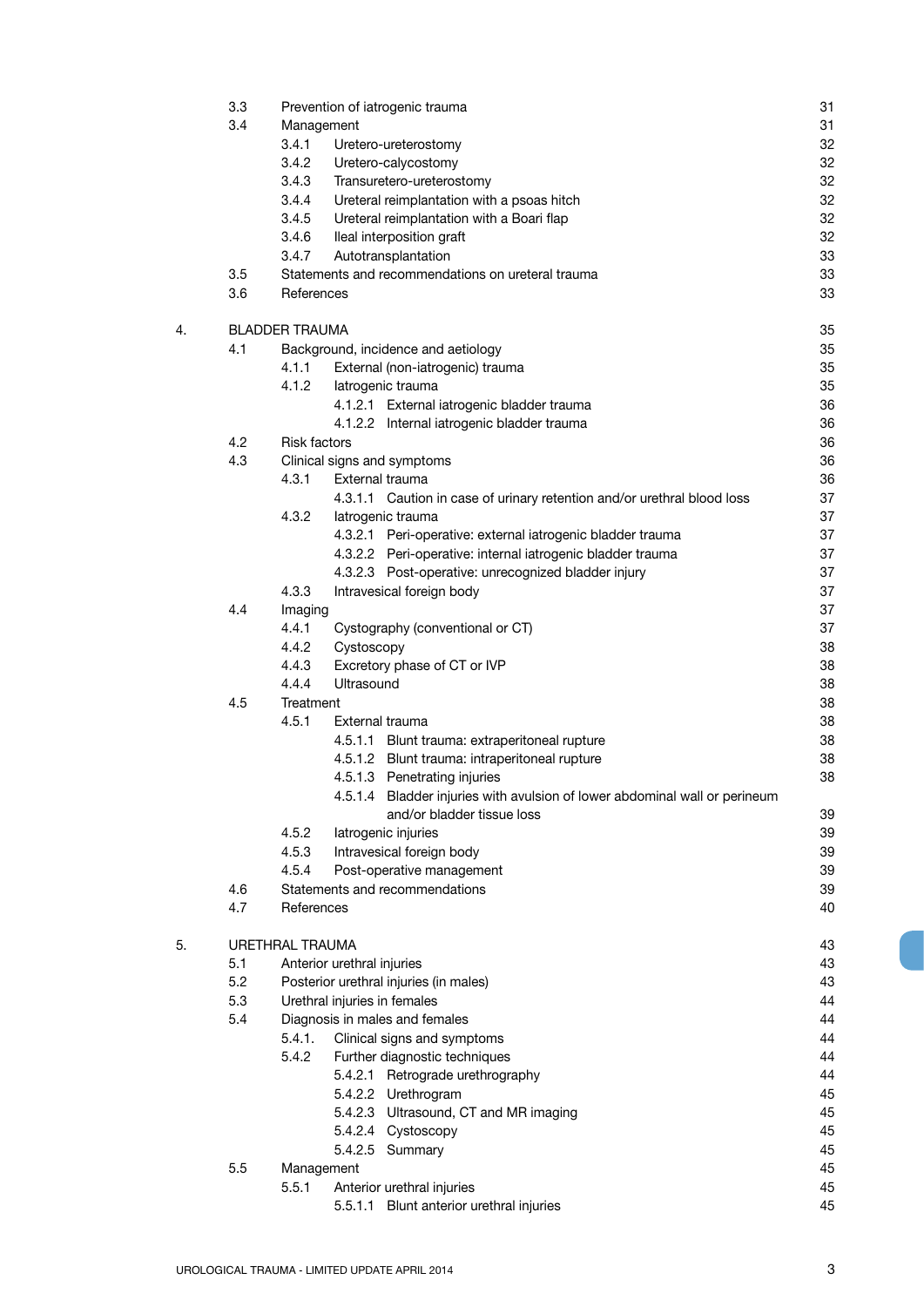|    |      | 5.5.1.2 Penile fracture-related anterior urethral injuries          | 46 |
|----|------|---------------------------------------------------------------------|----|
|    |      | 5.5.1.3 Penetrating anterior urethral injuries                      | 46 |
|    |      | 5.6.1<br>Posterior urethral injuries                                | 46 |
|    |      | 5.6.1.1 Blunt posterior urethral injuries                           | 46 |
|    |      | 5.6.1.1.1 Immediate management                                      | 46 |
|    |      | 5.6.1.1.1.1 Partial posterior urethral rupture                      | 46 |
|    |      | 5.6.1.1.1.2 Complete posterior urethral rupture                     | 47 |
|    |      | 5.6.1.1.1.2.1 Immediate realignment                                 | 47 |
|    |      | 5.6.1.1.1.2.2 Immediate urethroplasty                               | 47 |
|    |      | 5.6.1.1.2 Delayed primary treatment                                 | 47 |
|    |      | 5.6.1.1.2.1 Delayed primary realignment                             | 47 |
|    |      | 5.6.1.1.2.2 Delayed primary urethroplasty                           | 48 |
|    |      | 5.6.1.1.3 Deferred treatment                                        | 48 |
|    |      | 5.6.1.1.3.1 Deferred urethroplasty                                  | 48 |
|    |      | 5.6.1.1.3.2 Deferred endoscopic treatment                           | 49 |
|    |      | 5.6.1.2 Penetrating posterior urethral injuries                     | 49 |
|    |      | 5.6.2<br>Female urethral injuries                                   | 49 |
|    | 5.7  | Treatment algorithms                                                | 49 |
|    | 5.8  | Statements and recommendation on trauma of the urethra              | 51 |
|    | 5.9  | latrogenic urethral trauma                                          | 52 |
|    |      | 5.9.1<br>Introduction                                               | 52 |
|    |      | 5.9.2<br>Causes of iatrogenic urethral trauma                       | 52 |
|    |      | 5.9.2.1 Transurethral catheterisation                               | 52 |
|    |      | 5.9.2.2 Transurethral surgery                                       | 53 |
|    |      | 5.9.2.3 Surgical treatment for prostate cancer                      | 53 |
|    |      | 5.9.2.4 Radiotherapy for prostate cancer                            | 54 |
|    |      | 5.9.2.5 Major abdominal surgery and cystectomy                      | 54 |
|    |      | 5.9.3<br>Symptoms of iatrogenic urethral injury                     | 55 |
|    |      | 5.9.4<br>Diagnosis                                                  | 55 |
|    |      | 5.9.5<br>Treatment                                                  | 55 |
|    | 5.10 | Statements and recommendations regarding iatrogenic urethral trauma | 55 |
|    | 5.11 | References                                                          | 56 |
| 6. |      | <b>GENITAL TRAUMA</b>                                               | 61 |
|    | 6.1  | Introduction and background                                         | 61 |
|    | 6.2  | General principles and pathophysiology                              | 61 |
|    |      | Gunshot wounds<br>6.2.1                                             | 61 |
|    |      | 6.2.2<br><b>Bites</b>                                               | 61 |
|    |      | 6.2.2.1 Animal bites                                                | 61 |
|    |      | 6.2.2.2 Human bites                                                 | 62 |
|    |      | 6.2.3<br>Sexual assault                                             | 62 |
|    | 6.3  | Organ-specific genital trauma                                       | 62 |
|    |      | 6.3.1<br>Penile trauma                                              | 62 |
|    |      | 6.3.1.1 Blunt penile trauma                                         | 62 |
|    |      | 6.3.1.1.1 Penile fracture                                           | 62 |
|    |      | 6.3.2<br>Penetrating penile trauma                                  | 63 |
|    |      | 6.3.3<br>Penile avulsion injuries and amputation                    | 63 |
|    | 6.4  |                                                                     |    |
|    |      | Scrotal trauma                                                      | 64 |
|    |      | 6.4.1<br>Blunt scrotal trauma                                       | 64 |
|    |      | 6.4.1.1 Testicular dislocation                                      | 64 |
|    |      | 6.4.1.2 Haematocoele                                                | 64 |
|    |      | 6.4.1.3 Testicular rupture                                          | 64 |
|    |      | Penetrating scrotal trauma<br>6.4.2                                 | 64 |
|    | 6.5  | Genital trauma in females                                           | 65 |
|    |      | 6.5.1<br>Blunt vulvar injuries                                      | 65 |
|    | 6.6  | Conclusion and recommendations for genital trauma                   | 65 |
|    | 6.7  | References                                                          | 65 |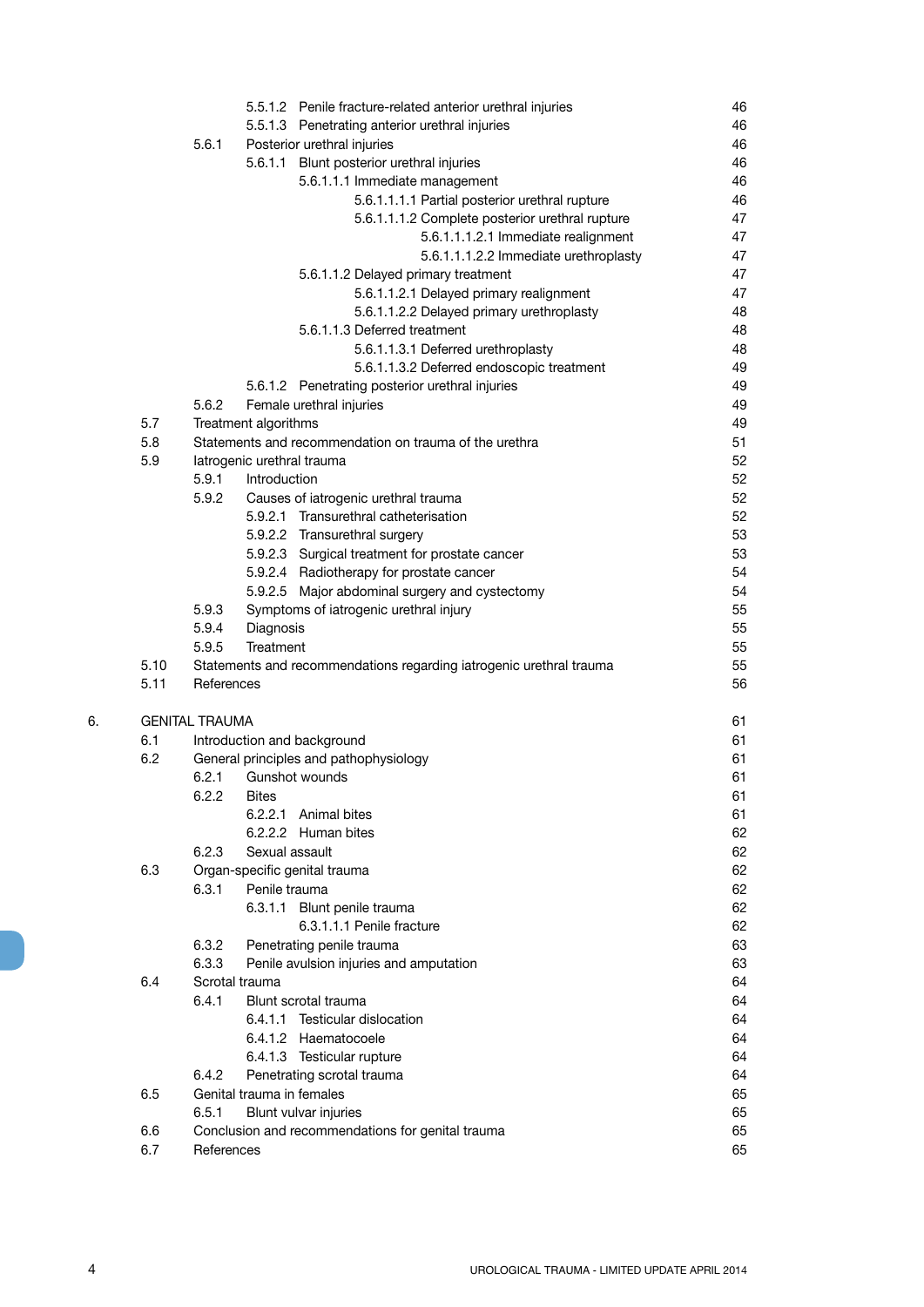|     |            |                                                               | 69                                                                                                                                                                                                                                                                                    |  |
|-----|------------|---------------------------------------------------------------|---------------------------------------------------------------------------------------------------------------------------------------------------------------------------------------------------------------------------------------------------------------------------------------|--|
| 7.1 |            |                                                               | 69                                                                                                                                                                                                                                                                                    |  |
|     |            | The development of major trauma centres                       | 69                                                                                                                                                                                                                                                                                    |  |
|     |            | 7.1.1.1 Recommendations for polytrauma management             | 69                                                                                                                                                                                                                                                                                    |  |
| 7.2 |            |                                                               | 69                                                                                                                                                                                                                                                                                    |  |
| 7.3 |            |                                                               | 69                                                                                                                                                                                                                                                                                    |  |
|     | 7.3.1      | Statement and recommendation on management principles         | 70                                                                                                                                                                                                                                                                                    |  |
| 7.4 |            |                                                               | 70                                                                                                                                                                                                                                                                                    |  |
|     | 7.4.1      | Renal injury                                                  | 70                                                                                                                                                                                                                                                                                    |  |
|     |            | 7.4.1.1 Renal preservation                                    | 70                                                                                                                                                                                                                                                                                    |  |
|     |            | 7.4.1.2 Recommendations for the management of renal injury    | 70                                                                                                                                                                                                                                                                                    |  |
|     | 7.4.2      | Ureteral injury                                               | 70                                                                                                                                                                                                                                                                                    |  |
|     |            | 7.4.2.1 Recommendations for the management of ureteral injury | 71                                                                                                                                                                                                                                                                                    |  |
|     | 7.4.3      | Bladder trauma                                                | 71                                                                                                                                                                                                                                                                                    |  |
|     |            | 7.4.3.1 Recommendations for the management of bladder trauma  | 71                                                                                                                                                                                                                                                                                    |  |
|     | 7.4.4      | Urethral injury                                               | 71                                                                                                                                                                                                                                                                                    |  |
|     |            | 7.4.4.1 Recommendation for the management of urethral injury  | 71                                                                                                                                                                                                                                                                                    |  |
|     | 7.4.5      | External genital injury                                       | 71                                                                                                                                                                                                                                                                                    |  |
| 7.5 |            |                                                               | 72                                                                                                                                                                                                                                                                                    |  |
|     | 7.5.1      | Triage                                                        | 72                                                                                                                                                                                                                                                                                    |  |
|     |            | Urological role in the mass casualty setting                  | 72                                                                                                                                                                                                                                                                                    |  |
|     | 7.5.3      | Statements and recommendations for mass casualty events       | 73                                                                                                                                                                                                                                                                                    |  |
| 7.6 | References |                                                               |                                                                                                                                                                                                                                                                                       |  |
|     |            |                                                               | 75                                                                                                                                                                                                                                                                                    |  |
|     |            |                                                               | POLYTRAUMA, DAMAGE CONTROL AND MASS CASUALTY EVENTS<br>Introduction<br>7.1.1<br>Damage control<br>Management principles: polytrauma and associated urological injury<br>Urological injury management in polytrauma<br>Mass casualty events<br>7.5.2<br>ABBREVIATIONS USED IN THE TEXT |  |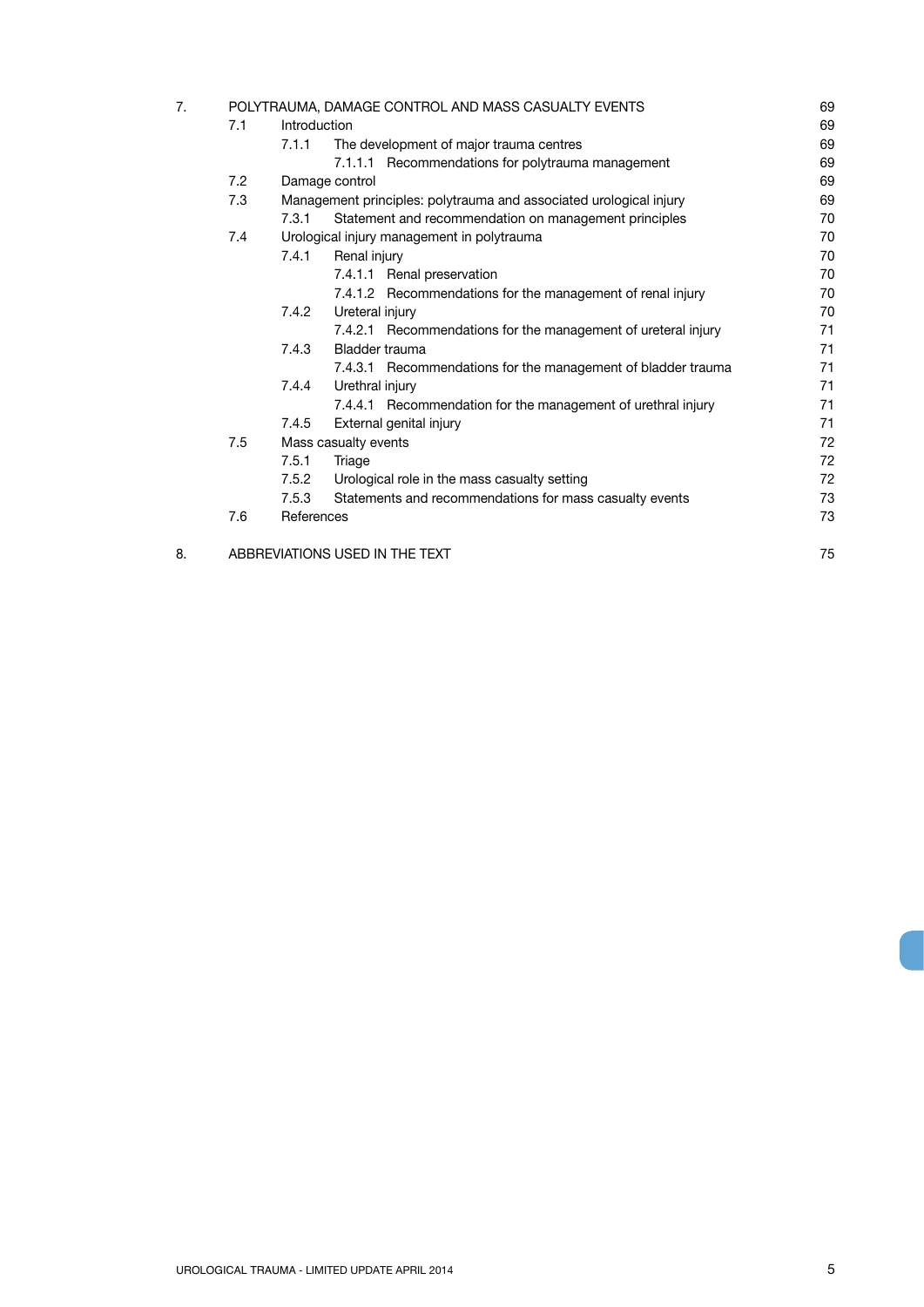## **1. BACKGROUND**

The European Association of Urology (EAU) Guidelines Group for Urological Trauma prepared these guidelines in order to assist medical professionals in the management of urological trauma.

#### **1.1 Methodology**

#### *1.1.1 Evidence sources*

The Urological Trauma guidelines are based on a review of the relevant literature, using on-line searches of the following databases: Medline, Embase, Cochrane, and other source documents published between 2002 and 2013. A critical assessment of the findings was made. The majority of publications on the subject are comprised of case reports and retrospective case series. The paucity of high-powered randomized controlled trials makes it difficult to draw meaningful conclusions. The panel recognizes this critical limitation.

A level of evidence (LE) and/or grade of recommendation (GR) have been assigned where possible. The aim of grading recommendations is to provide transparency between the underlying evidence and the recommendation given.

Levels of evidence and grade of guideline recommendations\*

#### **Table 1.1: Level of evidence (1)\***

| Level          | <b>Type of evidence</b>                                                                         |
|----------------|-------------------------------------------------------------------------------------------------|
| 1a             | Evidence obtained from meta-analysis of randomised trials.                                      |
| 1b             | Evidence obtained from at least one randomised trial.                                           |
| 2a             | Evidence obtained from one well-designed controlled study without randomisation.                |
| 2 <sub>b</sub> | Evidence obtained from at least one other type of well-designed quasi-experimental study.       |
| 3              | Evidence obtained from well-designed non-experimental studies, such as comparative studies,     |
|                | correlation studies and case reports.                                                           |
|                | Evidence obtained from expert committee reports or opinions or clinical experience of respected |
|                | authorities.                                                                                    |

#### **Table 1.2: Grade of recommendation (1)\***

| Grade                                  | Nature of recommendations                                                                         |  |
|----------------------------------------|---------------------------------------------------------------------------------------------------|--|
| $\Lambda$                              | Based on clinical studies of good quality and consistency addressing the specific recommendations |  |
|                                        | and including at least one randomised trial.                                                      |  |
| B                                      | Based on well-conducted clinical studies, but without randomised clinical trials.                 |  |
| $\overline{C}$                         | Made despite the absence of directly applicable clinical studies of good quality.                 |  |
| $*$ $M = -115$ $-15$ $-15$ $-15$ $-15$ |                                                                                                   |  |

*\* Modified from (1).*

It should be noted that when recommendations are graded, the link between the level of evidence and grade of recommendation is not directly linear. Availability of RCTs may not necessarily translate into a grade A recommendation where there are methodological limitations or disparity in published results.

Alternatively, absence of high level evidence does not necessarily preclude a grade A recommendation, if there is overwhelming clinical experience and consensus. In addition, there may be exceptional situations where corroborating studies cannot be performed, perhaps for ethical or other reasons and in this case unequivocal recommendations are considered helpful for the reader. The quality of the underlying scientific evidence - although a very important factor - has to be balanced against benefits and burdens, values and preferences and costs when a grade is assigned (2-4).

The EAU Guidelines Office do not perform cost assessments, nor can they address local/national preferences in a systematic fashion. But whenever this data is available, the panel will include the information.

#### *1.1.2 Publication history*

The Urological Trauma Guidelines were first published in 2003; partial or full updates were available in 2006, 2009 and 2013. This 2014 update presents a limited update. The literature was assessed for all chapters and the texts have been condensed; Chapter 7 - Polytrauma, damage control and mass casualty events - has been completely updated.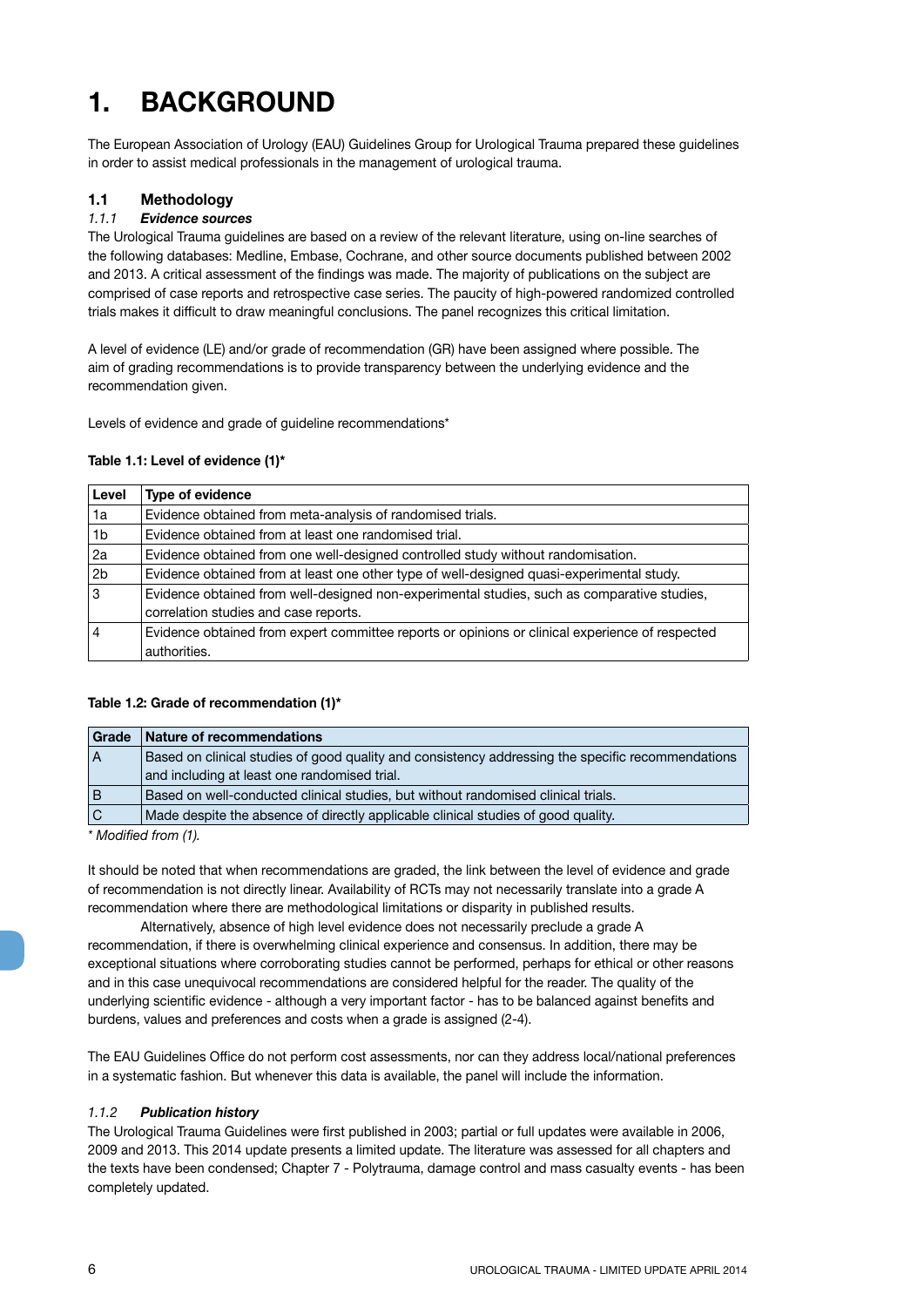Paediatric trauma is addressed in the paediatric urology guidelines, and not in this urological trauma document.

A quick reference document presenting the main findings of the Trauma guidelines is also available alongside several scientific publications in the EAU scientific journal European Urology (5,6).

All texts can be viewed and downloaded for personal use at the EAU website: http://www.uroweb.org/guidelines/online-guidelines/.

#### *1.1.3 Potential conflict of interest statement*

The expert panel have submitted potential conflict of interest statements which can be viewed on the EAU website: http://www.uroweb.org/guidelines/online-guidelines/.

#### **1.2 Definition and Epidemiology**

Trauma is defined as a physical injury or a wound to living tissue caused by an extrinsic agent. Trauma is the sixth leading cause of death worldwide, accounting for 10% of all mortalities. It accounts for approximately 5 million deaths each year worldwide and causes disability to millions more (7,8).

About half of all deaths due to trauma are in people aged 15-45 years and in this age it is the leading cause of death. Death from injury is twice as common in males as females, especially from motor vehicle accidents (MVA) and interpersonal violence. Trauma is therefore a serious public health problem with significant social and economic costs.

Significant differences exist in the causes and the effects of traumatic injuries between geographical areas, and between low, middle, and high-income countries. It should be noted that alcohol and drug abuse increase the rate of traumatic injuries by precipitating interpersonal violence, child and sexual abuse, and motor vehicle accidents.

#### *1.2.1 Genito-Urinary Trauma*

Genito-urinary trauma is seen in both sexes and in all age groups, but is more common in males.

The kidney is the most commonly injured organ in the genito-urinary system and renal trauma is seen in up to 5% of all trauma cases (9,10), and in 10% of all abdominal trauma cases (11). In MVAs, renal trauma is seen after direct impact into the seatbelt or steering wheel (frontal crashes) or from body panel intrusion in sideimpact crashes (12).

Ureteral trauma is relatively rare but due mainly to iatrogenic injuries, and in penetrating gunshot wounds - both in military and civilian settings (13).

Traumatic bladder injuries are usually due to blunt (MVA) causes and associated with pelvic fracture (14), although may also be a result of iatrogenic trauma.

The anterior urethra is most commonly injured by blunt or "fall-astride" trauma, whereas the posterior urethra is usually injured in pelvic fracture cases - the majority of which are seen in MVAs (15).

Genital trauma is much more common in males due to anatomical considerations and more frequent participation in physical sports, violence and war-fighting. Of all genitor-urinary injuries, 1/3-2/3rds involve the external genitalia (16).

#### *1.2.2 Classification of trauma*

Traumatic injuries are classified by the world health organization (WHO) into intentional (either interpersonal violence related, war-related or self-inflicted injury), and unintentional injury - mainly motor vehicle collisions, falls, and other domestic accidents. Intentional trauma accounts for approximately half of the trauma-related deaths worldwide (8). A specific type of unintentional injury consists of iatrogenic injury which is created during treatment or diagnostic procedures by healthcare personnel.

Traumatic injuries are classified according to the basic mechanism into penetrating when an object pierces the skin, and blunt.

Penetrating trauma is further classified according to the velocity of the projectile:

- 1. High-velocity projectiles (e.g. rifle bullets 800-1000m/sec)
- 2. Medium-velocity (e.g handgun bullets 200-300 m/sec)
- 3. Low-velocity items (e.g. knife stab)

High-velocity weapons inflict greater damage because the bullets transmit large amounts of energy to the tissues. They form temporary expansive cavitation that immediately collapses and creates shear forces and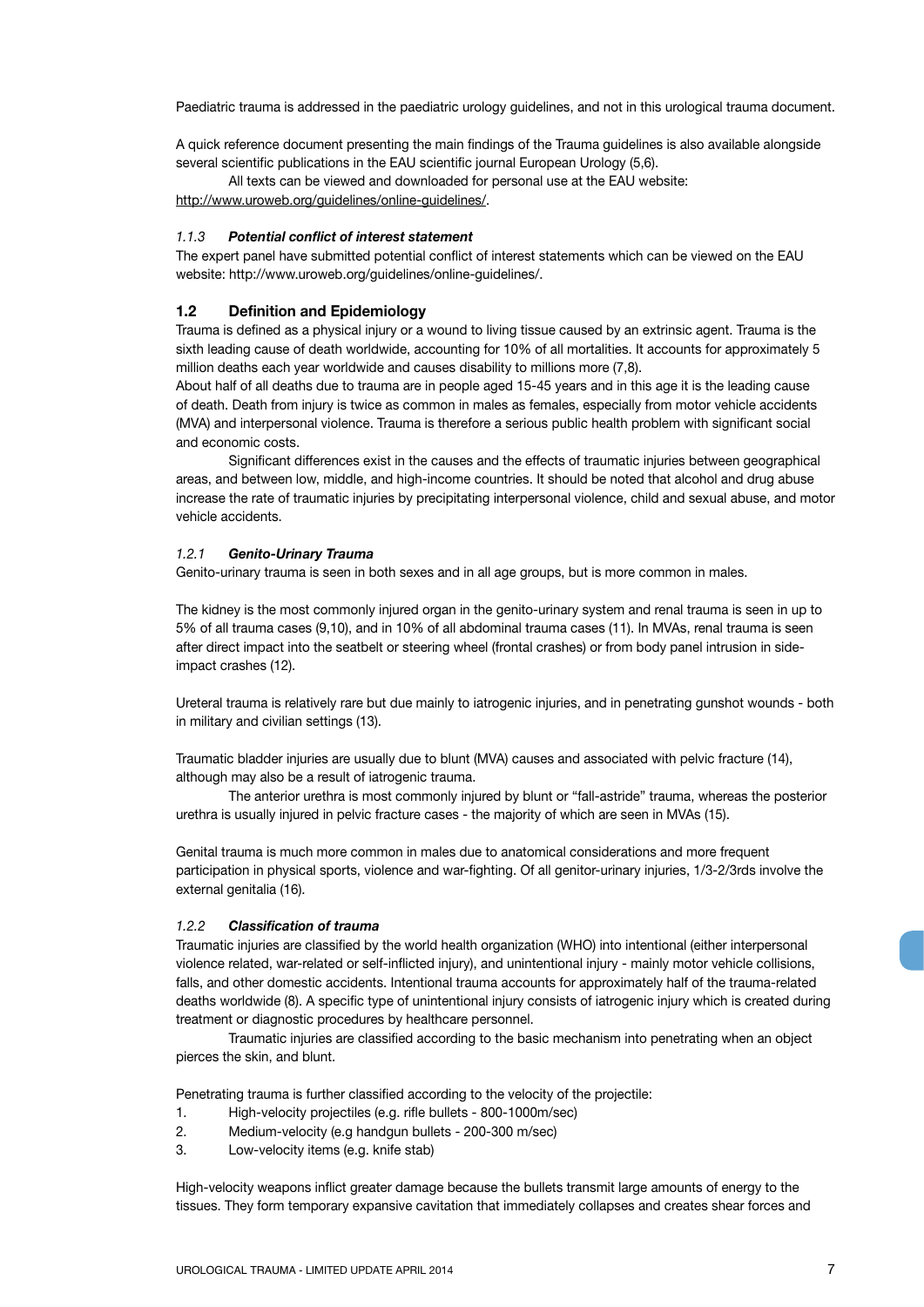destruction in a much larger area then the projectile tract itself. Cavity formation disrupts tissue, ruptures blood vessels and nerves, and may fracture bones away from the missile path. In lower velocity injuries, the damage is usually confined to the track of the projectile.

Blast injury is a complex cause of trauma because it commonly includes both blunt and penetrating trauma, and may also be accompanied by a burn injury.

Several classifications are used to describe the severity and the features of a traumatic injury. The most common is the AAST (American Association for the Surgery of Trauma) injury scoring scale, which is widely used in renal trauma (see the relevant section) (17). For the other urological organs, general practice is that injuries are described by their anatomical site and severity (partial/complete), therefore the elaborated AAST tables were omitted from these guidelines.

#### *1.2.3 Initial evaluation and treatment*

The initial emergency assessment of the trauma patient is beyond the focus of these guidelines, and is usually carried out by emergency medicine and trauma specialised personnel. The first priority is stabilisation of the patient and treatment of associated life-threatening injuries. The initial treatment should include securing the airway, controlling external bleeding and resuscitation of shock. In many cases, physical examination is carried out during the stabilisation of the patient.

A direct history is obtained from conscious patients. Witnesses and emergency personnel can provide valuable information about unconscious or seriously injured patients. In penetrating injuries, important information includes the size of the weapon in stabbings, and the type and calibre of the weapon used in gunshot wounds. The medical history should be as detailed as possible, as pre-existing organ dysfunction can have a negative effect on trauma patient outcome (18,19).

It is essential that all persons treating trauma patients are aware of the risk of hepatitis B and C infection. An infection rate of 38% was reported among males with penetrating wounds to the external genitalia (20). In any penetrating trauma, tetanus vaccination should be considered according to the patient's vaccination history and the features of the wound itself (CDC tetanus wound management) (21).

#### **1.3 References**

- 1. Produced by Bob Phillips, Chris Ball, Dave Sackett, Doug Badenoch, Sharon Straus, Brian Haynes, Martin Dawes since November 1998. Updated by Jeremy Howick March 2009. http://www.cebm.net/index.aspx?o=1025 [Accessed February 2014]
- 2. Atkins D, Best D, Briss PA, et al; GRADE Working Group. Grading quality of evidence and strength of recommendations. BMJ 2004 Jun;328(7454):1490. http://www.ncbi.nlm.nih.gov/pubmed/15205295
- 3. Guyatt GH, Oxman AD, Vist GE, et al. GRADE: an emerging consensus on rating quality of evidence and strength of recommendations. BMJ 2008;336(7650):924-6. http://www.ncbi.nlm.nih.gov/pubmed/18436948
- 4. Guyatt GH, Oxman AD, Kunz R, et al; GRADE Working Group. Going from evidence to recommendations. BMJ 2008 May;336(7652):1049-51. http://www.ncbi.nlm.nih.gov/pmc/articles/PMC2376019/?tool=pubmed http://www.gradeworkinggroup.org/publications/Grading\_evidence\_and\_recommendations\_BMJ.pdf
- 5. Summerton DJ, Kitrey ND, Lumen N, et al. EAU guidelines on iatrogenic trauma. Eur Urol 2012 Oct;62(4):628-39.
	- http://www.ncbi.nlm.nih.gov/pubmed/22717550
- 6. Martínez-Piñeiro L, Djakovic N, Plas E, et al; European Association of Urology EAU Guidelines on Urethral Trauma. Eur Urol 2010 May;57(5):791-803 http://www.ncbi.nlm.nih.gov/pubmed/20122789
- 7. Søreide K. Epidemiology of major trauma. Br J Surg 2009 Jul;96(7):697-8. http://www.ncbi.nlm.nih.gov/pubmed/19526611
- 8. Middleton P. The trauma epidemic. In Jason Smith, Ian Greaves, Keith (2010). Major trauma (1. publ. ed.). Oxford: Oxford University Press. p. 2. ISBN 978-0-19-954332-8.
- 9. Baverstock, R, Simons, R, McLoughlin, M. Severe blunt renal trauma: a 7-year retrospective review from a provincial trauma centre. Can J Urol 2001 Oct;8(5):1372-6. http://www.ncbi.nlm.nih.gov/pubmed/11718633
- 10. Meng MV, Brandes SB, McAninch JW. Renal trauma: indications and techniques for surgical exploration. World J Urol 1999 Apr;17(2):71-7. http://www.ncbi.nlm.nih.gov/pubmed/10367364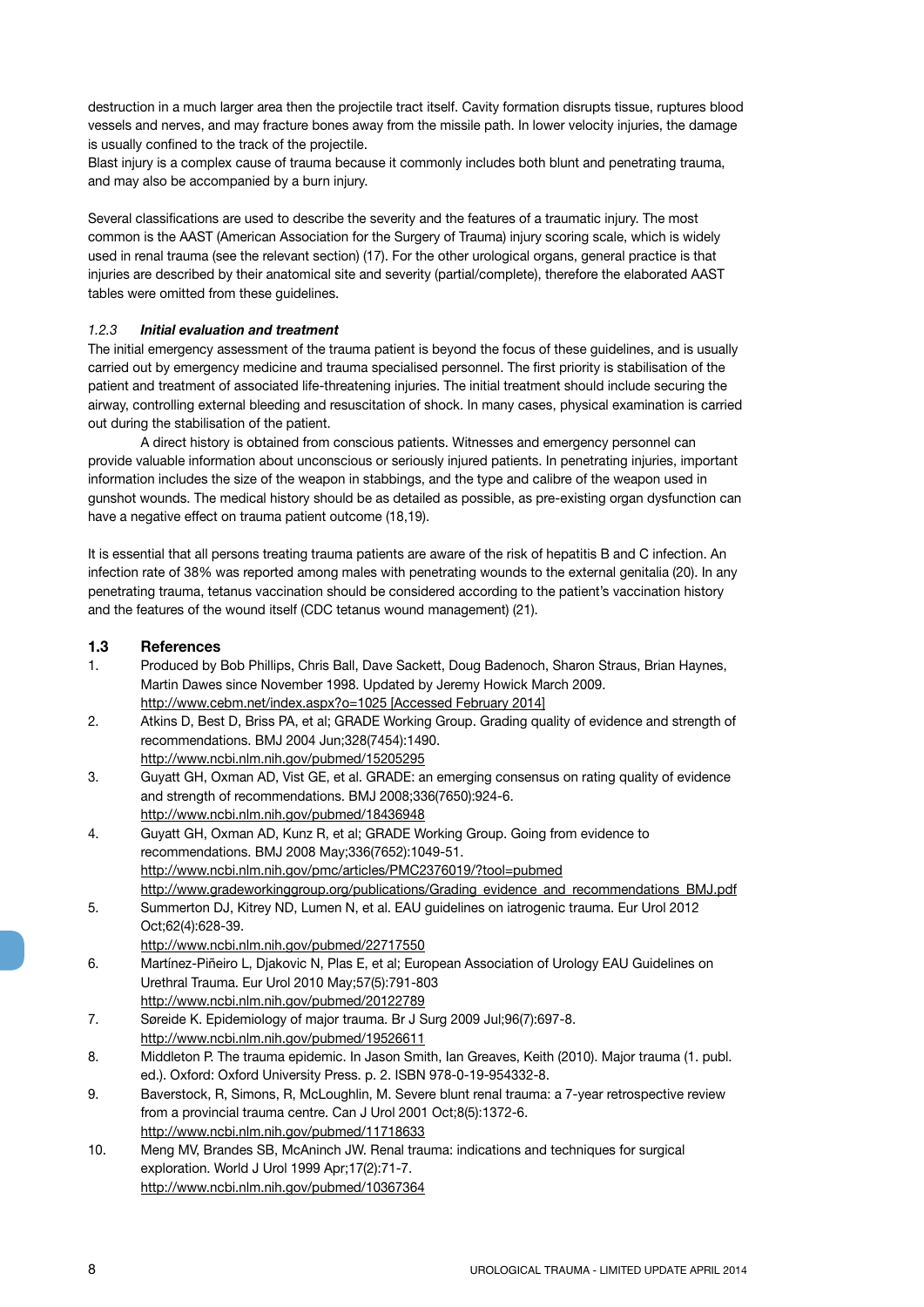- 11. Bruce LM, Croce MA, Santaniello JM, et al. Blunt renal artery injury: incidence, diagnosis, and management. Am Surg 2001 Jun;67(6):550-4;discussion 555-6. http://www.ncbi.nlm.nih.gov/pubmed/11409803
- 12. Kuan JK, Kaufman R, Wright JL, et al. Renal injury mechanisms of motor vehicle collisions: analysis of the crash injury research and engineering network data set. J Urol 2007 Sep;178(3Pt1):935-40; discussion 940.

http://www.ncbi.nlm.nih.gov/pubmed/17632156

- 13. Pereira BM, Ogilvie MP, Gomez-Rodriguez JC, et al. A review of ureteral injuries after external trauma. Scand J Trauma Resusc Emerg Med 2010 Feb;18:6. http://www.ncbi.nlm.nih.gov/pubmed/20128905
- 14. Bjurlin MA, Fantus RJ, Mellett MM, et al. Genitourinary injuries in pelvic fracture morbidity and mortality using the National Trauma Data Bank. J Trauma 2009 Nov;67(5):1033-9. http://www.ncbi.nlm.nih.gov/pubmed/19901665
- 15. Dixon CM. Diagnosis and acute management of posterior urethral disruptions, In: McAninch JW (ed). Traumatic and reconstructive urology. Philadelphia: WB Saunders, 1996, pp. 347-355.
- 16. Brandes SB, Buckman RF, Chelsky MJ, et al. External genitalia gunshot wounds: a ten-year experience with fifty-six cases. J Trauma 1995 Aug;39(2):266-71. http://www.ncbi.nlm.nih.gov/pubmed/7674395
- 17. Moore EE, Shackford SR, Pachter HL, et al. Organ injury scaling: spleen, liver, and kidney. J Trauma 1989 Dec;29(12):1664-6.
- http://www.ncbi.nlm.nih.gov/pubmed/2593197 18. Wutzler S, Maegele M, Marzi I, et al. Association of preexisting medical conditions with in-hospital mortality in multiple-trauma patients. J Am Coll Surg 2009 Jul;209(1):75-81. http://www.ncbi.nlm.nih.gov/pubmed/19651066
- 19. Shoko T, Shiraishi A, Kaji M, et al. Effect of pre-existing medical conditions on in-hospital mortality: analysis of 20,257 trauma patients in Japan. J Am Coll Surg 2010 Sep;211(3):338-46. http://www.ncbi.nlm.nih.gov/pubmed/20800190
- 20. Cline KJ, Mata JA, Venable DD, et al. Penetrating trauma to the male external genitalia. J Trauma 1998 Mar;44(3):492-4.

http://www.ncbi.nlm.nih.gov/pubmed/9529176

21. CDC. Tetanus wound management. Available at: http://www.cdc.gov/vaccines/pubs/pinkbook/downloads/tetanus.pdf

## **2. RENAL TRAUMA**

#### **2.1 Introduction**

The incidence of urological tract injury following abdominal trauma is approximately 10%. Renal trauma occurs in approximately 1-5% of all trauma cases (1). The kidney is the most commonly injured genitourinary organ in all ages with the male-to-female ratio being 3:1 (2,3). During the past 20 years, advances in imaging and treatment strategies have increased the ability to achieve renal preservation and decreased the need for surgical intervention. Most injuries are now managed conservatively (4).

#### **2.2 Mode of injury**

Renal injuries are classified by their mechanism as blunt or penetrating. In rural settings, blunt trauma comprises the largest percentage of injuries at 90-95%, whereas in urban settings penetrating injuries comprise 40% (5).

#### *2.2.1 Blunt renal injuries*

Mechanisms include motor vehicle collision, falls, vehicle-associated pedestrian accidents, sports and assault.

Traffic accidents cause almost half of all blunt injuries (6). In a frontal impact, renal injuries may be caused by acceleration of the occupant(s) into the seat belt or steering wheel. In a side impact, injuries occur when the vehicle side panel intrudes into the compartment and hits the occupant (7). Frontal and side airbags reduce the risk of renal injury by 45.3% and 52.8%, respectively (8). Sudden deceleration or a crash injury may result in contusion and laceration of the parenchyma. A 20-year review of renal injuries following free falls found a rate of 16% (9).

A direct blow to the flank or abdomen during sports activities is another cause of blunt injury. Renal vascular injuries generally occur in < 5% of blunt abdominal trauma; isolated renal artery injury is very rare (0.05-0.08%) (10).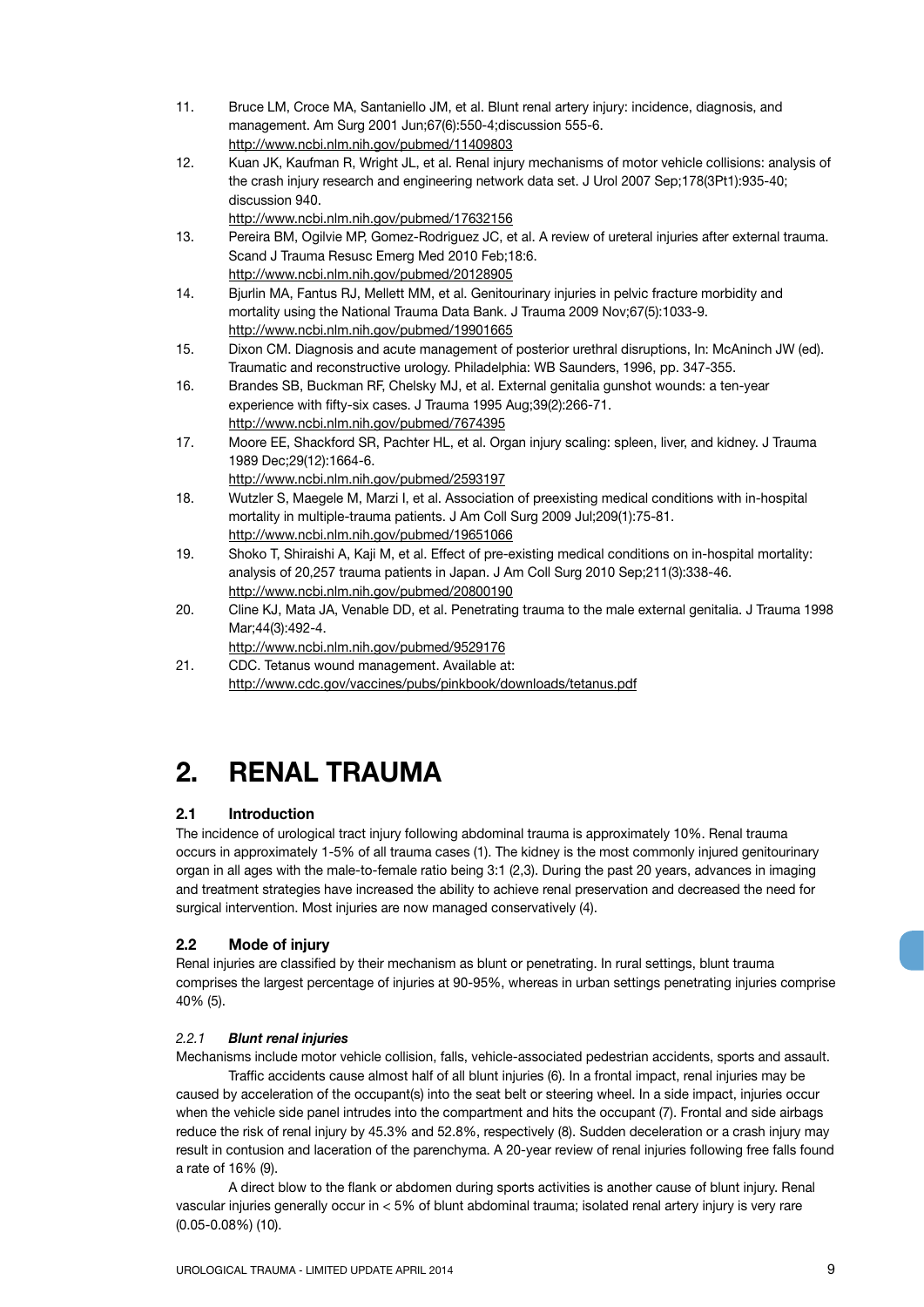Renal artery occlusion is associated with rapid deceleration injuries. In theory, the mechanism is arterial traction. The resulting tear in the inelastic intima and subsequent haemorrhage into the vessel wall leads to thrombosis. Compression of the artery between the anterior abdominal wall and the vertebral bodies may result in vessel thrombosis.

#### *2.2.2 Penetrating renal injuries*

Gunshot and stab wounds are the most common causes of penetrating injuries and tend to be more severe and less predictable than those from blunt trauma. Bullets have a higher kinetic energy than knives and so have the potential to cause greater parenchymal destruction and are most often associated with multiple-organ injuries (11). Penetrating injury produces direct tissue disruption of the parenchyma, vascular pedicles, or collecting system.

#### *2.2.3 Injury classification*

The most commonly used system is that of the American Association for the Surgery of Trauma (AAST) (12) (Table 2.1). Abdominal computed tomography (CT) or direct exploration is used to classify injuries. This validated system has clinical and prognostic relevance. It helps to predict the need for intervention (13), morbidity after blunt or penetrating injury, and mortality after blunt injury (14).

#### **Table 2.1: AAST renal injury grading scale**

| Grade*         | <b>Description of injury</b>                                                                            |
|----------------|---------------------------------------------------------------------------------------------------------|
|                | Contusion or non-expanding subcapsular haematoma                                                        |
|                | No laceration                                                                                           |
| $\overline{2}$ | Non-expanding peri-renal haematoma                                                                      |
|                | Cortical laceration $<$ 1 cm deep without extravasation                                                 |
| 3              | Cortical laceration > 1 cm without urinary extravasation                                                |
| 4              | Laceration: through corticomedullary junction into collecting system                                    |
|                | Or                                                                                                      |
|                | Vascular: segmental renal artery or vein injury with contained haematoma, or partial vessel laceration, |
|                | or vessel thrombosis                                                                                    |
| 5              | Laceration: shattered kidney                                                                            |
|                | Or                                                                                                      |
|                | Vascular: renal pedicle or avulsion                                                                     |

*\*Advance one grade for bilateral injuries up to grade III.*

Proposals for changes to the AAST renal injury grading scale include:

- Substratification of the intermediate-grade injury into grade 4a (low-risk cases are likely to be managed non-operatively) and grade 4b (high-risk cases are likely to benefit from angiographic embolization, repair or nephrectomy), based on the presence or absence of important radiographic risk factors, including peri-renal haematoma, intravascular contrast extravasation, and laceration complexity (15);
- Grade 4 injuries should comprise all collecting system injuries, including ureteropelvic junction (UPJ) injury of any severity and segmental arterial and venous injuries:
- According to the last proposal, grade 5 injuries should include only hilar injuries, including thrombotic events (16).

#### **2.3 Diagnosis**

When renal injury is suspected during clinical examination, further evaluation is required.

#### *2.3.1 Patient history and physical examination*

Possible indicators of major renal injury include a rapid deceleration event (fall, high-speed motor vehicle accidents) or a direct blow to the flank. In assessing trauma patients after motor vehicle accidents, the history should include the vehicle's speed and whether the patient was a passenger or pedestrian.

In the early resuscitation phase, special consideration should be given to pre-existing renal disease (17). In patients with a solitary kidney, who are injured, the whole functioning renal mass might be endangered (18). Pre-existing abnormality makes renal injury more likely following trauma. Pre-existing pathology should be noted. Hydronephrosis due to ureteropelvic junction abnormality, calculi, cysts and tumours are the most commonly reported conditions that may complicate a minor injury (18). The overall percentage of these cases varies from 4% to 22% (19).

Haemodynamic stability is the most important factor in the management of renal injury. Vital signs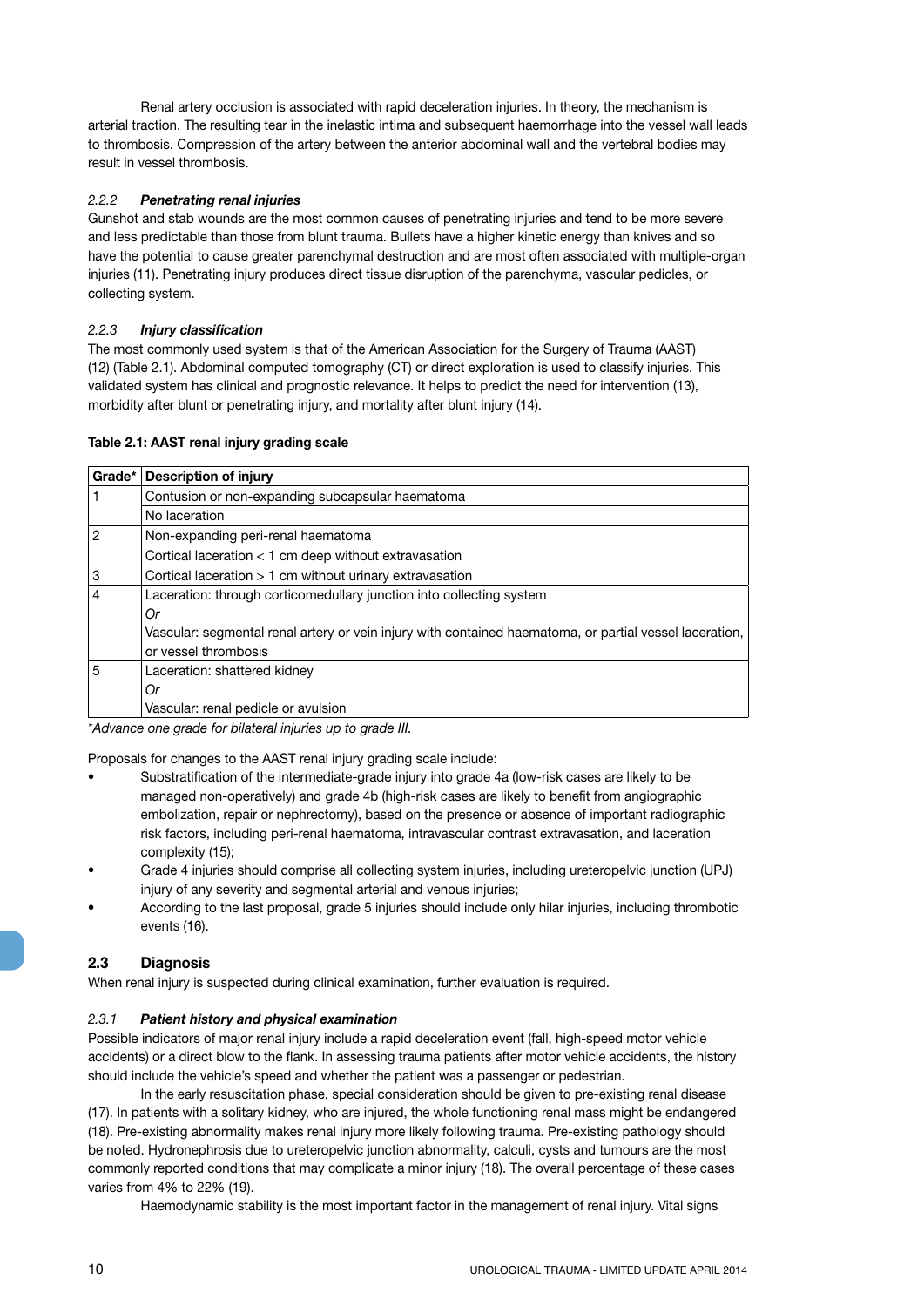should be recorded throughout diagnostic evaluation. Physical examination may reveal an stab or bullet (entry or exit) wound to the back, frank or abdomen. In stab wounds, the extent of the entrance wound may not accurately reflect the depth of penetration.

Blunt trauma to the back, flank, lower thorax or upper abdomen may result in renal injury. Haematuria, flank pain, ecchymoses, abrasions, fractured ribs, abdominal distension and/or mass and tenderness raise the suspicion of renal involvement.

#### *2.3.1.1 Recommendations*

|                                                                                                     | <b>GR</b> |
|-----------------------------------------------------------------------------------------------------|-----------|
| Haemodynamic stability should be assessed upon admission.                                           | $A^*$     |
| History should be taken from conscious patients, witnesses and rescue team personnel with regard to | $A^*$     |
| the time and setting of the incident.                                                               |           |
| Past renal surgery, and known pre-existing renal abnormalities (ureteropelvic junction obstruction, | $A^*$     |
| large cysts, lithiasis) should be recorded.                                                         |           |
| A thorough examination should be made of the thorax, abdomen, flanks and back for penetrating       | $A^*$     |
| wounds.                                                                                             |           |
| Findings on physical examination, such as haematuria, flank pain, flank abrasions and bruising      | $A^*$     |
| ecchymoses, fractured ribs, abdominal tenderness, distension or mass, could indicate possible renal |           |
| involvement.                                                                                        |           |
|                                                                                                     |           |

*\*Upgraded panel consensus.*

*GR = grade of recommendation.*

#### *2.3.2 Laboratory evaluation*

Urinalysis, haematocrit and baseline creatinine are the most important tests for evaluating renal trauma. Haematuria, either microscopic or gross, is often seen, but it is neither sensitive nor specific enough to differentiate between minor and major injuries (20).

Major injury, such as disruption of the UPJ, pedicle injuries and segmental arterial thrombosis in approximately 9% of patients with stab wounds and renal injury may occur without haematuria (21). Haematuria that is out of proportion to the history of trauma may suggest pre-existing renal pathology (22). A urine dipstick is an acceptably reliable and rapid test to evaluate haematuria. However, some studies have shown false-negative rates ranging from 3-10% using the dipstick test (23).

Serial haematocrit determination, together with vital signs, is used for continuous evaluation of the trauma patient. A decrease in haematocrit and the requirement for blood transfusions are indirect signs of the rate of blood loss and, together with the patient's response to resuscitation, are valuable in the decisionmaking process.

As most trauma patients are evaluated within 1 hour of injury, creatinine measurement reflects renal function prior to the injury. An increased creatinine level usually reflects pre-existing renal pathology. Animal models have shown that serum creatinine levels remain in the normal range 8 hours after bilateral nephrectomy (24).

#### *2.3.2.1 Recommendations*

|                                                                                                         | GR |
|---------------------------------------------------------------------------------------------------------|----|
| Urine from a patient with suspected renal injury should be inspected for haematuria (visually and by    |    |
| dipstick analysis).                                                                                     |    |
| Creatinine levels should be measured to identify patients with impaired renal function prior to injury. |    |

*GR = grade of recommendation.*

#### *2.3.3 Imaging: criteria for radiographic assessment*

Decisions about radiographic imaging in cases of suspected renal trauma are based on clinical findings and the mechanism of injury. Since most renal injuries are not significant and resolve without any intervention, many attempts have been made to identify which patients could be spared the discomfort, radiation exposure, possible allergic reaction, time and expense of a radiographic evaluation (25).

Indications for radiographic evaluation are gross haematuria, microscopic haematuria with hypotension, or the presence of major associated injuries. However, patients with a history of rapid deceleration injury, clinical indicators of renal trauma or associated injuries need immediate imaging to rule out ureteral avulsion or pedicle injury, with non-visible haematuria without shock after blunt trauma having a low likelihood of concealing significant injury (26).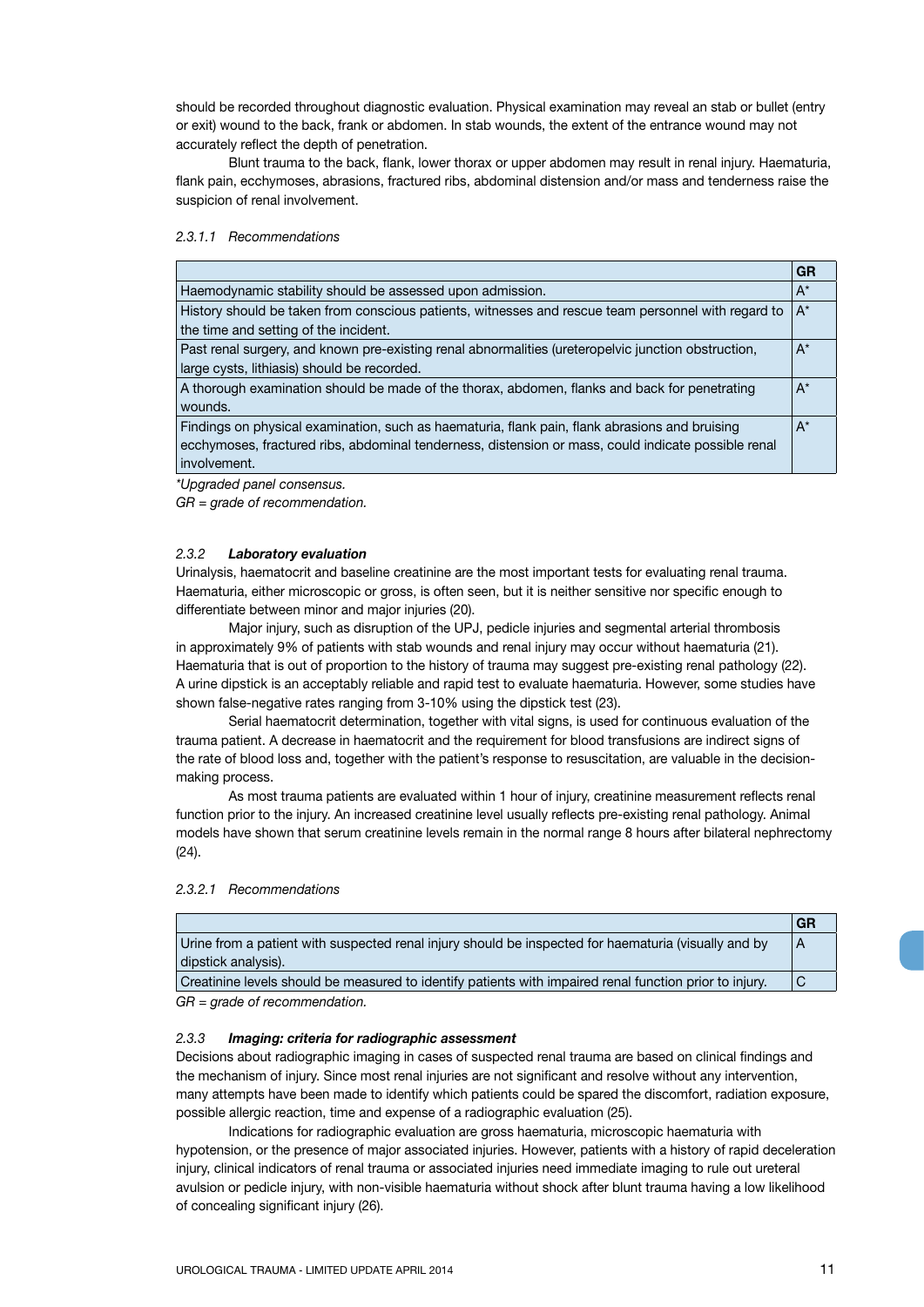Patients with penetrating trauma to the torso have a high incidence of significant renal injuries. If there is a suspicion on the basis of an entry or exit wound, imaging should be performed, regardless of the degree of haematuria (27).

#### *2.3.3.1 Ultrasound (US)*

Ultrasound provides a quick, non-invasive, low-cost means of detecting peritoneal fluid collections without exposure to radiation (28). Focused assessment with sonography for trauma (FAST) rapidly assesses for haemoperitoneum and haemopericardium. The results are both highly operator- and patient-dependent. Ultrasound scans can detect lacerations, but cannot accurately assess their depth and extent. They do not provide functional information about excretion or urine leakage. Ultrasound is useful for the routine follow-up of parenchymal lesions or haematomas in the intensive care unit and for serially evaluating stable injuries for the resolution of urinomas and retroperitoneal haematomas (20).

Since US scans are used in the triage of patients with blunt abdominal trauma in many centres, they can help to identify which patients require a more detailed radiological investigation (29). Contrast-enhanced US is described as more sensitive than conventional US in the detection of renal injuries, but it is not commonly used. In haemodynamically stable patients, it is a useful tool for assessing blunt injuries (30).

#### *2.3.3.2 Intravenous pyelography (IVP)*

Although IVP is a sensitive modality, it has largely been replaced by CT scanning (31). The use of IVP is recommended when it is the only modality available (32). IVP can be used to establish the presence or absence of one or both kidneys, clearly define the parenchyma, and outline the collecting system. The most significant findings are non-function and extravasation. Non-function is a sign of extensive trauma to the kidney, pedicle injury (vascular avulsion or thrombosis), or a severely shattered kidney. Extravasation of the contrast medium also implies a severe degree of trauma, involving the capsule, parenchyma and collecting system. Other less reliable signs are delayed excretion, incomplete filling, caliceal distortion and obscuring of the renal shadow. Non-visualization, contour deformity or contrast extravasation should prompt further radiological evaluation. The sensitivity of IVP is high (> 92%) for all degrees of trauma severity.

#### *2.3.3.3 One-shot intra-operative IVP*

In unstable patients, undergoing emergency laparotomy, a one-shot IVP may provide information on the presence of a normal, functioning, contralateral kidney (33). The technique consists of a bolus intravenous injection of 2 mL/kg of radiographic contrast followed by a single plain film taken after 10 minutes. The study is safe, efficient and high quality in most cases (34).

#### *2.3.3.4 Computed tomography (CT)*

CT is the best method for assessment of stable patients with renal trauma. CT is more sensitive and specific than IVP, US or angiography, since it accurately defines the location of injuries, easily detects contusions and devitalized segments, visualizes the entire retroperitoneum and any associated haematomas, and includes other abdominal and pelvic structures. It demonstrates superior anatomical details, including the depth and location of lacerations and the presence of associated abdominal injuries, and establishes the presence and location of the contralateral kidney. CT is particularly useful in evaluating traumatic injuries to kidneys with preexisting abnormalities (35).

Intravenous contrast should be administered for renal evaluation. A lack of contrast enhancement of the injured kidney is a hallmark of pedicle injury. In cases where this typical finding is not demonstrated, central parahilar haematoma increases the possibility of pedicle injury; this sign should be considered even if the parenchyma is well enhanced (36). Renal vein injury remains difficult to diagnose with any type of radiographic study, but the presence on CT of a large haematoma, medial to the kidney and displacing the vasculature, should raise the suspicion of venous injury.

Spiral CT provides a shorter scanning time and thus fewer artifacts in the examinations of patients who cannot co-operate adequately (37). Three-dimensional post-processing modalities allow assessment of the vascular pedicle by CT angiography and improve the demonstration of complex lacerations of the parenchyma (38). However, injury to the collecting system may be missed during routine spiral CT. In all cases of suspected trauma evaluated with spiral CT, repeat kidney scans should be performed 10-15 minutes after contrast injection (39). Most blunt ureteral and UPJ injuries can be identified if delayed excretory CT scans are performed (40). CT scanning is an essential diagnostic procedure in patients with gunshot wounds who are being considered for non-operative management (41). Missed injuries are common but minor and do not alter the patients' clinical course (42).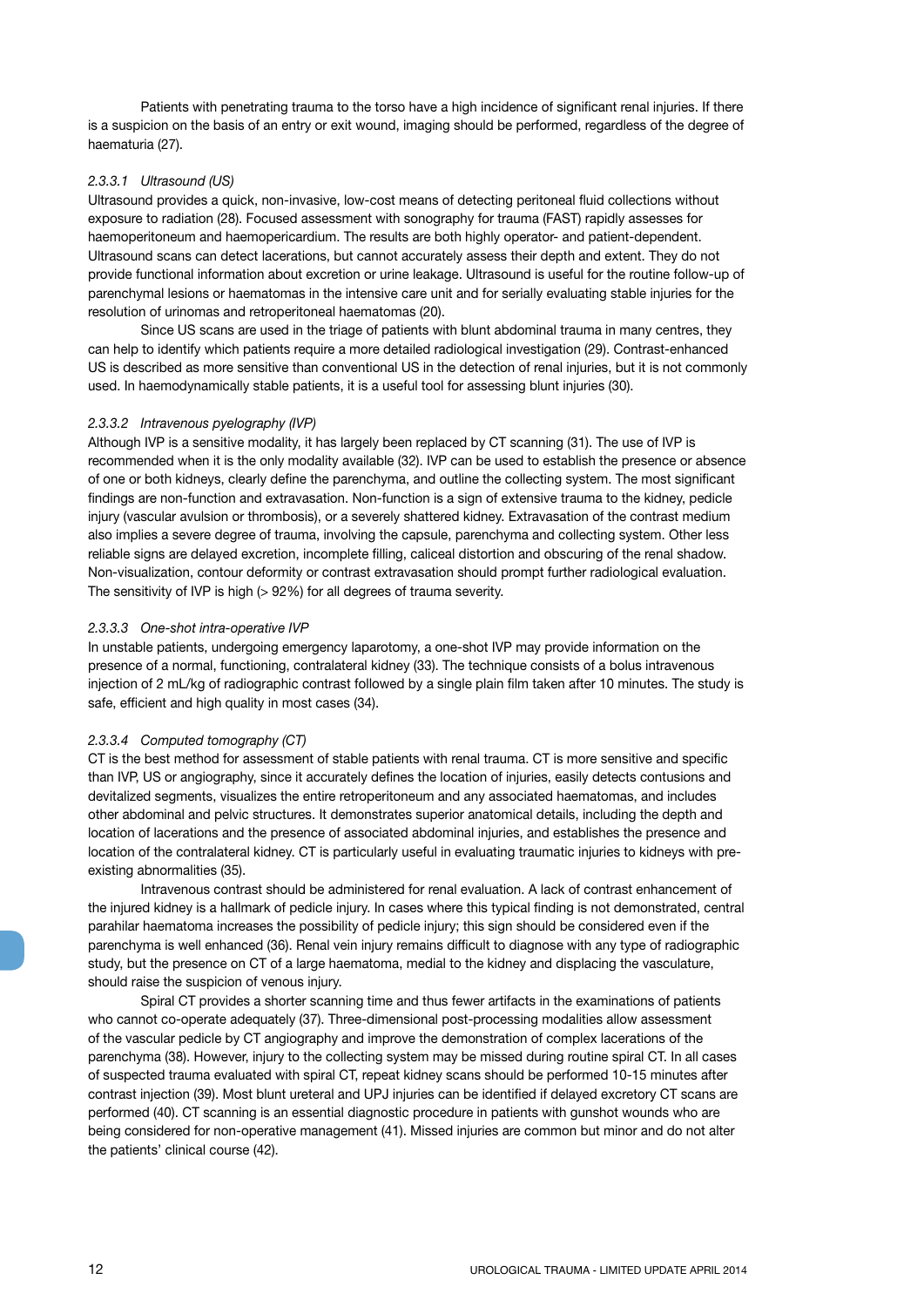#### *2.3.3.5 Magnetic resonance imaging (MRI)*

Although MRI is sensitive in the evaluation of blunt trauma (43), it is not the first imaging choice in patients with trauma because it requires a longer imaging time and patient access is limited during MRI. It is useful in renal trauma only if CT is not available, in patients with iodine allergy, or in the very few cases for which CT findings are equivocal (44).

#### *2.3.3.6 Angiography*

Angiography is indicated mainly for stable patients who are candidates for radiological control of haemorrhage defined on CT (45). Although angiography is less specific, more time-consuming and more invasive than CT, it is more specific for defining the exact location and degree of vascular injuries. It is indicated in the management of persistent or delayed management of haemorrhage from branching vessels (35). Angiography can define lacerations, extravasation and pedicle injury. It is also the test of choice for evaluating venous injuries. Another indication is non-enhancement of the cortex on CT scan caused by total avulsion of the vessels, renal artery thrombosis and severe contusion causing major vascular spasm.

#### *2.3.3.7 Radionuclide scans*

Radionuclide scans are generally used or required only in trauma patients with an allergy to iodinated contrast material (35).

#### *2.3.3.8 Recommendations*

|                                                                                                      | GR    |
|------------------------------------------------------------------------------------------------------|-------|
| Blunt trauma patients with visible (gross) or non-visible haematuria and haemodynamic instability    | $A^*$ |
| should undergo radiographic evaluation.                                                              |       |
| Immediate imaging is recommended for all patients with a history of rapid deceleration injury and/or | B     |
| significant associated injuries.                                                                     |       |
| All patients with or without haematuria after penetrating abdominal or lower thoracic injury require | $A^*$ |
| urgent renal imaging.                                                                                |       |
| Ultrasound alone should not be used to set the diagnosis of renal injury since it cannot provide     | C     |
| sufficient information. However, it can be informative during the primary evaluation of polytrauma   |       |
| patients and for the follow-up of recuperating patients.                                             |       |
| A CT scan with enhancement of intravenous contrast material and delayed images is the gold           | A     |
| standard for the diagnosis and staging of renal injuries in haemodynamically stable patients.        |       |

*\*Upgraded following panel consensus.*

*GR = grade of recommendation.*

#### **2.4 Treatment**

#### *2.4.1 Indications for renal exploration*

The need for renal exploration can be predicted considering the type of injury, transfusion requirements, blood urea nitrogen (BUN) and creatinine levels, and injury grade (46). However, the management of renal injury may be influenced by the decision to explore or observe associated abdominal injuries (47).

Continuing haemodynamic instability, which is unresponsive to aggressive resuscitation due to renal haemorrhage, is an indication for exploration, irrespective of the mode of injury (48). Other indications include an expanding or pulsatile perirenal haematoma, which has been identified at exploratory laparotomy performed for associated injuries. Persistent extravasation or urinoma are usually managed successfully with endourological techniques. Inconclusive imaging and a pre-existing abnormality or an incidentally diagnosed tumour could require surgery, even after relatively minor renal injury (22).

Previously, grade 5 vascular injuries have been regarded as an absolute indication for exploration. However, an increasing number of reports suggest that parenchymal grade 5 patients, who are haemodynamically stable at presentation, might be safely treated conservatively (49). In these patients, intervention is predicted by the need for continued fluid and blood resuscitation. Other factors that increase the risk of surgical intervention are peri-renal haematoma size > 3.5 cm, presence of intravascular contrast extravasation and presence of grade 4-5 injuries (15). Injury Severity Score (ISS) 16 and grade 4 injury are predictive factors for an operation, while higher injury severity (ISS > 16) and lower consciousness level (GCS < 8) are significantly associated with mortality (50).

#### *2.4.2 Interventional radiology*

Interventional radiology provides the most important advance in renal trauma management in the last decade. Decisions regarding major lacerations must balance the increased incidence of nephrectomy in patients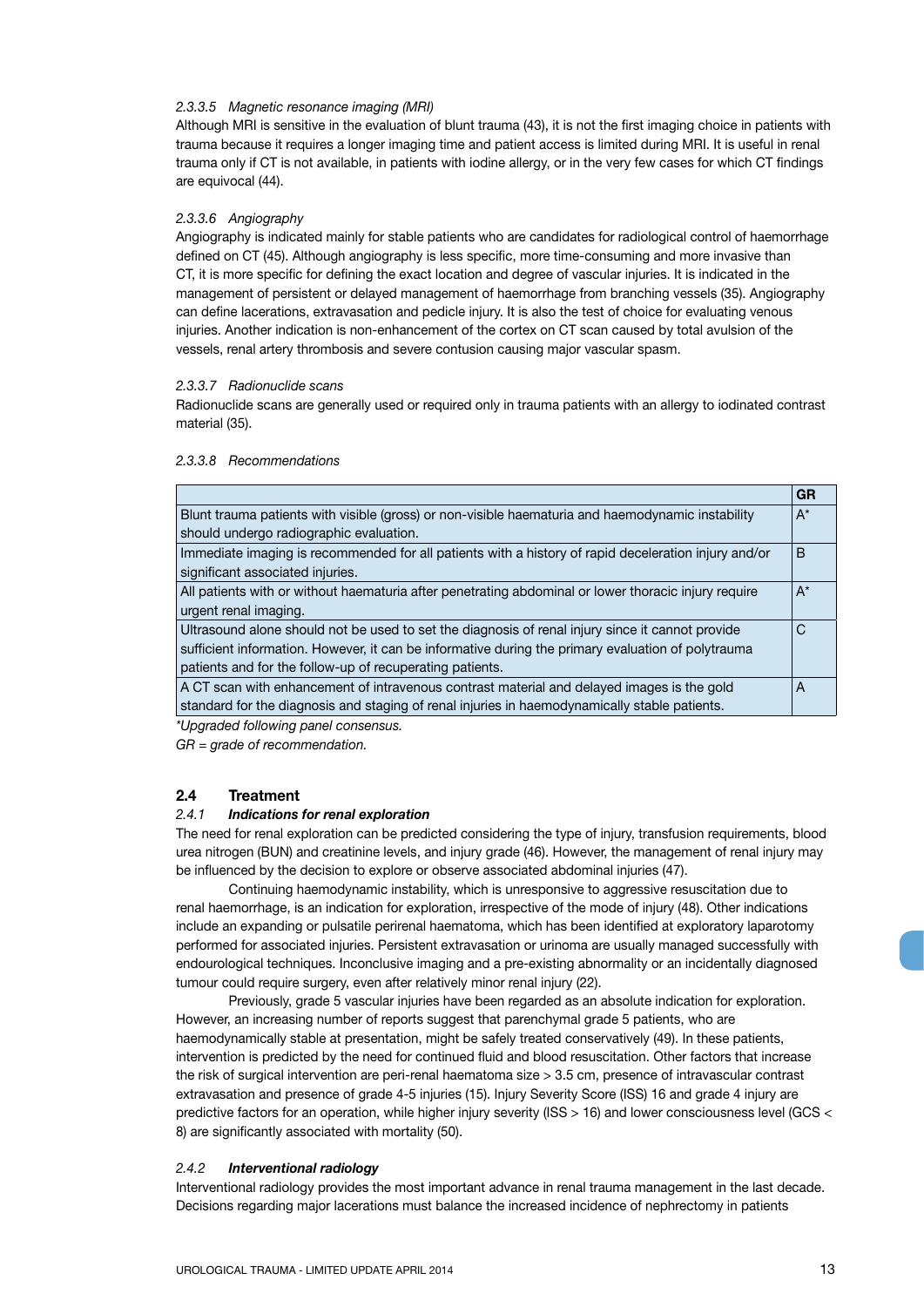undergoing immediate versus delayed surgical exploration, with the increased morbidity of patients who are managed expectantly. Endovascular treatment is an important and less invasive option for managing renovascular trauma that may allow for maximum tissue/organ preservation.

Angiography with selective embolization is a reasonable alternative to laparotomy provided that there is no other indication for immediate open surgery. Haemodynamically stable patients with grade 3 injuries or higher should be considered for formal angiography followed by embolization if active bleeding is noticed (51).

Angiography is indicated by positive radiological findings, including massive extravasation, presence of a large devascularized segment or identification of grade 4/5 lesions, arterial laceration, avulsion, global or segmental hypoperfusion of kidney, intimal tear or false aneurysm, segmental or subsegmental arterial bleeding, or thrombosis.

Peri-renal haematoma size compressing the kidney and impairing perfusion (peri-nephric compartment syndrome or 'page kidney') and intravascular contrast extravasation are also readily detectable radiographic features, associated with the need for embolization (52).

Some polytrauma patients will undergo laparotomy and open repair of intra-peritoneal organ injuries, but then undergo angio-embolization of renal injuries identified on CT or suspected by an expanding retroperitoneal haematoma at the time of surgery. Angio-embolization also has a role in patients with persistent post-traumatic haematuria. Since the success rate is equally high for initial and repeat interventions, re-intervention is justified when the clinical course allows (53).

The most common injury to the main renal artery is dissection, usually with partial or complete occlusion. Complete arterial avulsion is less common. The management of artery occlusion remains controversial. Arterial bleeding may spontaneously cease when tamponade develops within Gerota's fascia. However, when the fascia has been violated, tamponade will be lost and the haematoma will extend to the pararenal space.

Without transcatheter embolization, attempts to stabilize such patients are unlikely to be successful so that the only option is emergency laparotomy (54). The reported clinical success rate of renal embolization for trauma is 65%, but angiography has a success rate of 94.45% for blunt injuries in stable patients (55). Cure of haematuria after superselective transarterial embolization is reported as high as 98%, which is similar for both blunt and penetrating injuries (56). The complication rate is minimal. Although it has been proven effective for grade 4 injuries initially selected for conservative therapy, it failed when applied to grade 5 injuries (55).

Renal pedicle injuries are normally managed surgically, but there are increasing reports of endovascular treatment options for traumatic arterial dissections and ruptures. In specific clinical circumstances, such as severe polytrauma or a patient with high operative risk, the main artery may be embolized, either as a definitive treatment or to be followed by interval nephrectomy after the patient's clinical condition has improved (57). The angiographic findings in more peripheral artery injuries include contrast extravasation, pseudoaneurysm, arterial transection, arterial wall irregularity, arteriovenous fistulas (AVFs) and arterio-caliceal fistula.

Angio-embolization for grade 4-5 injuries should be done with caution since the initial success rate is low and usually requires additional procedures. However, the procedure itself is safe and not associated with intermediate-term adverse events (58). Such patients, who have no other indications for immediate abdominal surgery, benefit from arteriography and possible embolization. The additional contrast agent needed for arteriography does not increase the incidence of nephropathy (59).

#### *2.4.3 Operative findings and reconstruction*

The overall exploration rate for blunt trauma is less than 10% (60), and may be even lower as more centres adopt a conservative approach to management of these patients (61). The goal of exploration following renal trauma is control of haemorrhage and renal salvage. Most large series suggest the transperitoneal approach for surgery (62). Access to the pedicle is obtained either through the posterior parietal peritoneum, which is incised over the aorta, just medial to the inferior mesenteric vein, or by bluntly dissecting along the plane of the psoas muscle fascia adjacent to the great vessels and directly placing a vascular clamp on the hilum (63). Stable haematomas detected during exploration for associated injuries should not be opened. Central or expanding haematomas indicate injuries of the renal pedicle, aorta, or vena cava and are potentially life-threatening (64).

In cases with unilateral arterial intimal disruption, repair can be delayed, especially in the presence of a normal contralateral kidney, but prolonged warm ischemia usually results in irreparable damage and renal loss. Entering the retroperitoneum and leaving the confined haematoma undisturbed within the perinephric fascia is recommended unless it is violated and cortical bleeding is noted; temporarily packing the fossa tightly with laparotomy pads can salvage the kidney (65). Haemorrhage can occur while the patient is resuscitated, warmed, and awaits re-exploration but careful monitoring is sufficient. A brief period of controlled local urinary extravasation is unlikely to result in a significant adverse event or impact overall recovery. At the next 48-72 hours, CT scans can identify injuries and select patients for reconstruction or continued expectant management (66). Ureteral stenting or nephrostomy diversion should be strongly considered after delayed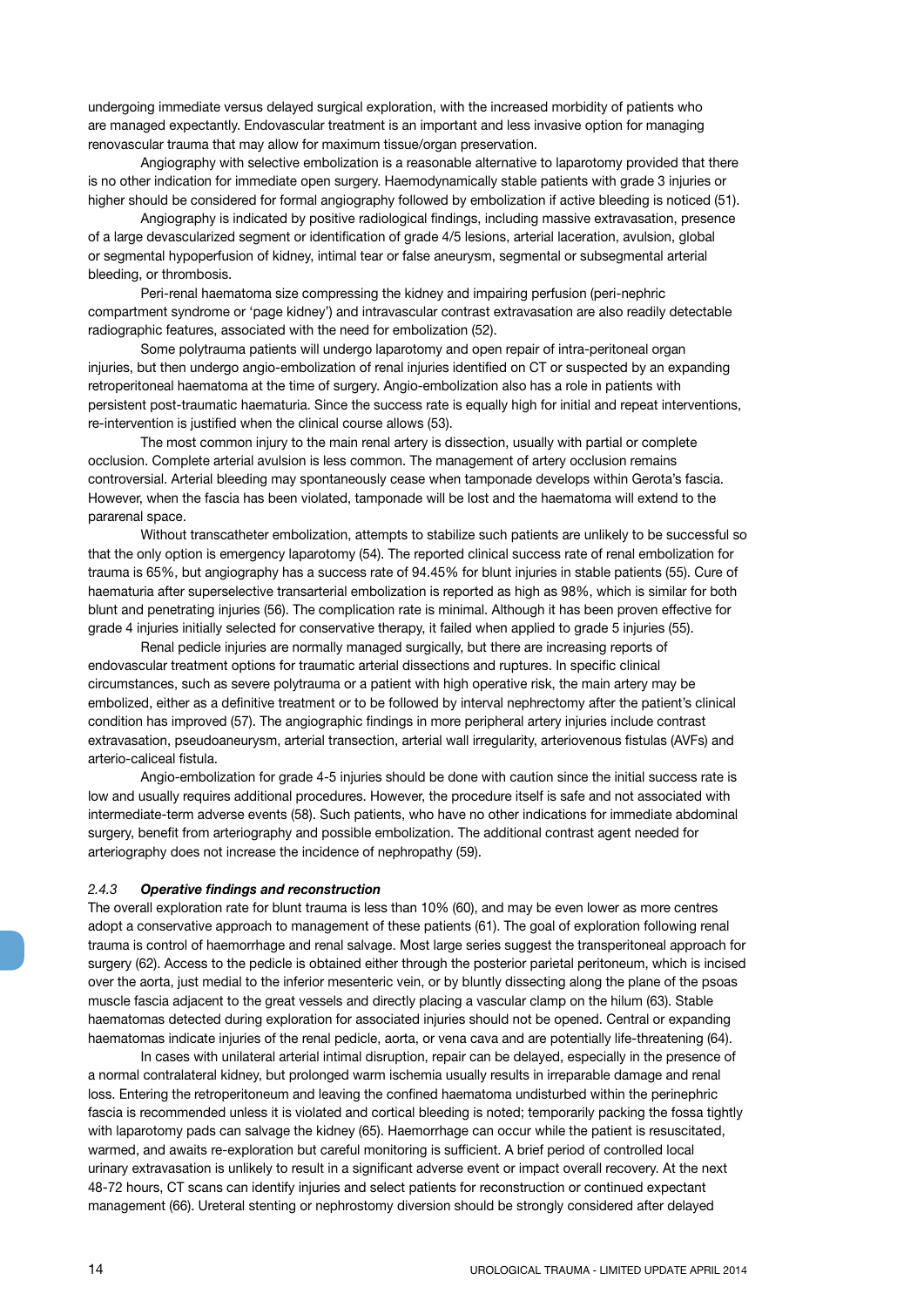reconstruction because of the increased risk of post-operative urinary extravasation.

Renal reconstruction is feasible in most cases. The overall rate of patients who have a nephrectomy during exploration is around 13%, usually in patients with penetrating injury and higher rates of transfusion requirements, haemodynamic instability, and higher injury severity scores (67). Other intra-abdominal injuries also slightly increase the need for nephrectomy (68). Mortality is associated with the overall severity of the injury and is not often a consequence of the renal injury itself (69). In gunshot injuries caused by a high-velocity bullet, reconstruction can be difficult and nephrectomy is often required (70). Renorrhaphy is the most common reconstructive technique. Partial nephrectomy is required when non-viable tissue is detected. Watertight closure of the collecting system, if open, is desirable, although some experts merely close the parenchyma over the injured collecting system with good results. If the capsule is not preserved, an omental pedicle flap or perirenal fat bolster may be used for coverage (71). The use of haemostatic agents and sealants in reconstruction can be helpful (72). In all cases, drainage of the ipsilateral retroperitoneum is recommended to provide an outlet for any temporary leakage of urine.

Following blunt trauma, repair of vascular injuries (grade 5) is seldom, if ever, effective (73). Repair should be attempted in patients with a solitary kidney or bilateral injuries (74) but is not used in the presence of a functioning contralateral kidney (75). Nephrectomy for main artery injury has outcomes similar to those of vascular repair. It does not worsen post-treatment renal function in the short term.

#### *2.4.4 Non-operative management of renal injuries*

#### *2.4.4.1 Blunt renal injuries*

Non-operative management has become the treatment of choice for most renal injuries. In stable patients, this means supportive care with bed-rest and observation. Primary conservative management is associated with a lower rate of nephrectomy, without any increase in the immediate or long-term morbidity (76).

Hospitalization or prolonged observation for evaluation of possible injury after a normal abdominal CT scan, when combined with clinical judgment, is unnecessary in most cases (77). All grade 1 and 2 injuries can be managed non-operatively, whether due to blunt or penetrating trauma. The treatment of grade 3 injuries has been controversial, but recent studies support expectant treatment (78).

Most patients with grade 4 and 5 injuries present with major associated injuries, and consequently experience high exploration and nephrectomy rates (79), although emerging data indicate that many of these patients can be managed safely with an expectant approach (80). An initially conservative approach is feasible in stable patients with devitalized fragments (81), although these injuries are associated with an increased rate of complications and late surgery (82). Patients diagnosed with urinary extravasation in solitary injuries can be managed without major intervention and a resolution rate of > 90% (83). Unilateral main arterial injuries will normally be managed non-operatively in a haemodynamically stable patient, with surgical repair reserved for bilateral artery injuries or injuries involving a solitary functional kidney. Conservative management is advised in the treatment of unilateral complete blunt artery thrombosis. These patients need close follow-up because of the risk of hypertension. Blunt artery thrombosis in multiple trauma patients indicates severe injury; attempts at repair are usually unsuccessful (84).

#### *2.4.4.2 Penetrating renal injuries*

Penetrating wounds have traditionally been approached surgically. However, a systematic approach based on clinical, laboratory and radiological evaluation minimizes negative exploration without increasing morbidity from a missed injury (48). Selective non-operative management of abdominal stab wounds is generally accepted by an increasing proportion of trauma centres (85).

Persistent bleeding represents the main indication for exploration and reconstruction. In all cases of severe injury, non-operative management should occur only after complete renal staging in haemodynamically stable patients (86).

Isolated grade 4 injuries represent a unique situation to treat the patient based solely on the extent of the renal injury. Gunshot injuries should be explored only if they involve the hilum or are accompanied by signs of continued bleeding, ureteral injuries, or renal pelvis lacerations (87). Low-velocity gunshot and minor stab wounds may be managed conservatively with an acceptably good outcome (88). In contrast, tissue damage from high-velocity gunshot injuries can be more extensive and nephrectomy is required more often. Non-operative management of penetrating injuries in selected stable patients is associated with a successful outcome in approximately 50% of stab wounds and up to 40% of gunshot wounds (89-91). If the site of penetration by stab wound is posterior to the anterior axillary line, 88% of such renal injuries can be managed non-operatively (92).

Stab wounds producing major renal injuries (grade 3 or higher) are more unpredictable and are associated with a higher rate of delayed complications if treated expectantly (93).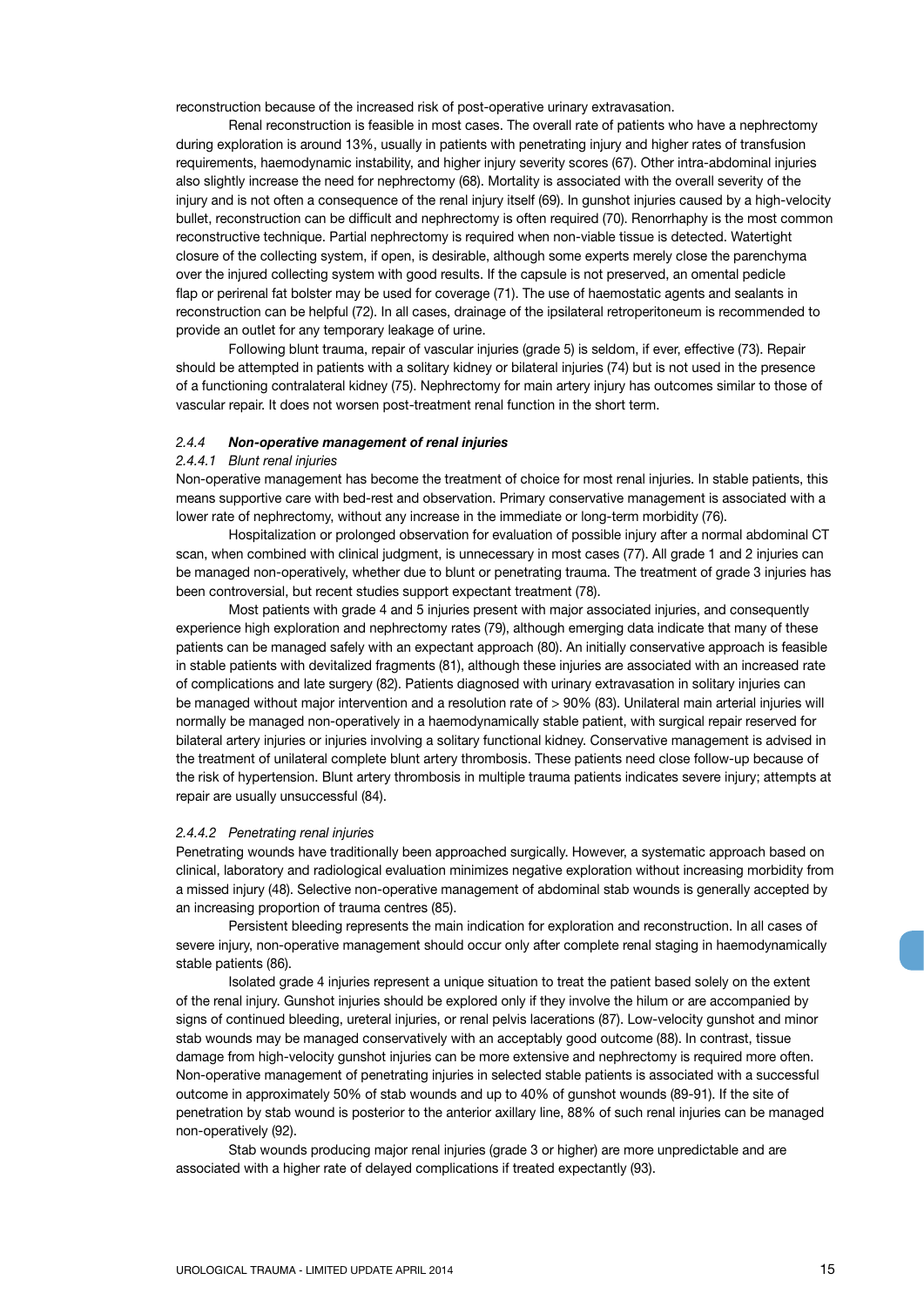#### *2.4.5 Recommendations*

|                                                                                                       | GR           |
|-------------------------------------------------------------------------------------------------------|--------------|
| Following blunt renal trauma, stable patients should be managed conservatively and closely monitored  | <sub>B</sub> |
| for vital signs until gross haematuria resolves.                                                      |              |
| Isolated grade 1-3 stab and low-velocity gunshot wounds in stable patients, after complete staging,   | B            |
| should be managed expectantly.                                                                        |              |
| Indications for renal exploration include:                                                            | B            |
| • haemodynamic instability;                                                                           |              |
| • exploration for associated injuries;                                                                |              |
| • expanding or pulsatile peri-renal haematoma identified during laparotomy;                           |              |
| • grade 5 vascular injury.                                                                            |              |
| Radiological embolization is indicated in patients with active bleeding from renal injury but without | B            |
| other indications for immediate abdominal operation.                                                  |              |
| Intra-operatively, renal reconstruction should be attempted once haemorrhage is controlled and there  | B            |
| is sufficient viable renal parenchyma.                                                                |              |
|                                                                                                       |              |

*GR = grade of recommendation.*

#### *2.4.6 Post-operative care and follow-up*

The risk of complications in patients who have been treated conservatively increases with grade. Repeat imaging 2-4 days after trauma minimizes the risk of missed complications, especially in grade 3-5 blunt injuries (94). However, the usefulness of frequent CT scanning after injury has never been satisfactorily proven and its use should be weighed against the risk of increased radiation exposure. CT scans should always be performed on patients with fever, unexplained decreasing haematocrit or significant flank pain. Repeat imaging can be safely omitted for patients with grade 1-4 injuries as long as they remain clinically well (95).

Nuclear scans are useful for documenting and tracking functional recovery in patients following renal reconstruction (96). Follow-up should involve physical examination, urinalysis, individualized radiological investigation, serial blood pressure measurement and serum determination of renal function (81). A decline in renal function directly correlates with AAST injury grade; this is independent of the mechanism of injury (blunt vs. penetrating) and the method of management (non-operative vs. repair) (97). Follow-up examinations should continue until healing is documented and laboratory findings have stabilized, although checking for latent renovascular hypertension may need to continue for years (98). The literature is generally inadequate on the subject of the long-term consequences of trauma on renal tissue.

#### *2.4.7 Complications*

Early complications, occurring less than 1 month after injury, can be bleeding, infection, perinephric abscess, sepsis, urinary fistula, hypertension, urinary extravasation and urinoma. Delayed complications include bleeding, hydronephrosis, calculus formation, chronic pyelonephritis, hypertension, AVF, hydronephrosis and pseudoaneurysms. Delayed retroperitoneal bleeding may be life-threatening and selective angiographic embolization is the preferred treatment (99). Perinephric abscess formation is usually best managed by percutaneous drainage, although open drainage may sometimes be required. Percutaneous management of complications may pose less risk of renal loss than re-operation, which may lead to nephrectomy when infected tissues make reconstruction difficult (60).

Renal trauma is a rare cause of hypertension, mostly in young men. The frequency of post-traumatic hypertension is estimated to be < 5% in all published series (100,101). Hypertension may occur acutely as a result of external compression from perirenal haematoma (Page kidney), or chronically because of compressive scar formation. Hypertension is usually renin-dependent and associated with parenchymal injury. Reninmediated hypertension may occur as a long-term complication; aetiologies include renal artery thrombosis, segmental arterial thrombosis, renal artery stenosis (Goldblatt kidney), devitalized fragments and AVFs. Arteriography is informative in cases of post-traumatic hypertension. Treatment is required if the hypertension persists and could include medical management, excision of the ischaemic parenchymal segment, vascular reconstruction, or total nephrectomy (102).

Urinary extravasation after reconstruction often subsides without intervention as long as ureteral obstruction and infection are not present. Ureteral retrograde stenting may improve drainage and allow healing (103). Persistent urinary extravasation from an otherwise viable kidney after blunt trauma often responds to stent placement and/or percutaneous drainage as necessary (104).

Arteriovenous fistulae usually present with delayed onset of significant haematuria, most often after penetrating trauma. Percutaneous embolization is often effective for symptomatic AVFs, but larger ones may require surgery (105). Post-procedural complications include infection, sepsis, urinary fistula, and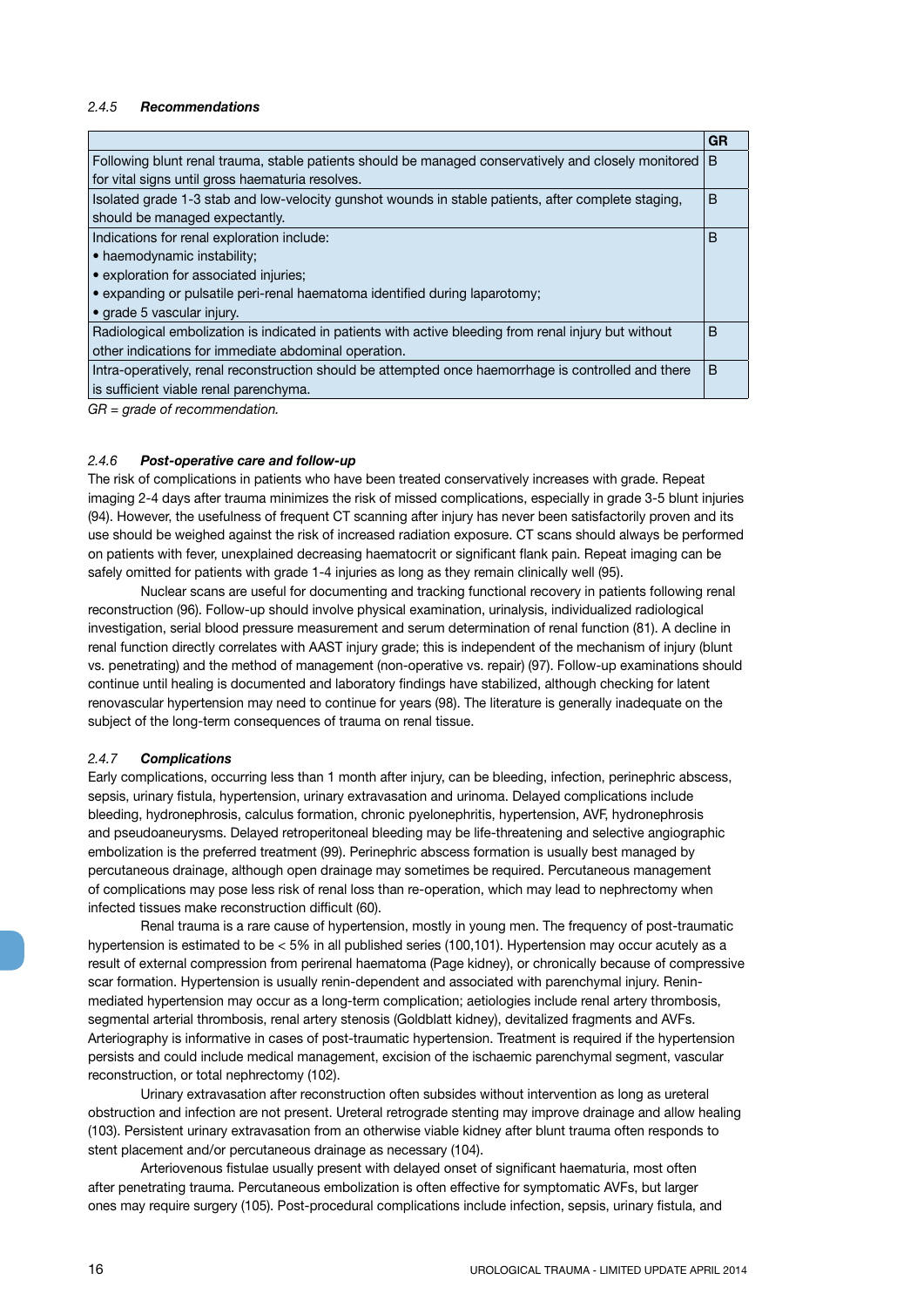renal infarction (106). The development of pseudoaneurysm is a rare complication following blunt trauma. In numerous case reports, transcatheter embolization appears to be a reliable minimally invasive solution (107). Acute renal colic from a retained missile has been reported, and can be managed endoscopically if possible (108). Other unusual late complications, such as duodenal obstruction, may result from retroperitoneal haematoma following blunt trauma (109).

#### *2.4.8 Recommendations*

|                                                                                                         | GR |
|---------------------------------------------------------------------------------------------------------|----|
| Repeat imaging is recommended in cases of fever, flank pain, or falling haematocrit.                    | В  |
| Nuclear scintigraphy is useful for documenting functional recovery.                                     | C  |
| First follow-up should be at approximately 3 months after major renal injury with hospitalization. Each | C  |
| follow-up should include: physical examination, urinalysis, individualized radiological investigation,  |    |
| serial blood pressure measurement and renal function test.                                              |    |
| Medical management and minimally invasive techniques should be the first choice for the                 | C  |
| management of complications.                                                                            |    |
| Long-term follow-up should be decided on a case-by-case basis.                                          |    |
| $GR = grade$ of recommendation.                                                                         |    |

#### *2.4.9 Renal injury in the polytrauma patient*

Approximately 8-10% of blunt and penetrating abdominal injuries involve the kidneys. The incidence of associated injury in penetrating renal trauma ranges from 77-100%. Gunshot wounds are associated with organ injury more often than stab wounds. Most patients with penetrating renal trauma have associated adjacent organ injuries that may complicate treatment. In the absence of an expanding haematoma with haemodynamic instability, associated multiorgan injuries do not increase the risk of nephrectomy (5). Blunt and penetrating trauma contributed equally to combined renal and pancreatic injury. Renal preservation was achieved in most patients, and the complication rate of the series was 15% (110). A similar rate of complications (16%) was reported in patients with simultaneous colon and renal injury. In a report reviewing this combination of injuries over a period of 17 years, 58% of patients underwent an exploration, with nephrectomies performed in 16% of explorations (111). Renal injuries seem to be rare in patients with blunt chest trauma. In a study of polytrauma patients, conservative management was safely attempted without increasing morbidity (112).

#### *2.4.10 Recommendations*

|                                                                                                     | GR  |
|-----------------------------------------------------------------------------------------------------|-----|
| Polytrauma patients with associated renal injuries should be evaluated on the basis of the most     |     |
| threatening injury.                                                                                 |     |
| In cases where surgical intervention is chosen, all associated abdominal injuries should be managed | l C |
| where appropriate, simultaneously.                                                                  |     |
| The decision for conservative management should consider all injuries independently.                |     |

*GR = grade of recommendation.*

#### **2.5 Iatrogenic renal injuries**

#### *2.5.1 Introduction*

Iatrogenic renal trauma is rare but can lead to significant morbidity.

#### *2.5.2 Incidence and aetiology*

The commonest causes of iatrogenic renal trauma are listed in Table 2.2 (113).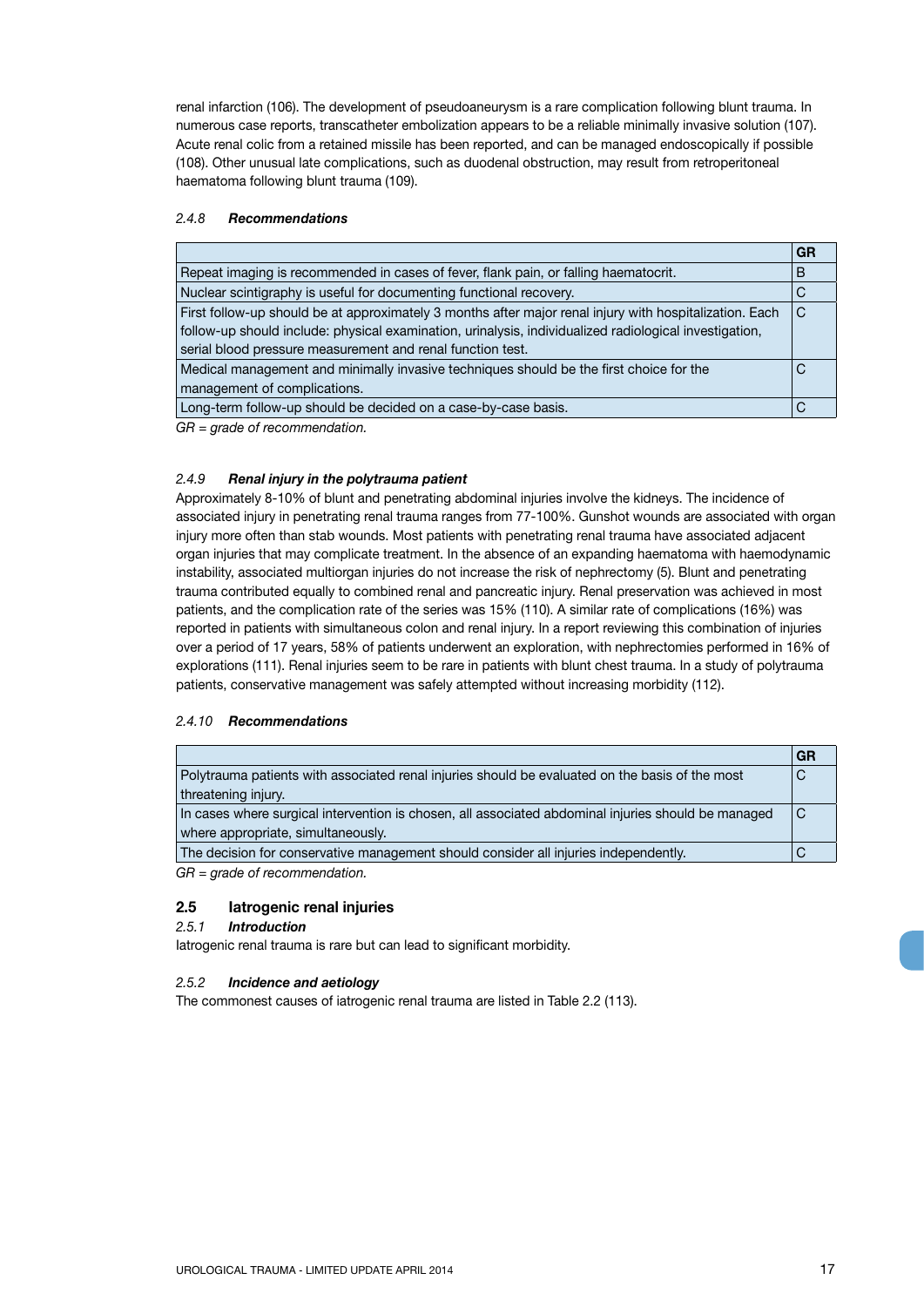| <b>Procedure</b>             | Haemorrhage   | <b>AVF</b> | Pseudo-        | <b>Renal pelvis</b> | Aortocaliceal | Foreign body |
|------------------------------|---------------|------------|----------------|---------------------|---------------|--------------|
|                              |               |            | aneurysm       | injury              | fistula       |              |
| Nephrostomy                  | $\ddot{}$     |            | $\ddot{}$      | $+$                 |               |              |
| <b>Biopsy</b>                | $+(0.5-1.5%)$ | $+$        | $+ (0.9\%)$    |                     |               |              |
| <b>PCNL</b>                  | $^{+}$        | $\ddot{}$  |                | $+$                 |               |              |
| Laparoscopic surgery         | $+$           |            |                |                     |               |              |
| (oncology)                   |               |            |                |                     |               |              |
| Open surgery (oncology) $ +$ |               |            | $+ (0.43%)$    |                     |               | $\ddot{}$    |
| Transplantation              | $\ddot{}$     | $+$        | $\overline{+}$ |                     | $\ddot{}$     |              |
| Endopyelotomy                | $^{+}$        |            |                | $+$                 |               | $\ddot{}$    |
| Endovascular procedure       | $+ (1.6%)$    |            |                |                     |               |              |

**Table 2.2: Incidence and aetiology of commonest iatrogenic renal trauma during various procedures**

*AVF = arteriovenous fistulae; PCNL = percutaneous nephrolithotomy.*

Large haematomas after biopsy (0.5-1.5%) are caused by laceration or arterial damage (114). Renal artery and intraparenchymal pseudoaneurysms (0.9%) may be caused by percutaneous biopsy, nephrostomy, and partial nephrectomy (0.43%) (115). In PCNL, haemorrhage is the most dangerous iatrogenic renal trauma. Vascular injuries are quite common at any stage of the procedure, especially when punctures are too medial or directly penetrate the renal pelvis. Other injuries include AVFs or a tear in the pelvicaliceal system, causing extravasation and absorption of irrigation fluid. Iatrogenic renal traumas in transplantation are more common and include AVFs, intrarenal pseudoaneurysms, arterial dissection and arteriocaliceal fistulas. Pseudoaneurysm is a rare complication of allograft biopsy. Although the overall complication rate with biopsies in transplant kidneys is 9% (including haematoma, AVF, macroscopic haematuria and infection), vascular complications requiring intervention account for 0.2-2.0% (116). Predisposing factors include hypertension, renal medullary disease, central biopsies, and numerous needle passes (117). Arteriovenous fistulas and pseudoaneurysms can occur in 1-18% of allograft biopsies, and may co-exist in up to 30% of cases (114).

Extrarenal pseudoaneurysms after transplantation procedures generally occur at the anastomosis, in association with local or haematogenous infection. Arterial dissection related to transplantation is rare and presents in the early postoperative period (118).

Iatrogenic renal traumas associated with endopyelotomy are classified as major (vascular injury) and minor (urinoma) (119). Patients undergoing cryoablation for small masses via the percutaneous or the laparoscopic approach may have minor iatrogenic renal traumas, including asymptomatic perinephric haematoma and self-limited urine leakage.

Vascular injury is a rare complication (1.6%) of endovascular interventions in contrast to patients with surgical injuries. The renal vessels are vulnerable mainly during oncological procedures (120). Renal foreign bodies, with retained sponges or wires during open or endourological procedures, are uncommon.

#### *2.5.3 Diagnosis (clinical signs, imaging)*

Haematuria is common after nephrostomy, but massive retroperitoneal haemorrhage is rare. If a nephrostomy catheter appears to transfix the renal pelvis, significant arterial injury is possible. The misplaced catheter should be withdrawn over a guide wire and embolization may arrest the haemorrhage rapidly. Computed tomography (CT) can also successfully guide repositioning of the catheter into the collecting system (121). Haemorrhage can be prevented by avoiding puncture in patients receiving anticoagulation treatment or with coagulopathy, by carefully targeting the calices, and by avoiding medial puncture. Injuries to the renal pelvis are less likely to occur if the dilator is not advanced further than the calix, sheaths are handled with care, especially during advancement around the pelviureteric junction, and kinking of the guide wires is avoided (122). After percutaneous biopsy, AVFs may present with severe hypertension. A pseudoaneurysm should be suspected if the patient presents with flank pain and decreasing haematocrit, even in the absence of haematuria.

During PCNL, acute bleeding may be caused by injury to the anterior or posterior segmental arteries. Late post-operative bleeding may be caused by interlobar and lower-pole arterial lesions, AVFs and posttraumatic aneurysms (123). Duplex US and CT angiography can successfully diagnose vascular injuries. Close observation of irrigation fluid input and output is required to ensure early recognition of extravasation of fluid. Intra-operative evaluation of serum electrolytes, acid-base status, oxygenation, and monitoring of airway pressure are good indicators of this complication, since metabolic acidosis, hyponatraemia, hypokalaemia, peritonitis and ileus may occur.

In arterial dissection related to transplantation, symptoms include anuria and a prolonged dependence on dialysis. Doppler US can demonstrate compromised arterial flow. Dissection can lead to thrombosis of the renal artery and/or vein.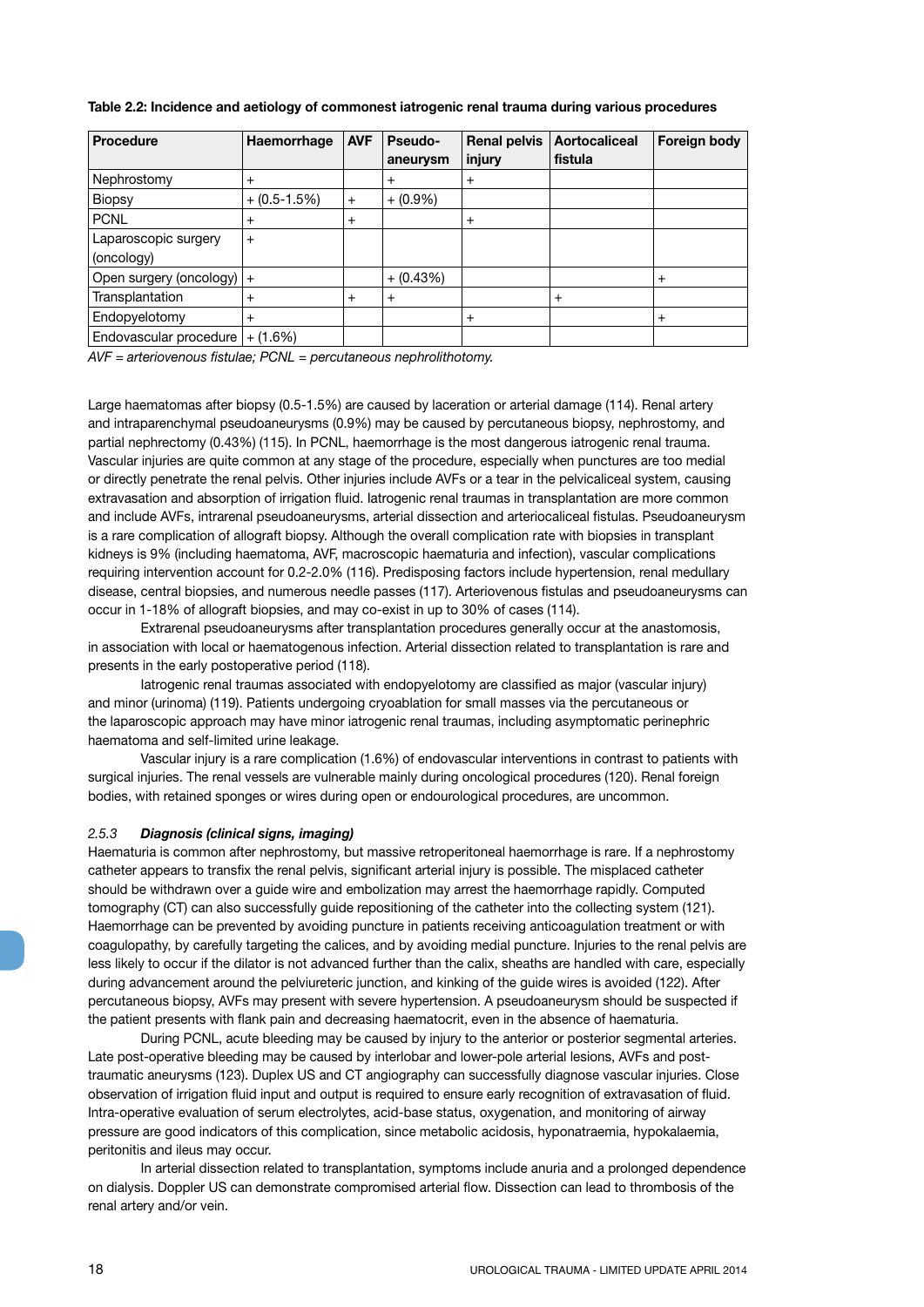Following angioplasty and stent-graft placement in the renal artery, during which wire or catheters may enter the parenchyma and penetrate through the capsule, possible radiological findings include AVF, pseudoaneurysm, arterial dissection and contrast extravasation. Common symptoms of pseudoaneurysms are flank pain and gross haematuria within 2 or 3 weeks after surgery (124). Transplant AVFs and pseudoaneurysms may be asymptomatic or may cause gross haematuria or hypovolemia due to shunting and 'steal' phenomenon, renal insufficiency, hypertension, and high output cardiac failure. Patients with extrarenal pseudoaneurysms may present with infection/bleeding, swelling, pain and intermittent claudication. Doppler US findings for AVFs include high-velocity, low-resistance, spectral waveforms, with focal areas of disorganized colour flow outside the normal vascular borders, and possibly a dilated vein (125). Pseudoaneurysms appear on US as anechoic cysts, with intracystic flow on colour Doppler.

Potential complications of retained sponges include abscess formation, fistulization to the skin or intestinal tract, and sepsis. Retained sponges may cause pseudotumours or appear as solid masses. Magnetic resonance imaging (MRI) clearly shows the characteristic features (126). Absorbable haemostatic agents may also produce a foreign-body giant cell reaction, but the imaging characteristics are not specific. Retained stents, wires, or fractured cutting wires (due to f.i. a retrograde pyelotomy procedure) may also present as foreign bodies and can serve as a nidus for stone formation (127).

#### *2.5.4 Management*

Small subcapsular haematomas after nephrostomy resolve spontaneously, while AVFs and pseudoaneurysms after biopsy are best managed by embolization (128).

During PCNL, bleeding can be venous or arterial. In major venous trauma with haemorrhage, patients with concomitant renal insufficiency can be treated without open exploration or angiographic embolization, using a Council-tip balloon catheter (129). When there is profuse bleeding at the end of a PCNL, conservative management is usually effective. The patient should be placed in a supine position, clamping the nephrostomy catheter and forcing diuresis. Superselective embolization is required in less than 1% of cases and has proved effective in more than 90% of cases (130).

Short-term deleterious effects are more pronounced in patients with a solitary kidney, but long-term follow-up shows functional and morphological improvements (131). Termination of PCNL if the renal pelvis is torn or ruptured is a safe choice. Management requires close monitoring, placement of an abdominal or retroperitoneal drain and supportive measures (132). Most surgical venous injuries have partial lacerations that can be managed with techniques, such as venorrhaphy, patch angioplasty with autologous vein, or expanded polytetrafluoroethylene (ePTFE) graft (133). If conservative measures fail in cases of pseudoaneurysm and clinical symptoms, or a relevant decrease in haemoglobin occurs, transarterial embolization should be considered (134). As the success rate is similar for initial and repeat interventions, a repeat intervention is justified when the clinical course allows this (53).

Traditionally, patients with post-operative haemorrhage following intra-abdominal laparoscopic surgery of the kidney require laparotomy. Pseudoaneurysms and AVFs are uncommon after minimally invasive partial nephrectomy, but can lead to significant morbidity. Temporary haemostasis occurs with coagulation and/ or tamponade, but later degradation of the clot, connection with the extravascular space, and possible fistulization with the collecting system may develop. Patients typically present with gross haematuria, although they may also experience flank pain, dizziness and fever. Embolization is the reference standard for both diagnosis and treatment in the acute setting, although CT can be used if the symptoms are not severe and/ or the diagnosis is ambiguous. Reports have described good preservation of renal function after embolization (135).

Endoluminal management after renal transplantation consists of stabilizing the intimal flap with stent placement. Embolization is the treatment of choice for a symptomatic transplant AVF or enlarging pseudoaneurysm (136). Superselective embolization with a coaxial catheter and metallic coils helps limit the loss of normal functioning graft tissue (137). A success rate of 71-100% has been reported, with alleviation of symptoms in 57-88% of cases. Major infarcts involving more than 30-50% of the allograft and leading to allograft loss have been reported in up to 28.6% of cases in which combined coil embolization and polyvinyl alcohol or Gelfoam were used. If symptoms persist, a second angiogram with a possible repeat embolization is warranted (138). Failure of embolization is associated with a high nephrectomy rate. The long-term outcome depends on the course of the transplant and the amount of contrast medium used during the procedure.

Surgical treatment for AVF consists of partial or total nephrectomy or arterial ligation, which results in loss of part of the transplant or the entire transplant. Surgery has to date been the main approach in the treatment of renal vascular injuries. In patients with retroperitoneal haematoma, AVFs, and haemorrhagic shock, interventional therapy is associated with a lower level of risk than surgery (55). Renal arteriography followed by selective embolization can confirm the injury. In injuries during angioplasty and stent-graft placement, transcatheter embolization is the first choice of treatment (139). The treatment for acute iatrogenic rupture of the main renal artery is balloon tamponade. If this fails, immediate availability of a stent graft is vital (140). The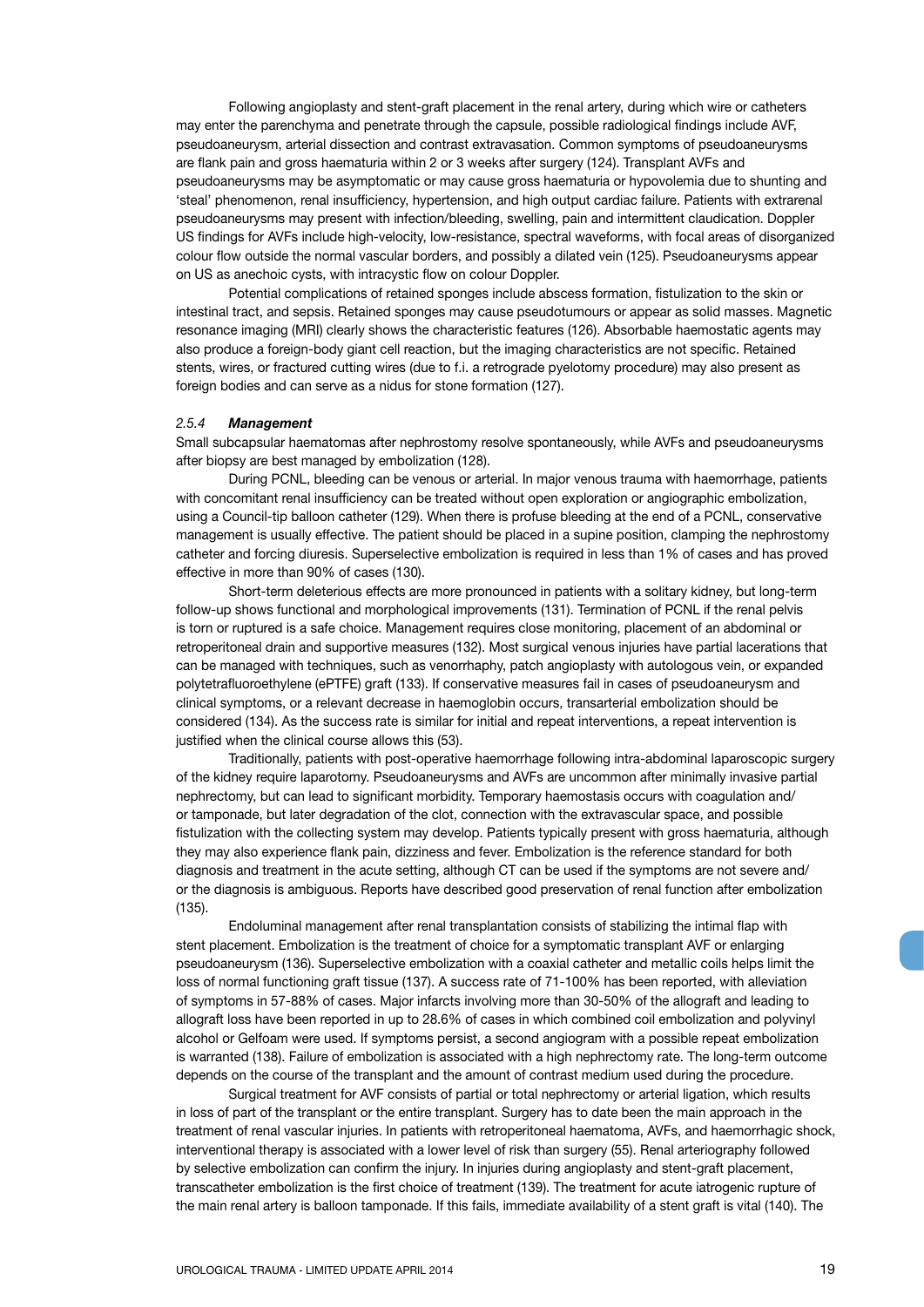true nature of lesions caused by foreign bodies is revealed after exploration.

#### *2.5.5 Statements and recommendations*

| <b>Statements</b>                                                  |   |
|--------------------------------------------------------------------|---|
| latrogenic renal injuries are procedure-dependent (1.8-15%).       |   |
| Significant injury requiring intervention is rare.                 | 3 |
| Most common injuries are vascular.                                 | C |
| Renal allografts are more susceptible.                             | ാ |
| Injuries occurring during surgery are rectified immediately.       | ാ |
| Symptoms suggestive of a significant injury require investigation. |   |

| Recommendations                                                                    | GR |
|------------------------------------------------------------------------------------|----|
| Patients with minor injuries should be treated conservatively.                     |    |
| Severe or persistent injuries require intervention with embolization.              |    |
| In stable patients, a second embolization should be considered in case of failure. |    |
|                                                                                    |    |

*GR = grade of recommendation; LE = level of evidence.*

### **2.6 Algorithms**

Figures 2.1 and 2.2 show the suggested treatment of blunt and penetrating renal injuries in adults.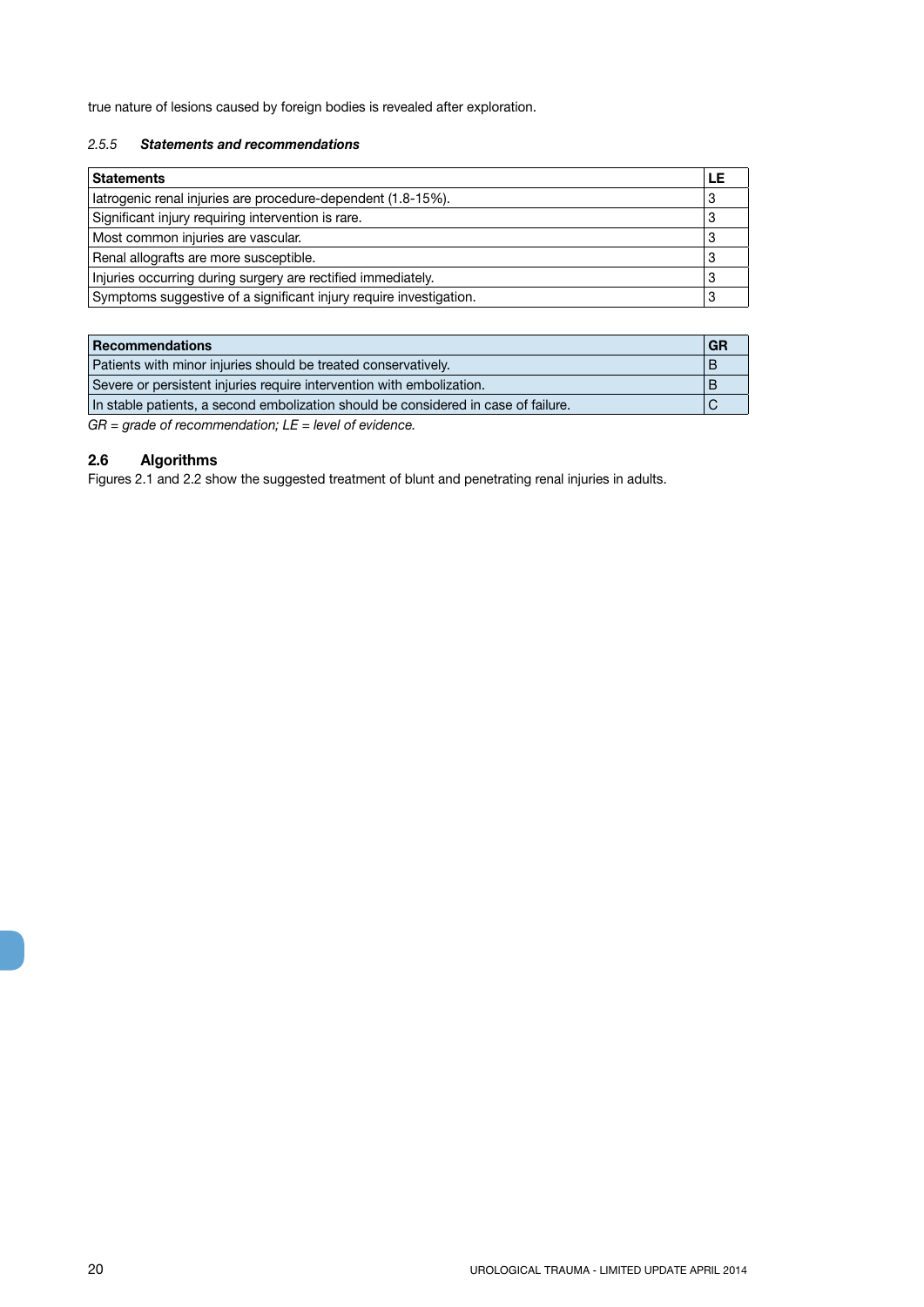

**Figure 2.1: Evaluation of blunt renal trauma in adults**

*\* Suspected renal trauma results from reported mechanism of injury and physical examination.*

- *† Renal imaging: CT scans are the gold standard for evaluating blunt and penetrating renal injuries in stable patients. In settings where the method is not available, the urologist should rely on other imaging modalities (IVP, angiography, radiographic scintigraphy, MRI).*
- *‡ Renal exploration: Although renal salvage is a primary goal for the urologist, decisions concerning the viability*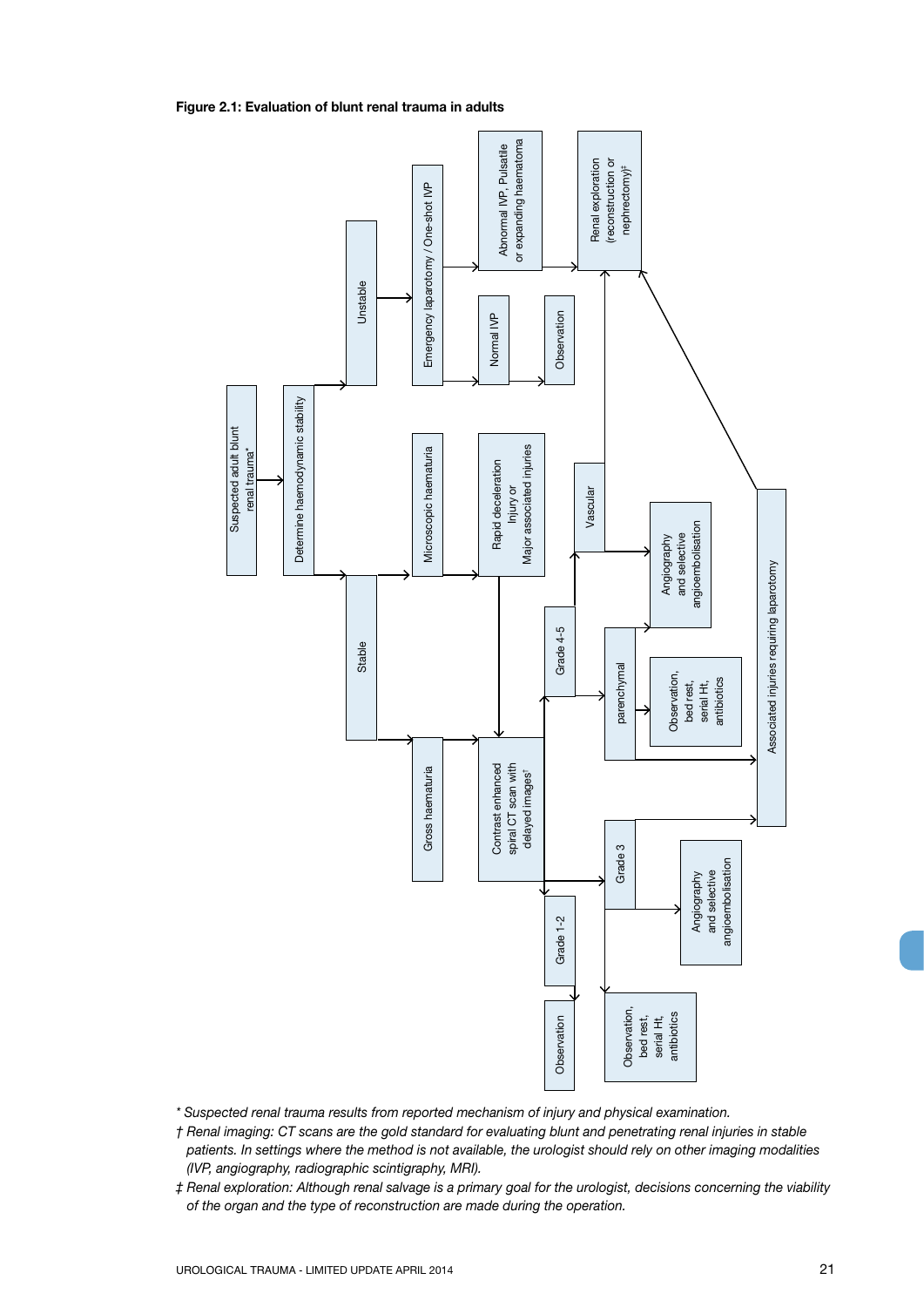#### **Figure 2.2: Evaluation of penetrating renal trauma in adults**



*\* Suspected renal trauma results from reported mechanism of injury and physical examination.*

*† Renal imaging: CT scans are the gold standard for evaluating blunt and penetrating renal injuries in stable patients. In settings where the method is not available, the urologist should rely on other imaging modalities (IVP, angiography, radiographic scintigraphy, MRI).*

*‡ Renal exploration: Although renal salvage is a primary goal for the urologist, decisions concerning the viability of the organ and the type of reconstruction are made during the operation.* 

#### **2.7 References**

- 1. McAninch JW. Genitourinary trauma. World J Urol 1999 Apr;17(2):65. http://www.ncbi.nlm.nih.gov/pubmed/10367362
- 2. Paparel P, N'Diaye A, Laumon B, et al. The epidemiology of trauma of the genitourinary system after traffic accidents: analysis of a register of over 43,000 victims. BJU Int 2006 Feb;97(2):338-41.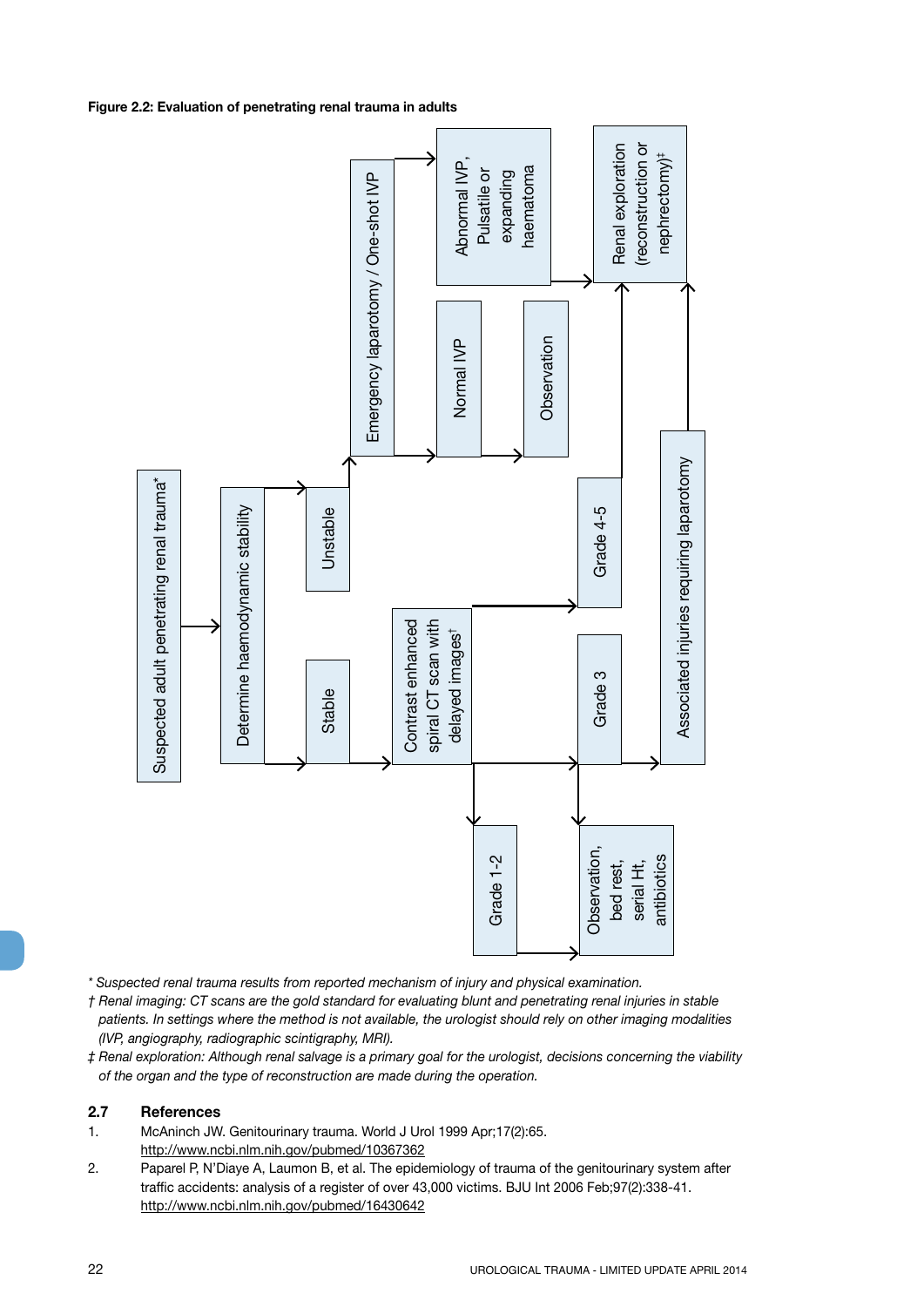- 3. Bjurlin MA, Goble SM, Fantus RJ, et al. Outcomes in geriatric genitourinary trauma. J Am Coll Surg 2011 Sep;213(3):415-21. http://www.ncbi.nlm.nih.gov/pubmed/21723152
- 4. Hurtuk M, Reed RL 2nd, Esposito TJ, et al. Trauma surgeons practice what they preach. The NTDB story on solid organ injury management. J Trauma 2006 Aug;61(2):243-54;discussion 254-5. http://www.ncbi.nlm.nih.gov/pubmed/16917435
- 5. Kansas BT, Eddy MJ, Mydlo JH, et al. Incidence and management of penetrating renal trauma in patients with multiorgan injury: extended experience at an inner city trauma center. J Urol 2004 Oct;172(4Pt1):1355-60.
	- http://www.ncbi.nlm.nih.gov/pubmed/15371841
- 6. Santucci RA, Wessells H, Bartsch G, et al. Evaluation and management of renal injuries: consensus statement of the renal trauma subcommittee. BJU Int 2004 May;93(7):937-54. http://www.ncbi.nlm.nih.gov/pubmed/15142141
- 7. Kuan JK, Kaufman R, Wright JL, et al. Renal injury mechanisms of motor vehicle collisions: analysis of the crash injury research and engineering network data set. J Urol 2007 Sep;178(3Pt1):935-40; discussion 940.

http://www.ncbi.nlm.nih.gov/pubmed/17632156

- 8. Smith TG 3rd, Wessells HB, Mack CD, et al. Examination of the impact of airbags on renal injury using a national database. J Am Coll Surg 2010 Sep;211(3):355-60. http://www.ncbi.nlm.nih.gov/pubmed/20800192
- 9. Brandes SB, McAninch JW. Urban free falls and patterns of renal injury: a 20-year experience with 396 cases. J Trauma 1999 Oct;47(4):643-9;discussion 649-50. http://www.ncbi.nlm.nih.gov/pubmed/10528597
- 10. Bruce LM, Croce MA, Santaniello JM, et al. Blunt renal artery injury: incidence, diagnosis, and management. Am Surg 2001 Jun;67(6):550-4;discussion 555-6. http://www.ncbi.nlm.nih.gov/pubmed/11409803
- 11. Najibi S, Tannast M, Latini JM. Civilian gunshot wounds to the genitourinary tract: incidence, anatomic distribution, associated injuries, and outcomes. Urology 2010 Oct;76(4):977-81;discussion 981. http://www.ncbi.nlm.nih.gov/pubmed/20605196
- 12. Moore EE, Shackford SR, Pachter HL, et al. Organ injury scaling: spleen, liver, and kidney. J Trauma 1989 Dec;29(12):1664-6.
	- http://www.ncbi.nlm.nih.gov/pubmed/2593197
- 13. Shariat SF, Roehrborn CG, Karakiewicz PI, et al. Evidence-based validation of the predictive value of the American Association for the Surgery of Trauma kidney injury scale. J Trauma 2007 Apr;62(4): 933-9.
	- http://www.ncbi.nlm.nih.gov/pubmed/17426551
- 14. Kuan JK, Wright JL, Nathens AB, et al. American Association for the Surgery of Trauma Organ Injury Scale for kidney injuries predicts nephrectomy, dialysis, and death in patients with blunt injury and nephrectomy for penetrating injuries. J Trauma 2006 Feb;60(2):351-6. http://www.ncbi.nlm.nih.gov/pubmed/16508495
- 15. Dugi DD 3rd, Morey AF, Gupta A, et al. American Association for the Surgery of Trauma grade 4 renal injury substratification into grades 4a (low risk) and 4b (high risk). J Urol 2010 Feb;183(2):592-7. http://www.ncbi.nlm.nih.gov/pubmed/20018329
- 16. Buckley JC, McAninch JW. Revision of current American Association for the Surgery of Trauma Renal Injury grading system. J Trauma 2011 Jan;70(1):35-7. http://www.ncbi.nlm.nih.gov/pubmed/21217478
- 17. Cachecho R, Millham FH, Wedel SK. Management of the trauma patient with pre-existing renal disease. Crit Care Clin 1994 Jul;10(3):523-36.
- http://www.ncbi.nlm.nih.gov/pubmed/792273629 18. Sebastià MC, Rodriguez-Dobao M, Quiroga S, et al. Renal trauma in occult ureteropelvic junction obstruction: CT findings. Eur Radiol 1999;9(4):611-15.
	- http://www.ncbi.nlm.nih.gov/pubmed/10354870
- 19. Giannopoulos A, Serafetinides E, Alamanis C, et al. [Urogenital lesions diagnosed incidentally during evaluation for blunt renal injuries]. Prog Urol 1999 Jun;9(3):464-9. [Article in French] http://www.ncbi.nlm.nih.gov/pubmed/10434318
- 20. Buchberger W, Penz T, Wicke K, et al. [Diagnosis and staging of blunt kidney trauma. A comparison of urinalysis, i.v. urography, sonography and computed tomography]. Rofo 1993 Jun;158(6):507-12. [Article in German] http://www.ncbi.nlm.nih.gov/pubmed/8507839

UROLOGICAL TRAUMA - LIMITED UPDATE APRIL 2014 23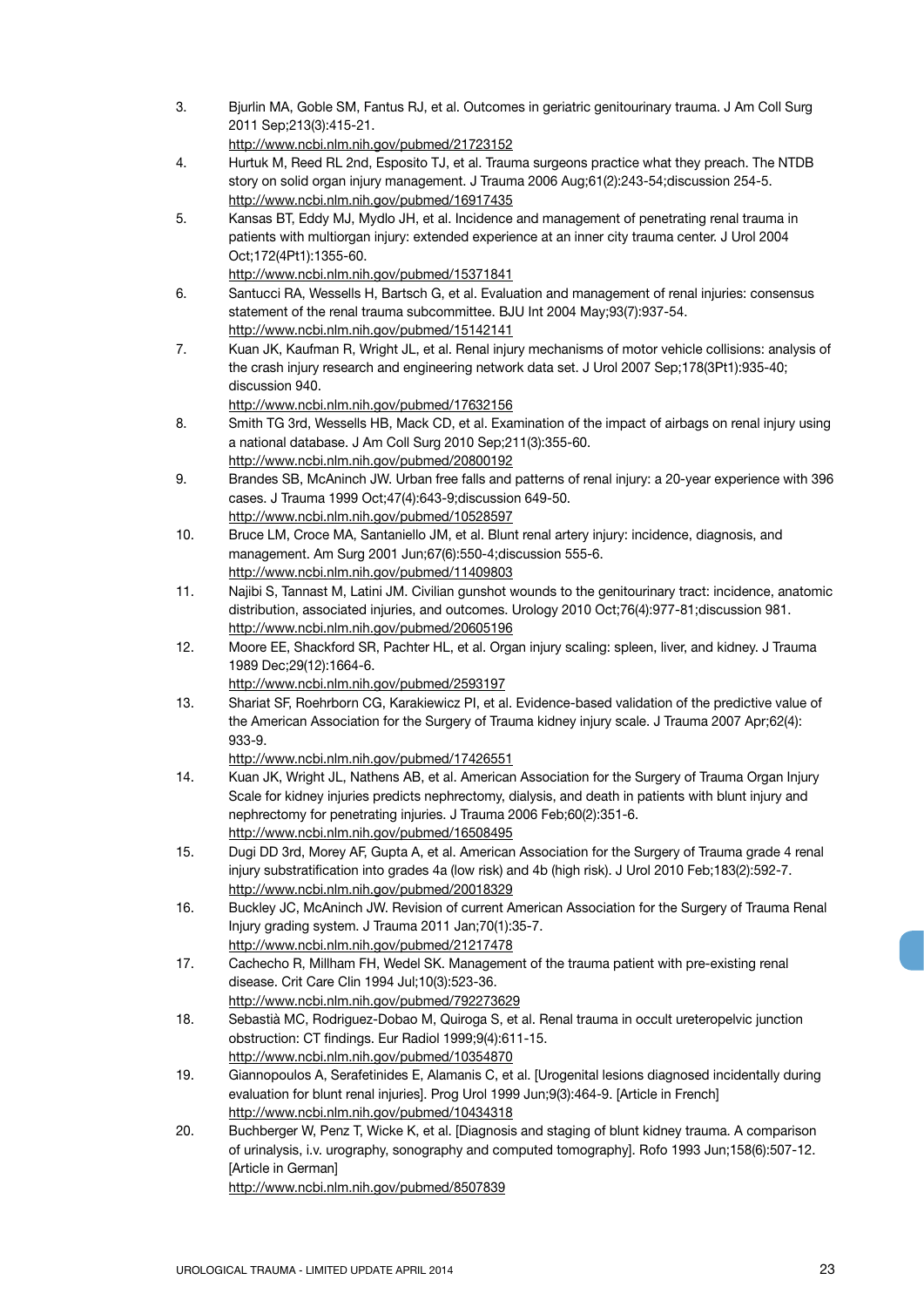- 21. Eastham JA, Wilson TG, Ahlering TE. Radiographic evaluation of adult patients with blunt renal trauma. J Urol 1992 Aug;148(2Pt1):266-7. http://www.ncbi.nlm.nih.gov/pubmed/1635113
- 22. Schmidlin FR, Iselin CE, Naimi A, et al. The higher injury risk of abnormal kidneys in blunt renal trauma. Scand J Urol Nephrol 1998 Dec;32(6):388-92. http://www.ncbi.nlm.nih.gov/pubmed/9925001
- 23. Chandhoke PS, McAninch JW. Detection and significance of microscopic hematuria in patients with blunt renal trauma. J Urol 1988 Jul;140(1):16-18. http://www.ncbi.nlm.nih.gov/pubmed/3379684
- 24. Hoke TS, Douglas IS, Klein CL, et al. Acute renal failure after bilateral nephrectomy is associated with cytokine-mediated pulmonary injury. J Am Soc Nephrol 2007 Jan;18(1):155-64. http://www.ncbi.nlm.nih.gov/pubmed/17167117
- 25. Miller KS, McAninch JW. Radiographic assessment of renal trauma: our 15-year experience. J Urol 1995 Aug;154(2Pt1):352-5.
	- http://www.ncbi.nlm.nih.gov/pubmed/7609096
- 26. Heyns CF. Renal trauma: indications for imaging and surgical exploration. BJU Int 2004 May;93(8):1165-70.
	- http://www.ncbi.nlm.nih.gov/pubmed/15142132
- 27. Mee SL, McAninch JW. Indications for radiographic assessment in suspected renal trauma. Urol Clin North Am 1989 May;16(2):187-92.
	- http://www.ncbi.nlm.nih.gov/pubmed/2652848
- 28. Rippey JC, Royse AG. Ultrasound in trauma. Best Pract Res Clin Anaesthesiol 2009 Sep;23(3):343-62. http://www.ncbi.nlm.nih.gov/pubmed/19862893
- 29. Gaitini D, Razi NB, Ghersin E, et al. Sonographic evaluation of vascular injuries. J Ultrasound Med 2008 Jan;27(1):95-107.
	- http://www.ncbi.nlm.nih.gov/pubmed/18096735
- 30. Valentino M, Serra C, Zironi G, et al. Blunt abdominal trauma: emergency contrast-enhanced sonography for detection of solid organ injuries. AJR Am J Roentgenol 2006 May;186(5):1361-7. http://www.ncbi.nlm.nih.gov/pubmed/16632732
- 31. Qin R, Wang P, Qin W, et al. Diagnosis and treatment of renal trauma in 298 patients. Chin J Traumatol 2002 Feb;5(1):21-3.
- http://www.ncbi.nlm.nih.gov/pubmed/11835751
- 32. Bent C, Iyngkaran T, Power N, et al. Urological injuries following trauma. Clin Radiol 2008 Dec; 63(12):1361-71.
	- http://www.ncbi.nlm.nih.gov/pubmed/18996268
- 33. Morey AF, McAninch JW, Tiller BK, et al. Single shot intraoperative excretory urography for the immediate evaluation of renal trauma. J Urol 1999 Apr;161(4):1088-92. http://www.ncbi.nlm.nih.gov/pubmed/10081844
- 34. Patel VG, Walker ML. The role of 'one-shot' intravenous pyelogram in evaluation of penetrating abdominal trauma. Am Surg 1997 Apr;63(4):350-3. http://www.ncbi.nlm.nih.gov/pubmed/9124757
- 35. Kawashima A, Sandler CM, Corl FM, et al. Imaging of renal trauma: a comprehensive review. Radiographics 2001 May-Jun;21(3):557-74. http://www.ncbi.nlm.nih.gov/pubmed/11353106
- 36. Shima H, Nosaka S, Hayakawa M, et al. [Diagnostic imaging of renal pedicle injury]. Nippon Igaku Hoshasen Gakkai Zasshi 1997 Jan;57(1):5-11. [Article in Japanese] http://www.ncbi.nlm.nih.gov/pubmed/9038056
- 37. Vasile M, Bellin MF, Hélénon O, et al. Imaging evaluation of renal trauma. Abdom Imaging 2000 Jul-Aug;25(4):424-30.
	- http://www.ncbi.nlm.nih.gov/pubmed/10926198
- 38. Uyeda JW, Anderson SW, Sakai O, et al. CT angiography in trauma. Radiol Clin North Am 2010 Mar;48(2):423-38.
	- http://www.ncbi.nlm.nih.gov/pubmed/20609881
- 39. Brown SL, Hoffman DM, Spirnak JP. Limitations of routine spiral computerized tomography in the evaluation of blunt renal trauma. J Urol 1998 Dec;160(6Pt1):1979-81. http://www.ncbi.nlm.nih.gov/pubmed/9817304
- 40. Ortega SJ, Netto FS, Hamilton P, et al. CT scanning for diagnosing blunt ureteral and ureteropelvic junction injuries. BMC Urol 2008 Feb;8:3. http://www.ncbi.nlm.nih.gov/pubmed/18257927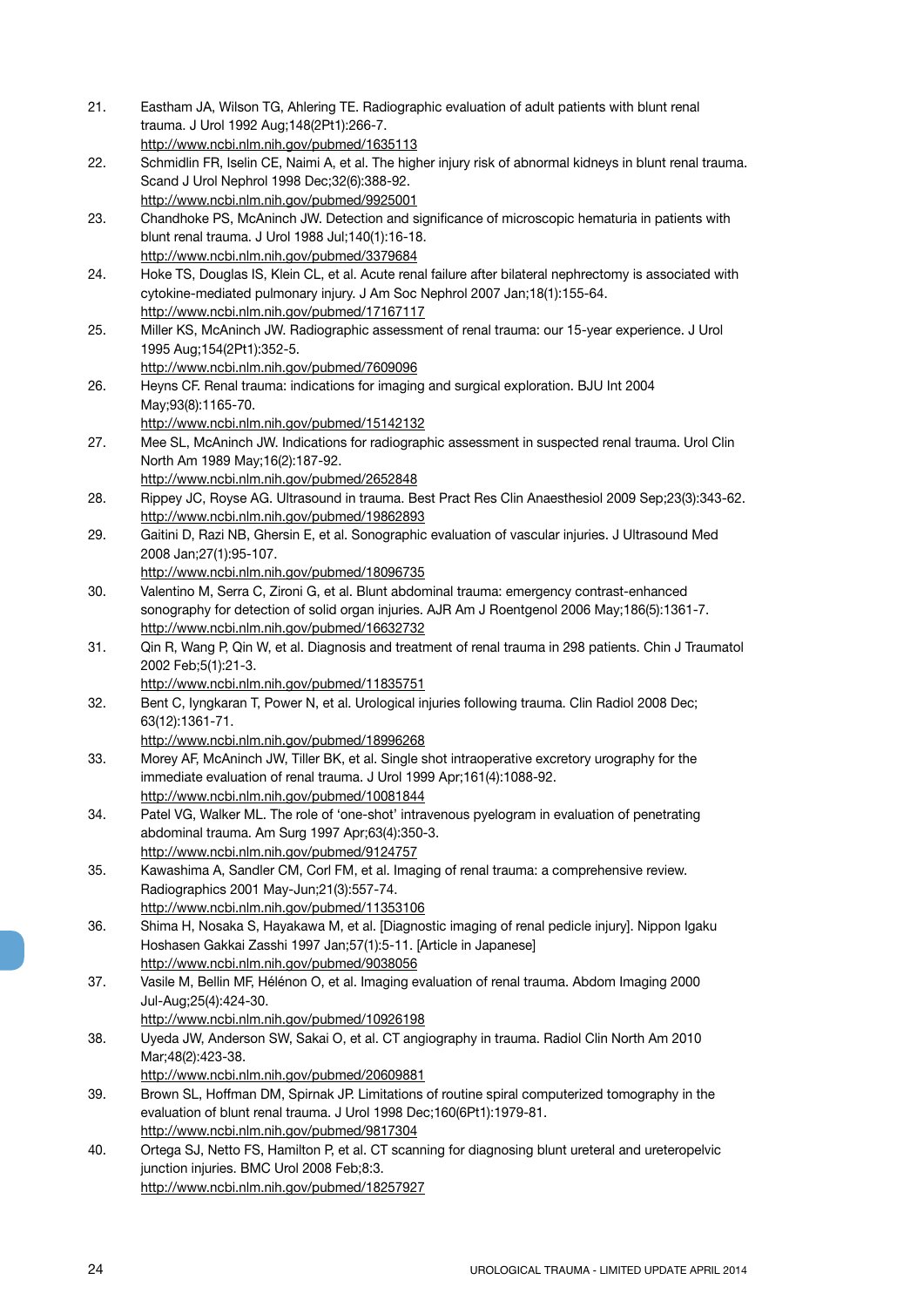| 41. | Velmahos GC, Constantinou C, Tillou A, et al. Abdominal computed tomographic scan for patients                                                     |
|-----|----------------------------------------------------------------------------------------------------------------------------------------------------|
|     | with gunshot wounds to the abdomen selected for nonoperative management. J Trauma 2005                                                             |
|     | Nov;59(5):1155-60;discussion 1160-1.                                                                                                               |
|     | http://www.ncbi.nlm.nih.gov/pubmed/16385294                                                                                                        |
| 42. | Eurin M, Haddad N, Zappa M, et al. Incidence and predictors of missed injuries in trauma patients in                                               |
|     | the initial hot report of whole-body CT scan. Injury 2012 Jan;43(1):73-7.                                                                          |
|     | http://www.ncbi.nlm.nih.gov/pubmed/21663908                                                                                                        |
| 43. | Ku JH, Jeon YS, Kim ME, et al. Is there a role for magnetic resonance imaging in renal trauma? Int J                                               |
|     | Urol 2001 Jun;8(6):261-7.<br>http://www.ncbi.nlm.nih.gov/pubmed/11389740                                                                           |
| 44. | Leppäniemi A, Lamminen A, Tervahartiala P, et al. MRI and CT in blunt renal trauma: an update. Semin                                               |
|     | Ultrasound CT MR 1997 Apr; 18(2): 129-35.                                                                                                          |
|     | http://www.ncbi.nlm.nih.gov/pubmed/9163832                                                                                                         |
| 45. | Eastham JA, Wilson TG, Larsen DW, et al. Angiographic embolisation of renal stab wounds. J Urol                                                    |
|     | 1992 Aug; 148(2Pt1): 268-70.                                                                                                                       |
|     | http://www.ncbi.nlm.nih.gov/pubmed/1635114                                                                                                         |
| 46. | Shariat SF, Trinh QD, Morey AF, et al. Development of a highly accurate nomogram for prediction of                                                 |
|     | the need for exploration in patients with renal trauma. J Trauma 2008 Jun;64(6):1451-8.                                                            |
|     | http://www.ncbi.nlm.nih.gov/pubmed/18545108                                                                                                        |
| 47. | Husmann DA, Gilling PJ, Perry MO, et al. Major renal lacerations with a devitalized fragment                                                       |
|     | following blunt abdominal trauma: a comparison between nonoperative (expectant) versus surgical                                                    |
|     | management. J Urol 1993 Dec; 150(6): 1774-7.                                                                                                       |
|     | http://www.ncbi.nlm.nih.gov/pubmed/8230501                                                                                                         |
| 48. | Armenakas NA, Duckett CP, McAninch JW. Indications for nonoperative management of renal stab                                                       |
|     | wounds. J Urol 1999 Mar; 161(3):768-71.                                                                                                            |
|     | http://www.ncbi.nlm.nih.gov/pubmed/10022681                                                                                                        |
| 49. | Hotaling JM, Wang J, Sorensen MD, et al. A national study of trauma level designation and renal                                                    |
|     | trauma outcomes. J Urol 2012 Feb;187(2):536-41.                                                                                                    |
|     | http://www.ncbi.nlm.nih.gov/pubmed/22177171                                                                                                        |
| 50. | Hardee MJ, Lowrance W, Brant WO, et al. High grade renal injuries: application of Parkland Hospital                                                |
|     | predictors of intervention for renal hemorrhage. J Urol 2013 May;189(5):1771-6.                                                                    |
|     | http://www.ncbi.nlm.nih.gov/pubmed/23219543                                                                                                        |
| 51. | Hagiwara A, Sakaki S, Goto H, et al. The role of interventional radiology in the management of blunt                                               |
|     | renal injury: a practical protocol. J Trauma 2001 Sep;51(3):526-31.                                                                                |
| 52. | http://www.ncbi.nlm.nih.gov/pubmed/11535904<br>Nuss GR, Morey AF, Jenkins AC, et al. Radiographic predictors of need for angiographic embolization |
|     | after traumatic renal injury. J Trauma 2009 Sep;67(3):578-82;discussion 582.                                                                       |
|     | http://www.ncbi.nlm.nih.gov/pubmed/19741403                                                                                                        |
| 53. | Huber J, Pahernik S, Hallscheidt P, et al. Selective transarterial embolisation for posttraumatic renal                                            |
|     | hemorrhage: a second try is worthwhile. J Urol 2011 May; 185(5): 1751-5.                                                                           |
|     | http://www.ncbi.nlm.nih.gov/pubmed/21420122                                                                                                        |
| 54. | Fu CY, Wang YC, Wu SC, et al. Angioembolisation provides benefits in patients with concomitant                                                     |
|     | unstable pelvic fracture and unstable hemodynamics. Am J Emerg Med 2012 Jan;30(1):207-13.                                                          |
|     | http://www.ncbi.nlm.nih.gov/pubmed/21159470                                                                                                        |
| 55. | Breyer BN, McAninch JW, Elliott SP, et al. Minimally invasive endovascular techniques to treat acute                                               |
|     | renal hemorrhage. J Urol 2008 Jun;179(6):2248-52;discussion 2253.                                                                                  |
|     | http://www.ncbi.nlm.nih.gov/pubmed/18423679                                                                                                        |
| 56. | Sofocleous CT, Hinrichs C, Hubbi B, et al. Angiographic findings and embolotherapy in renal arterial                                               |
|     | trauma. Cardiovasc Intervent Radiol 2005 Jan-Feb;28(1):39-47.                                                                                      |
|     | http://www.ncbi.nlm.nih.gov/pubmed/15602636                                                                                                        |
| 57. | Holden, A. Abdomen--interventions for solid organ injury. Injury 2008 Nov;39(11):1275-89                                                           |
|     | http://www.ncbi.nlm.nih.gov/pubmed/18715559                                                                                                        |
| 58. | Brewer ME Jr, Strnad BT, Daley BJ, et al. Percutaneous embolisation for the management of grade 5                                                  |
|     | renal trauma in hemodynamically unstable patients: initial experience. J Urol 2009 Apr;181(4):1737-41.                                             |
|     | http://www.ncbi.nlm.nih.gov/pubmed/19233429                                                                                                        |
| 59. | Sarani B, Powell E, Taddeo J, et al. Contemporary comparison of surgical and interventional                                                        |
|     | arteriography management of blunt renal injury. J Vasc Interv Radiol 2011 May;22(5):723-8.                                                         |
|     | http://www.ncbi.nlm.nih.gov/pubmed/21514526                                                                                                        |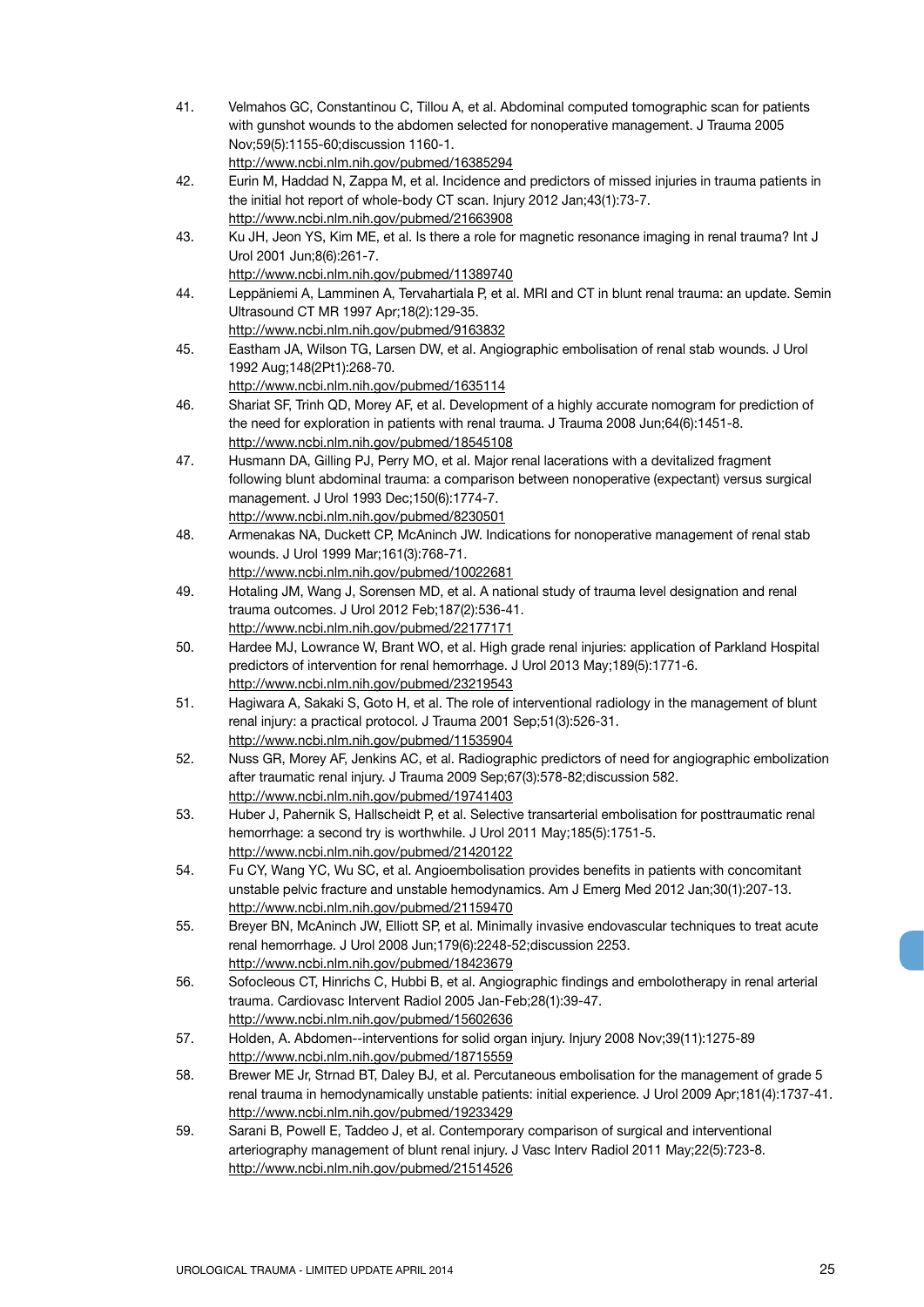- 60. McAninch JW, Carroll PR, Klosterman PW, et al. Renal reconstruction after injury. J Urol 1991 May;145(5):932-7. http://www.ncbi.nlm.nih.gov/pubmed/2016804 61. Hammer CC, Santucci RA. Effect of an institutional policy of nonoperative treatment of grades I to IV renal injuries. J Urol 2003 May;169(5):1751-3. http://www.ncbi.nlm.nih.gov/pubmed/12686825 62. Robert M, Drianno N, Muir G, et al. Management of major blunt renal lacerations: surgical or nonoperative approach? Eur Urol 1996;30(3):335-9. http://www.ncbi.nlm.nih.gov/pubmed/8931966 63. Gonzalez RP, Falimirski M, Holevar MR, et al. Surgical management of renal trauma: is vascular control necessary? J Trauma 1999 Dec;47(6):1039-42;discussion 1042-4. http://www.ncbi.nlm.nih.gov/pubmed/10608530 64. Atala A, Miller FB, Richardson JD, et al. Preliminary vascular control for renal trauma. Surg Gynecol Obstet 1991 May;172(5):386-90. http://www.ncbi.nlm.nih.gov/pubmed/2028374 65. Chaabouni MN, Bittard M. [Application of a peri-renal prosthesis (vicryl mesh) in the conservative treatment of multiple ruptured kidney fragments]. Ann Urol (Paris) 1996;30(2):61-3. [Article in French] http://www.ncbi.nlm.nih.gov/pubmed/8767808 66. Master VA, McAninch JW. Operative management of renal injuries:parenchymal and vascular. Urol Clin North Am 2006 Feb;33(1):21-31. http://www.ncbi.nlm.nih.gov/pubmed/16488277 67. Davis KA, Reed RL 2nd, Santaniello J, et al. Predictors of the need for nephrectomy after renal trauma. J Trauma 2006 Jan;60(1):164-9;discussion 169-70. http://www.ncbi.nlm.nih.gov/pubmed/16456451 68. Wright JL, Nathens AB, Rivara FP, et al. Renal and extrarenal predictors of nephrectomy from the national trauma data bank. J Urol 2006 Mar;175(3Pt1):970-5;discussion 975. http://www.ncbi.nlm.nih.gov/pubmed/16469594 69. DiGiacomo JC, Rotondo MF, Kauder DR, et al. The role of nephrectomy in the acutely injured. Arch Surg 2001 Sep;136(9):1045-9. http://www.ncbi.nlm.nih.gov/pubmed/11529828 70. Brandes SB, McAninch JW. Reconstructive surgery for trauma of the upper urinary tract. Urol Clin North Am 1999 Feb;26(1):183-99. http://www.ncbi.nlm.nih.gov/pubmed/10086060 71. McAninch JW, Dixon CM, Carroll PR. [The surgical treatment of renal trauma]. Vestn Khir Im I I Grek 1990 Nov;145(11):64-72. [Article in Russian] http://www.ncbi.nlm.nih.gov/pubmed/1966179 72. Shekarriz B, Stoller ML. The use of fibrin sealant in urology. J Urol 2002 Mar;167(3):1218-25. http://www.ncbi.nlm.nih.gov/pubmed/11832701 73. Knudson MM, Harrison PB, Hoyt DB, et al. Outcome after major renovascular injuries: a Western trauma association multicenter report. J Trauma 2000 Dec;49(6):1116-22. http://www.ncbi.nlm.nih.gov/pubmed/11130498 74. Tillou A, Romero J, Asensio JA, et al. Renal vascular injuries. Surg Clin North Am 2001 Dec;81(6): 417-30. http://www.ncbi.nlm.nih.gov/pubmed/11766183 75. Santucci RA, Fisher MB. The literature increasingly supports expectant (conservative) management of
- renal traum--a systematic review. J Trauma 2005 Aug;59(2):493-503. http://www.ncbi.nlm.nih.gov/pubmed/16294101
- 76. Schmidlin FR, Rohner S, Hadaya K, et al. [The conservative treatment of major kidney injuries]. Ann Urol (Paris) 1997;31(5):246-52. [Article in French] http://www.ncbi.nlm.nih.gov/pubmed/9480627
- 77. Holmes JF, McGahan JP, Wisner DH. Rate of intra-abdominal injury after a normal abdominal computed tomographic scan in adults with blunt trauma. Am J Emerg Med 2012 May;30(4):574-9. http://www.ncbi.nlm.nih.gov/pubmed/21641163
- 78. Alsikafi NF, McAninch JW, Elliott SP, et al. Nonoperative management outcomes of isolated urinary extravasation following renal lacerations due to external trauma. J Urol 2006 Dec;176(6Pt1):2494-7. http://www.ncbi.nlm.nih.gov/pubmed/17085140
- 79. Santucci RA, McAninch JM. Grade IV renal injuries: evaluation, treatment, and outcome. World J Surg 2001 Dec;25(12):1565-72. http://www.ncbi.nlm.nih.gov/pubmed/11775193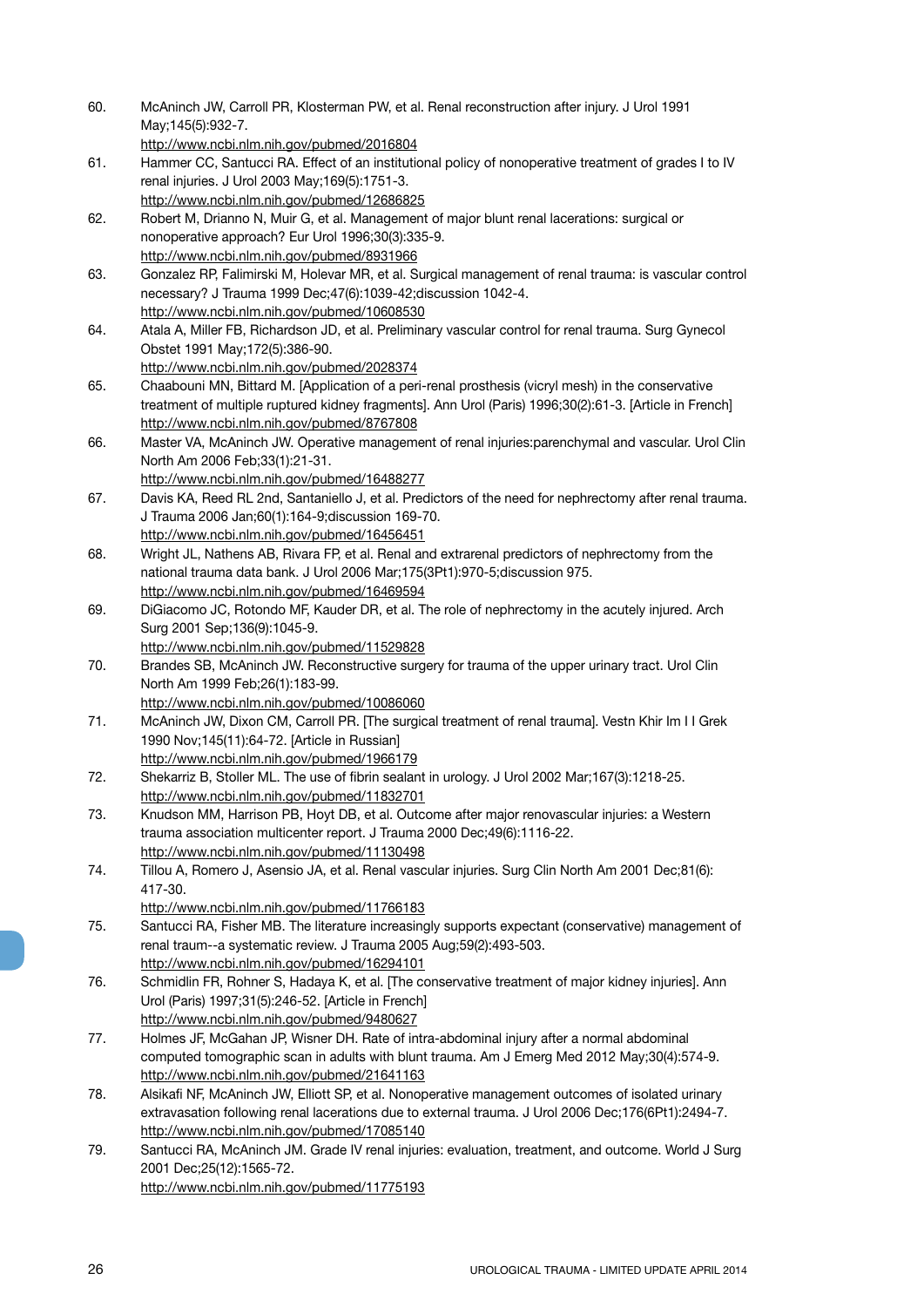80. Altman AL, Haas C, Dinchman KH, et al. Selective nonoperative management of blunt grade 5 Renal injury. J Urol 2000 Jul;164(1):27-30;discussion 30-1. http://www.ncbi.nlm.nih.gov/pubmed/10840417 81. Moudouni SM, Hadj Slimen M, Manunta A, et al. Management of major blunt renal lacerations: is a nonoperative approach indicated? Eur Urol 2001 Oct;40(4):409-14. http://www.ncbi.nlm.nih.gov/pubmed/11713395 82. Husmann DA, Morris JS. Attempted nonoperative management of blunt renal lacerations Extending through the corticomedullary junction: the short-term and long-term sequelae. J Urol 1990 Apr;143(4): 682-4. http://www.ncbi.nlm.nih.gov/pubmed/2313792 83. Elliott SP, Olweny EO, McAninch JW. Renal arterial injuries: a single center analysis of management strategies and outcomes. J Urol 2007 Dec;178(6):2451-5. http://www.ncbi.nlm.nih.gov/pubmed/17937955 84. Jawas A, Abu-Zidan FM. Management algorithm for complete blunt renal artery occlusion in multiple trauma patients: case series. Int J Surg 2008 Aug;6(4):317-22. http://www.ncbi.nlm.nih.gov/pubmed/18590988 85. Jansen JO, Inaba K, Resnick S, et al. Selective non-operative management of abdominal gunshot wounds: survey of practise. Injury 2013 May;44(5):639-44. http://www.ncbi.nlm.nih.gov/pubmed/22341771 86. Buckley JC, McAninch JW. Selective management of isolated and nonisolated grade IV renal injuries. J Urol 2006 Dec;176(6Pt1):2498-502;discussion 2502. http://www.ncbi.nlm.nih.gov/pubmed/17085141 87. Velmahos GC, Demetriades D, Cornwell EE 3rd, et al. Selective management of renal gunshot wounds. Br J Surg 1998 Aug;85(8):1121-4. http://www.ncbi.nlm.nih.gov/pubmed/9718011 88. Baniel J, Schein M. The management of penetrating trauma to the urinary tract. J Am Coll Surg 1994 Apr;178(4):417-25. http://www.ncbi.nlm.nih.gov/pubmed/8149045 89. DuBose J, Inaba K, Teixeira PG, et al. Selective non-operative management of solid organ injury following abdominal gunshot wounds. Injury 2007 Sep;38(9):1084-90. http://www.ncbi.nlm.nih.gov/pubmed/17544428 90. Shefler A, Gremitzky A, Vainrib M, et al. [The role of nonoperative management of penetrating renal trauma]. Harefuah 2007 May;146(5):345-8, 406-7. [Article in Hebrew] http://www.ncbi.nlm.nih.gov/pubmed/17674549 91. Hope WW, Smith ST, Medieros B, et al. Non-operative management in penetrating abdominal trauma: is it feasible at a Level II trauma center? J Emerg Med 2012 Jul;43(1):190-5. http://www.ncbi.nlm.nih.gov/pubmed/22051843 92. Bernath AS, Schutte H, Fernandez RR, et al. Stab wounds of the kidney: conservative management in flank penetration. J Urol 1983 Mar;129(3):468-70. http://www.ncbi.nlm.nih.gov/pubmed/6834529 93. Wessells H, McAninch JW, Meyer A, et al. Criteria for nonoperative treatment of significant penetrating renal lacerations. J Urol 1997 Jan;157(1):24-7. http://www.ncbi.nlm.nih.gov/pubmed/8976207 94. Blankenship JC, Gavant ML, Cox CE, et al. Importance of delayed imaging for blunt renal trauma. World J Surg 2001 Dec;25(12):1561-4. http://www.ncbi.nlm.nih.gov/pubmed/11775192 95. McGuire J, Bultitude MF, Davis P, et al. Predictors of outcome for blunt high grade renal injury treated with conservative intent. J Urol 2011 Jan;185(1):187-91. http://www.ncbi.nlm.nih.gov/pubmed/21074795 96. Wessells H, Deirmenjian J, McAninch JW. Preservation of renal function after reconstruction for trauma: quantitative assessment with radionuclide scintigraphy. J Urol 1997 May;157(5):1583-6. http://www.ncbi.nlm.nih.gov/pubmed/9112481 97. Fiard G, Rambeaud JJ, Descotes JL, et al. Long-term renal function assessment with dimercaptosuccinic acid scintigraphy after conservative treatment of major renal trauma. J Urol 2012 Apr;187(4):1306-9. http://www.ncbi.nlm.nih.gov/pubmed/22341289 98. Dunfee BL, Lucey BC, Soto JA. Development of renal scars on CT after abdominal trauma: does grade of injury matter? AJR Am J Roentgenol 2008 May;190(5):1174-9. http://www.ncbi.nlm.nih.gov/pubmed/18430828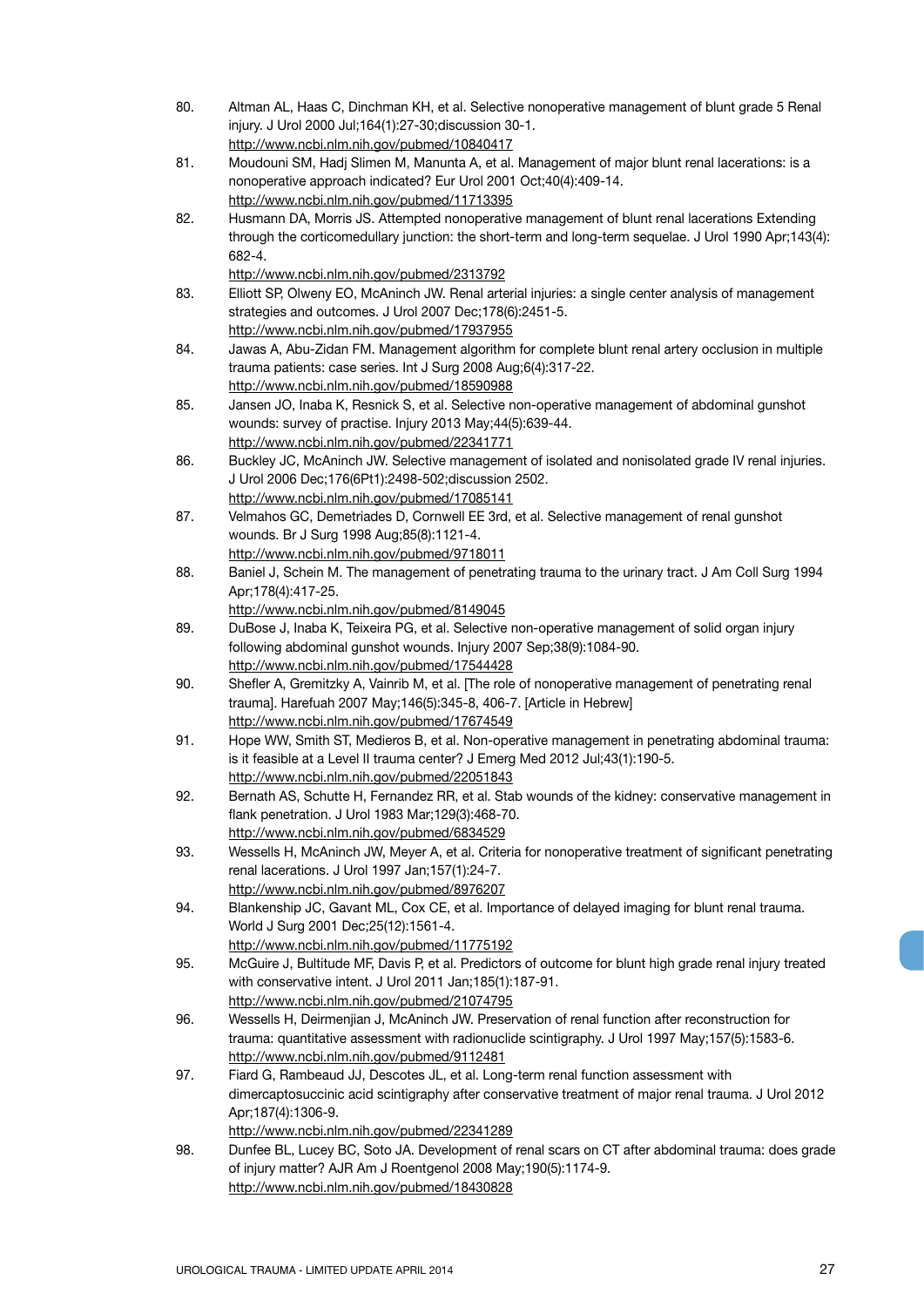- 99. Heyns CF, van Vollenhoven P. Increasing role of angiography and segmental artery embolisation in the management of renal stab wounds. J Urol 1992 May;147(5):1231-4. http://www.ncbi.nlm.nih.gov/pubmed/1569655
- 100. Monstrey SJ, Beerthuizen GI, vander Werken C, et al. Renal trauma and hypertension. J Trauma 1989 Jan;29(1):65-70. http://www.ncbi.nlm.nih.gov/pubmed/2911106
- 101. Lebech A, Strange-Vognsen HH. [Hypertension following blunt kidney injury]. Ugeskr Laeger 1990 Apr;152(14):994-7. [Article in Danish] http://www.ncbi.nlm.nih.gov/pubmed/2183457
- 102. Montgomery RC, Richardson JD, Harty JI. Posttraumatic renovascular hypertension after occult renal injury. J Trauma 1998 Jul;45(1):106-10. http://www.ncbi.nlm.nih.gov/pubmed/9680021
- 103. Haas CA, Reigle MD, Selzman AA, et al. Use of ureteral stents in the management of major renal trauma with urinary extravasation: is there a role? J Endourol 1998 Dec;12(6):545-9. http://www.ncbi.nlm.nih.gov/pubmed/9895260
- 104. Matthews LA, Smith EM, Spirnak JP. Nonoperative treatment of major blunt renal lacerations with urinary extravasation. J Urol 1997 Jun;157(6):2056-8. http://www.ncbi.nlm.nih.gov/pubmed/9146579
- 105. Wang KT, Hou CJ, Hsieh JJ, et al. Late development of renal arteriovenous fistula following gunshot trauma - a case report. Angiology 1998 May;49(5):415-18. http://www.ncbi.nlm.nih.gov/pubmed/9591535
- 106. Salazar GM, Walker TG. Evaluation and management of acute vascular trauma. Tech Vasc Interv Radiol 2009 Jun;12(2):102-16.
	- http://www.ncbi.nlm.nih.gov/pubmed/19853228
- 107. Miller DC, Forauer A, Faerber GJ. Successful angioembolisation of renal artery pseudoaneurysms after blunt abdominal trauma. Urology 2002 Mar;59(3):444. http://www.ncbi.nlm.nih.gov/pubmed/11880095
- 108. Harrington TG, Kandel LB. Renal colic following a gunshot wound to the abdomen: the birdshot calculus. J Urol 1997 Apr;157(4):1351-2.
	- http://www.ncbi.nlm.nih.gov/pubmed/9120940
- 109. Park JK, Yang SO, Park SC. Duodenal obstruction by retroperitoneal hematoma induced by severe blunt renal trauma. J Urol 2001 Jun;165(6Pt1):1993-4. http://www.ncbi.nlm.nih.gov/pubmed/11371904
- 110. Rosen MA, McAninch JW. Management of combined renal and pancreatic trauma. J Urol 1994 Jul;152(1):22-5.
	- http://www.ncbi.nlm.nih.gov/pubmed/8201670
- 111. Wessells H, McAninch JW. Effect of colon injury on the management of simultaneous renal trauma. J Urol 1996 Jun;155(6):1852-6.
	- http://www.ncbi.nlm.nih.gov/pubmed/8618272
- 112. Sartorelli KH, Frumiento C, Rogers FB, et al. Nonoperative management of hepatic, splenic, and renal injuries in adults with multiple injuries. J Trauma 2000 Jul;49(1):56-61. http://www.ncbi.nlm.nih.gov/pubmed/10912858
- 113. Heye S, Vanbeckevoort D, Blockmans D, et al. Iatrogenic main renal artery injury: treatment by endovascular stent-graft placement. Cardiovasc Intervent Radiol 2005 Jan-Feb;28(1):93-4. http://www.ncbi.nlm.nih.gov/pubmed/15602634
- 114. Maleux G, Messiaen T, Stockx L, et al. Transcatheter embolisation of biopsy-related vascular injuries in renal allografts. Long-term technical, clinical and biochemical results. Acta Radiol 2003 Jan;44(1):13-7. http://www.ncbi.nlm.nih.gov/pubmed/12630992
- 115. Albani JM, Novick AC. Renal artery pseudoaneurysm after partial nephrectomy: three case reports and a literature review. Urology 2003 Aug;62(2):227-31. http://www.ncbi.nlm.nih.gov/pubmed/12893324
- 116. Furness PN, Philpott CM, Chorbadjian MT, et al. Protocol biopsy of the stable renal transplant: a multicenter study of methods and complication rates. Transplantation 2003 Sep;76(6):969-73. http://www.ncbi.nlm.nih.gov/pubmed/14508363
- 117. Barley FL, Kessel D, Nicholson T, et al. Selective embolization of large symptomatic iatrogenic renal transplant arteriovenous fistula. Cardiovasc Intervent Radiol 2006 Nov-Dec;29(6):1084-7. http://www.ncbi.nlm.nih.gov/pubmed/16794894
- 118. Takahashi M, Humke U, Girndt M, et al. Early posttransplantation renal allograft perfusion failure due to dissection: diagnosis and interventional treatment. AJR Am J Roentgenol 2003 Mar;180(3):759-63. http://www.ncbi.nlm.nih.gov/pubmed/12591692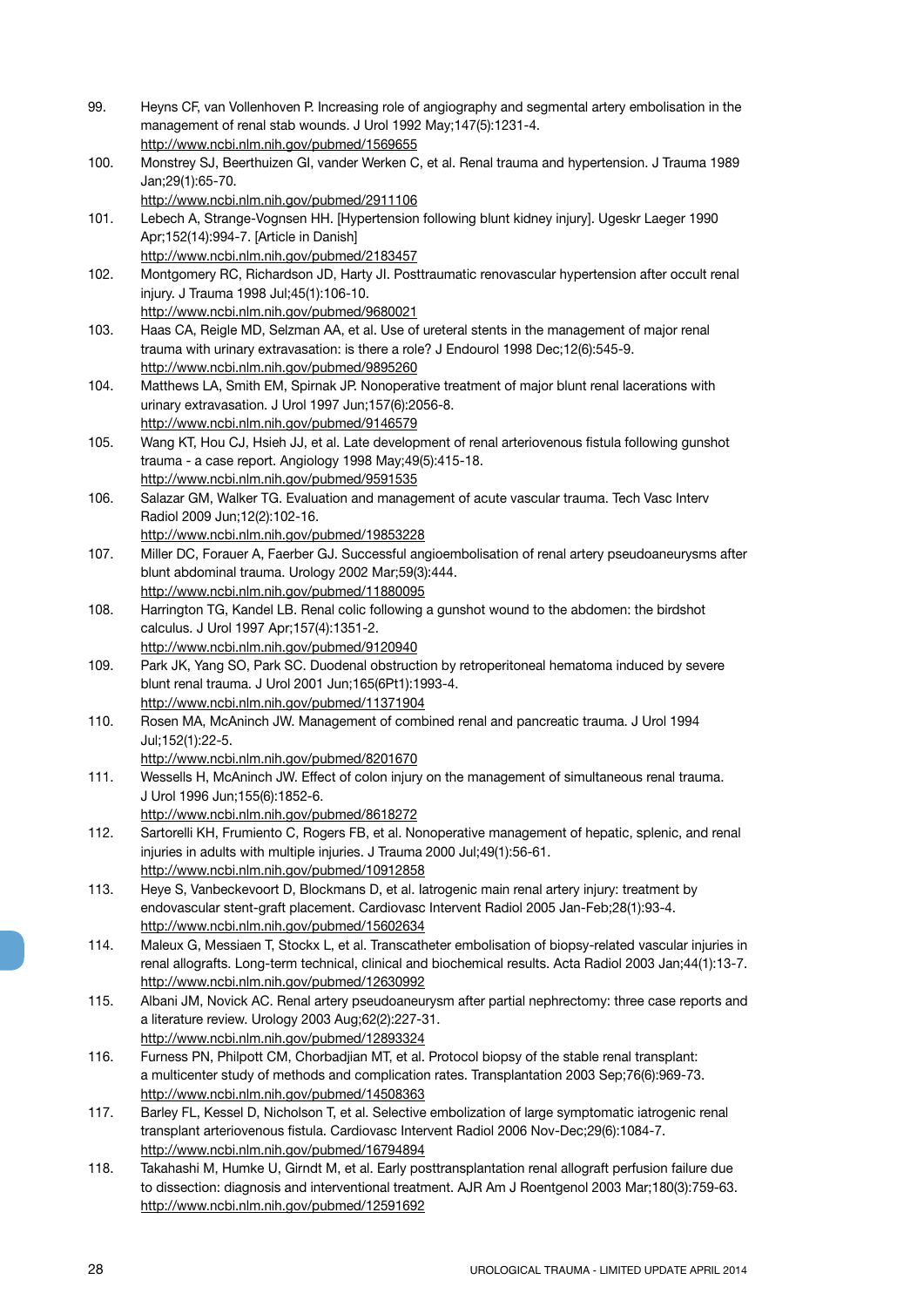- 119. Bellman GC. Complications of endopyelotomy. J Endourol 1996 Apr;10(2):177-81. http://www.ncbi.nlm.nih.gov/pubmed/8728685
- 120. Hinshaw JL, Shadid AM, Nakada SY, et al. Comparison of percutaneous and laparoscopic cryoablation for the treatment of solid renal masses. AJR Am J Roentgenol 2008 Oct;191(4):1159-68. http://www.ncbi.nlm.nih.gov/pubmed/18806159
- 121. Jones CD, McGahan JP. Computed tomographic evaluation and guided correction of malpositioned nephrostomy catheters. Abdom Imaging 1999 Jul-Aug;24(4):422-5. http://www.ncbi.nlm.nih.gov/pubmed/10390572
- 122. Lewis S, Patel U. Major complications after percutaneous nephrostomy lessons from a department audit. Clin Radiol 2004 Feb;59(2):171-9. http://www.ncbi.nlm.nih.gov/pubmed/14746788
- 123. Phadke RV, Sawlani V, Rastogi H, et al. Iatrogenic renal vascular injuries and their radiological management. Clin Radiol 1997 Feb;52(2):119-23.
	- http://www.ncbi.nlm.nih.gov/pubmed/9043045
- 124. Cohenpour M, Strauss S, Gottlieb P, et al. Pseudoaneurysm of the renal artery following partial nephrectomy: imaging findings and coil embolisation. Clin Radiol 2007 Nov;62(11):1104-9. http://www.ncbi.nlm.nih.gov/pubmed/17920871
- 125. Loffroy R, Guiu B, Lambert A, et al. Management of post-biopsy renal allograft arteriovenous fistulas with selective arterial embolisation: immediate and long-term outcomes. Clin Radiol 2008 Jun;63(6):657-65.
	- http://www.ncbi.nlm.nih.gov/pubmed/18455557
- 126. Ben Meir D, Lask D, Koren R, et al. Intrarenal foreign body presenting as a solid tumor. Urology 2003 May;61(5):1035.
	- http://www.ncbi.nlm.nih.gov/pubmed/12736036
- 127. Nakada SY, Johnson M. Ureteropelvic junction obstruction. Retrograde endopyelotomy. Urol Clin North Am 2000 Nov;27(4):677-84.
	- http://www.ncbi.nlm.nih.gov/pubmed/11098766
- 128. Silberzweig JE, Tey S, Winston JA, et al. Percutaneous renal biopsy complicated by renal capsular artery pseudoaneurysm. Am J Kidney Dis 1998 Mar;31(3):533-5. http://www.ncbi.nlm.nih.gov/pubmed/9506693
- 129. Gupta M, Bellman GC, Smith AD. Massive hemorrhage from renal vein injury during percutaneous renal surgery: endourological management. J Urol 1997 Mar;157(3):795-7. http://www.ncbi.nlm.nih.gov/pubmed/9072568
- 130. El-Nahas AR, Shokeir AA, El-Assmy AM, et al. Post-percutaneous nephrolithotomy extensive hemorrhage: a study of risk factors. J Urol 2007 Feb;177(2):576-9. http://www.ncbi.nlm.nih.gov/pubmed/17222636
- 131. El-Nahas AR, Shokeir AA, Mohsen T, et al. Functional and morphological effects of postpercutaneous nephrolithotomy superselective renal angiographic embolisation. Urology 2008 Mar;71(3):408-12. http://www.ncbi.nlm.nih.gov/pubmed/18342174
- 132. Ghai B, Dureja GP, Arvind P. Massive intraabdominal extravasation of fluid: a life threatening complication following percutaneous nephrolithotomy. Int Urol Nephrol 2003;35(3):315-18. http://www.ncbi.nlm.nih.gov/pubmed/15160530
- 133. Oderich GS, Panneton JM, Hofer J, et al. Iatrogenic operative injuries of abdominal and pelvic veins: a potentially lethal complication. J Vasc Surg 2004 May;39(5):931-6. http://www.ncbi.nlm.nih.gov/pubmed/15111840
- 134. Taneja M, Tan KT. Renal vascular injuries following nephron-sparing surgery and their endovascular management. Singapore Med J 2008 Jan;49(1):63-6. http://www.ncbi.nlm.nih.gov/pubmed/18204772
- 135. Inci K, Cil B, Yazici S, Peynircioglu B, et al. Renal artery pseudoaneurysm: complication of minimally invasive kidney surgery. J Endourol 2010 Jan;24(1):149-54. http://www.ncbi.nlm.nih.gov/pubmed/19954351155
- 136. Perini S, Gordon RL, LaBerge JM, et al. Transcatheter embolisation of biopsy-related vascular injury in the transplant kidney: immediate and long-term outcome. J Vasc Interv Radiol 1998 Nov-Dec;9(6):1011-9. http://www.ncbi.nlm.nih.gov/pubmed/9840051
- 137. Nakatani T, Uchida J, Han YS, et al. Renal allograft arteriovenous fistula and large pseudoaneurysm. Clin Transplant 2003 Feb;17(1):9-12. http://www.ncbi.nlm.nih.gov/pubmed/12588315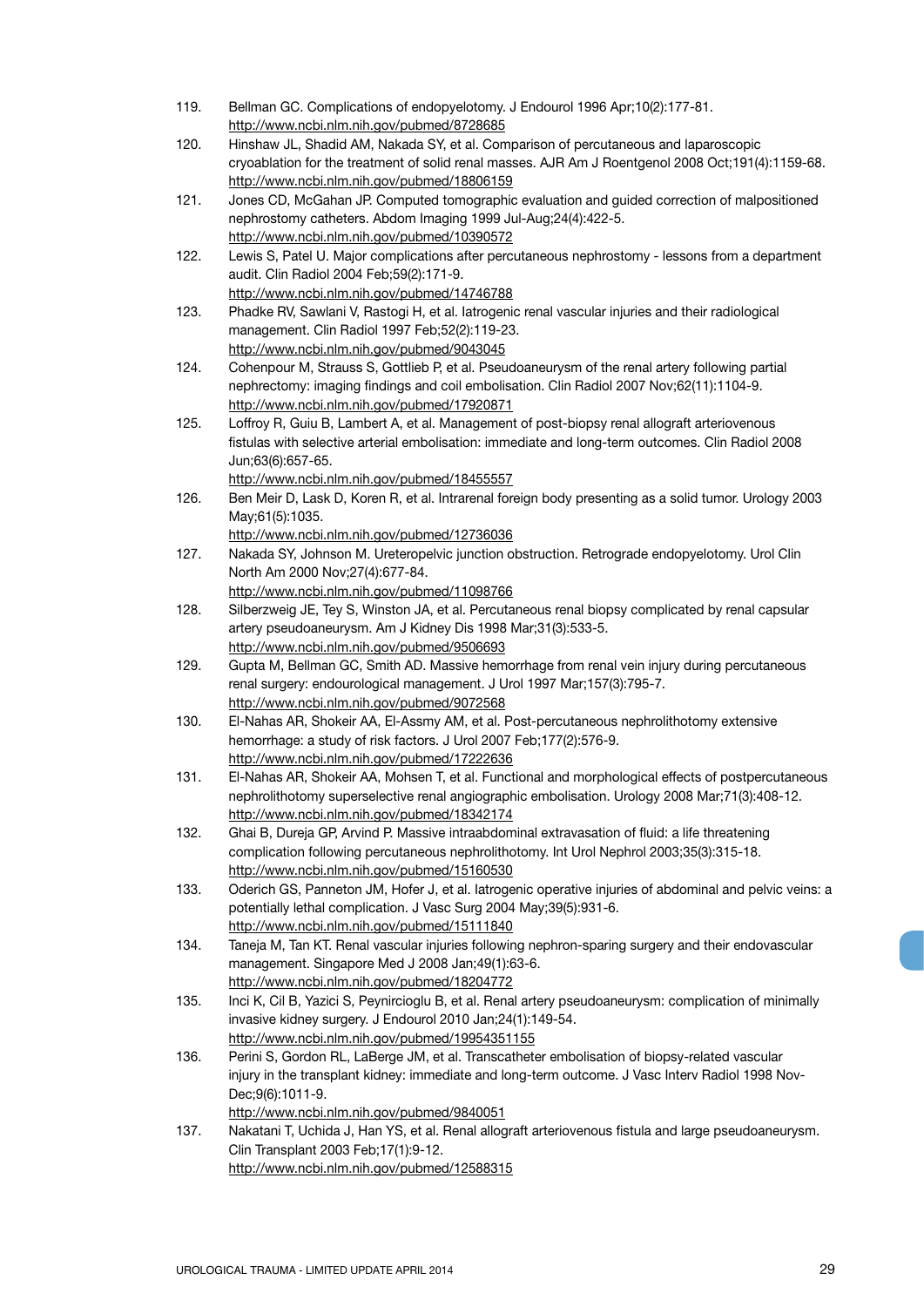- 138. Dorffner R, Thurnher S, Prokesch R, et al. Embolisation of iatrogenic vascular injuries of renal transplants: immediate and follow-up results. Cardiovasc Intervent Radiol 1998 Mar-Apr;21(2):129-34. http://www.ncbi.nlm.nih.gov/pubmed/9502679
- 139. Wang MQ, Xie CM, Wang ZP, et al. [Treatment of acquired arteriovenous fistulas with interventional minimally invasive techniques]. [Article in Chinese] Zhonghua Wai Ke Za Zhi 2004 Jun;42(11): 687-91.

http://www.ncbi.nlm.nih.gov/pubmed/15329261

140. Morris CS, Bonnevie GJ, Najarian KE. Nonsurgical treatment of acute iatrogenic renal artery injuries occurring after renal artery angioplasty and stenting. AJR Am J Roentgenol 2001 Dec;177(6):1353-7. http://www.ncbi.nlm.nih.gov/pubmed/11717082

## **3. URETERAL TRAUMA**

Trauma to the ureters is relatively rare because they are protected from injury by their small size, mobility, and the adjacent vertebrae, bony pelvis, and muscles. Iatrogenic ureteral trauma gives rise to the commonest cause of ureteral injury. It is seen in open, laparoscopic or endoscopic surgery and is often missed intraoperatively. Any trauma to the ureter may result in severe sequelae.

#### **3.1 Aetiology**

Overall, ureteral trauma accounts for 1-2.5% of urinary tract trauma (1-4), but this rate is even higher in modern combat injuries (5). Penetrating external ureteral trauma, mainly caused by gunshot wounds, dominates most of the modern series, both civilian and military (1,3,6). About one-third of cases of external trauma to the ureters are caused by blunt trauma, mostly road traffic injuries (2,4).

Ureteral injury should be suspected in all cases of penetrating abdominal injury, especially gunshot wounds, because it occurs in 2-3% of cases (1). It should also be suspected in blunt trauma involving deceleration as the renal pelvis can be torm away from the ureter (1). In external ureteral trauma, the relative frequency of injury site in the ureter varies between series, but it is more common in the upper ureter (2-4). Iatrogenic ureteral trauma can result from various mechanisms: ligation or kinking with a suture, crushing from a clamp, partial or complete transection, thermal injury, or ischaemia from devascularisation (6-8). Gynaecological operations are the commonest cause of iatrogenic trauma to the ureters (Table 3.1) and usually involve damage to the lower ureter (1,6,7,9). Ureteral damage may also be caused by colorectal operations, especially abdominoperineal resection and sigmoid colectomy. The incidence of ureteral injury during laparoscopic colectomy is higher than in open surgery (10). Iatrogenic injury during ureteroscopy is usually minor, though occasionally it can be serious, e.g. complete ureteral avulsion. Long-term strictures are relatively rare - less than 1% in most series (11).

The incidence of urological iatrogenic trauma has decreased in the last 20 years (6,11) due to improvements in technique, instruments and surgical experience. Risk factors for iatrogenic trauma include conditions that alter the normal anatomy, e.g. advanced malignancy, prior surgery or irradiation, diverticulitis, endometriosis, anatomical abnormalities, and major haemorrhage (6,10,12). Nevertheless, most cases have no identifiable risk factors (6,8,13). Occult ureteral injury occurs more often than reported and not all injuries are diagnosed intraoperatively. In gynaecological surgery, if routine intraoperative cystoscopy is used, the detection rate of ureteral trauma is five times higher than usually reported (12,14).

#### **Table 3.1: Incidence of ureteral injury in various procedures**

| <b>Procedure</b>                               | Percentage % |
|------------------------------------------------|--------------|
| Gynaecological (9,15,16)                       |              |
| Vaginal hysterectomy                           | $0.02 - 0.5$ |
| Abdominal hysterectomy                         | $0.03 - 2.0$ |
| Laparoscopic hysterectomy                      | $0.2 - 6.0$  |
| Urogynaecological (anti-incontinence/prolapse) | $1.7 - 3.0$  |
| Colorectal (8,10,17)                           | $0.15 - 10$  |
| Ureteroscopy (11)                              |              |
| Mucosal abrasion                               | $0.3 - 4.1$  |
| Ureteral perforation                           | $0.2 - 2.0$  |
| Intussusception / avulsion                     | $0 - 0.3$    |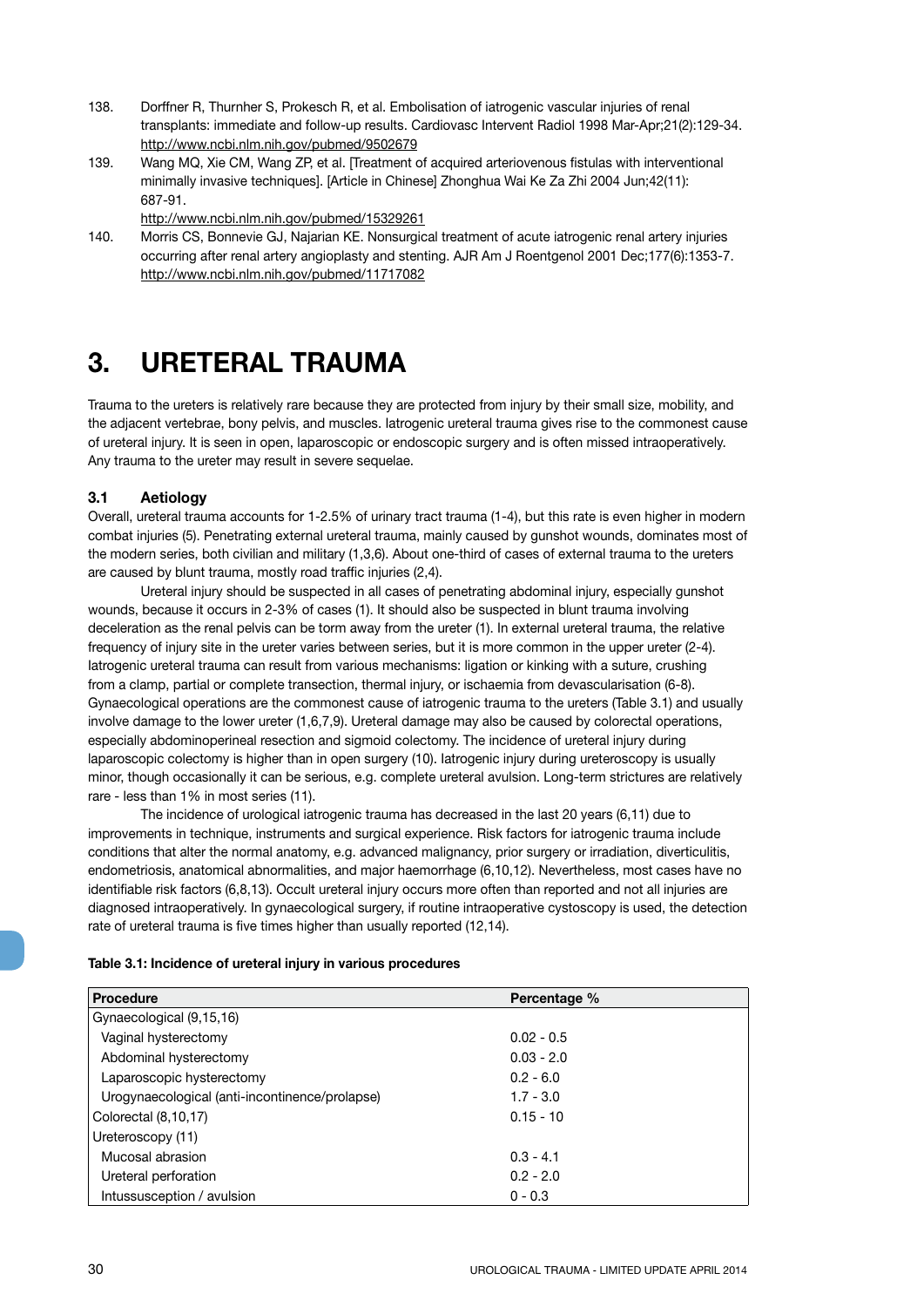#### **3.2 Diagnosis**

The diagnosis of ureteral trauma can be challenging. In penetrating external trauma, it is usually made intraoperatively during laparotomy (18), but it is delayed in most blunt trauma and iatrogenic cases (6,9,19). A high index of suspicion should be maintained.

#### *3.2.1 Clinical diagnosis*

External ureteral trauma usually accompanies severe abdominal and pelvic injuries. Penetrating trauma is usually associated with vascular and intestinal injuries, while blunt trauma is associated with damage to the pelvic bones and lumbosacral spine (2,4). Haematuria is unreliable and a poor indicator of ureteral injury, as it is present in only 50-75% of patients (1,6,20).

Iatrogenic injury may be noticed during the primary procedure, when intravenous dye (e.g. indigo carmine) can be injected to exclude ureteral injury. It may also be noticed later, when it is typically discovered by subsequent evidence of upper tract obstruction, urinary fistulae formation or sepsis. The following clinical signs are characteristic of delayed diagnosis: flank pain, urinary incontinence, vaginal or drain urinary leakage, haematuria, fever, uraemia or urinoma.

When the diagnosis is missed, the complication rate increases (1,5,19). Early recognition facilitates immediate repair and provides better outcome. Prolonged ureteral obstruction (> 2 weeks) predisposes the patient to pain and risk of infection (16) generally results in irreversible renal damage, and almost doubles the risk of hypertension (21).

#### *3.2.2 Radiological diagnosis*

Extravasation of contrast medium in computerised tomography (CT) or in IVP is the hallmark sign of ureteral trauma. However, it is often only hydronephrosis, ascites, urinoma or mild ureteral dilation that are noticed. In unclear cases, a retrograde or antegrade urography is the gold standard for confirmation (6). Intravenous pyelography, especially one-shot IVP, is unreliable in diagnosis, as it is negative in up to 60% of patients (1,6). With the increasing use of CT scanning in polytrauma patients, the diagnosis of external ureteral trauma is increasingly made radiographically before the clinical signs.

#### **3.3 Prevention of iatrogenic trauma**

The prevention of iatrogenic trauma to the ureters depends upon the visual identification of the ureters and careful intraoperative dissection in their proximity (6-8). The use of prophylactic preoperative ureteral stent insertion assists in visualisation and palpation and is often used in complicated cases. It is probably also useful in secondary prevention by making it easier to detect ureteral injury (7), however, it does not decrease the rate of injury (6). Apart from its evident disadvantages (potential complications and cost), a stent may alter the location of the ureter and diminish its flexibility (7,17). Routine prophylactic stenting is generally not costeffective (7). In hysterectomy, it was estimated to become cost-effective when the rate of injury exceeded 3.2% (12), and it is therefore advocated only in selected patients with risk factors (17).

Another form of secondary prevention is intraoperative cystoscopy after intravenous dye injection, which can provide confirmation of ureteral patency (9). Routine cystoscopy has minimal risks and markedly increases the rate of ureteral injury detection (14). However, there are significant costs to its universal use. It has been estimated to be cost-saving for benign gynaecological operations with a threshold of injury above the rate of 1.5-2% (9).

#### **3.4 Management**

Management of ureteral trauma depends on many factors concerning the nature, severity and location of the injury. Immediate diagnosis of a ligation injury during an operation can be managed by de-ligation and stent placement. Partial injuries can be repaired immediately with a stent or urine diversion by a nephrostomy tube. Stenting is helpful because it provides canalisation and may decrease the risk of stricture (6). On the other hand, its insertion has to be weighed against potentially aggravating the ureteral injury. Immediate repair of ureteral injury is usually advisable. However, in unstable trauma patients, a 'damage control' approach is preferred with ligation of the ureter, diversion of the urine (e.g. by a nephrostomy), and a delayed definitive repair (22). Injuries that are diagnosed late are usually treated first by a nephrostomy tube with or without a stent (6). Retrograde stenting is often unsuccessful in this setting.

The endourological treatment of small ureteral fistulae and strictures is safe and effective in selected cases (23), but an open surgical repair is often necessary. Laparoscopic and robotic repairs of ureteral injuries are increasingly common in the literature (24). The basic principles for any surgical repair of a ureteral injury are outlined in Table 3.2, while the various options for surgical reconstruction are given in Table 3.3. Proximal and mid-ureteral injuries can often be managed by primary uretero-ureterostomy, while a distal injury is often treated with ureteral reimplantation. Wide debridement is highly recommended for gunshot wound injuries due to the 'blast effect' of the injury.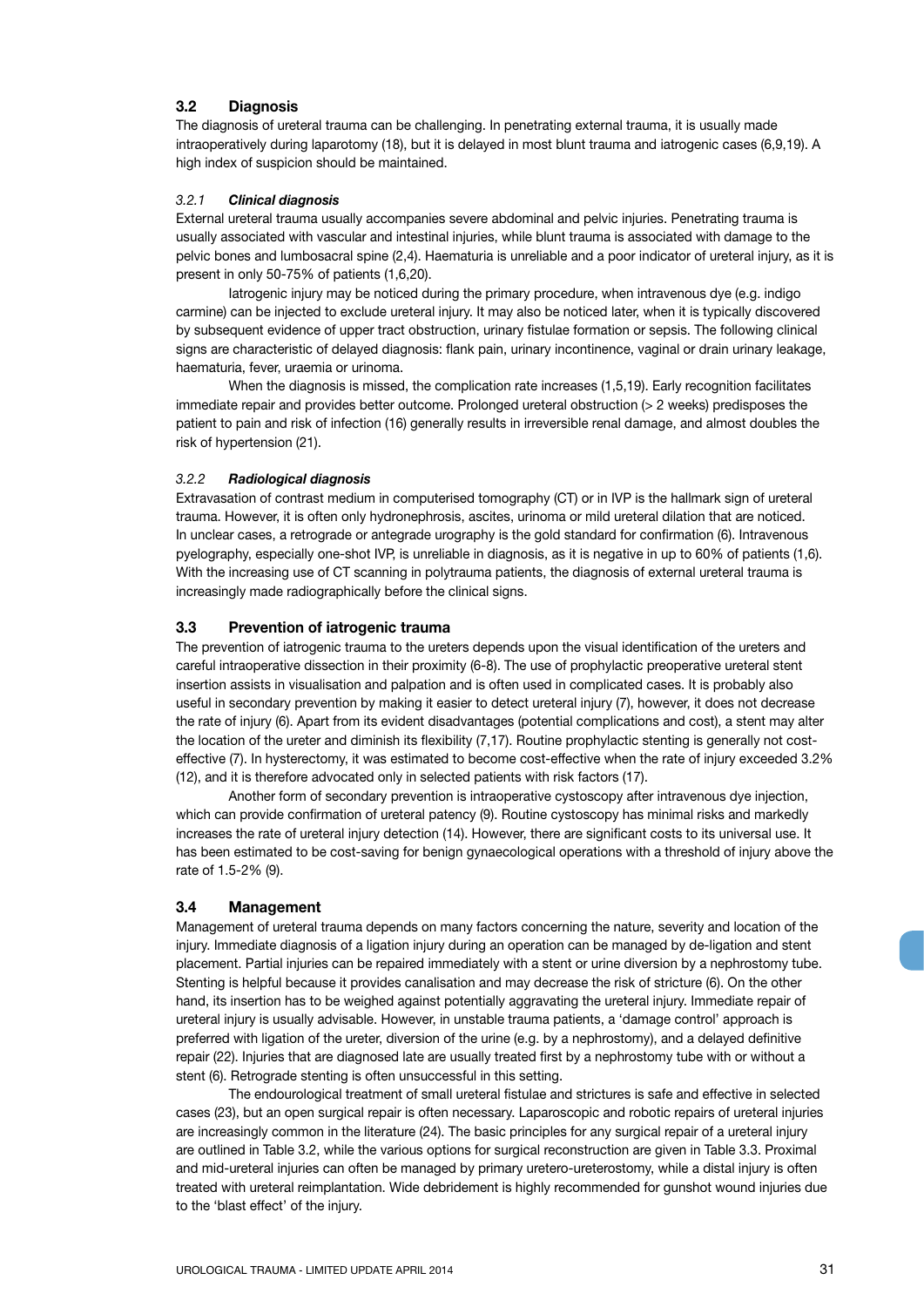| Principles of surgical repair of ureteral injury                |
|-----------------------------------------------------------------|
| Debridement of necrotic tissue                                  |
| Spatulation of ureteral ends                                    |
| Watertight mucosa-to-mucosa anastomosis with absorbable sutures |
| Internal stenting                                               |
| External drain                                                  |
| Isolation of injury with peritoneum or omentum                  |

| Site of injury | <b>Reconstruction options</b>              |  |  |
|----------------|--------------------------------------------|--|--|
| Upper ureter   | Uretero-ureterostomy                       |  |  |
|                | Transuretero-ureterostomy                  |  |  |
|                | Uretero-calycostomy                        |  |  |
| l Mid ureter   | Uretero-ureterostomy                       |  |  |
|                | Transuretero-ureterostomy                  |  |  |
|                | Ureteral reimplantation and a Boari flap   |  |  |
| Lower ureter   | Ureteral reimplantation                    |  |  |
|                | Ureteral reimplantation with a psoas hitch |  |  |
| Complete       | lleal interposition graft                  |  |  |
|                | Autotransplantation                        |  |  |

#### *3.4.1 Uretero-ureterostomy*

A uretero-ureterostomy is the most common repair performed (1), usually in the upper and mid-ureter.

#### *3.4.2 Uretero-calycostomy*

In pelvic-ureteral junction or upper ureteral injury, the ureter can be anastomosed to a lower pole calyx of the ipsilateral kidney.

#### *3.4.3 Transuretero-ureterostomy*

The distal end of the injured ureter is ligated. The proximal end is transposed across the midline through a retroperitoneal window and anastomosed to the contralateral ureter. This is a valid option in extensive ureteral loss or when pelvic injuries preclude ureteral reimplantation.

#### *3.4.4 Ureteral reimplantation with a psoas hitch*

Distal ureteral injuries are best managed by ureteral reimplantation because the primary trauma usually jeopardises the blood supply to the distal ureter. The question of refluxing vs. non-refluxing ureteral reimplantation remains unresolved in the literature. The risk for clinically significant reflux should be weighed against the risk for ureteral obstruction.

A psoas hitch with non-absorbable sutures between the bladder and the ipsilateral psoas tendon is usually needed to bridge the gap and to protect the anastomosis from tension. It is important to avoid the genitofemoral nerve. The contralateral superior vesical pedicle may be divided to improve bladder mobility.

#### *3.4.5 Ureteral reimplantation with a Boari flap*

In extensive mid-lower ureteral injury, the large gap can be bridged with a tubularised L-shaped bladder flap. It is a time-consuming operation and not usually suitable in the acute setting.

#### *3.4.6 Ileal interposition graft*

If it is necessary to replace the entire ureter or a long ureteral segment, the ureter can be replaced using a segment of the intestines, usually the ileum. This should be avoided in patients with impaired renal function or known intestinal disease. The ileal segment is placed in the isoperistaltic orientation between the renal pelvis and the bladder. Follow-up should include serum chemistry to diagnose hyperchloremic metabolic acidosis (25). A review of long-term complications reported complication rates of 3% anastomotic stricture and 6% fistulae (26).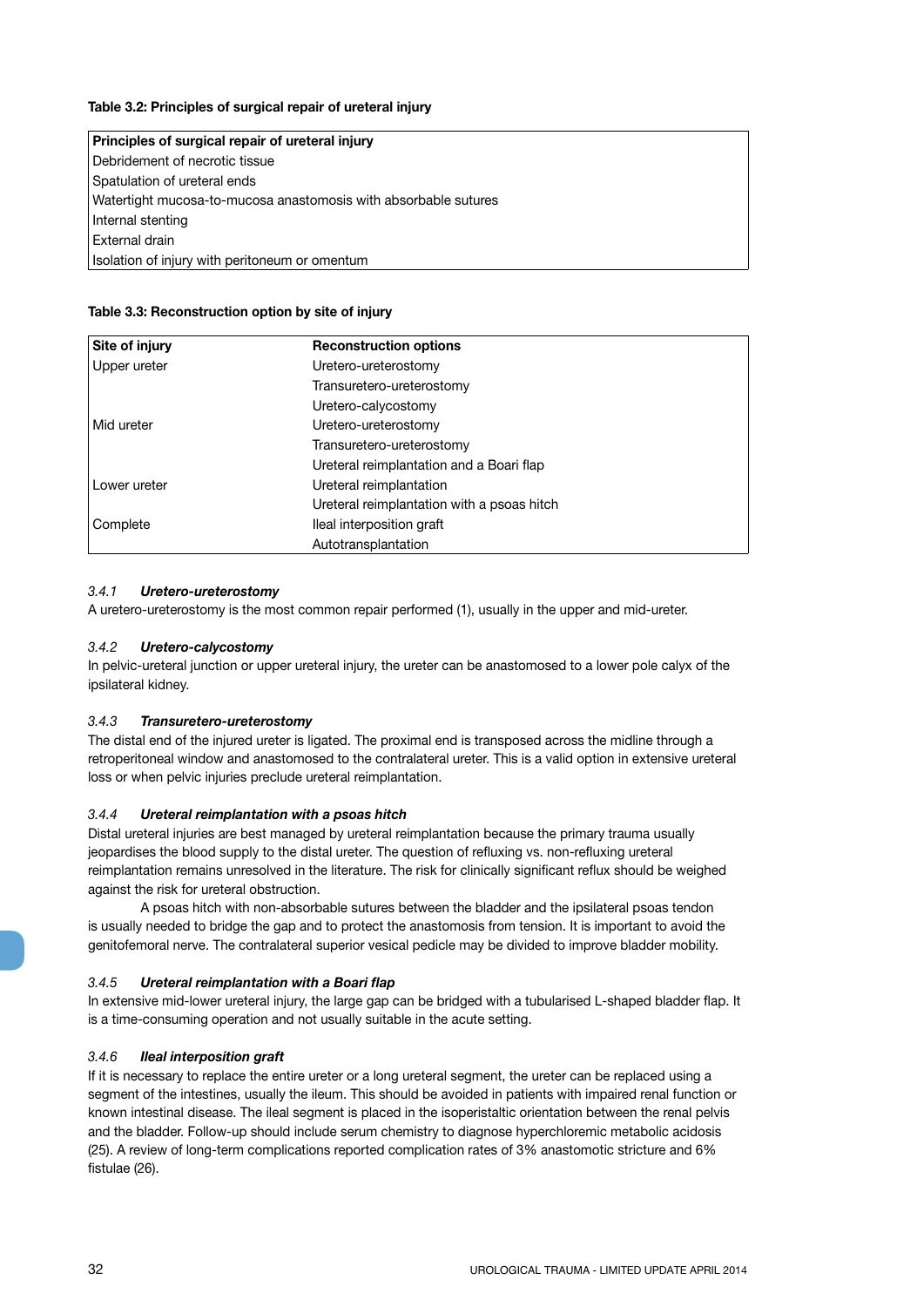#### *3.4.7 Autotransplantation*

In cases of extensive ureteral loss or after multiple attempts at ureteral repair, the kidney can be relocated to the pelvis. The renal vessels are anastomosed to the iliac vessels and a ureteral reimplantation is performed (27).

### **3.5 Statements and recommendations on ureteral trauma**

| <b>Statements</b>                                                                                 | LE |
|---------------------------------------------------------------------------------------------------|----|
| latrogenic ureteral trauma gives rise to the commonest cause of ureteral injury.                  | 3  |
| Gunshot wounds account for the majority of penetrating ureteral trauma, while motor vehicle       | 3  |
| accidents account for most of blunt injuries.                                                     |    |
| Ureteral trauma usually accompanies severe abdominal and pelvic injuries.                         | 3  |
| Haematuria is unreliable and a poor indicator of ureteral injury.                                 | 3  |
| The diagnosis of ureteral trauma is often delayed.                                                | 2  |
| Preoperative prophylactic stents do not prevent ureteral injury, but may assist in its detection. | 2  |
| Endourological treatment of small ureteral fistulae and strictures is safe and effective.         | 3  |
| Major ureteral injury requires ureteral reconstruction following temporary urinary diversion.     | 3  |

| <b>Recommendations</b>                                                                                    | GR    |
|-----------------------------------------------------------------------------------------------------------|-------|
| Visual identification of the ureters and meticulous dissection in their vicinity are mandatory to prevent | $A^*$ |
| ureteral trauma during abdominal and pelvic surgery.                                                      |       |
| High level of suspicion for ureteral injury should be maintained in all abdominal penetrating trauma,     | $A^*$ |
| and in deceleration-type blunt trauma.                                                                    |       |
| Preoperative prophylactic stents do not prevent ureteral injury and therefore it is recommended that it   | B     |
| be used in selected cases (based on risk factors and surgeon's experience).                               |       |
| * Unique de d'Intimulu a non de concernais                                                                |       |

*\*Upgraded following panel consensus.*

#### **3.6 References**

- 1. Elliott SP, McAninch JW. Ureteral injuries: external and iatrogenic. Urol Clin North Am 2006 Feb;33(1):55-66.
	- http://www.ncbi.nlm.nih.gov/pubmed/16488280
- 2. McGeady JB, Breyer BN. Current epidemiology of genitourinary trauma. Urol Clin North Am 2013 Aug;40(3):323-34.
	- http://www.ncbi.nlm.nih.gov/pubmed/23905930
- 3. Pereira BM, Ogilvie MP, Gomez-Rodriguez JC, et al. A review of ureteral injuries after external trauma. Scand J Trauma Resusc Emerg Med 2010 Feb;18:6. http://www.ncbi.nlm.nih.gov/pubmed/20128905
- 4. Siram SM, Gerald SZ, Greene WR, et al. Ureteral trauma: patterns and mechanisms of injury of an uncommon condition. Am J Surg 2010 Apr;199(4):566-70. http://www.ncbi.nlm.nih.gov/pubmed/20359576
- 5. Serkin FB, Soderdahl DW, Hernandez J, et al. Combat urologic trauma in US military overseas contingency operations. J Trauma 2010 Jul;69 Suppl 1:S175-8. http://www.ncbi.nlm.nih.gov/pubmed/20622614
- 6. Brandes S, Coburn M, Armenakas N, et al. Diagnosis and management of ureteric injury: an evidence based analysis. BJU Int 2004 Aug;94(3):277-89. http://www.ncbi.nlm.nih.gov/pubmed/15291852
- 7. Chou MT, Wang CJ, Lien RC. Prophylactic ureteral catheterization in gynecologic surgery: a 12-year randomized trial in a community hospital. Int Urogynecol J Pelvic Floor Dysfunct 2009 Jun;20(6): 689-93.
	- http://www.ncbi.nlm.nih.gov/pubmed/19165412
- 8. Delacroix SE Jr, Winters JC. Urinary tract injures: recognition and management. Clin Colon Rectal Surg 2010 Jun;23(2):104-12.

http://www.ncbi.nlm.nih.gov/pubmed/21629628

- 9. Visco AG, Taber KH, Weidner AC, et al. Cost-effectiveness of universal cystoscopy to identify ureteral injury at hysterectomy. Obstet Gynecol 2001 May;97(5 Pt 1):685-92. http://www.ncbi.nlm.nih.gov/pubmed/11339916
- 10. Palaniappa NC, Telem DA, Ranasinghe NE, Divino CM. Incidence of iatrogenic ureteral injury after laparoscopic colectomy. Arch Surg 2012 Mar;147(3):267-71. http://www.ncbi.nlm.nih.gov/pubmed/22430909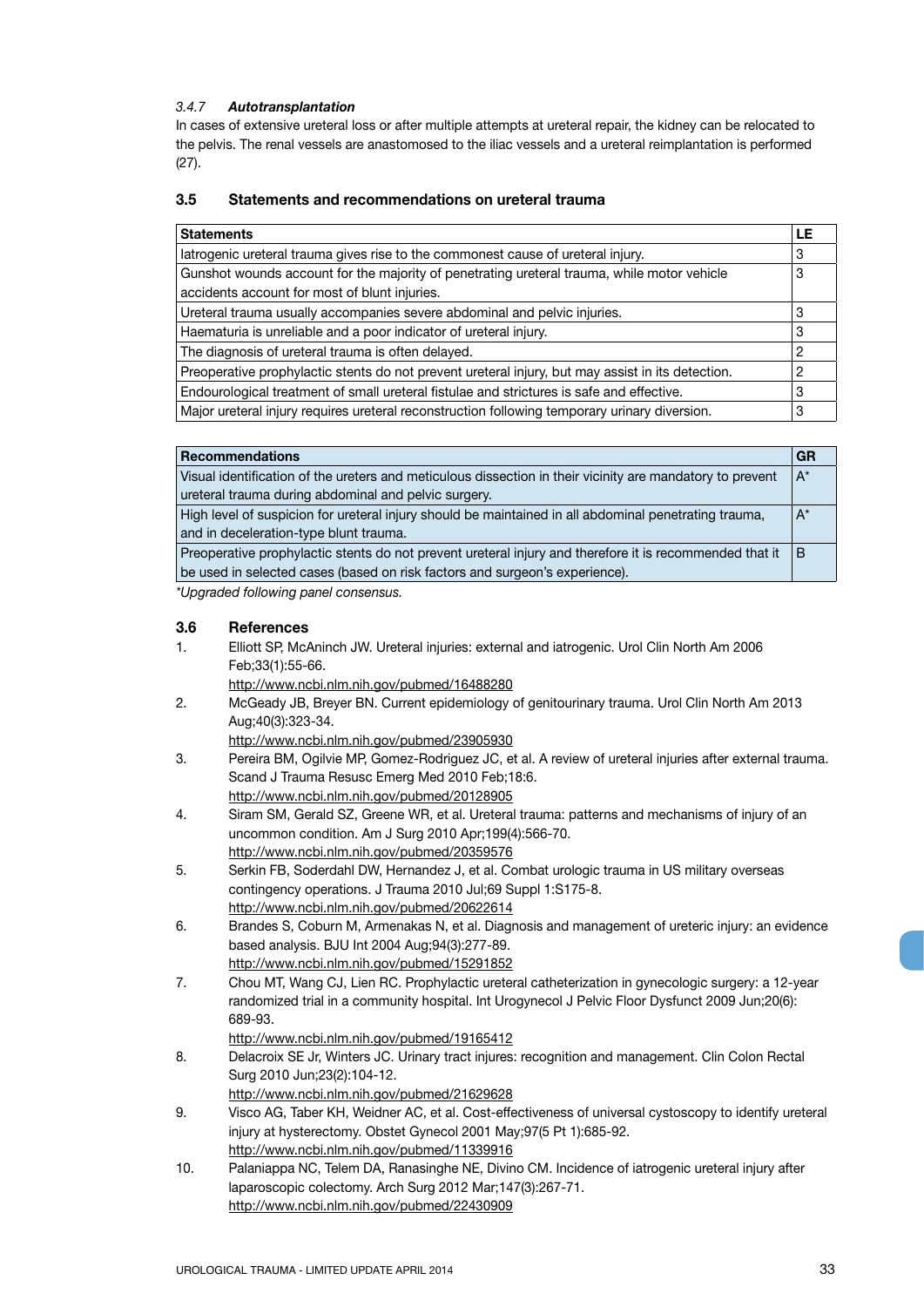- 11. Johnson DB, Pearle MS. Complications of ureteroscopy. Urol Clin North Am 2004 Feb;31(1):157-71. http://www.ncbi.nlm.nih.gov/pubmed/15040412
- 12. Schimpf MO, Gottenger EE, Wagner JR. Universal ureteral stent placement at hysterectomy to identify ureteral injury: a decision analysis. BJOG 2008 Aug;115(9):1151-8. http://www.ncbi.nlm.nih.gov/pubmed/18518875
- 13. Vakili B, Chesson RR, Kyle BL, et al. The incidence of urinary tract injury during hysterectomy: a prospective analysis based on universal cystoscopy. Am J Obstet Gynecol 2005 May;192(5): 1599-604.
	- http://www.ncbi.nlm.nih.gov/pubmed/15902164
- 14. Gilmour DT, Das S, Flowerdew G. Rates of urinary tract injury from gynecologic surgery and the role of intraoperative cystoscopy. Obstet Gynecol 2006 Jun;107(6):1366-72. http://www.ncbi.nlm.nih.gov/pubmed/16738165
- 15. De Cicco C, Ret Davalos ML, Van Cleynenbreugel B, et al. Iatrogenic ureteral lesions and repair: a review for gynecologists. J Minim Invasive Gynecol 2007 Jul-Aug;14(4):428-35. http://www.ncbi.nlm.nih.gov/pubmed/17630159
- 16. Wu HH, Yang PY, Yeh GP, et al. The detection of ureteral injuries after hysterectomy. J Minim Invasive Gynecol 2006 Sep-Oct;13(5):403-8.
	- http://www.ncbi.nlm.nih.gov/pubmed/16962522
- 17. Pokala N, Delaney CP, Kiran RP, et al. A randomized controlled trial comparing simultaneous intraoperative vs sequential prophylactic ureteric catheter insertion in re-operative and complicated colorectal surgery. Int J Colorectal Dis 2007 Jun;22(6):683-7. http://www.ncbi.nlm.nih.gov/pubmed/17031654
- 18. Kunkle DA, Kansas BT, Pathak A, et al. Delayed diagnosis of traumatic ureteral injuries. J Urol 2006 Dec;176(6 Pt 1):2503-7.
	- http://www.ncbi.nlm.nih.gov/pubmed/17085143
- 19. Parpala-Sparman T, Paananen I, Santala M, et al. Increasing numbers of ureteric injuries after the introduction of laparoscopic surgery. Scand J Urol Nephrol 2008;42(5):422-7. http://www.ncbi.nlm.nih.gov/pubmed/18609278
- 20. Medina D, Lavery R, Ross SE, et al. Ureteral trauma: preoperative studies neither predict injury nor prevent missed injuries. J Am Coll Surg 1998 Jun;186(6):641-4. http://www.ncbi.nlm.nih.gov/pubmed/9632150
- 21. Lucarelli G, Ditonno P, Bettocchi C, et al. Delayed relief of ureteral obstruction is implicated in the long-term development of renal damage and arterial hypertension in patients with unilateral ureteral injury. J Urol 2013 Mar;189(3):960-5. http://www.ncbi.nlm.nih.gov/pubmed/23017525
- 22. Smith TG, Coburn M. Damage Control Maneuvers for Urologic Trauma. Urol Clin N Am 2013 Aug;40:343-350.
	- http://www.ncbi.nlm.nih.gov/pubmed/23905932
- 23. Koukouras D, Petsas T, Liatsikos E, et al. Percutaneous minimally invasive management of iatrogenic ureteral injuries. J Endourol 2010 Dec;24(12):1921-7. http://www.ncbi.nlm.nih.gov/pubmed/20964484
- 24. De Cicco C, Ussia A, Koninckx PR. Laparoscopic ureteral repair in gynaecological surgery. Curr Opin Obstet Gynecol 2011 Aug;23(4):296-300. http://www.ncbi.nlm.nih.gov/pubmed/21734501
- 25. Chung BI, Hamawy KJ, Zinman LN, et al. The use of bowel for ureteral replacement for complex ureteral reconstruction: long-term results. J Urol 2006 Jan;175(1):179-83;discussion 183-4. http://www.ncbi.nlm.nih.gov/pubmed/16406903
- 26. Armatys SA, Mellon MJ, Beck SD, et al. Use of ileum as ureteral replacement in urological reconstruction. J Urol 2009 Jan;181(1):177-81. http://www.ncbi.nlm.nih.gov/pubmed/19013597
- 27. Meng MV, Freise CE, Stoller ML. Expanded experience with laparoscopic nephrectomy and autotransplantation for severe ureteral injury. J Urol 2003 Apr;169(4):1363-7. http://www.ncbi.nlm.nih.gov/pubmed/12629362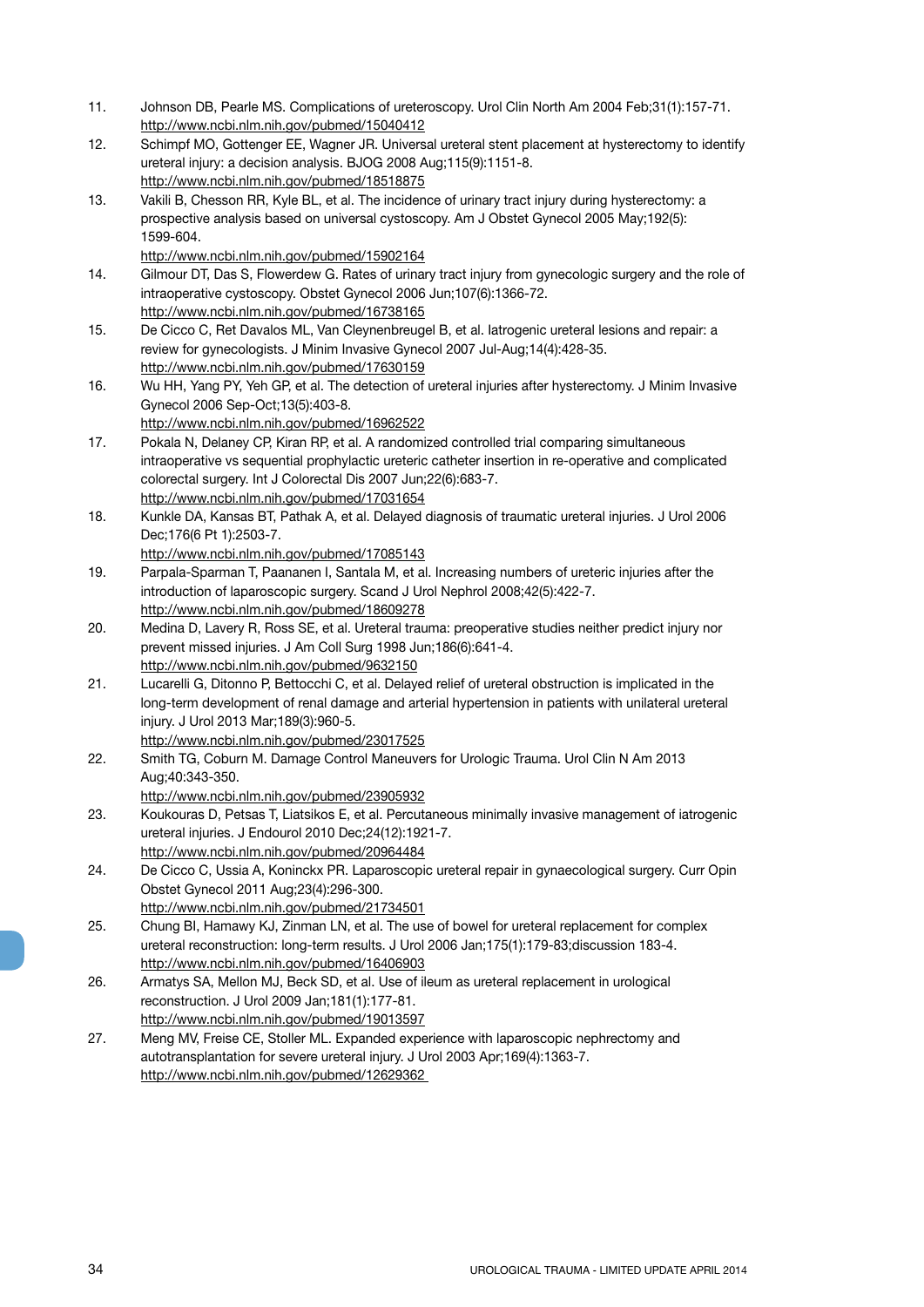## **4. BLADDER TRAUMA**

#### **4.1 Background, incidence and aetiology**

#### *4.1.1 External (non-iatrogenic) trauma*

Motor vehicle traffic collisions are the most common cause of bladder rupture by blunt trauma (1,2). Falls, industrial trauma/pelvic crush injuries and blows to the lower abdomen are other important causes (1,3). 60-90% of patients with bladder injuries caused by blunt trauma have associated pelvic fractures (1,3), and 44% of patients with bladder injuries have at least one other intra-abdominal injury (4). According to the US National Trauma Data Bank, pelvic fractures are associated with bladder injuries in only 3.6% of cases (2). The majority of ruptures are extraperitoneal, followed by intraperitoneal ruptures and combined intra- and extraperitoneal ruptures (1,4). A combination of bladder and urethral injury is present in about 15% of cases (1).

Intraperitoneal ruptures are caused by a sudden rise in intravesical pressure, secondary to a blow to the pelvis or lower abdomen. Since the bladder dome is the weakest and most mobile point of the bladder, ruptures will usually occur at this site, resulting in disruption of the peritoneal surface and concomitant urinary extravasation (1).

Extraperitoneal ruptures are almost always associated with pelvic fractures (3). The bladder injury is usually caused by distortion of the pelvic ring, with shearing of the anterolateral bladder wall near the bladder base (at its fascial attachments), or by a 'counter-coup' that bursts opposite the fracture site. Occasionally, the bladder is directly perforated by a sharp bony fragment (1,5). Penetrating bladder injuries, mainly gunshot wounds, are rare in the civilian setting (6).

#### *4.1.2 Iatrogenic trauma*

The bladder is the urological organ that most often suffers iatrogenic injury (7). Iatrogenic bladder trauma is defined as a full-thickness laceration. Table 4.1 shows the incidence of bladder perforation during various procedures.

| <b>Procedure</b>                           | Percentage (%) |
|--------------------------------------------|----------------|
| External                                   |                |
| <b>Obstetrics</b>                          |                |
| Caesarean delivery (8,9)                   | 0.0016-0.94    |
| Gynaecology                                |                |
| Laparoscopic sterilization (1)             | 0.02           |
| Diagnostic laparoscopy (1)                 | 0.01           |
| Laparoscopic hysterectomy (10,11) (benign) | $0.5 - 2.0$    |
| Vaginal hysterectomy (10,11) (benign)      | $0.44 - 6.3$   |
| Abdominal hysterectomy (10,11) (benign)    | $0.73 - 2.5$   |
| General surgery                            |                |
| Inguinal canal surgery (1,12)              | $0.08 - 0.3$   |
| Tunnelling of synthetic bypass grafts (13) | Case reports   |
| Urology                                    |                |
| Retropubic male sling (14)                 | $8.0 - 50$     |
| Laparoscopic sacrocolpopexy (15)           | 1.9            |
| Burch colposuspension (16,17)              | $1.0 - 1.2$    |
| Synthetic midurethral slings (all) (16,17) | $6.0 - 6.6$    |
| Transobturator route (16,18)               | $0 - 2.4$      |
| Retropubic route (16,18)                   | $3.2 - 8.5$    |
| Pubovaginal sling (16)                     | 2.8            |
| Transvaginal mesh surgery (19,20)          | $1.5 - 3.5$    |
| Anterior colporrhaphy (19)                 | 0.5            |
| Internal                                   |                |
| TURB (21,22)                               | $3.5 - 58$     |
| TURP (1)                                   | 0.01           |
| Cystography (23)                           | Case reports   |

#### **Table 4.1: Incidence of bladder perforation during various procedures**

*TURB = transurethral resection of the bladder; TURP = transurethral resection of the prostate.*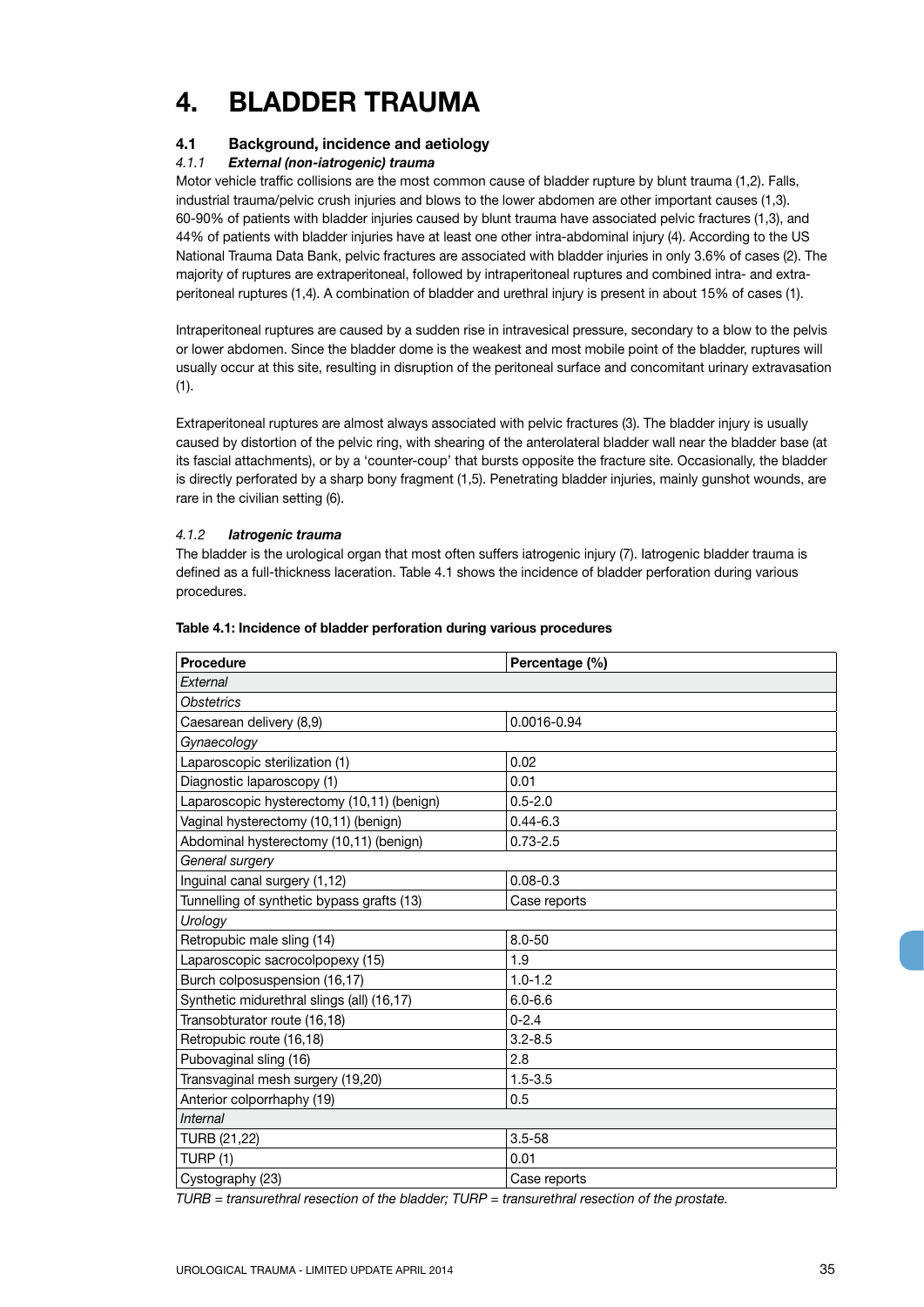#### *4.1.2.1 External iatrogenic bladder trauma*

External iatrogenic bladder trauma occurs most often during obstetric and gynaecological procedures, followed by general surgical and urological interventions (7).

#### *4.1.2.2 Internal iatrogenic bladder trauma*

Internal iatrogenic bladder trauma mainly occurs during transurethral resection of the bladder (TURB) for the treatment of tumours. Large perforations requiring intervention are rare (0.16-0.57%) (24). Extraperitoneal perforations are more frequent than intraperitoneal ones.

An iatrogenic foreign body inside the bladder can be caused by:

- failure of the resectoscope, ureteric stents or bladder catheters;
- forgotten pieces of surgical gauze, sutures, or staples used in pelvic procedures (25,26);
- an unrecognized perforation; or erosion of mesh for urinary incontinence or pelvic organ prolapse (25).

#### **4.2 Risk factors**

Since individuals under the influence of alcohol are more likely to have both a distended bladder and a motor vehicle accident, driving after drinking alcohol is a risk factor for bladder injury (27). A full bladder is a risk factor for intraperitoneal ruptures (1,28).

The highest risk of bladder injury in pelvic fracture was found in disruptions of the pelvic circle with displacement > 1 cm, diastasis of the pubic symphysis > 1 cm and fractures of the rami pubis (2,29). An isolated acetabular fracture is not likely to be associated with bladder injury (29).

Risk factors for iatrogenic bladder trauma are shown in Table 4.2.

| <b>Procedure</b>                     | <b>Risk factors</b>                                |
|--------------------------------------|----------------------------------------------------|
| Caesarean delivery (8,9)             | Previous Caesarean delivery                        |
|                                      | Previous pelvic surgery                            |
|                                      | Presence of labour                                 |
|                                      | Station of presenting foetal part $\geq +1$        |
|                                      | Foetal weight $>$ 4 kg                             |
| Hysterectomy (11,30)                 | Malignancy                                         |
|                                      | <b>Fndometriosis</b>                               |
|                                      | Prior pelvic surgery                               |
|                                      | Concomitant anti-incontinence or pelvic organ      |
|                                      | prolapse surgery                                   |
| General surgery (7)                  | Malignancy                                         |
|                                      | <b>Diverticulitis</b>                              |
|                                      | Inflammatory bowel disease                         |
| Midurethral sling operations (16,31) | Retropubic route                                   |
|                                      | Previous Caesarean delivery                        |
|                                      | Previous colposuspension                           |
|                                      | BMI < 30 kg/m <sup>2</sup>                         |
|                                      | Rectocele                                          |
|                                      | Procedures under local anaesthesia                 |
|                                      | Inexperienced surgeon                              |
| TURB (24,32)                         | Tumour size                                        |
|                                      | <b>Elderly patients</b>                            |
|                                      | Pretreated bladder (previous TURB, intravesical    |
|                                      | instillation, radiotherapy)                        |
|                                      | Tumour location at bladder dome or in diverticulum |

#### **Table 4.2: Risk factors for iatrogenic bladder trauma associated with various procedures**

*BMI = body mass index; TURB = transurethral resection of the bladder.*

#### **4.3 Clinical signs and symptoms**

#### *4.3.1 External trauma*

The clinical presentation of a bladder injury can be distorted by associated pelvic fracture, visceral and/or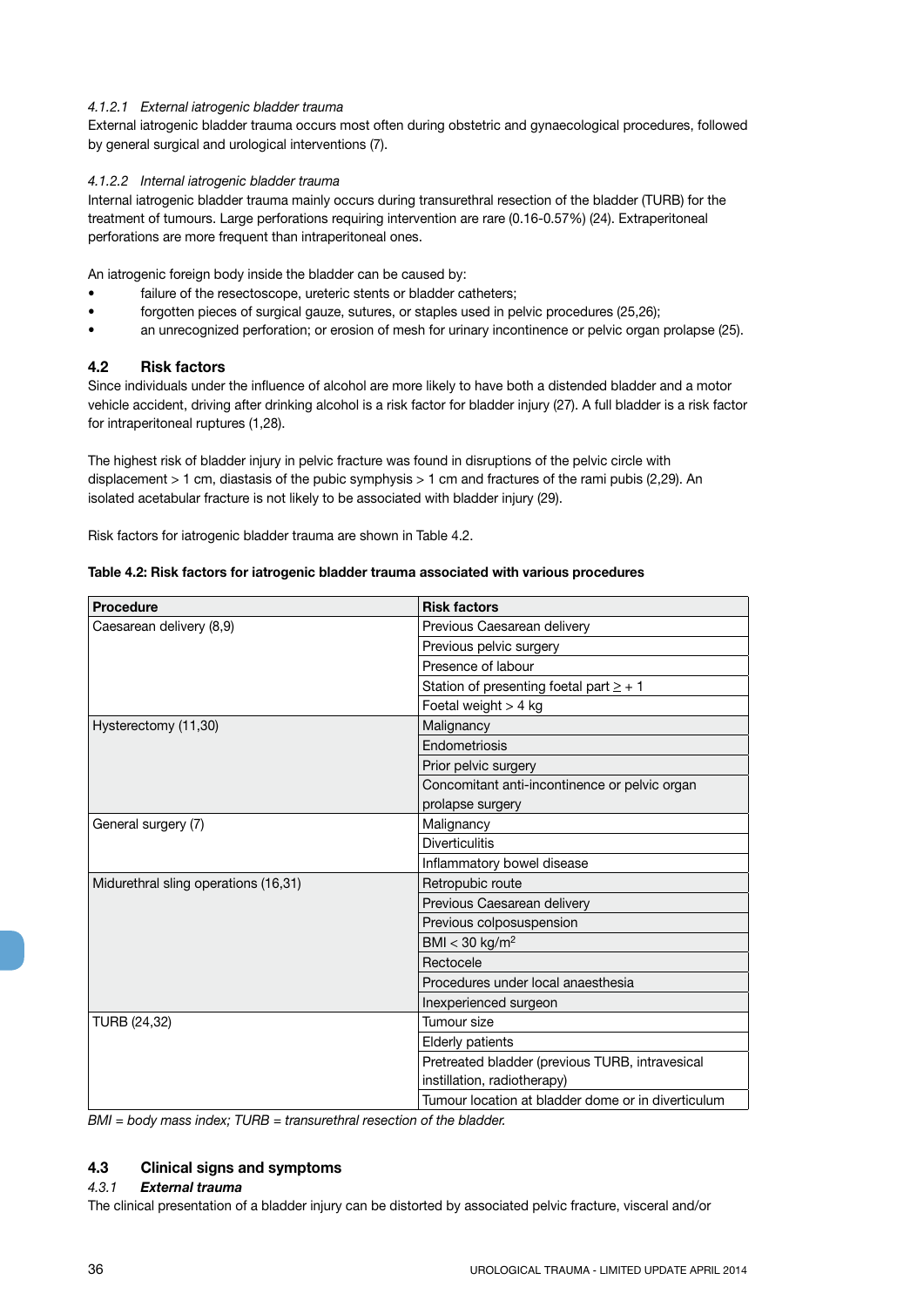vascular injuries (1). The cardinal sign of bladder injury is visible haematuria, present in up to 95% of patients (1,3). The presence of bladder injury is strongly correlated with a combination of pelvic fracture and visible haematuria (34). Thus, the combination of pelvic fracture and visible haematuria is an absolute indication for further bladder imaging (1,33).

Approximately 5-15% of patients with bladder rupture only have non-visible haematuria (29). Existing data do not support lower urinary tract imaging in all patients with pelvic fracture or non-visible haematuria alone. In visible haematuria without pelvic fracture, non-visible haematuria with pelvic fracture and isolated non-visible haematuria, the decision for further imaging should be based on the presence of other clinical signs and symptoms and the site of maximal trauma (1).

Other signs and symptoms include:

- Abdominal tenderness (up to 97%) (3), an inability to void, bruises over the suprapubic region, and abdominal distension in urinary ascites (1,28).
- Extravasation of urine may result in swelling in the perineum, scrotum (through the inguinal canal), and thighs, as well as along the anterior abdominal wall within the potential space between the transversalis fascia and the parietal peritoneum (1).
- In intraperitoneal rupture, reabsorption of urea nitrogen and creatinine through the peritoneal cavity causes uraemia and elevated creatinine levels (1).
- In penetrating abdominal trauma, location of entrance and exit wounds at the lower abdomen, perineum or buttocks should raise suspicion of bladder injury (6,28).
- Severe bladder injuries may be accompanied with soft tissue avulsion of the lower abdominal wall and/or perineum, as well as by bladder tissue loss due to trauma or infection (34).

## *4.3.1.1 Caution in case of urinary retention and/or urethral blood loss*

In this situation, a (concomitant) urethral injury must be suspected and retrograde urethrography must be performed to assess the integrity of the urethra before further manipulation of the urethra (e.g. urinary catheter for a cystography) (1,35).

## *4.3.2 Iatrogenic trauma*

## *4.3.2.1 Peri-operative: external iatrogenic bladder trauma*

Direct inspection is the most reliable method of assessing bladder integrity. Suggestive signs are extravasation of urine, visible laceration, clear fluid in the surgical field, appearance of the bladder catheter, and blood and/or gas in the urine bag during laparoscopy (1,8). Intravesical instillation of methylene blue may be helpful (8,30). If bladder perforation is present, the integrity of the ureteric orifices should be checked (1,30).

## *4.3.2.2 Peri-operative: internal iatrogenic bladder trauma*

Bladder perforation is suggested by fatty tissue, a dark space between detrusor muscle fibres, or the visualization of bowel (21). Signs of major perforation are the inability to distend the bladder, a low return of irrigation fluid, and abdominal distension (36,37).

## *4.3.2.3 Post-operative: unrecognized bladder injury*

Clinical signs and symptoms include haematuria, lower abdominal pain, abdominal distension, ileus, peritonitis, sepsis, urine leakage from the wound, decreased urinary output, and increased serum creatinine (1,38).

## *4.3.3 Intravesical foreign body*

Symptoms of an intravesical foreign body include dysuria, recurrent urinary tract infection, frequency, urgency, haematuria, and perineal/pelvic pain (25). Bladder calculi usually develop once the foreign body has been present for longer than 3 months (25,39).

## **4.4 Imaging**

## *4.4.1 Cystography (conventional or CT)*

Cystography is the preferred diagnostic modality for non-iatrogenic bladder injury and for a suspected iatrogenic bladder injury in the post-operative setting (5,28). Both conventional and CT cystography have a comparable sensitivity of 90-95% and specificity of 100% (3,40). However, CT cystography has the advantage of being able to diagnose other injuries or causes of abdominal pain (1,41).

CT or conventional cystography must be performed using slow retrograde filling of the bladder with a minimum of 350 mL of dilute contrast material (5). A plain film, a complete filling film and a post-drainage film are the absolute minimum films required during conventional cystography (5). With CT cystography, 3D-reconstruction is helpful in defining the location of the bladder rupture and makes a post-drainage series unnecessary (42).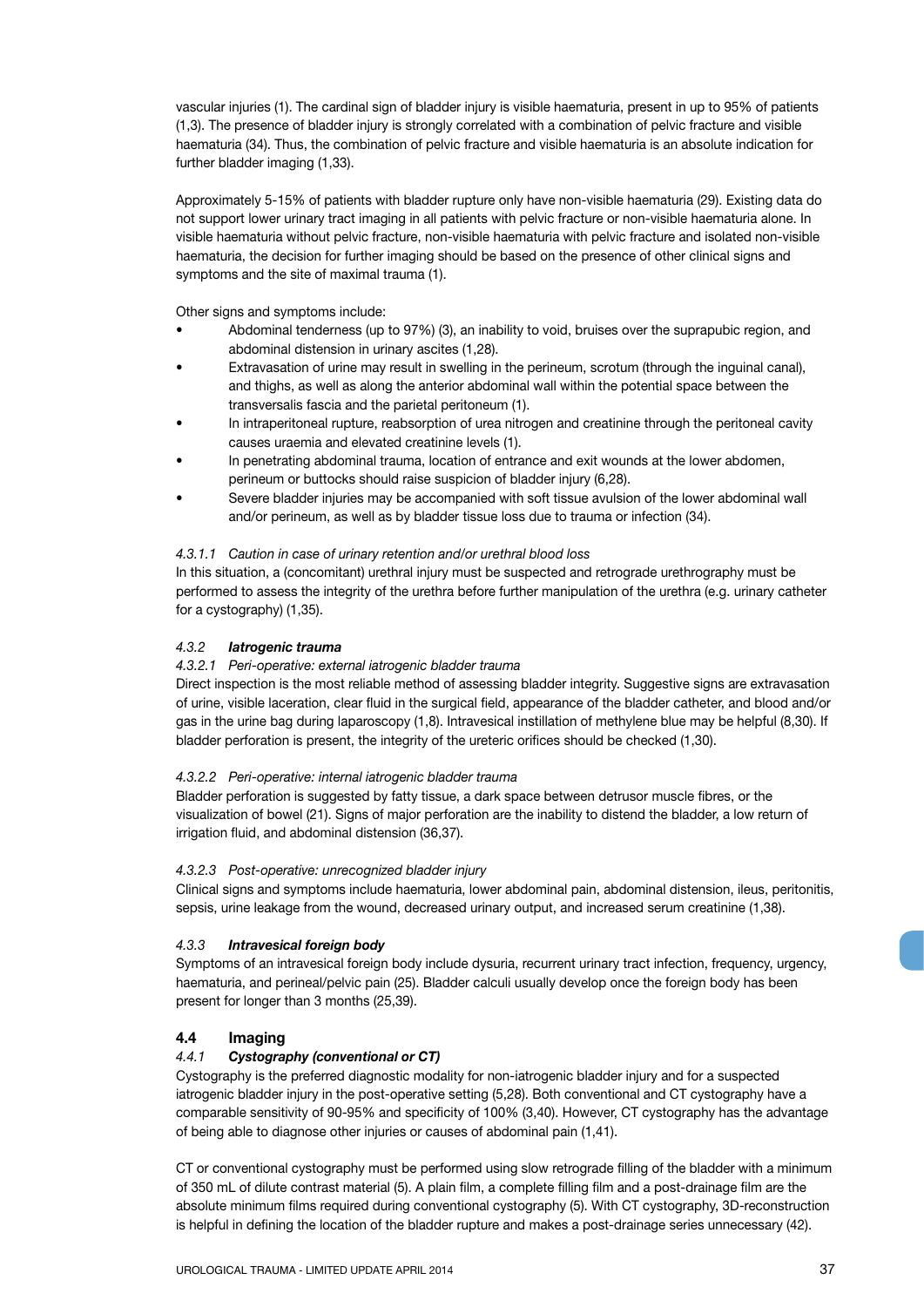With intraperitoneal extravasation, free contrast medium is visualized in the abdomen, highlighting bowel loops and/or outlining abdominal viscera such as the liver (1,38).

Extraperitoneal bladder injury is associated with flame-shaped areas of contrast extravasation in the perivesical soft tissues (1).

## *4.4.2 Cystoscopy*

Cystoscopy is the preferred method to detect intra-operative bladder injuries. Routine post-operative cystoscopy after gynaecological procedures remains controversial, but it is recommended for all procedures where bladder injury is suspected (30). Vakili et al. reported that 64.7% of bladder injuries during hysterectomy were not detected before cystoscopy and advised the routine use of cystoscopy after hysterectomy and every major gynaecological procedure (11).

Cystoscopy is recommended to detect any perforation of the bladder (or urethra) following minimally invasive, synthetic, suburethral sling operations by the retropubic route (17,43). During cystoscopy, the bladder must be adequately distended and a 70° optic or flexible cystoscope must be used to inspect areas close to the bladder neck (25,43). The use of routine cystoscopy for insertion by obturator route is controversial because bladder injuries are rare but not impossible (17,43). Cystoscopy after transvaginal mesh procedures is preferable, but not mandatory (44).

Cystoscopy with adequate bladder distension may directly visualize the laceration. Cystoscopy can correlate the lesion with the position of the trigone and ureteral orifices (38). A lack of bladder distension during cystoscopy suggests a large perforation.

Cystoscopy is the preferred examination method if there is a suspected iatrogenic foreign body (26,39).

#### *4.4.3 Excretory phase of CT or IVP*

Passive bladder filling by clamping the urinary catheter during the excretory phase of CT or IVP is not sufficient to exclude bladder injury (1,5). However, the finding of contrast extravasation during the excretory phase is suggestive of bladder injury.

## *4.4.4 Ultrasound*

Intraperitoneal fluid or an extraperitoneal collection suggests intraperitoneal or extraperitoneal perforation, respectively. Ultrasound alone is insufficient in the diagnosis of bladder trauma (1).

## **4.5 Treatment**

If operative bladder repair is performed, the preferred method is two-layer vesicorraphy (mucosa-detrusor) with absorbable sutures (1,30).

#### *4.5.1 External trauma*

#### *4.5.1.1 Blunt trauma: extraperitoneal rupture*

Most patients with uncomplicated extraperitoneal rupture can be managed safely by catheter drainage alone, even in the presence of extensive retroperitoneal or scrotal extravasation (1,28). However, surgical intervention will be necessary for bladder neck involvement, the presence of bone fragments in the bladder wall, concomitant rectal injury or entrapment of the bladder wall (1,28).

In orthopaedic surgery, there is an increasing trend to treat pelvic ring fractures with open stabilization and internal fixation with osteosynthetic material. In order to prevent infection of the osteosynthetic material, there is increasing interest in suturing an extraperitoneal rupture (1,3). In surgical exploration for other injuries, an extraperitoneal rupture should be sutured concomitantly to reduce infective complications (especially paravesical abscess) (3,4).

#### *4.5.1.2 Blunt trauma: intraperitoneal rupture*

Intraperitoneal ruptures occurring after blunt trauma should always be managed by formal surgical repair (1,28) because intraperitoneal extravasation of urine can lead to peritonitis, intra-abdominal sepsis and death (4).

Abdominal organs should be inspected for possible associated injuries; an urinoma must be drained if detected. If there are no other intra-abdominal injuries, laparoscopic suturing of the intraperitoneal rupture is possible (3).

#### *4.5.1.3 Penetrating injuries*

All bladder perforations resulting from penetrating trauma should undergo emergency exploration, debridement of devitalized bladder muscle and subsequent bladder repair (6,28). A midline exploratory cystotomy is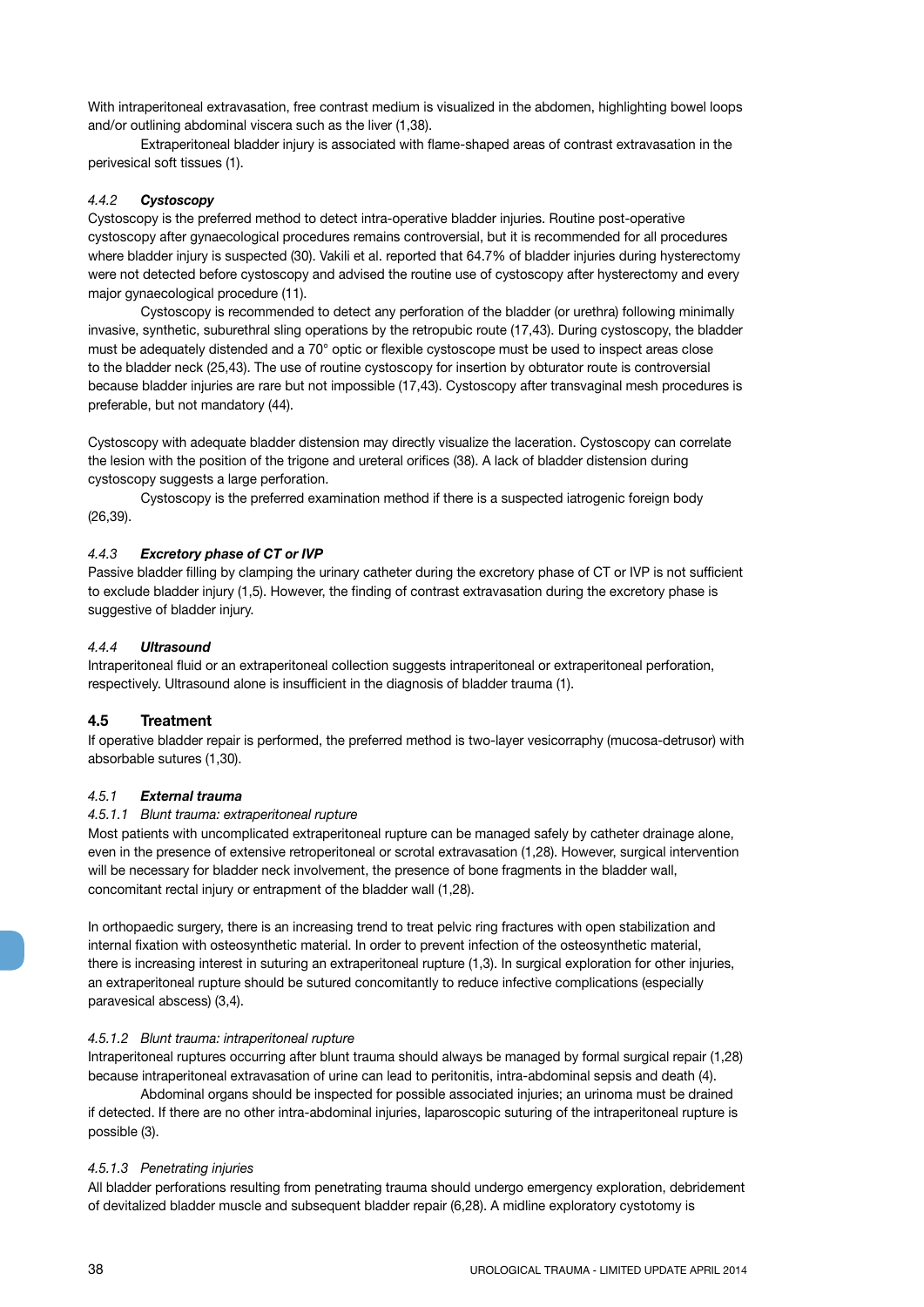advised to inspect the bladder wall and distal ureters (1,6). In gunshot wounds, there is a strong association with intestinal and rectal injuries, requiring faecal diversion (6). Most gunshot wounds are associated with two transmural injuries (entry and exit wounds) and the bladder should be carefully checked for two lesions (6).

*4.5.1.4 Bladder injuries with avulsion of lower abdominal wall or perineum and/or bladder tissue loss* In these cases, direct closure of the traumatized bladder will lead to excessive tension, resulting in ischaemia and eventually breakdown of the repair. A bladder wall substitute is needed to repair the bladder defects and to restore the lower abdominal wall or perineum. A pedicled vastus lateralis myocutaneous flap has been used in post-traumatic bladder reconstruction and soft-tissue coverage for the lower abdomen or perineum (34).

## *4.5.2 Iatrogenic injuries*

Perforations recognized intra-operatively are primarily closed. For bladder injuries not recognized during surgery or for internal injuries, a distinction must be made between intraperitoneal and extraperitoneal injuries.

For intraperitoneal injuries, the standard of care is surgical exploration with repair (1,38). In selected cases (in the absence of peritonitis or ileus), conservative management with continuous bladder drainage and antibiotic prophylaxis may be offered (1,38). As well as conservative treatment, placement of an intraperitoneal drain has been advocated, especially when the lesion is larger (37,45). If surgical exploration is performed after transurethral resection of the bladder (TURB), the bowel must be meticulously inspected to rule out concomitant injury (24).

For extraperitoneal injuries, conservative treatment with bladder drainage and antibiotic prophylaxis is advised (1,32). Large extraperitoneal perforations complicated by symptomatic extravesical collections require drainage, with or without closure of the perforation (46).

If perforation occurs during TURB, immediate intravesical instillation with chemotherapeutic agents should not be performed (47). If bladder perforation is encountered during midurethral sling or transvaginal mesh procedures, sling re-insertion and urethral catheterization (1-2 days) should be performed (31).

#### *4.5.3 Intravesical foreign body*

For perforated or eroded meshes, the intravesical portion must be removed by open cystotomy or endoscopically (39,48). The choice depends on the surgeon's level of experience and mesh location (39,48). For other types of foreign body, cystoscopic removal is performed but if this fails cystotomy is performed (26).

## *4.5.4 Post-operative management*

Post-operative continuous bladder drainage is required to allow the bladder to heal and to prevent elevated intravesical pressure and disruption of the suture line (30). For external trauma and external iatrogenic bladder injuries, the bladder catheter is maintained for 7-14 days, depending on the extent of laceration (1,30). Cystography upon removal of the catheter is advised. In contrast extravasation, continuous bladder drainage is maintained for at least 1 week and until cystography no longer shows extravasation (1,30). For conservatively treated internal iatrogenic bladder injuries, the catheter duration should be 5 days for extraperitoneal and 7 days for intraperitoneal perforations (32,49).

## **4.6 Statements and recommendations**

| <b>Statements</b>                                                                                        |  |
|----------------------------------------------------------------------------------------------------------|--|
| Extraperitoneal bladder perforations are more common than intraperitoneal perforations.                  |  |
| Risk of bladder perforation during midurethral sling operations for stress urinary incontinence is lower |  |
| for the obturator route compared to the retropubic route.                                                |  |
| The combination of pelvic fracture and visible haematuria is highly suggestive of bladder injury.        |  |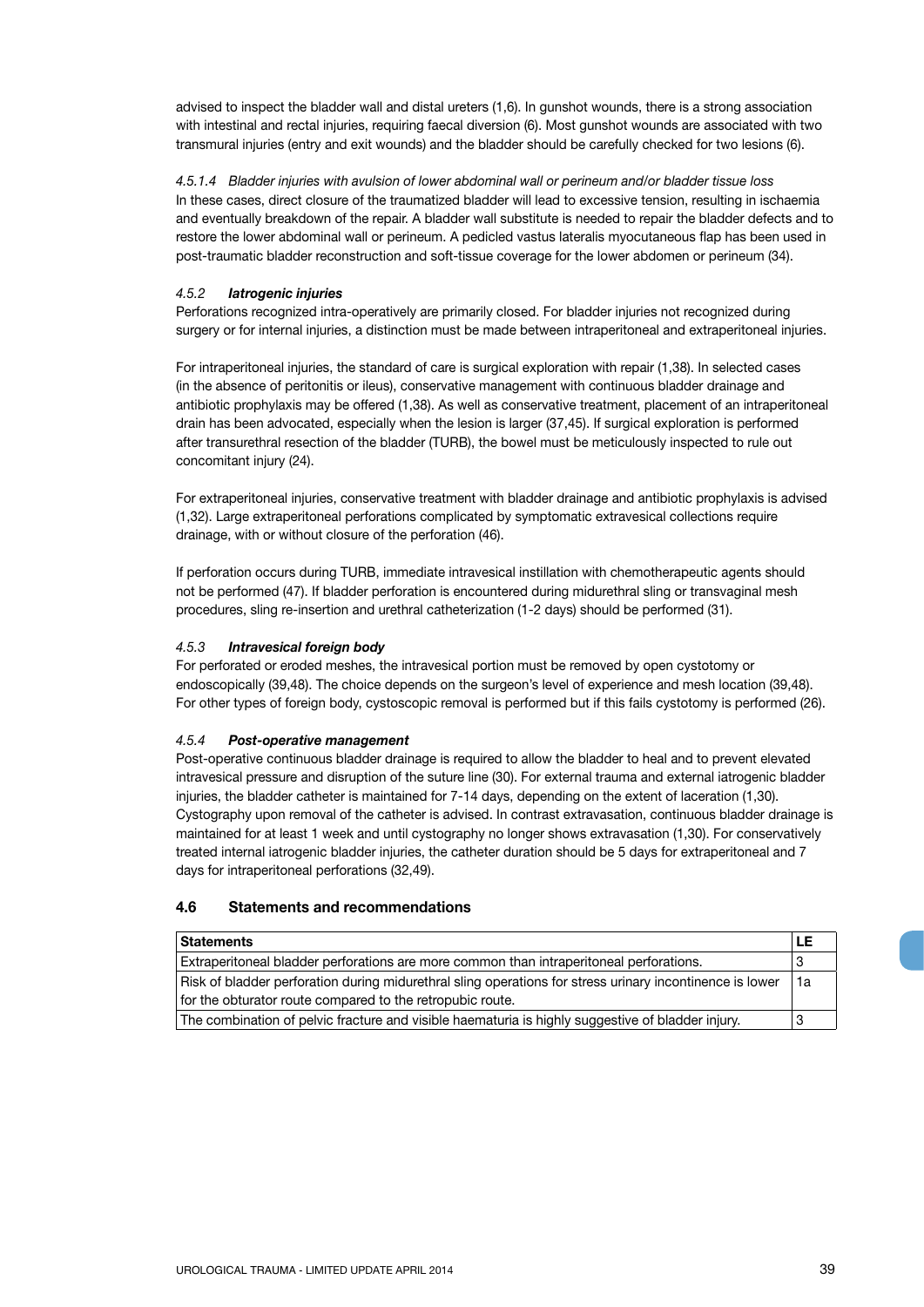| <b>Recommendations</b>                                                                                  | <b>GR</b>    |
|---------------------------------------------------------------------------------------------------------|--------------|
| Cystography is the preferred diagnostic modality for non-iatrogenic bladder injury, and in suspected,   | B            |
| iatrogenic, post-operative, bladder injury.                                                             |              |
| Cystography (conventional or CT imaging) is required in the presence of visible haematuria and pelvic   | B            |
| fracture.                                                                                               |              |
| Cystography should be performed with gentle filling of the bladder with at least 350 mL of dilute       | B            |
| contrast. Passive bladder filling by clamping the catheter during the excretory phase of CT or IVP is   |              |
| insufficient for diagnosis.                                                                             |              |
| Cystoscopy is recommended after suburethral sling operations via the retropubic route and major         | <sub>B</sub> |
| gynaecological operations. It is optional after any other type of sling procedure or transvaginal mesh  |              |
| procedure.                                                                                              |              |
| In the absence of bladder neck involvement and/or associated injuries that require surgical             | B            |
| intervention, extraperitoneal bladder ruptures caused by blunt trauma are managed conservatively.       |              |
| Intraperitoneal bladder ruptures by blunt trauma, and any type of bladder injury by penetrating trauma, | <sub>B</sub> |
| must be managed by emergency surgical exploration and repair.                                           |              |
| Conservative management is an option for small, uncomplicated, iatrogenic intraperitoneal bladder       | С            |
| perforations.                                                                                           |              |

## **4.7 References**

- 1. Gomez RG, Ceballos L, Coburn M, et al. Consensus statement on bladder injuries. BJU Int 2004 Jul;94(1):27-32.
	- http://www.ncbi.nlm.nih.gov/pubmed/15217426
- 2. Bjurlin MA, Fantus RJ, Mellett MM, et al. Genitourinary injuries in pelvic fracture morbidity and mortality using the National Trauma Data Bank. J Trauma 2009 Nov;67(5):1033-9. http://www.ncbi.nlm.nih.gov/pubmed/19901665
- 3. Wirth GJ, Peter R, Poletti PA, et al. Advances in the management of blunt traumatic bladder rupture:experience with 36 cases. BJU Int 2010 Nov;106(9):1344-9. http://www.ncbi.nlm.nih.gov/pubmed/20438556
- 4. Deibert CM, Spencer BA. The association between operative repair of bladder injury and improved survival: results from the National Trauma Data Bank. J Urol 2011 Jul;186(1):151-5. http://www.ncbi.nlm.nih.gov/pubmed/21575961
- 5. Ramchandani P, Buckler PM. Imaging of genitourinary trauma. AJR Am J Roentgenol 2009 Jun;192(6):1514-23.
	- http://www.ncbi.nlm.nih.gov/pubmed/19457813
- 6. Cinman NM, McAninch JW, Porten SP, et al. Gunshot wounds to the lower urinary tract: a singleinstitution experience. J Trauma Acute Care Surg 2013 Mar;74(3):725-30. http://www.ncbi.nlm.nih.gov/pubmed/23425728
- 7. Armenakas NA, Pareek G, Fracchia JA. Iatrogenic bladder perforations: longterm followup of 65 patients. J Am Coll Surg 2004 Jan;198(1):78-82. http://www.ncbi.nlm.nih.gov/pubmed/14698314
- 8. Gungorduk K, Asicioglu O, Celikkol O, et al. Iatrogenic bladder injuries during caesarean delivery: a case control study. J Obstet Gynaecol 2010;30(7):667-70. http://www.ncbi.nlm.nih.gov/pubmed/20925606
- 9. Rahman MS, Gasem T, Al Suleiman SA, et al. Bladder injuries during cesarean section in a University Hospital: a 25-year review. Arch Gynecol Obstet 2009 Mar;279(3):349-52. http://www.ncbi.nlm.nih.gov/pubmed/18648828
- 10. Donnez O, Jadoul P, Squifflet J, et al. A series of 3190 laparoscopic hysterectomies for benign disease from 1990 to 2006: evaluation of complications compared with vaginal and abdominal procedures. BJOG 2009 Mar;116(4):492-500.
	- http://www.ncbi.nlm.nih.gov/pubmed/19016683
- 11. Vakili B, Chesson RR, Kyle BL, et al. The incidence of urinary tract injury during hysterectomy: a prospective analysis based on universal cystoscopy. Am J Obstet Gynecol 2005 May;192(5):1599-604. http://www.ncbi.nlm.nih.gov/pubmed/15902164
- 12. Aloi IP, Lais A, Caione P. Bladder injuries following inguinal canal surgery in infants. Pediatr Surg Int 2010 Dec;26(12):1207-10. http://www.ncbi.nlm.nih.gov/pubmed/20820790
- 13. Nakamura LY, Ferrigni RG, Stone WM, et al. Urinary bladder injuries during vascular surgery. J Vasc Surg 2010 Aug;52(2):453-5. http://www.ncbi.nlm.nih.gov/pubmed/20541350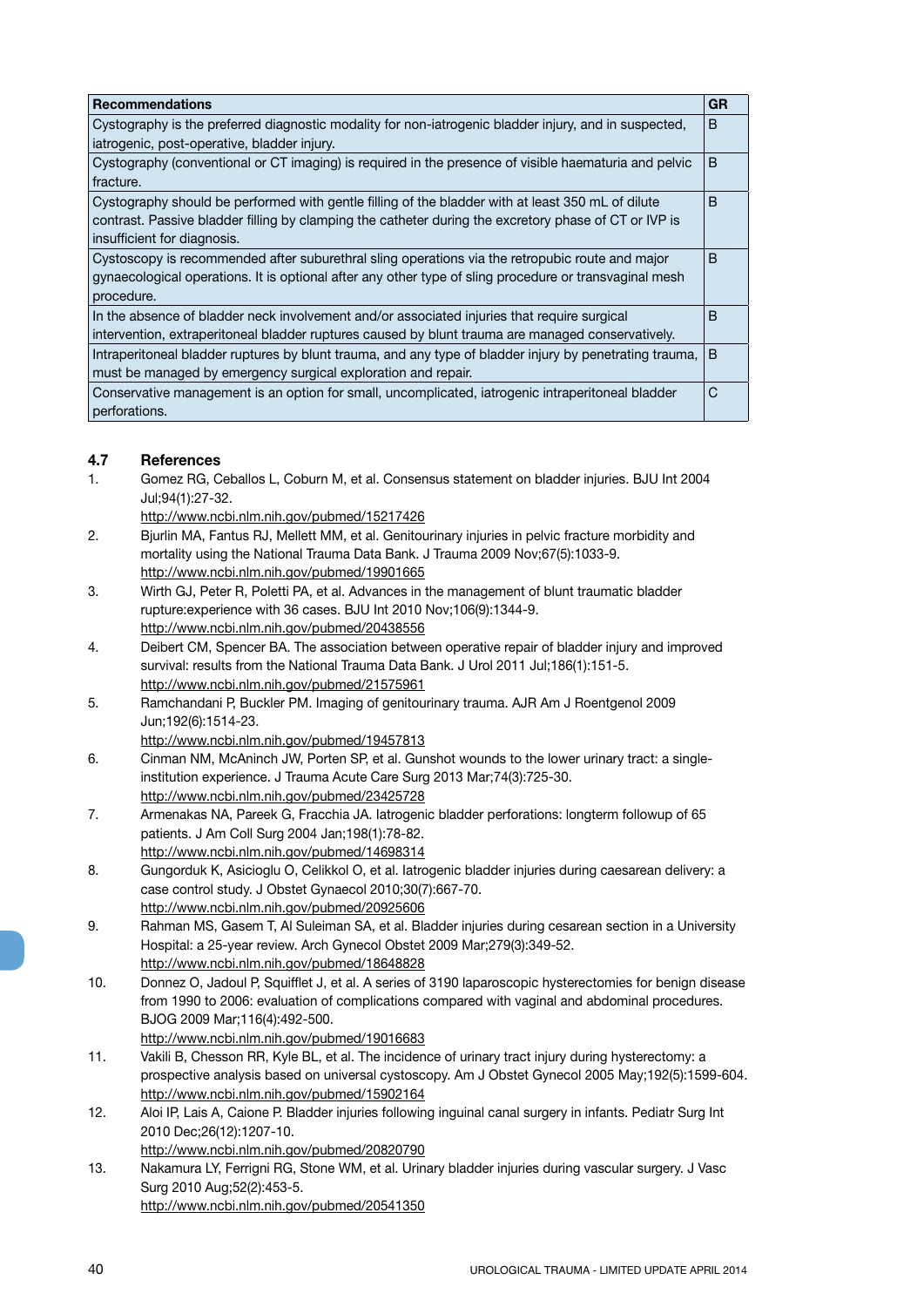- 14. Welk BK, Herschorn S. Are male slings for post-prostatectomy incontinence a valid option? Curr OpinUrol 2010 Nov;20(6):465-70. http://www.ncbi.nlm.nih.gov/pubmed/20838219
- 15. Maher CF, Feiner B, DeCuyper EM, et al. Laparoscopic sacral colpopexy versus total vaginal mesh for vaginal vault prolapse: a randomized trial. Am J Obstet Gynecol 2011 Apr;204(4):360.e1-7. http://www.ncbi.nlm.nih.gov/pubmed/21306698
- 16. Novara G, Artibani W, Barber MD, et al. Updated systematic review and meta-analysis of the comparative data on colposuspensions, pubovaginal slings, and midurethral tapes in the surgical treatment of female stress urinary incontinence. Eur Urol 2010 Aug;58(2):218-38. http://www.ncbi.nlm.nih.gov/pubmed/20434257
- 17. Ogah J, Cody DJ, Rogerson L. Minimally invasive synthetic suburethral sling operations for stress urinary incontinence in women: a short version Cochrane review. Neurourol Urodyn 2011 Mar;30(3):284-91.
	- http://www.ncbi.nlm.nih.gov/pubmed/21412819
- 18. Long CY, Hsu CS, Wu MP, et al. Comparison of tension-free vaginal tape and transobturator tape procedure for the treatment of stress urinary incontinence. Curr Opin Obstet Gynecol 2009 Aug;21(4):342-7.
	- http://www.ncbi.nlm.nih.gov/pubmed/19528799
- 19. Altman D, Väyrynen T, Engh ME, et al. Anterior colporrhaphy versus transvaginal mesh for pelvicorgan prolapse. N Engl J Med 2011 May;364(19):1826-36. http://www.ncbi.nlm.nih.gov/pubmed/21561348
- 20. Huang WC, Lin TY, Lau HH, et al. Outcome of transvaginal pelvic reconstructive surgery with Prolift after a median of 2 years' follow-up. Int Urogynecol J 2011 Feb;22(2):197-203. http://www.ncbi.nlm.nih.gov/pubmed/20821308
- 21. Balbay MD, Cimentepe E, Unsal A, et al. The actual incidence of bladder perforation following transurethral bladder surgery. J Urol 2005 Dec;174(6):2260-2, discussion 2262-3. http://www.ncbi.nlm.nih.gov/pubmed/1628079423
- 22. Nieder AM, Meinbach DS, Kim SS, et al. Transurethral bladder tumor resection: intraoperative and postoperative complications in a residency setting. J Urol 2005 Dec;174(6):2307-9. http://www.ncbi.nlm.nih.gov/pubmed/16280830
- 23. Khavari R, Bayne AP, Roth DR. A report of an iatrogenic bladder rupture in a normal healthy child during voiding cystourethrography. Urology 2010 Mar;75(3):684-6. http://www.ncbi.nlm.nih.gov/pubmed/19716588
- 24. Golan S, Baniel J, Lask D, et al. Transurethral resection of bladder tumour complicated by perforation requiring open surgical repair - clinical characteristics and oncological outcomes. BJU Int 2011 Apr;107(7):1065-8.
	- http://www.ncbi.nlm.nih.gov/pubmed/20860654
- 25. Frenkl TL, Rackley RR, Vasavada SP, et al. Management of iatrogenic foreign bodies of the bladder and urethra following pelvic floor surgery. Neurourol Urodyn 2008;27(6):491-5. http://www.ncbi.nlm.nih.gov/pubmed/18537142
- 26. Rafique M. Intravesical foreign bodies: review and current management strategies. Urol J 2008 Fall;5(4):223-31.
	- http://www.ncbi.nlm.nih.gov/pubmed/19101894
- 27. Dreitlein DA, Suner S, Basler J. Genitourinary trauma. Emerg Med Clin North Am 2001 Aug;19(3): 569-90.
	- http://www.ncbi.nlm.nih.gov/pubmed/1155427629.
- 28. Tonkin JB, Tisdale BE, Jordan GH. Assessment and initial management of urologic trauma. Med Clin North Am 2011 Jan;95(1):245-51.
	- http://www.ncbi.nlm.nih.gov/pubmed/21095427
- 29. Avey G, Blackmore CC, Wessells H, et al. Radiographic and clinical predictors of bladder rupture in blunt trauma patients with pelvic fracture. Acad Radiol 2006 May;13(5):573-9. http://www.ncbi.nlm.nih.gov/pubmed/16627198
- 30. Wohlrab KJ, Sung VW, Rardin CR. Management of laparoscopic bladder injuries. J Minim Invasive Gynecol 2011 Jan-Feb;18(1):4-8.
- http://www.ncbi.nlm.nih.gov/pubmed/21195952 31. Stav K, Dwyer PL, Rosamilia A, et al. Risk factors for trocar injury to the bladder during mid urethral sling procedures. J Urol 2009 Jul;182(1):174-9.
	- http://www.ncbi.nlm.nih.gov/pubmed/19450824
- 32. El Hayek OR, Coelho RF, Dall'oglio MF, et al. Evaluation of the incidence of bladder perforation after transurethral bladder tumor resection in a residency setting. J Endourol 2009 Jul;23(7):1183-6. http://www.ncbi.nlm.nih.gov/pubmed/19530900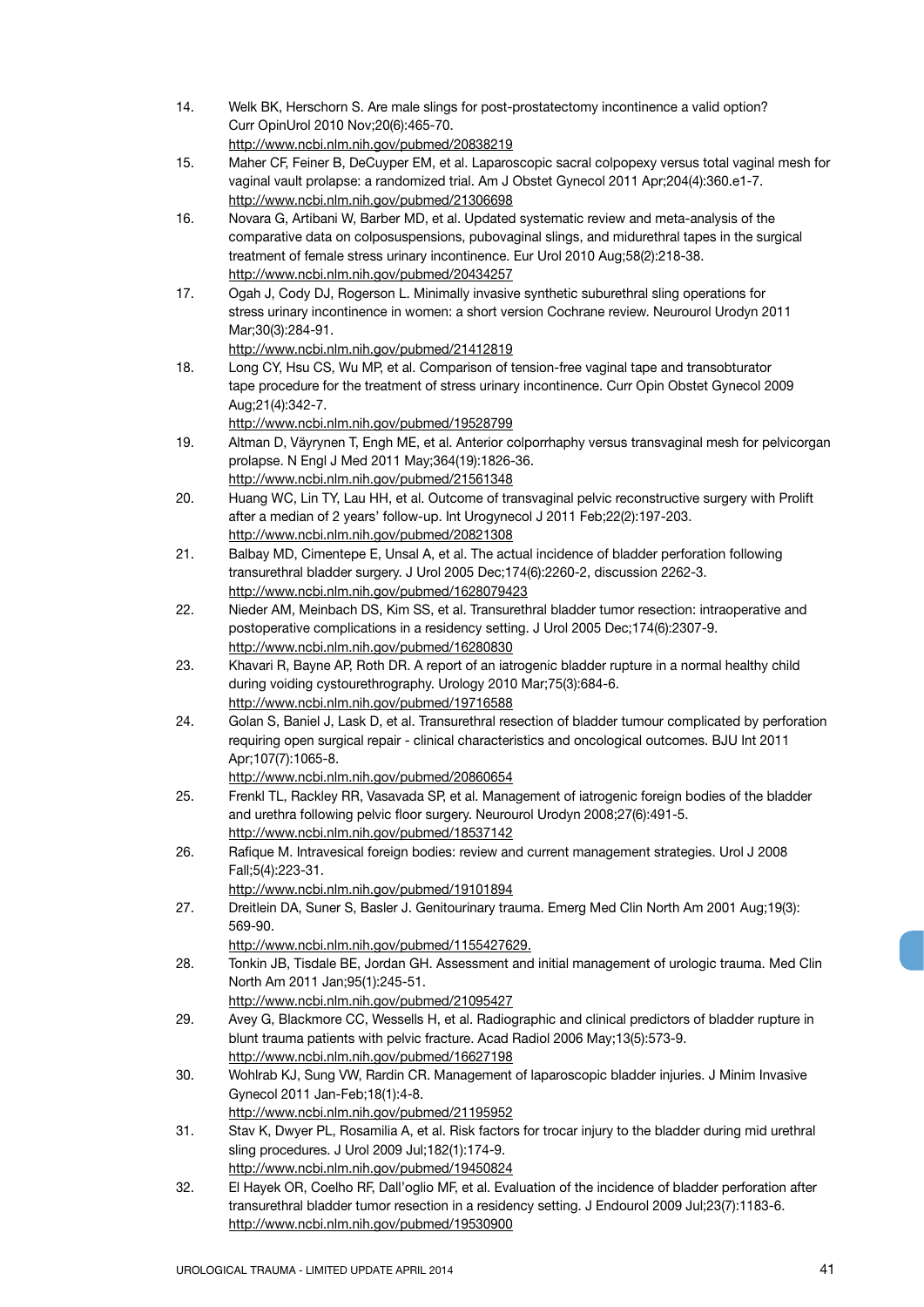33. Morey AF, Iverson AJ, Swan A, et al. Bladder rupture after blunt trauma: guidelines for diagnostic imaging. J Trauma 2001 Oct;51(4):683-6. http://www.ncbi.nlm.nih.gov/pubmed/11586159 34. Wu CW, Lin CH, Lin CH. One-stage posttraumatic bladder reconstruction and soft-tissue coverage of the lower abdomen or perineum. Ann Plast Surg 2010 Jan;64(1):65-8. http://www.ncbi.nlm.nih.gov/pubmed/20023456 35. Gallentine ML, Morey AF. Imaging of the male urethra for stricture disease. Urol Clin North Am 2002 May;29(2):361-72. http://www.ncbi.nlm.nih.gov/pubmed/12371227 36. Dorotta I, Basali A, Ritchey M, et al. Transurethral resection syndrome after bladder perforation. Anesth Analg 2003 Nov;97(5):1536-8. http://www.ncbi.nlm.nih.gov/pubmed/14570683 37. Manikandan R, Lynch N, Grills RJ. Percutaneous peritoneal drainage for intraperitoneal bladder perforations during transurethral resection of bladder tumors. J Endourol 2003 Dec;17(10):945-7. http://www.ncbi.nlm.nih.gov/pubmed/14744369 38. Alperin M, Mantia-Smaldone G, Sagan ER. Conservative management of postoperatively diagnosed cystotomy. Urology 2009 May;73(5):1163.e17-9. http://www.ncbi.nlm.nih.gov/pubmed/18514295 39. Foley C, Patki P, Boustead G. Unrecognized bladder perforation with mid-urethral slings. BJU Int 2010 Nov;106(10):1514-8. http://www.ncbi.nlm.nih.gov/pubmed/20518762 40. Quagliano PV, Delair SM, Malhotra AK. Diagnosis of blunt bladder injury: A prospective comparative study of computed tomography cystography and conventional retrograde cystography. J Trauma 2006 Aug;61(2):410-21;discussion 421-2. http://www.ncbi.nlm.nih.gov/pubmed/16917459 41. Shenfeld OZ, Gnessin E. Management of urogenital trauma: state of the art. Curr Opin Urol 2011 Nov;21(6):449-54. http://www.ncbi.nlm.nih.gov/pubmed/21897259 42. Chan DP, Abujudeh HH, Cushing GL Jr, et al. CT cystography with multiplanar reformation for suspected bladder rupture: experience in 234 cases. AJR Am J Roentgenol 2006 Nov;187(5): 1296-302. http://www.ncbi.nlm.nih.gov/pubmed/17056919 43. Daneshgari F, Kong W, Swartz M. Complications of mid urethral slings: important outcomes for future clinical trials. J Urol 2008 Nov;180(5):1890-7. http://www.ncbi.nlm.nih.gov/pubmed/18801499 44. Bekker MD, Bevers RF, Elzevier HW. Transurethral and suprapubic mesh resection after Prolift bladder perforation: a case report. Int Urogynecol J 2010 Oct;21(10):1301-3. http://www.ncbi.nlm.nih.gov/pubmed/20204325 45. Pansadoro A, Franco G, Laurenti C, et al. Conservative treatment of intraperitoneal bladder perforation during transurethral resection of bladder tumor. Urology 2002 Oct;60(4):682-4. http://www.ncbi.nlm.nih.gov/pubmed/12385934 46. Traxer O, Pasqui F, Gattegno B, et al. Technique and complications of transurethral surgery for bladder tumours. BJU Int 2004 Sep;94(4):492-6. http://www.ncbi.nlm.nih.gov/pubmed/15329099 47. Babjuk M, Oosterlinck W, Sylvester R, et al. EAU guidelines on non-muscle-invasive urothelial carcinoma of the bladder, the 2011 update. Eur Urol 2011 Jun;59(6):997-1008. http://www.ncbi.nlm.nih.gov/pubmed/21458150 48. Araco F, Gravante G, Piccione E. Bladder erosion after 2 years from cystocele repair with type I polypropylene mesh. Int Urogynecol J Pelvic Floor Dysfunct 2009 Jun;20(6):731-3. http://www.ncbi.nlm.nih.gov/pubmed/18815720 49. Collado A, Chechile GE, Salvador J, et al. Early complications of endoscopic treatment for superficial bladder tumors. J Urol 2000 Nov;164(5):1529-32. http://www.ncbi.nlm.nih.gov/pubmed/11025697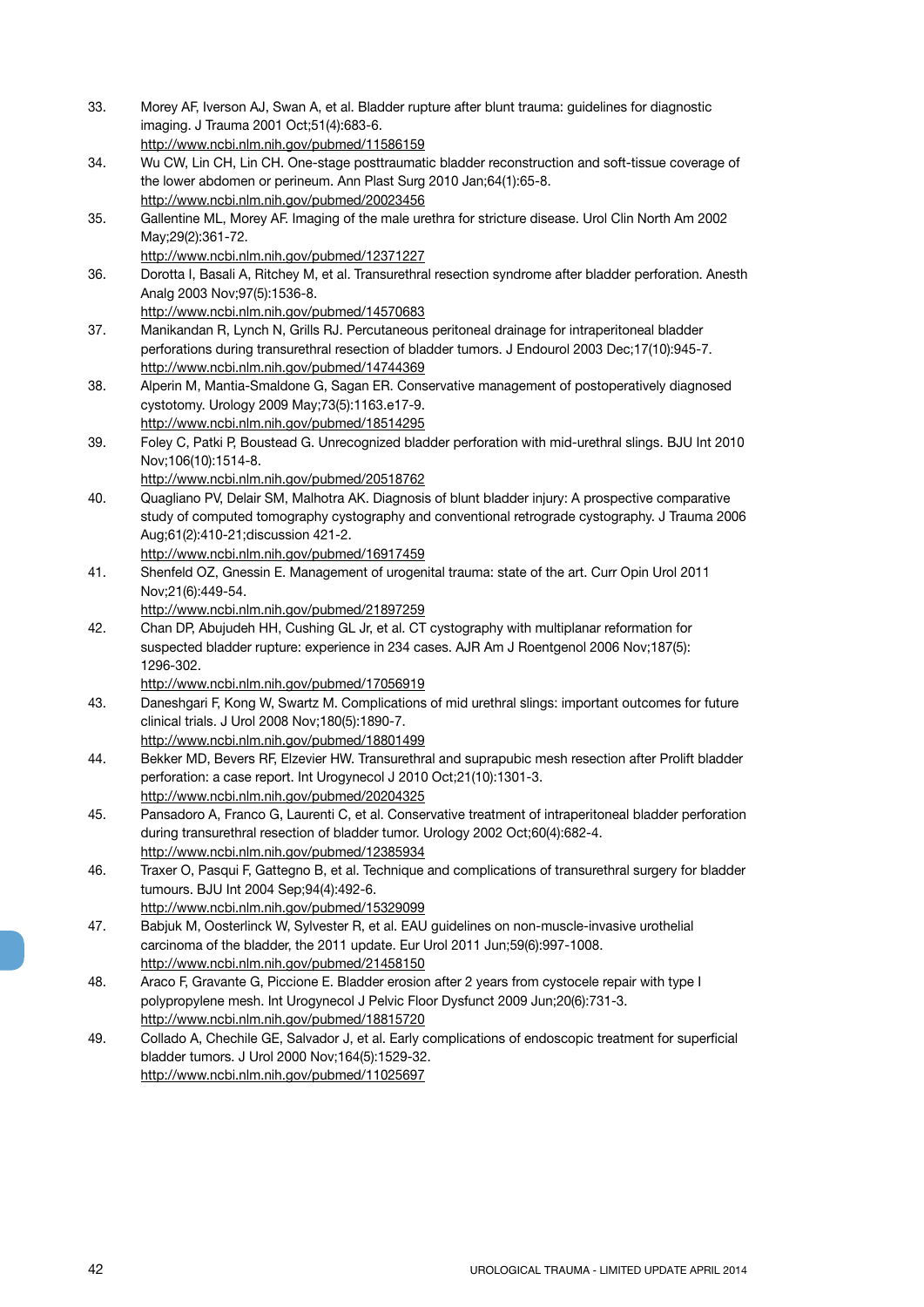## **5. URETHRAL TRAUMA**

## **5.1 Anterior urethral injuries**

Different causes of anterior injuries (1) are depicted in Table 5.1. Anterior urethral injuries are mainly caused by blunt trauma (1-3), with the bulbar urethra being the most common site injured (3,4). In these bulbar injuries, which are mostly 'straddle injuries' or kicks in the perineum, the bulb is compressed against the pubic symphysis, resulting in rupture of the urethra at this site (5). Penetrating injuries of the penile or bulbar urethra are rare and usually caused by gunshot wounds (5-10). Depending on the affected segment, penetrating injuries are associated with penile, testicular and/or pelvic injuries (7,10).

Insertion of foreign bodies is another rare cause of anterior injury. It is usually a result of autoerotic stimulation or may be associated with psychiatric disorders (6). Penile fractures account for 10-20% of anterior injuries (6). In up to one-third of cases, the tear extends into the corpus spongiosum and urethra (11). Urethral instrumentation is by far the most common cause of urethral trauma in the Western world and can affect all segments of the anterior urethra (12,13).

| Cause                     | <b>Example</b>                                     |
|---------------------------|----------------------------------------------------|
| Blunt trauma              | Vehicular accidents                                |
|                           | Fall astride ('straddle') e.g. on bicycle, fences, |
|                           | inspection covers                                  |
|                           | Kicks in the perineum                              |
| Sexual intercourse        | Penile fractures                                   |
|                           | Urethral intraluminal stimulation                  |
| Penetrating trauma        | Gunshot wounds                                     |
|                           | Stab wounds                                        |
|                           | Dog bites                                          |
|                           | External impalement                                |
|                           | Penile amputations                                 |
| <b>Constriction bands</b> | Paraplegia                                         |
| latrogenic injuries       | Endoscopic instruments                             |
|                           | Urethral catheters/dilators                        |

## **Table 5.1: Aetiology of urethral injury**

## **5.2 Posterior urethral injuries (in males)**

Injuries to the posterior urethra are most often related to pelvic fractures (about 72%) (12,13), which themselves are usually caused by motor vehicle accidents (14-16). Iatrogenic posterior injuries, due to irradiation or surgery to the prostate, are an increasing problem (12,13), but appear to be less common than previously believed (3-25%) (1).

During crush or deceleration impact injury, the severe shearing forces needed to fracture the pelvis are transmitted to the attachments of the perineal membrane and puboprostatic ligaments (17). Most posterior injuries therefore occur at the bulbomembranous junction, just distal of the external urethral sphincter (18,19). Direct transsection of the urethra by a bony fragment is rare (14).

Surgically, these injuries must be divided into either partial or complete ruptures. In complete ruptures, there is a gap between the disrupted ends of the urethra. The dismembered ends of the urethra retract and fibrous tissue fills the space between them (14). There is no urethral wall in the scarred space and any lumen represents merely a fistulous tract between the urethral stumps (14). Injury to the posterior urethra exclusively occurs in pelvic fractures with disruption of the pelvic ring (15). The highest risk of urethral injury is in straddle fractures with a concomitant diastasis of the sacroiliac joint, followed by straddle fracture alone, and a Malgaigne fracture (20). Displaced fractures of the inferomedial pubic bone and pubic symphysis diastasis, together with their degree of displacement, are independent predictors of urethral injury (16). Injuries of the bladder neck and prostate are rare (21). They mostly occur at the anterior midline of both the bladder neck and prostatic urethra. More rare is a complete transection of the bladder neck or an avulsion of the anterior part of the prostate (21).

Penetrating injuries of the pelvis, perineum or buttocks (mainly gunshot wounds) can also cause damage to the posterior urethra, but are extremely rare (22). There is a high probability of associated injuries (80-90%), mainly intra-abdominal (22,23).

Although urethral injuries themselves are not directly life-threatening (1,15), they are closely associated with pelvic fractures. Since pelvic fractures with urethral injuries are more likely to be associated with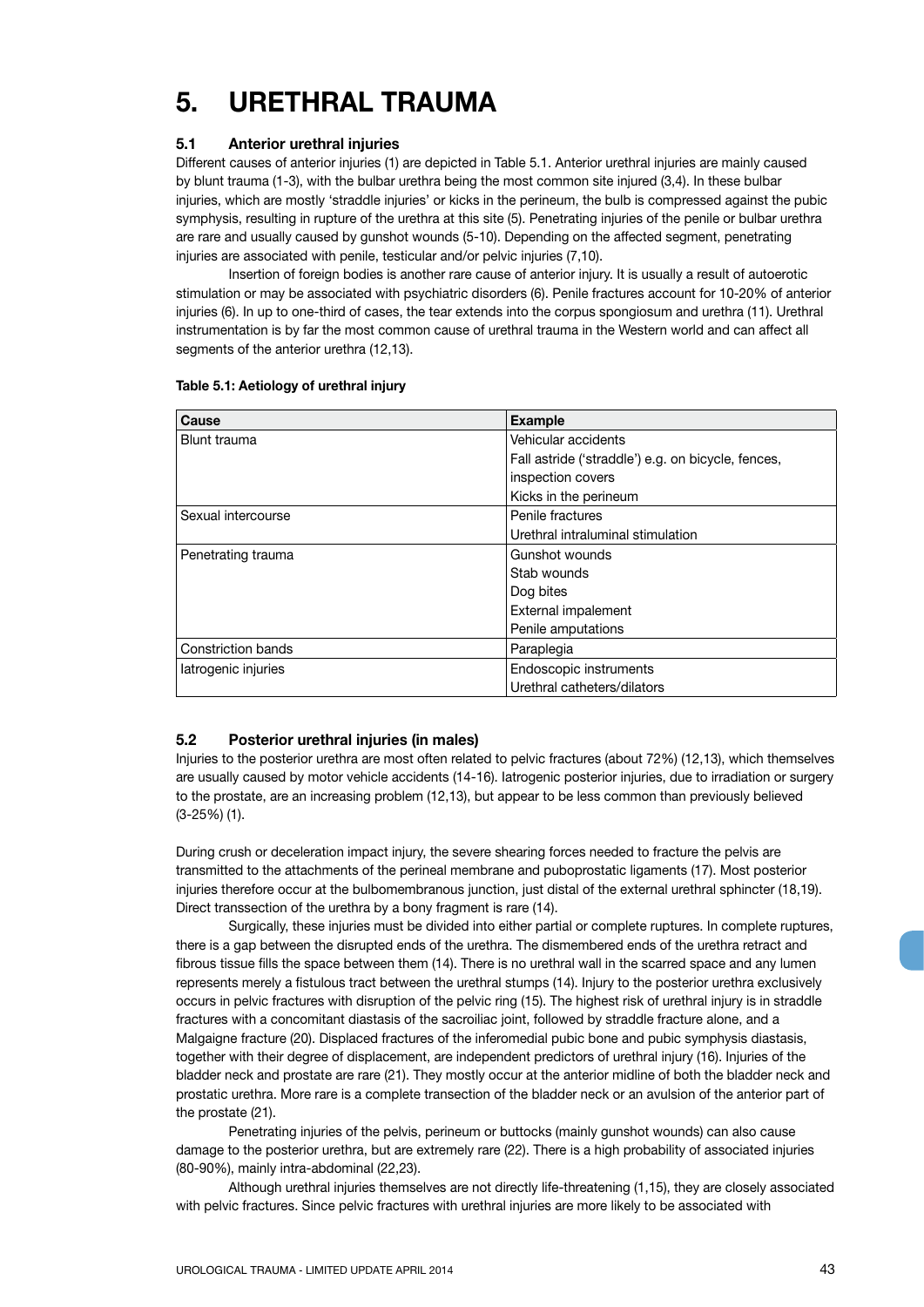concomitant injuries (particularly those of the thorax, abdomen and spine), these patients have a substantial early morbidity and mortality (13.99%) (15,16).

Posterior urethral injuries can also result in significant delayed morbidity. Strictures, incontinence and erectile dysfunction (ED) are well-recognized associated problems that interfere with the quality of life. It is therefore important to diagnose and treat these injuries efficiently to reduce the severity and duration of such complications (24).

Erectile dysfunction occurs in approximately 45% of patients after traumatic posterior urethral rupture (24). Strong predictors for ED are diastasis of the pubic symphysis (24-26), lateral displacement of the prostate (24,27) and a long urethral gap (> 2cm) (24). Other factors that may predict ED are bilateral pubic rami fractures and Malgaigne's fracture (24). The severity of the initial injury is also important: a 1-point increase in Injury Severity Score is associated with a 2% increase in the risk of ED (28).

Erectile dysfunction is the most common neurogenic injury and is caused by damage to the cavernous nerves found at the prostatomembranous urethra behind the symphysis pubis (24,25). Associated vasculogenic ED is common (25). The spontaneous return of potency usually occurs during the first year, but may take up to 2 years after injury (26). Thus, the preferable timing for assessing definitive sexual function and deciding on further therapy (e.g. implantation of erectile prosthesis) is 2 years after the initial trauma (24).

## **5.3 Urethral injuries in females**

Urethral injuries are very rare in females because of the short length of the female urethra, its mobility and the lack of attachments to the pubic bone (2,5). Pelvic fractures are the main aetiology, in which the urethra is directly injured by the sharp edges of bony fragments (2). The injury is usually a partial longitudinal tear of the anterior wall (2,6). Complete avulsion is extremely rare (29). In this case, there is often extension in the bladder neck and associated vaginal laceration (2). Urethral injuries in females extending into the bladder neck disrupt the normal continence mechanism (30).

## **5.4 Diagnosis in males and females**

## *5.4.1. Clinical signs and symptoms*

Blood at the meatus is the cardinal sign of urethral injury (14). The absence of it, however, doesn't rule out a urethral injury. Meatal blood loss is present in 98% of posterior injuries and in 75% of anterior injuries (2). The amount of urethral bleeding correlates poorly with the severity of the injury (2).

An inability to void (with a palpable distended bladder) is another classic sign and is often associated with a complete rupture (14). However, it should be noted that an ability to void does not exclude a partial rupture (2); in addition, haematuria and pain on urination may be present. Urinary extravasation and bleeding may result in scrotal, penile and/or perineal swelling and ecchymosis, depending on the location and extent of the trauma (1,6). The presentation of these clinical symptoms may be delayed and may only become apparent more than 1 hour after the initial trauma (14).

A rectal examination may reveal a 'high-riding' prostate, which is a relatively unreliable finding in the acute phase of urethral injury (14,19). This is because the pelvic haematoma associated with pelvic fractures often precludes the adequate palpation of a small prostate, particularly in younger men (2). Rectal examination should always be done to exclude an associated rectal injury (up to 5% of cases) (19,29). Failure to detect a rectal injury will cause significant morbidity and even mortality (19). A rectal injury is suggested by blood on the examination finger and/or a palpable laceration (19). Another sign of urethral injury is difficulty or an inability to pass a urethral catheter (19).

A female urethral injury should be suspected from the combination of a pelvic fracture with blood at the vaginal introitus, vaginal laceration, haematuria, urethrorrhagia, labial swelling and/or urinary retention (2,5,6). Vaginal examination is indicated to assess vaginal lacerations (19).

## *5.4.2 Further diagnostic techniques*

## *5.4.2.1 Retrograde urethrography*

Retrograde urethrography is the standard diagnostic investigation for the acute evaluation of a urethral injury (1). A scout film should first be performed to detect pelvic fractures and foreign bodies, such as bullets (5). A retrograde urethrography is then conducted by injecting 20-30 mL of contrast material while occluding the meatus. Films should be taken in a 30°-oblique position, unless this is not possible because of the severity of the pelvic fractures and associated patient discomfort (1,6). In an unstable patient, retrograde urethrography should be postponed until the patient has been stabilized (2,23).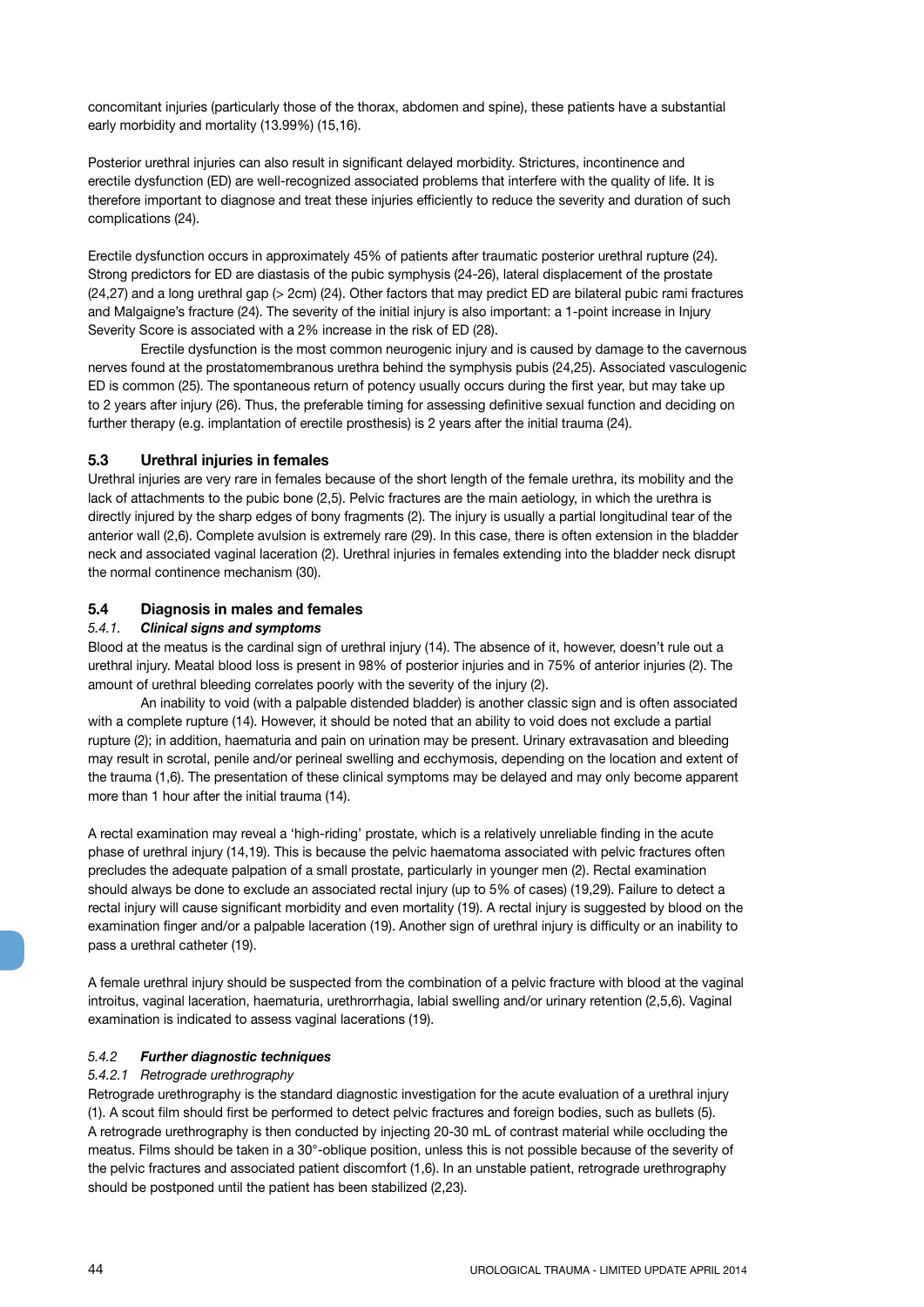## *5.4.2.2 Urethrogram*

The urethrogram allows for identification of the site and assessment of the extent of any injury (2,19). Any extravasation outside the urethra is pathognomonic for urethral injury. However, the distinction between a complete and partial rupture is not always clear (14). A typical image for incomplete rupture is extravasation that occurs while the bladder is still filling. A complete rupture is suggested by massive extravasation without bladder filling (14). Based on the findings of retrograde urethrography, the 2004 consensus panel on urethral trauma proposed a new classification (Table 5.2), which is simple and relevant in the treatment of urethral injuries (see later) (1):

## **Table 5.2: Staging of urethral injuries\***

| Anterior urethra                                               |  |
|----------------------------------------------------------------|--|
| • Partial disruption                                           |  |
| • Complete disruption                                          |  |
| <b>Posterior urethra</b>                                       |  |
| • Stretched but intact                                         |  |
| • Partial disruption                                           |  |
| • Complete disruption                                          |  |
| • Complex (involves bladder neck/rectum)                       |  |
| *According to the 2004 consensus panel on urethral trauma (1). |  |
|                                                                |  |

## *5.4.2.3 Ultrasound, CT and MR imaging*

In the acute phase, ultrasound (US), CT and MRI are useful to evaluate concomitant injuries (1,6). However, since the patient has to be fully co-operative and must have shown the ability to void (32), it is unlikely to be useful in the acute trauma setting and therefore cannot be generally recommended. It is suitable, however, for guiding the placement of a suprapubic catheter (1).

## *5.4.2.4 Cystoscopy*

Bedside flexible cystoscopy is an option to diagnose (and manage) an acute urethral injury. Cystoscopy can also distinguish between incomplete and complete rupture. It is easy and quick to perform and can be done in a supine position (without the need to reposition the patient on the X-ray table) (1). In addition, it may allow a guidewire to be passed into the bladder for early catheterization (2,34). Flexible cystoscopy is also recommended above retrograde urethrography in suspected penile fracture-associated urethral injury because of the high false-negative rates seen in retrograde urethrography (30,35,36). In females, where the short urethra precludes adequate retrograde urethrography, urethroscopy and vaginoscopy are important adjuncts to the physical examination for the identification and staging of urethral and vaginal injuries (1,2).

#### *5.4.2.5 Summary*

Prior to deferred management, the combination of retrograde urethrography and antegrade cystourethrography is standard (1). The location and extent of the obliteration is diagnosed (1). An MRI of the pelvis provides valuable additional information, which can help to determine the most appropriate surgical strategy (1,27). Using MRI, it is possible to estimate the exact length of the urethral gap, the degree and direction of prostatic displacement, the degree and extent of fibrotic tissue and to reveal false paraurethral tracks (27). If the competence of the bladder neck is not clear upon antegrade cystourethrography, suprapubic cystoscopy is advised (1).

## **5.5 Management**

Treatment of urethral injuries is controversial because of the lack of well-conducted clinical trials to provide a high level of evidence.

#### *5.5.1 Anterior urethral injuries*

Anterior urethral injuries are usually not associated with other life-threatening injuries (2,6). Treatment decisions are based mainly upon the type of injury (blunt, penile fracture associated or penetrating).

#### *5.5.1.1 Blunt anterior urethral injuries*

Blunt anterior urethral injuries are associated with spongiosal contusion, which makes it more difficult to evaluate the limits of urethral debridement in the acute phase. Acute or early urethroplasty is therefore not indicated (1). The therapeutic options in the acute management of an injury consist of suprapubic diversion or (a trial of) early endoscopic realignment with transurethral catheterization (2). Urinary diversion is maintained for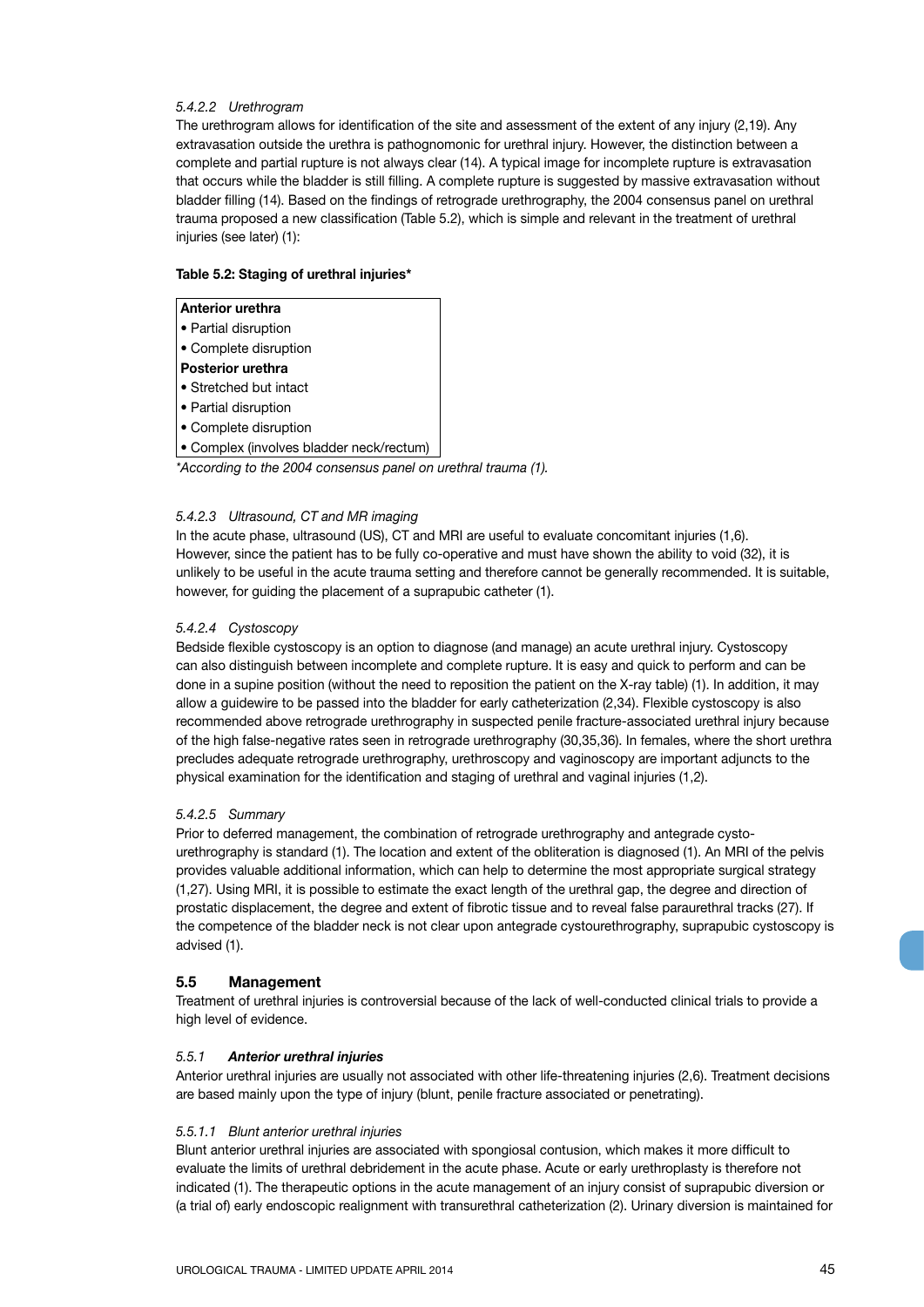## 2 and 3 weeks for partial and complete ruptures, respectively (4).

Satisfactory urethral luminal recanalization may occur in up to 68% after partial ruptures, but is rare after complete ruptures (4,37). This finding may possibly be explained by a foreign body reaction to the transurethral catheter, which aggravates the acute and chronic inflammatory reaction, together with the additional damage that occurs during endoscopic realignment due to irrigation and manipulation (4). Subsequent urethroplasty was reported to be more complex after failed early endoscopic realignment (3).

## *5.5.1.2 Penile fracture-related anterior urethral injuries*

In order to preserve erectile function, penile fractures require early exploration (5,30,38,39). The strategy consists of closing the tear in the cavernosal tunica albuginea, while the concomitant tear in the urethra is repaired at the same time (38). In these circumstances, there is no substantial urethral tissue loss (40). A small laceration can be repaired by simple closure, while a complete rupture requires spatulation of the disrupted ends and anastomotic repair (38,39).

## *5.5.1.3 Penetrating anterior urethral injuries*

Immediate exploration is advised, except when this is precluded by other life-threatening injuries (1). Devitalized tissues should be debrided, although urethral and spongiosal debridement should be kept to a minimum due to the excellent vascularization (10,30). For small lacerations and stab wounds, simple urethral closure might be sufficient (1). Defects up to 2-3 cm in the bulbar urethra, and up to 1.5 cm in the penile urethra, can be treated by spatulation of the urethral ends and primary anastomosis (2,8,10). In the case of larger defects or apparent infection (particularly bite wounds), a staged repair with urethral marsupialization and a suprapubic catheter is needed (8,10). Peri- and post-operative antibiotic treatment is necessary (9).

## *5.6.1 Posterior urethral injuries*

## *5.6.1.1 Blunt posterior urethral injuries*

In posterior injuries, it is important to distinguish between complete and partial rupture to proceed with treatment. Timing of the intervention is classified as (1,2):

- Immediate:  $<$  48 hours after injury (5.6.1.1.1);
- Delayed primary: 2 days to 2 weeks after injury (5.6.1.1.2);
- Deferred:  $> 3$  months after injury (5.6.1.1.3).

## 5.6.1.1.1 Immediate management

Although urinary diversion is not essential during the first hours after trauma, many physicians of the trauma team prefer to perform an early urinary diversion for three main reasons (2,14):

- To monitor urinary output, since this is a valuable sign of the haemodynamic condition and the renal function of the patient;
- To treat symptomatic retention if the patient is still conscious;
- To minimize urinary extravasation and its secondary effects, such as infection and fibrosis.

Insertion of a suprapubic catheter is always a good solution in urgent situations (1,30). However, insertion of a suprapubic catheter is not without risk, especially in the unstable trauma patient where the bladder is often displaced by the pelvic haematoma or because of poor bladder filling due to haemodynamic shock or concomitant bladder injury. In these circumstances, an attempt at urethral catheterization can be carried out by experienced hands; the balloon of the Foley catheter should only be inflated if urine flows out.

It is extremely unlikely that the gentle passage of a urethral catheter will do any additional damage (2,6,12-14,40). Although it has been suggested that passing a catheter may convert a partial into a complete tear, there are no convincing data to confirm this. Moreover, there are no data indicating that there is a higher rate of infection or urethral stricture after a single attempt at catheterization (2,14). If there is any difficulty, a suprapubic catheter should be placed under US guidance or direct vision during laparotomy (14).

## 5.6.1.1.1.1 Partial posterior urethral rupture

Partial tears of the posterior urethra can be managed with a suprapubic or urethral catheter (30). Urethrography should be performed at 2-weekly intervals until healing has occurred (29,41). Injuries may heal without significant scarring or obstruction if managed by diversion alone (30). A residual or subsequent stricture should be managed with:

- Internal urethrotomy if it is short and non-obliterative;
- Anastomotic urethroplasty, if it is long and dense, as is found with complete obliteration or after failed internal urethrotomy (37,42).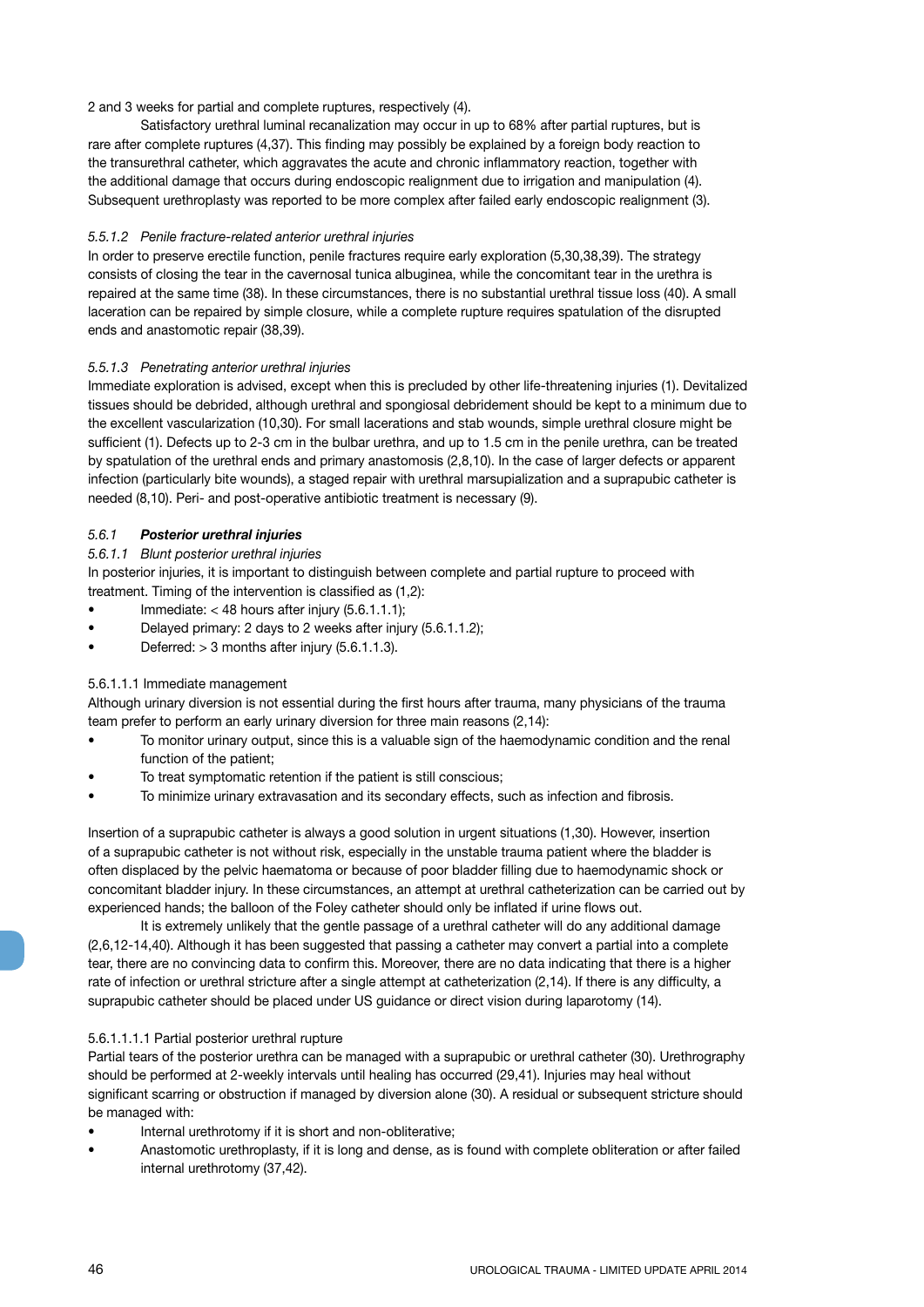#### 5.6.1.1.1.2 Complete posterior urethral rupture

Acute treatment options include:

- Immediate realignment: apposition of the urethral ends over a catheter (5.6.1.1.1.2.1);
- Immediate urethroplasty: suturing of urethral ends (5.6.1.1.1.2.2)

#### 5.6.1.1.1.2.1 Immediate realignment

The aim of realignment is to correct severe distraction injuries rather than to prevent a stricture (30). The reported benefits of realignment are:

- A lower stricture rate than with suprapubic catheter placement alone, where stricture formation is almost certain. In some patients, realignment might therefore avoid a prolonged period of suprapubic catheter drainage and a second operation for urethral reconstruction (37,42,43).
- If scarring and subsequent stricture formation occurs, the restoration of urethral continuity is simplified. For short (< 2 cm), non-obliterative strictures, internal urethrotomy can be attempted, with a 50-90% success rate (37,42,44). If not, or in the case of failure of an internal urethrotomy, urethroplasty is required (42).
- If urethroplasty is required later, it is technically easier when the prostate and urethra are well aligned (45).

Endoscopic realignment is the preferred technique (2,30). Using a flexible/rigid cystoscope and biplanar fluoroscopy, a guidewire is placed inside the bladder. Over this, a catheter is placed into the bladder. If necessary, two cystoscopes can be used: one retrograde per urethra and one suprapubic through the bladder neck (37,42,43).

It is important to avoid traction on the Foley balloon catheter since it can damage the remaining sphincter mechanism at the bladder neck. Concomitant bladder neck or rectal injuries or bony fragments inside the bladder must be repaired immediately.

The reasons for immediate repair of bladder neck and rectal injury are:

- Unrepaired bladder neck injury risks incontinence and infection of the pelvic fractures;
- Unrepaired rectal injury carries the obvious risk of sepsis and fistula. Early exploration is indicated to evacuate contaminated haematomas and to perform colostomy if necessary.

Immediate endoscopic realignment can also be performed when the patient is on the operation table for other surgery. Early endoscopic realignment (immediate or delayed primary, see below) is also possible in a stable patient without significant concomitant injuries (42,43).

With modern endoscopic realignment procedures, acceptable rates have been reported for stricture (14-79%), incontinence  $( \leq 5\%)$  and impotence (10-55%) (42,43). Differences in the rates of incontinence, impotence and restricture between series can be explained by differences in patient selection (severe vs lesssevere trauma), a mix of partial and complete ruptures, and differences in follow-up duration. Furthermore, these differences make a comparison difficult with other techniques, especially deferred urethroplasty (19,37,42,43). The duration of catheter stay usually varies between 4 and 8 weeks among series (19,37,42,43).

#### 5.6.1.1.1.2.2 Immediate urethroplasty

Immediate urethroplasty with suturing of the urethral ends is difficult because of poor visualization and the inability to assess accurately the degree of urethral disruption, characterized by extensive swelling and ecchymosis. This might lead to extensive urethral debridement (2). Difficulties in identifying structures and planes make it harder to achieve adequate mobilization and subsequent surgical apposition. Another problem is the risk of decompression following entry of the pelvic haematoma, which may result in uncontrolled re-bleeding (2). An extensive review reported a disturbingly high rate of impotence (56%), together with incontinence (21%) and stricture (69%) (41). It is therefore not possible to recommend immediate urethroplasty.

#### 5.6.1.1.2 Delayed primary treatment

Delayed treatment options include delayed primary realignment and delayed primary urethroplasty.

## 5.6.1.1.2.1 Delayed primary realignment

In the absence of indications for immediate exploration, posterior urethral disruption can be managed in a delayed primary fashion. Primary realignment requires the placement of a suprapubic tube at the time of initial injury, with realignment performed within 14 days (i.e. before fibrosis begins). At that time, patients are stable and most pelvic bleeding has resolved (41,43). The aim and proposed benefits of delayed primary realignment are the same as mentioned for immediate realignment. As for immediate realignment, endoscopic realignment is also the preferred modality for a delayed primary fashion. As most series (34,42) are a mixture of immediate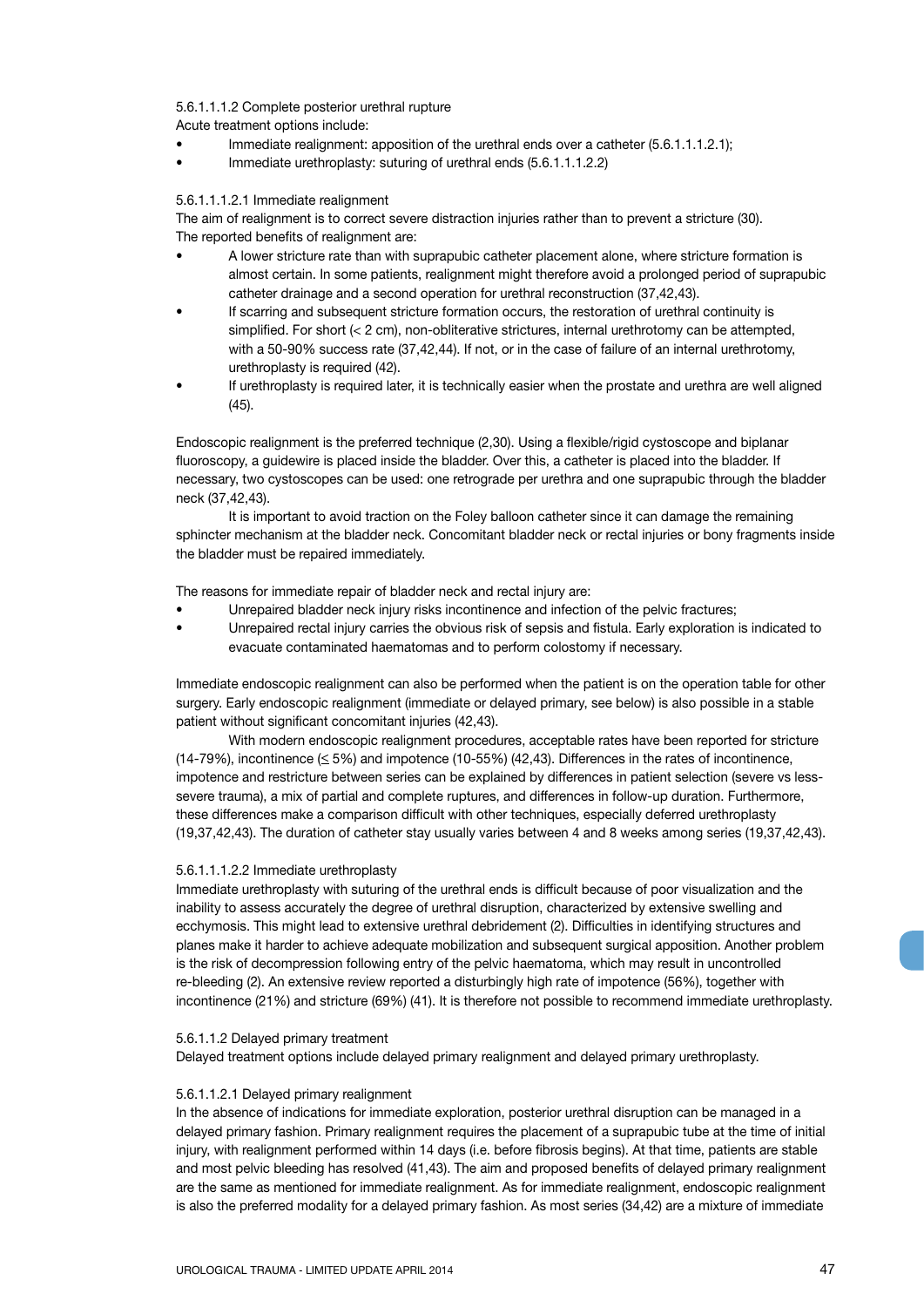and delayed primary realignment, see Section 5.6.1.1.1.2.1 Immediate realignment for the results.

Current evidence suggests that early realignment has several potential benefits, particularly in a large distraction defect. It should be performed in an experienced trauma centre.

#### 5.6.1.1.2.2 Delayed primary urethroplasty

Delayed primary urethroplasty is performed no later than 14 days after the initial injury i.e. before the start of the fibrotic process (46,47). If successful, it avoids a long period of suprapubic diversion (46). It is restricted to stable patients with a short distraction defect, who are able to lie down in the lithotomy position (46). Only a few reports have been published in the literature, with good results regarding stricture recurrence, continence and potency rate (46,48,49). However, considering the limited experience available, this approach cannot be generally recommended.

Supporters of early versus delayed intervention state that it does not affect the outcome of an eventual subsequent urethroplasty (50,51). However, some authors have reported worse outcomes of subsequent urethroplasty after failed initial urethral manipulation (realignment or urethroplasty) (46,52,53). Due to this concern and the excellent results obtained with deferred urethroplasty, early realignment or urethroplasty should only be done in experienced centres (50,53).

#### 5.6.1.1.3 Deferred treatment

In the case of a complete rupture, treated with an initial period of 3 months' suprapubic diversion, obliteration of the posterior urethra is almost inevitable (14,41). Treatment options for these posterior urethral strictures are deferred urethroplasty and deferred endoscopic optical incision.

#### 5.6.1.1.3.1 Deferred urethroplasty

Deferred urethroplasty is the procedure of choice for the treatment of posterior urethral distraction defects (30). After 3 months of suprapubic diversion, the pelvic haematoma will have resolved, the prostate will have descended into a more normal position and the scar tissue will have stabilized (46). This technique also has the advantages that associated injuries have resolved by the time it is performed and the patient is clinically stable and able to lie down in the lithotomy position (1,2).

Most posterior urethral distraction defects are short and can be treated using a perineal anastomotic repair (1,46). The key objective is to achieve a tension-free anastomosis between two healthy urethral ends (i.e. after complete excision of any scar tissue) (30,46).

After resection of fibrosis and spatulation of both healthy urethral ends, the gap between both ends is bridged by the so-called 'elaborated perineal approach', which is a series of consecutive manoeuvres, first described by Webster and Ramon (54). The approach has four possible technical stages, with surgery stopped at the stage that first provides a tension-free anastomosis. For large distraction defects and/or complicated cases (bladder neck injuries, fistula, redo-urethroplasty), a combined abdominoperineal approach may be necessary. Results using this approach are good with 80-98% success rates (55-57).

Most urethral stenoses are short and relatively simple and can be treated by mobilization of the bulbar urethra, with or without separation of the corpora cavernosa (46). This is in contrast to the situation in developing countries, where stenoses are more complex, and where additional manoeuvres, such as inferior pubectomy and supracrural rerouting or a combined abdominoperineal approach are needed more often (44,56).

A number of situations may prevent the use of perineal anastomotic repair as either initial or salvage therapy. These situations probably represent < 5% of cases (Table 5.3) (58,59).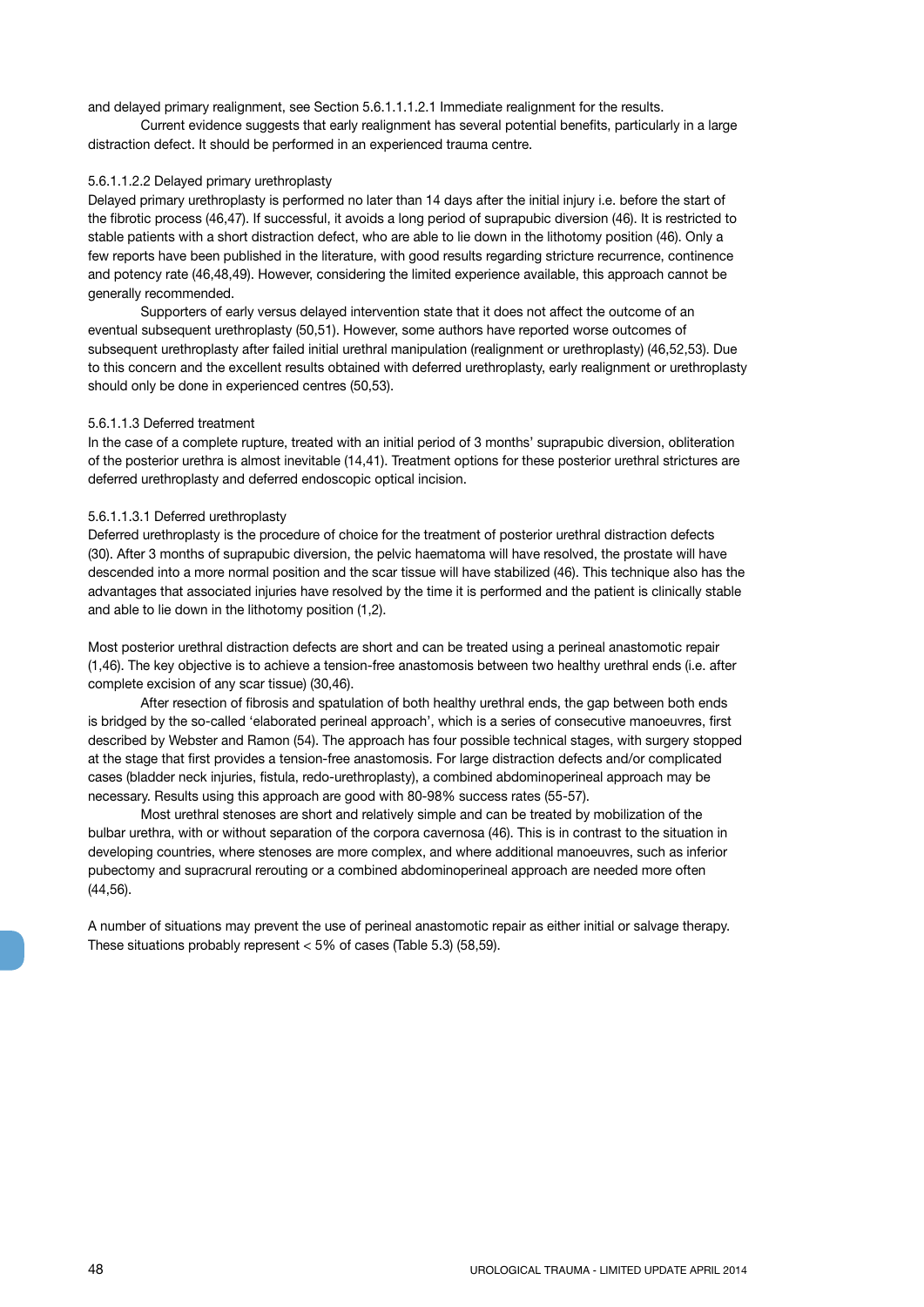## **Table 5.3: Circumstances that might preclude successful perineal anastomotic repair as either initial or salvage therapy (58,59)**

| <b>Circumstance</b>  | <b>Alternative procedure</b>                                                           |
|----------------------|----------------------------------------------------------------------------------------|
| Distraction defects  | A tubed interposition flap of penile or perineal skin can be used for reconstruction   |
| longer than 7-8 cm   | (60). This is seldom required and most patients that require flap urethroplasties have |
|                      | previous failed repairs of posterior urethral rupture (30).                            |
| Fistulae             | These might require a combined abdominoperineal approach to secure adequate            |
|                      | closure (56).                                                                          |
| Synchronous anterior | The presence of anterior urethral stricture may compromise the blood supply to the     |
| urethral stricture   | bulbar urethra following division of the bulbar arteries. These patients should be     |
|                      | treated cautiously.                                                                    |
| Urinary incontinence | The distal urethral sphincter mechanism can be defunctionalized by urethral            |
|                      | distraction, so that urinary continence is maintained primarily by the proximal        |
|                      | bladder neck sphincter. Concomitant bladder neck injury might increase                 |
|                      | incontinence and should require an abdominoperineal procedure to allow                 |
|                      | simultaneous bladder neck and urethral reconstruction (1,30,56).                       |

Outcome after deferred urethroplasty is excellent with a stricture rate reported to be around 10% (54,61). Deferred urethroplasty is unlikely to result in additional ED (46,61). It appears that ED is caused by the trauma itself and not by the urethroplasty. Decompression of the erectile nerves after excision of the scar tissue might explain the amelioration of erectile function after urethroplasty (62). Incontinence is rare with deferred urethroplasty (< 4%) (46) and is usually due to incompetence of the bladder neck (30,56).

Standard therapy is a deferred urethroplasty at a minimum of 3 months after trauma, using a onestage perineal approach whenever possible.

#### 5.6.1.1.3.2 Deferred endoscopic treatment

Cold knife or laser core-through or cut-to-the light urethrotomy for complete urethral obliteration has been described. The results of this technique are disappointing with many patients requiring further urethral manipulations (63,64). This procedure is not recommended.

For short, non-obliterative strictures following realignment or urethroplasty, direct vision urethrotomy can be performed (57). In other cases, urethroplasty is warranted. Repeated urethrotomies and/or dilations must be discouraged because the treatment is only palliative (65).

Stents are not recommended for patients with strictures following pelvic trauma, as fibrotic tissue tends to grow through into the lumen of the stent (1).

## *5.6.1.2 Penetrating posterior urethral injuries*

The management of penetrating posterior urethral injuries is mainly dependent on associated injuries and the clinical condition of the patient (22,23). If possible, immediate exploration by retropubic route and primary repair or realignment can be performed (22,23,30). In the case of rectal injury, a diverting colostomy is necessary (22,23). Life-threatening associated injuries often preclude direct urethral repair. In these cases, suprapubic diversion with delayed abdominoperineal urethroplasty is advised (10,22,23).

## *5.6.2 Female urethral injuries*

Proximal and mid-urethral disruptions require immediate exploration and primary repair by the retropubic and transvaginal routes, respectively, with primary suturing of the urethral ends. Concomitant vaginal lacerations are repaired transvaginally at the same time (2,5,19,29). Distal urethral injuries can be managed vaginally by primary suturing and closure of the vaginal laceration (2,29). Distal urethral injuries can be left unrepaired and hypospadiac because they do not disrupt the sphincteric mechanism (2,5,19,29). It is advisable to use a flap (e.g. Martius) to prevent urethrovaginal fistulas (66).

## **5.7 Treatment algorithms**

The following algorithms are suggested for the treatment of anterior and posterior urethral injuries in men (Figures 5.1 and 5.2).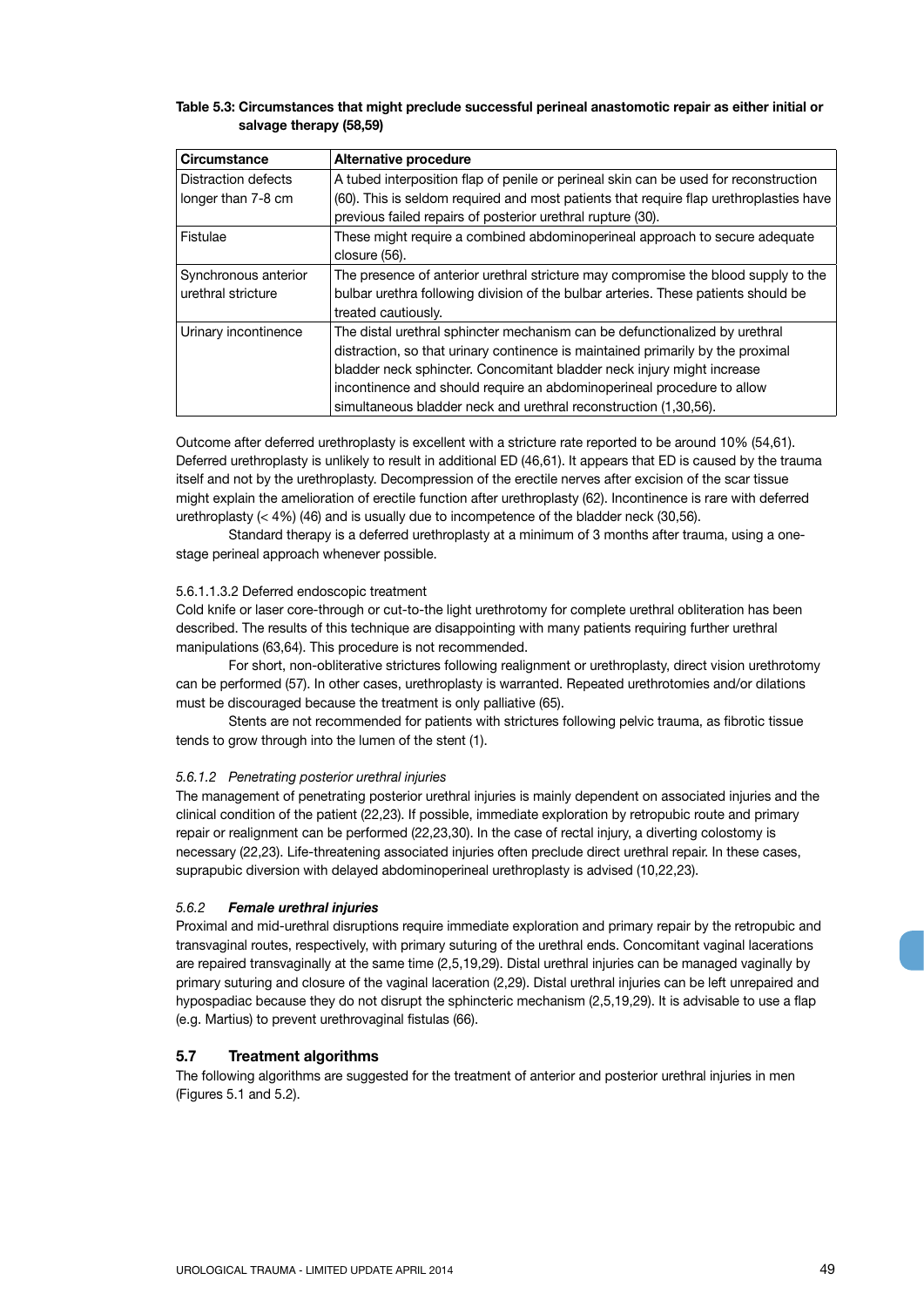**Figure 5.1: Management of anterior urethral injuries in men**

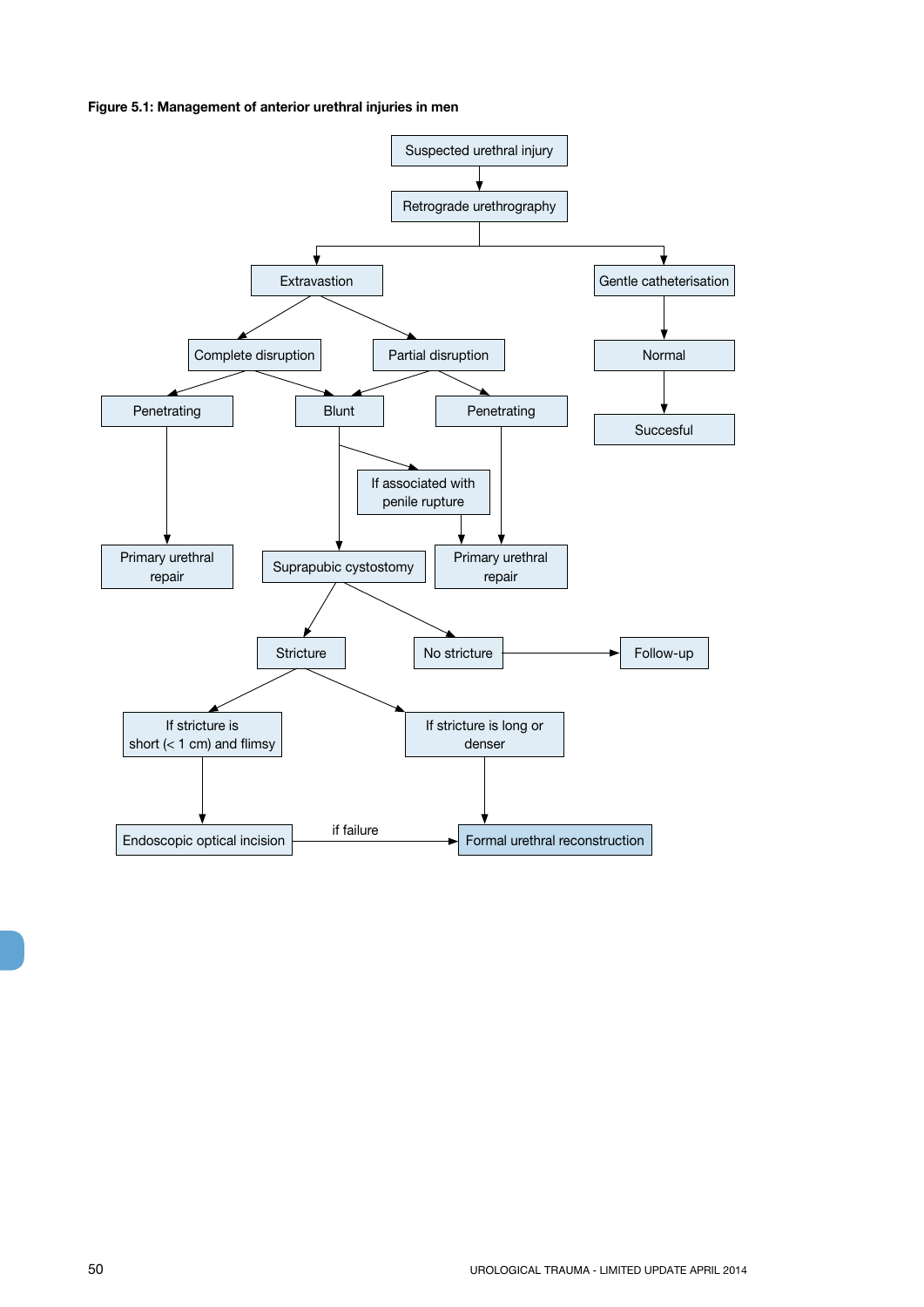



## **5.8 Statements and recommendation on trauma of the urethra**

| <b>Statements</b>                                                                                               |  |
|-----------------------------------------------------------------------------------------------------------------|--|
| Blunt trauma accounts for more than 90% of urethral injuries.                                                   |  |
| In penile fracture the urethra is involved in 20% of cases.                                                     |  |
| The male posterior urethra is injured in 4-19% of pelvic fracture cases. In industrialized societies pelvic   3 |  |
| fracture related injuries of the posterior urethra are the most common non iatrogenic injuries.                 |  |
| Erectile dysfunction occurs in 20-60% of patients after traumatic urethral rupture.                             |  |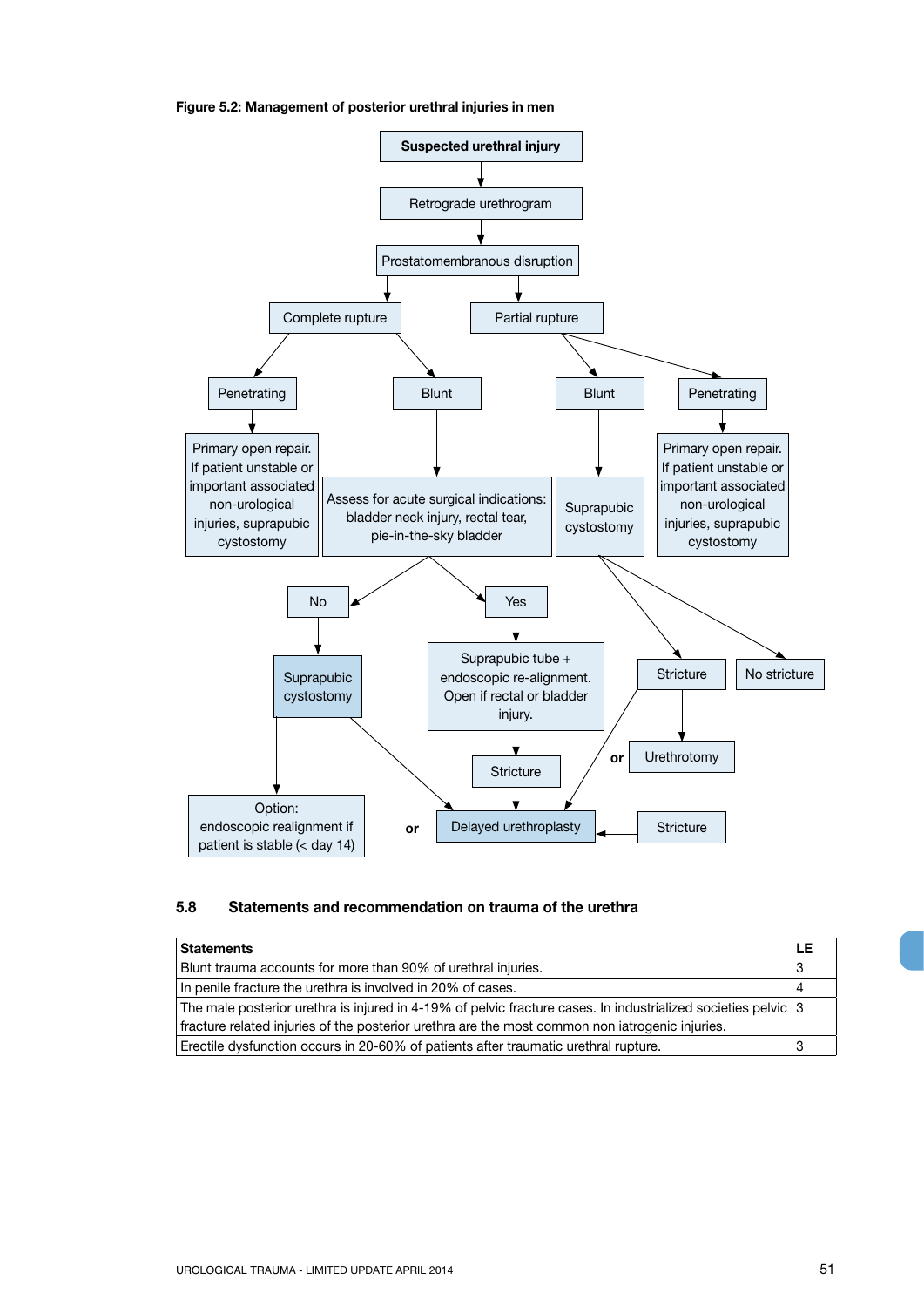| <b>Recommendations</b>                                                                                       | GR |
|--------------------------------------------------------------------------------------------------------------|----|
| Retrograde urethrography is the gold standard for evaluating urethral injuries.                              | B  |
| Delayed formal urethroplasty is the procedure of choice for the treatment of posterior urethral              | B  |
| distraction defects.                                                                                         |    |
| Partial posterior urethral ruptures should be treated by urethral or suprapubic catheterisation.             | ◡  |
| In the absence of indications for immediate exploration, posterior urethral injuries may be managed by $ C $ |    |
| delayed primary surgery.                                                                                     |    |
| Blunt anterior urethral injuries should be treated by suprapubic diversion.                                  |    |

## **5.9 Iatrogenic urethral trauma**

## *5.9.1 Introduction*

The most common type of urethral trauma seen in modern urological practice is iatrogenic, due to catheterisation, instrumentation, or surgery (14,67). New treatment methods and applied energy sources can also injure the urethra. In most cases, iatrogenic urethral lesions require surgery due to strictures, which vary in their location and degree and require different management strategies (68).

## *5.9.2 Causes of iatrogenic urethral trauma*

## *5.9.2.1 Transurethral catheterisation*

Iatrogenic urethral trauma usually results from improper or prolonged catheterisation and accounts for 32% of strictures. Most of these strictures affect the bulbar urethra (68).

In incorrectly placed transurethral catheters, the pressure needed to fill the balloon and the force associated with manual extraction are much greater than when the catheter is placed correctly. This leads to a greater probability of urethral lesions (69). Improper urethral catheter insertion is a preventable source of urethral trauma in male patients (70). The risk of this type of urethral injury occurring during a hospital stay has been estimated at 3.2 per 1000 cases (68).

Stricture formation due to indwelling catheters is a common problem (67) that primarily affects the anterior urethra. The bladder neck is rarely affected in such cases (71).

It is possible to prevent or reduce the frequency of a wide range of iatrogenic urethral injuries. Implementing training programmes may significantly decrease the incidence, increasing patient safety and reducing the negative long-term effects (67,72).

Male patients undergoing cardiac surgery, such as bypass and other major operations associated with a need for catheterisation, are at risk for urethral trauma and stricture formation. Women undergoing abdominal surgery are also at risk during catheterisation. The size and type of catheter used have an important impact on urethral stricture formation. Current data indicate that silicone catheters and small-calibre Foley catheters are associated with less urethral morbidity (73).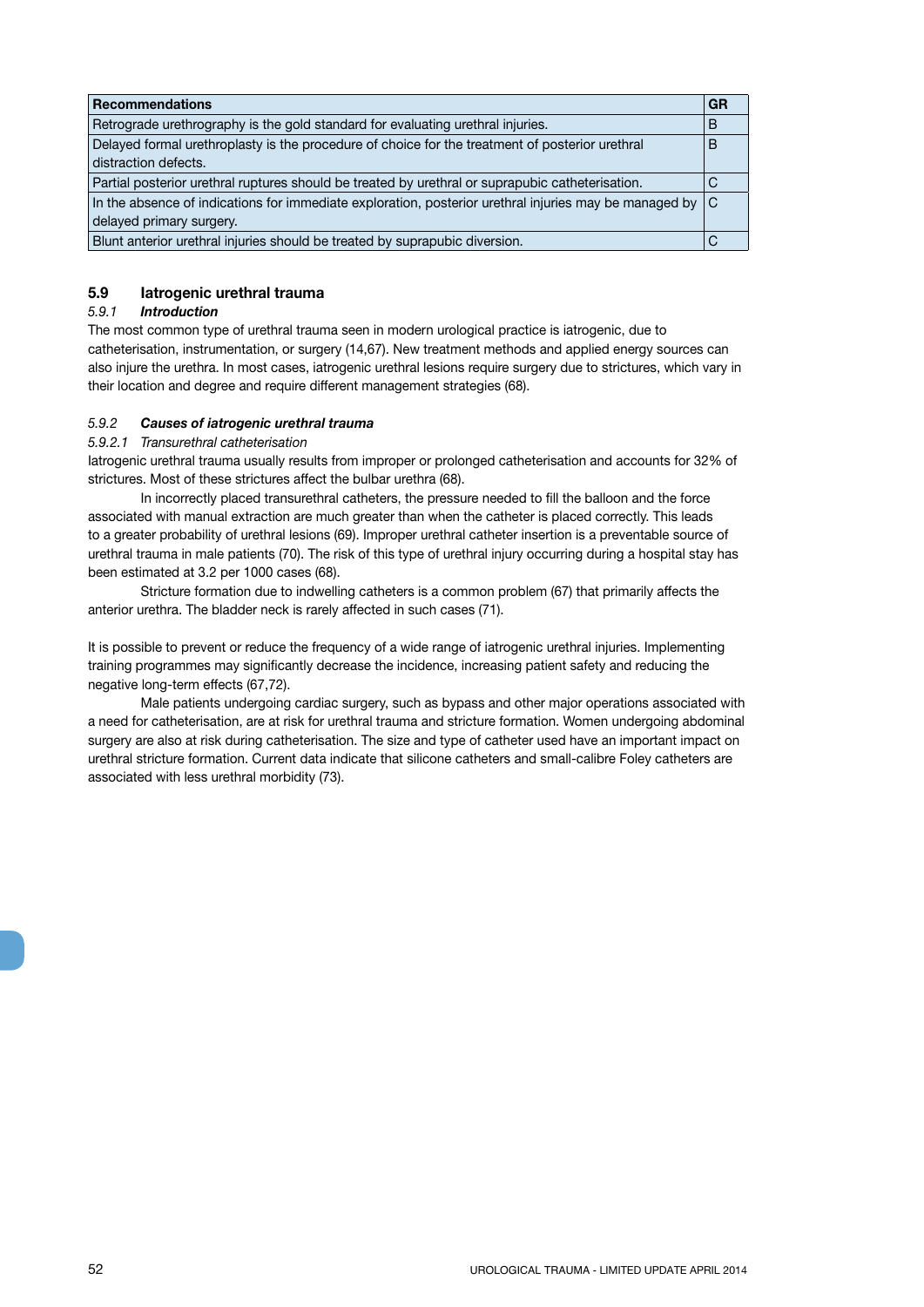

## **Figure 5.3: Flow diagram of treatment for iatrogenic urethral injury caused by improper insertion of a catheter**

#### *5.9.2.2 Transurethral surgery*

Transurethral procedures are a common cause of iatrogenic urethral trauma (IUhT). Factors that may influence the development of iatrogenic endoscopic urethral strictures include electrical dispersion generated by unipolar current and the diameter of the instruments used (74).

Predisposing factors most strongly associated with stricture formation in patients undergoing TURP are increasing prostate volume, prostate cancer and the surgeon's experience (75).

Meatal strictures occur as a result of a mismatch between the size of the instrument and the diameter of the urethral meatus. Bulbar strictures occur due to insufficient insulation by the lubricant, causing the monopolar current to leak. To prevent strictures, lubricant gel should be applied carefully in the urethra. The lubricant must be reapplied when the resection time is prolonged (76). Internal urethrotomy must be performed before TURP if there are pre-existing meatal or urethral strictures (76).

There appears to be no relationship with the duration of procedures or the method used (holmium laser or traditional TURP) on the rate of stricture formation (77).

#### *5.9.2.3 Surgical treatment for prostate cancer*

Urethral stricture following prostate cancer treatment can occur anywhere from the bladder neck to the urethral meatus. The rate of bladder neck constriction after radical prostatectomy varies with the definition of the stricture used and individual practice (78,79). The Cancer of the Prostate Strategic Urologic Research Endeavour (CaPSURE) database shows an incidence of urethral stricture after various forms of prostate cancer therapy of 1.1-8.4%. The risk is greatest after radical prostatectomy if combined with external-beam radiation therapy. In a multivariate analysis, primary treatment type, age, and obesity were found to be significant predictors for stricture development (78).

Robot-assisted prostatectomy also affects urinary function and the risk of iatrogenic trauma. Iatrogenic complications involving the bladder neck account for 2.2%, similar to the stricture rate found with conventional treatment for localised prostate cancer (80).

Anastomotic stricture is also a complication in conventional laparoscopic prostatectomy. If prospective studies only are taken into account, there is no significant difference in the anastomotic stricture rate between laparoscopic and robot-assisted radical prostatectomy (81).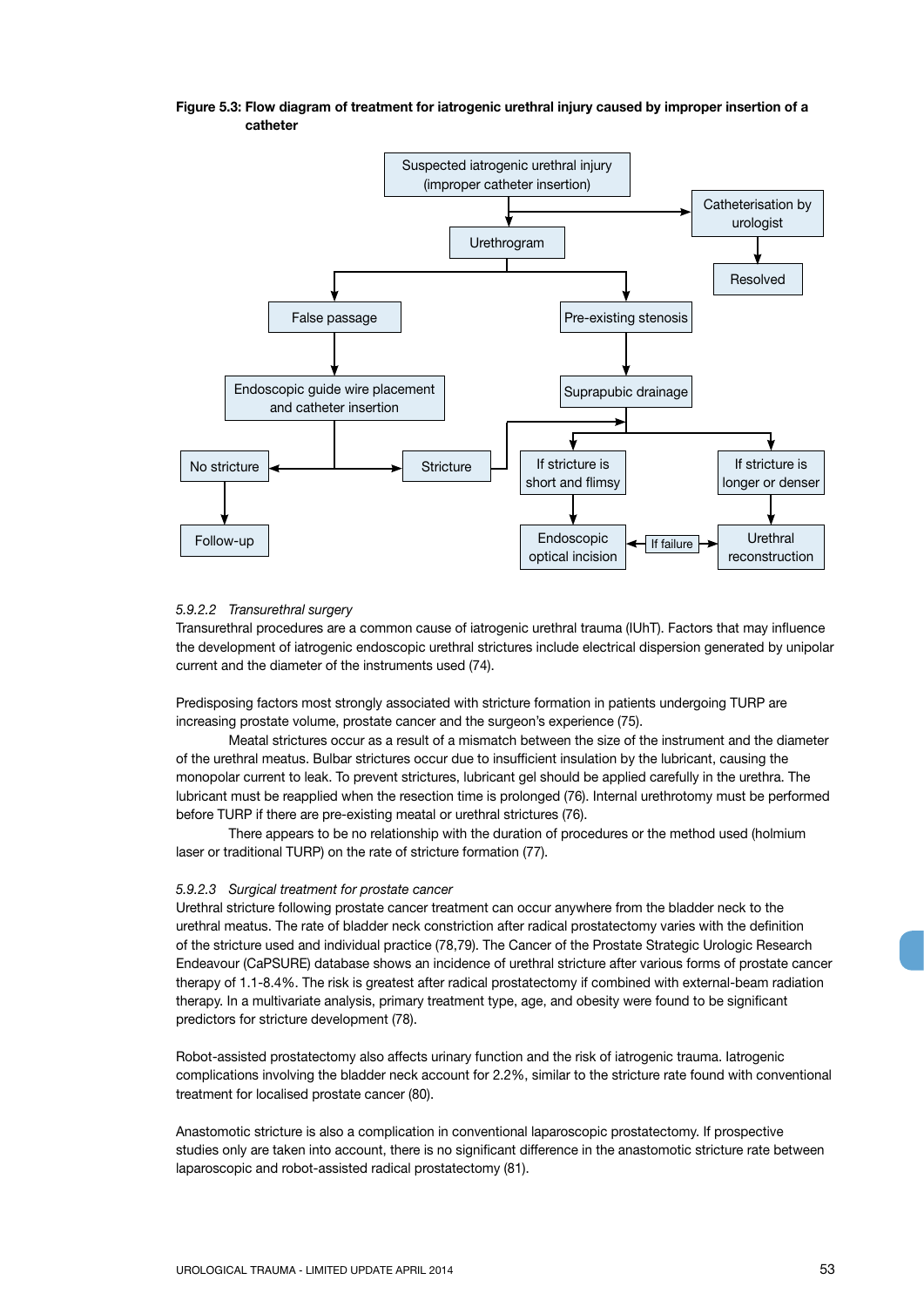## **Figure 5.4: Flow diagram of treatment for stricture after radical prostatectomy**



#### *5.9.2.4 Radiotherapy for prostate cancer*

The development of urinary fistulae has been reported after brachytherapy and radical prostatectomy, with incidences of 0.3-3.0% and 0-0.6%, respectively. Most fistulae involve the rectum (82,83). Brachytherapy is a recognised cause of strictures in patients with localised prostate cancer, as the CaPSURE study has shown (84). Previous TURP increases the risk of stricture formation (85,86).

#### *5.9.2.5 Major abdominal surgery and cystectomy*

Iatrogenic injuries to the urethra can be a complication of abdominal and pelvic procedures. Bladder and urethral catheterisation must therefore be carried out preoperatively to prevent these complications (87). Radical cystectomy and subsequent urinary diversion may also cause urethral trauma (88). Table 5.4 lists the most common causes of urethral trauma.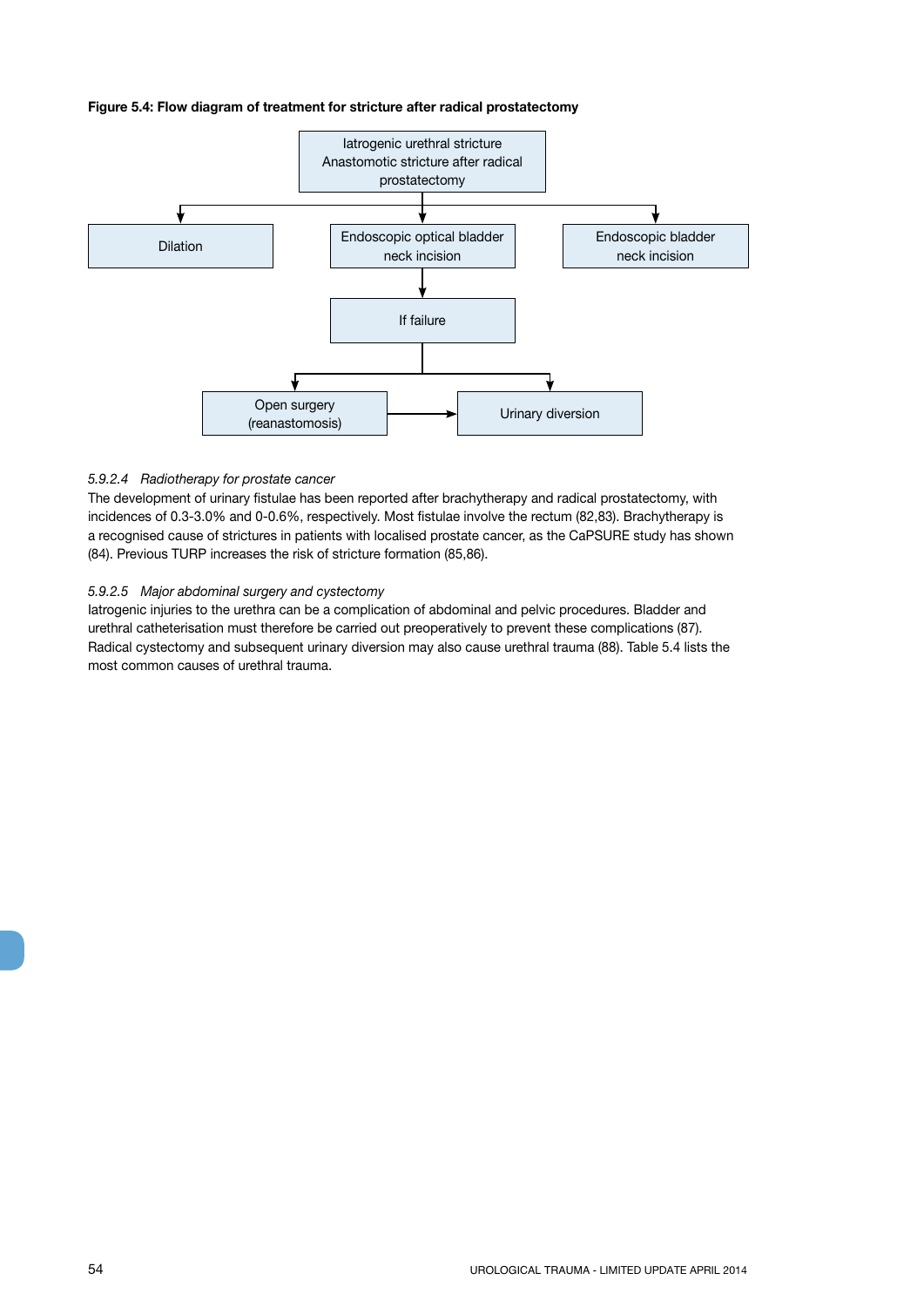## **Table 5.4: Most common causes of urethral trauma**

| <b>Procedure</b>                                      | Percentage                                                |
|-------------------------------------------------------|-----------------------------------------------------------|
| Catheterisation                                       | 32% of iatrogenic urethral strictures (52% bulbar         |
|                                                       | urethra)                                                  |
| Urethral instrumentation for therapy and/or diagnosis |                                                           |
| Treatment for prostatic disease                       | 1.1-8.4% urethral stricture rate                          |
| Transurethral surgery (e.g. TURB/TURP)                | 2.2-9.8% urethral stricture rate                          |
| Radical prostatectomy                                 | 0.5-32% bladder neck constriction; no difference          |
|                                                       | between LRP and RALP (relative risk: 1.42; 95%            |
|                                                       | confidence interval for relative risk, 0.40-5.06; $p =$   |
|                                                       | 0.59)                                                     |
| Radiotherapy (percutaneous or brachytherapy)          | 6% urethral stricture rate, 0.3-3.0% urinary fistula rate |
| Greatest risk for urethral stricture is found for the |                                                           |
| combination of radical prostatectomy and EBRT         |                                                           |
| Cryotherapy                                           |                                                           |
| <b>HIFU</b>                                           |                                                           |
| Treatment for bladder disease                         |                                                           |
| <b>TURB</b>                                           |                                                           |
| Cystectomy                                            | 3.1% subneovesical obstruction, 1.2%                      |
|                                                       | neovesicourethral anastomotic strictures, 0.9%            |
|                                                       | urethral strictures                                       |
| Injury during major abdominal and pelvic operations   |                                                           |

*TURB = transurethral resection of the bladder; TURP = transurethral resection of the prostate; LRP = laparoscopic radical prostatectomy; RALP = robot-assisted laparoscopic radical prostatectomy; EBRT = external-beam radiation therapy; HIFU = high-intensity focused ultrasound.*

## *5.9.3 Symptoms of iatrogenic urethral injury*

Symptoms of urethral lesions caused by improper catheterisation or instrumentation are penile and/or perineal pain (100%) and urethral bleeding (86%) (71). Failure to diagnose accurately and treat urethral injuries may lead to significant long-term sequelae, in most cases presenting as strictures (89,90).

## *5.9.4 Diagnosis*

Uroflowmetry, urethrography, and/or urethroscopy are the key investigations in diagnosis, and the algorithm is the same for acute and delayed symptoms. In the acute phase, the symptoms are bleeding and difficulty during catheterisation. Delayed symptoms include worsening of flow and other symptoms of obstruction.

## *5.9.5 Treatment*

The value of temporary stenting in minor urethral injuries is unproven. Temporary stenting with an indwelling catheter is the conventional treatment option for an acute false passage (91). In difficult cases, it may be assisted by cystoscopy and guidewire placement (92). Suprapubic catheterisation is an alternative.

Endoscopic management, either with incision or resection, can successfully treat iatrogenic prostatic urethral strictures. Indwelling catheter placement or an open procedure, associated with increased morbidity, are alternatives (93).

Urethral lesions following radiotherapy are often more difficult to treat and may require complex reconstructive surgery (82,83). Section 5.10 lists the statements and recommendations regarding the iatrogenic causes of urethral trauma.

## **5.10 Statements and recommendations regarding iatrogenic urethral trauma**

| <b>Statements</b>                                                                                 |  |
|---------------------------------------------------------------------------------------------------|--|
| latrogenic causes are the most common type of urethral injury in Europe and therefore the most    |  |
| common cause of urethral stricture formation.                                                     |  |
| Implementing training programmes on urinary catheter insertion significantly improves the rate of |  |
| catheter-related complications.                                                                   |  |
| New technologies represent an additional source of urethral injury.                               |  |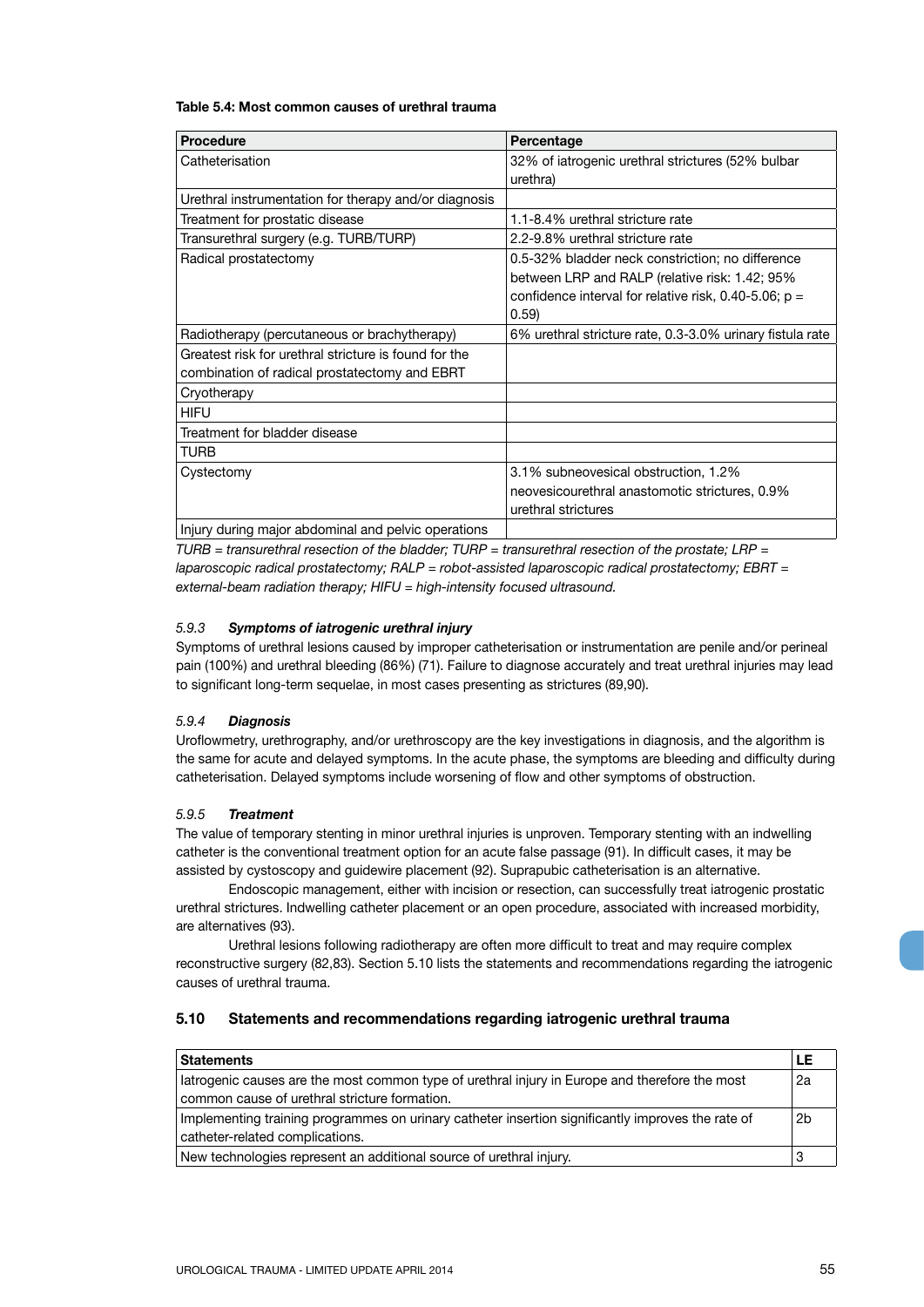| <b>Recommendations</b>                                                                         | <b>GR</b> |
|------------------------------------------------------------------------------------------------|-----------|
| Proper training should be provided to reduce the risk of traumatic catheterisation.            |           |
| Urethral instrumentation should only be carried out when there are valid clinical indications. |           |
| When catheterisation is necessary, its duration should be kept to a minimum.                   |           |

*LE= level of evidence; GR = grade of recommendation.*

## **5.11 References**

- 1. Chapple C, Barbagli G, Jordan G, et al. Consensus statement on urethral trauma. BJU Int 2004 Jun;93(9):1195-202. http://www.ncbi.nlm.nih.gov/pubmed/15180604 2. Brandes S. Initial management of anterior and posterior urethral injuries. Urol Clin North Am 2006 Feb;33(1):87-95,vii. http://www.ncbi.nlm.nih.gov/pubmed/16488283 3. Park S, McAninch JW. Straddle injuries to the bulbar urethra: management and outcomes in 78 patients. J Urol 2004 Feb;171(2 Pt 1):722-5. http://www.ncbi.nlm.nih.gov/pubmed/14713796 4. Elgammal MA. Straddle injuries to the bulbar urethra: management and outcome in 53 patients. Int Braz J Urol 2009 Jul-Aug;35(4):450-8. http://www.ncbi.nlm.nih.gov/pubmed/19719861 5. Kommu SS, Illahi I, Mumtaz F. Patterns of urethral injury and immediate management. Curr Opin Urol 2007 Nov;17(6):383-9. http://www.ncbi.nlm.nih.gov/pubmed/17921771 6. Rosenstein DI, Alsikafi NF. Diagnosis and classification of urethral injuries. Urol Clin North Am 2006
- Feb;33(1):73-85,vi-vii. http://www.ncbi.nlm.nih.gov/pubmed/16488282
- 7. Phonsombat S, Master VA, McAninch JW. Penetrating external genital trauma: a 30-year single institution experience. J Urol 2008 Jul;180(1):192-5;discussion 195-6. http://www.ncbi.nlm.nih.gov/pubmed/18499189
- 8. Simhan J, Rothman J, Canter D, et al. Gunshot wounds to the scrotum: a large single-institutional 20-year experience. BJU Int 2012 Jun;109(11):1704-7. http://www.ncbi.nlm.nih.gov/pubmed/21992688
- 9. Kunkle DA, Lebed BD, Mydlo JH, et al. Evaluation and management of gunshot wounds of the penis: 20-year experience at an urban trauma center. J Trauma 2008 Apr;64(4):1038-42. http://www.ncbi.nlm.nih.gov/pubmed/18404072
- 10. Bjurlin MA, Kim DY, Zhao LC, et al. Clinical characteristics and surgical outcomes of penetrating external genital injuries. J Trauma Acute Care Surg 2013 Mar;74(3):839-44. http://www.ncbi.nlm.nih.gov/pubmed/23425745
- 11. Amit A, Arun K, Bharat B, et al. Penile fracture and associated urethral injury: Experience at a tertiary care hospital. Can Urol Assoc J 2013 Mar-Apr;7(3-4):E168-70. http://www.ncbi.nlm.nih.gov/pubmed/23589751
- 12. Lumen N, Hoebeke P, Willemsen P, et al. Etiology of urethral stricture disease in the 21st century. J Urol 2009 Sep;182(3):983-7.
	- http://www.ncbi.nlm.nih.gov/pubmed/19616805
- 13. Palminteri E, Berdondini E, Verze P, et al. Contemporary urethral stricture characteristics in the developed world. Urology 2013 Jan;81(1):191-6. http://www.ncbi.nlm.nih.gov/pubmed/23153951
- 14. Mundy A, Andrich D. Urethral trauma. Part I: introduction, history, anatomy, pathology, assessment and emergency management. BJUI 2011 Aug;108(3):310-27.
- http://www.ncbi.nlm.nih.gov/pubmed/21771241 15. Bjurlin MA, Fantus RJ, Mellett MM, et al. Genitourinary injuries in pelvic fracture morbidity and mortality using the National Trauma Data Bank. J Trauma 2009 Nov;67(5):1033-9. http://www.ncbi.nlm.nih.gov/pubmed/19901665
- 16. Basta AM, Blackmore CC and Wessells H. Predicting urethral injury from pelvic fracture patterns in male patients with blunt trauma. J Urol 2007 Feb;177(2):571-5. http://www.ncbi.nlm.nih.gov/pubmed/17222635
- 17. Andrich DE, Day AC, Mundy AR. Proposed mechanisms of lower urinary tract injury in fractures of the pelvic ring. BJU Int 2007 Sep;100(3):567-73. http://www.ncbi.nlm.nih.gov/pubmed/17608826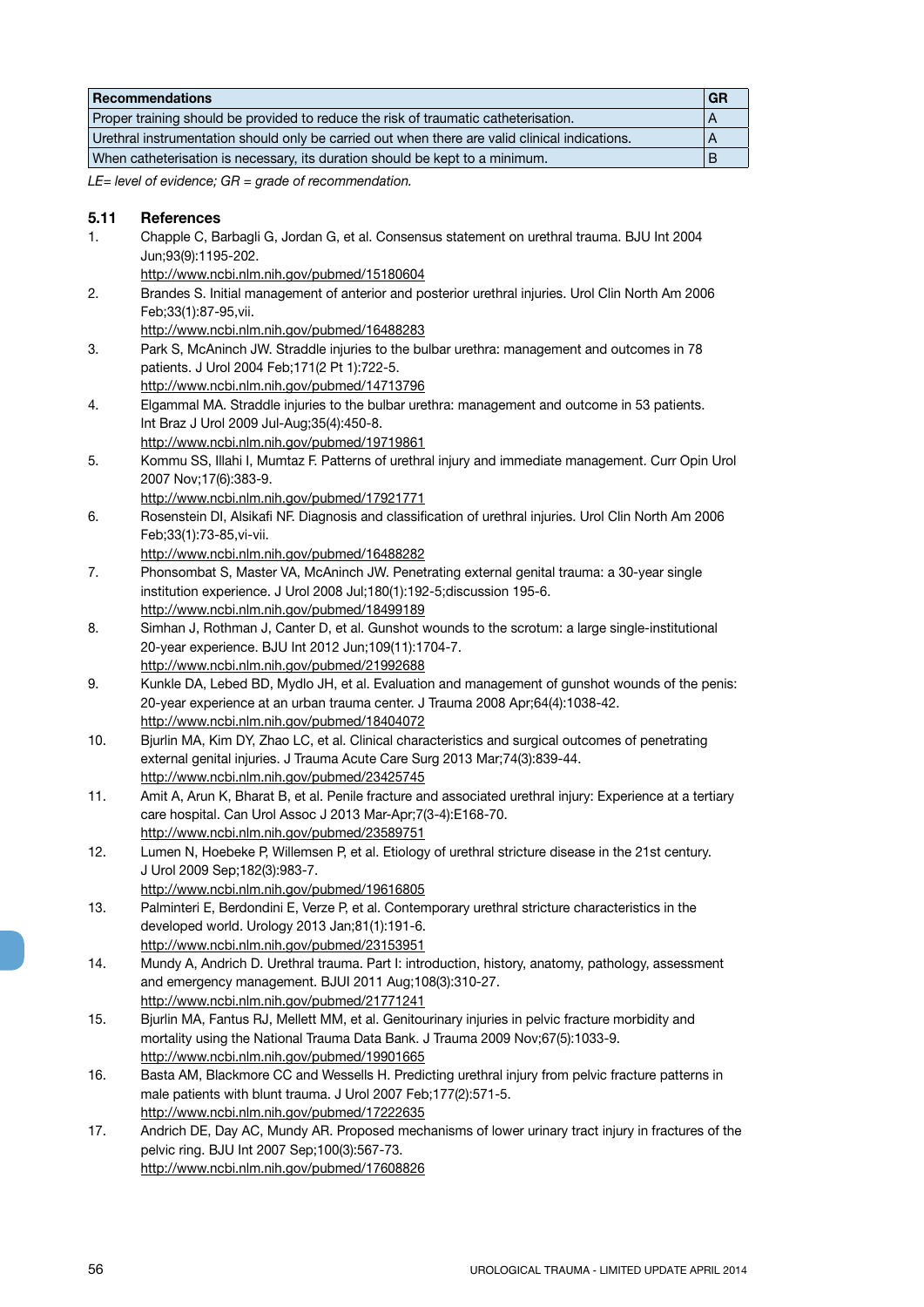- 18. Mouraviev VB, Santucci RA. Cadaveric anatomy of pelvic fracture urethral distraction injury: most injuries are distal to the external urinary sphincter. J Urol 2005;173(3):869-72. http://www.ncbi.nlm.nih.gov/pubmed/15711301
- 19. Figler B, Hoffler CE, Reisman W, et al. Multi-disciplinary update on pelvic fracture associated bladder and urethral injuries. Injury 2012 Aug;43(8):1242-9. http://www.ncbi.nlm.nih.gov/pubmed/22592152
- 20. Koraitim MM, Marzouk ME, Atta MA, et al. Risk factors and mechanism of urethral injury in pelvic fractures. Br J Urol 1996 Jun;77(6):876-80. http://www.ncbi.nlm.nih.gov/pubmed/8705225
- 21. Mundy A, Andrich D. Pelvic fracture-related injuries of the bladder neck and prostate: their nature, cause and management. BJU Int 2010 May;105(9):1302-8. http://www.ncbi.nlm.nih.gov/pubmed/19874306
- 22. Tausch TJ, Cavalcanti AG, Soderdahl DW, et al. Gunshot wound injuries of the prostate and posterior urethra: reconstructive armamentarium. J Urol 2007 Oct;178(4 Pt 1):1346-8. http://www.ncbi.nlm.nih.gov/pubmed/17706720
- 23. Cinman NM, McAninch JW, Porten SP, et al. Gunshot wounds to the lower urinary tract: a singleinstitution experience. J Trauma Acute Care Surg 2013 Mar;74(3):725-30;discussion 730-1. http://www.ncbi.nlm.nih.gov/pubmed/23425728
- 24. Koraitim MM. Predictors of erectile dysfunction post pelvic fracture urethral injuries: a multivariate analysis. Urology 2013 May;81(5):1081-5. http://www.ncbi.nlm.nih.gov/pubmed/23465164
- 25. Feng C, Xu YM, Yu JJ, et al. Risk factors for erectile dysfunction in patients with urethral strictures secondary to blunt trauma. J Sex Med 2008 Nov;5(11):2656-61. http://www.ncbi.nlm.nih.gov/pubmed/18564154
- 26. Metze M, Tiemann AH, Josten C. Male sexual dysfunction after pelvic fracture. J Trauma 2007 Aug;63(2):394-401.

- 27. Koraitim MM, Reda IS. Role of magnetic resonance imaging in assessment of posterior urethral distraction defects. Urology 2007 Sep;70:403-6. http://www.ncbi.nlm.nih.gov./pubmed/17905082
- 28. Sorensen MD, Wessells H, Rivara FP, et al. Prevalence and predictors of sexual dysfunction 12 months after major trauma: a national study. J Trauma 2008;65(5):1045-52;discussion 1052-3. http://www.ncbi.nlm.nih.gov/pubmed/19001972
- 29. Koraitim MM. Pelvic fracture urethral injuries: the unresolved controversy. J Urol 1999 May; 161(5):1433-41.
	- http://www.ncbi.nlm.nih.gov/pubmed/10210368
- 30. Mundy AR, Andrich DE. Urethral trauma. Part II: Types of injury and their management. BJU Int 2011 Sep;108(5):630-50. [No abstract available] http://www.ncbi.nlm.nih.gov/pubmed/21854524
- 31. Spencer Netto FA, Hamilton P, Kodama R, et al. Retrograde urethrocystography impairs computed tomography diagnosis of pelvic arterial hemorrhage in the presence of a lower urologic tract injury. J Am Coll Surg 2008 Feb;206(2):322-7. http://www.ncbi.nlm.nih.gov/pubmed/18222387
- 32. Chou CP, Huang JS, Wu MT, et al. CT voiding urethrography and virtual urethroscopy: preliminary study with 16-MDCT. AJR Am J Roentgenol 2005 Jun;184(6):1882-8. http://www.ncbi.nlm.nih.gov/pubmed/15908546
- 33. Zhang XM, Hu WL, He Hx, et al. Diagnosis of male posterior urethral stricture: comparison of 64-MDCT urethrography vs. standard urethrography. Abdom Imaging 2011 Dec;36(6):771-5. http://www.ncbi.nlm.nih.gov/pubmed/21165616
- 34. Kielb SJ, Voeltz ZL and Wolf JS. Evaluation and management of traumatic posterior urethral disruption with flexible cystourethroscopy. J Trauma 2001 Jan;50(1):36-40. http://www.ncbi.nlm.nih.gov/pubmed/11253761
- 35. Mazaris EM, Livadas K, Chalikopoulos D, et al. Penile fractures: immediate surgical approach with a midline ventral incision. BJU Int 2009 Aug;104(4):520-3. http://www.ncbi.nlm.nih.gov/pubmed/19239439
- 36. Kamdar C, Mooppan UM, Kim H, et al. Penile fracture: preoperative evaluation and surgical technique for optimal patient outcome. BJU Int 2008;102(11):1640-4;discussion 1644. http://www.ncbi.nlm.nih.gov/pubmed/18710448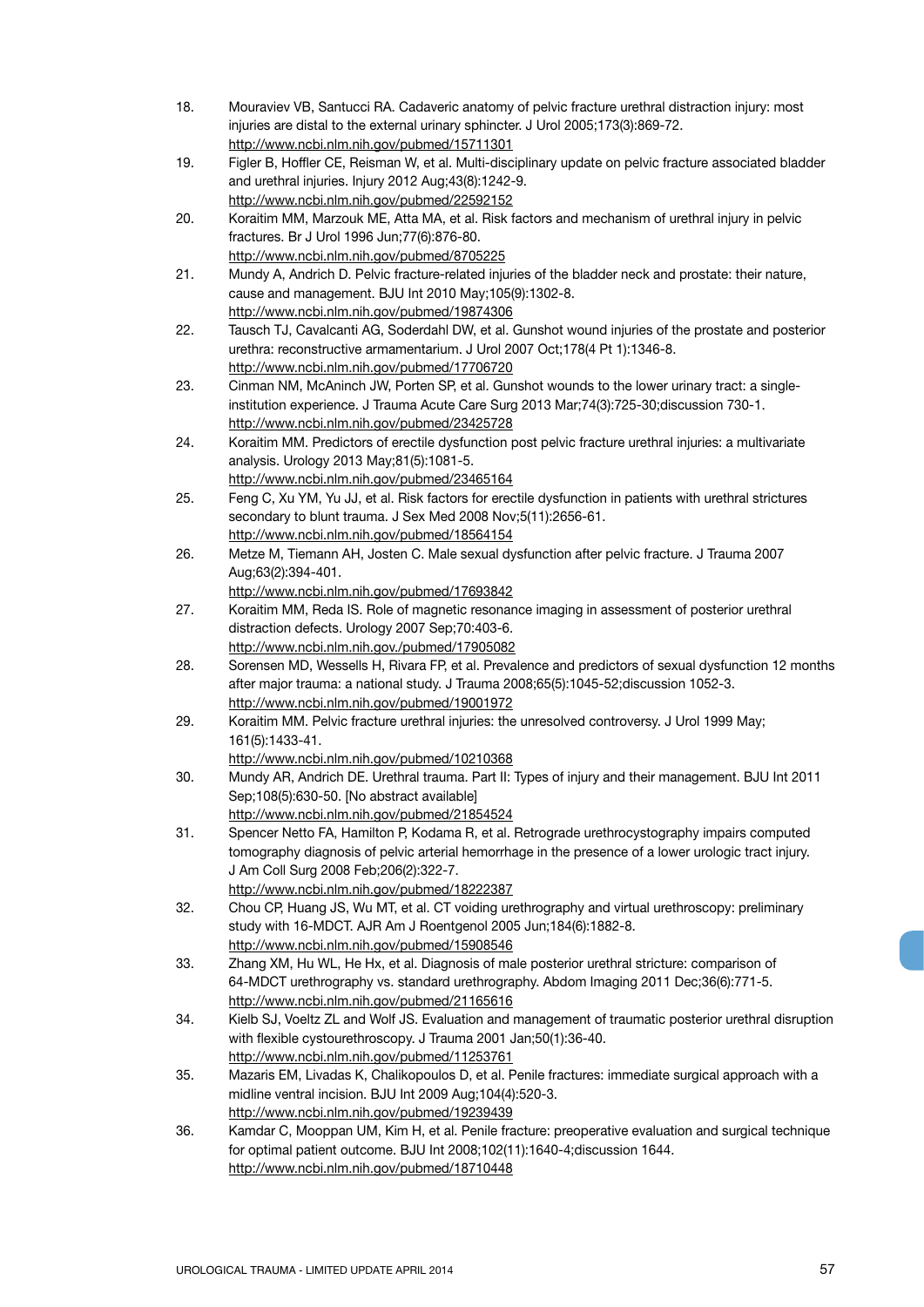| 37. | Mouraviev VB, Coburn M, Santucci RA. The treatment of posterior urethral disruption associated with<br>pelvic fractures: comparative experience of early realignment versus delayed urethroplasty. J Urol<br>2005 Mar; 173(3): 873-6. |
|-----|---------------------------------------------------------------------------------------------------------------------------------------------------------------------------------------------------------------------------------------|
|     | http://www.ncbi.nlm.nih.gov/pubmed/15711301                                                                                                                                                                                           |
| 38. | Derouiche A, Belhaj K, Hentati H, et al. Management of penile fractures complicated by urethral                                                                                                                                       |
|     | rupture. Int J Impot Res 2008 Jan-Feb; 20(1): 111-4.                                                                                                                                                                                  |
|     | http://www.ncbi.nlm.nih.gov/pubmed/17673928                                                                                                                                                                                           |
| 39. | Jack GS, Garraway I, Reznichek R, et al. Current treatment options for penile fractures. Rev Urol 2004                                                                                                                                |
|     | Summer;6(3):114-20.                                                                                                                                                                                                                   |
|     | http://www.ncbi.nlm.nih.gov/pubmed/16985591                                                                                                                                                                                           |
| 40. | Cavalcanti AG, Krambeck R, Araújo A, et al. Management of urethral lesions in penile blunt trauma. Int                                                                                                                                |
|     | J Urol 2006 Sep; 13(9): 1218-20.                                                                                                                                                                                                      |
|     | http://www.ncbi.nlm.nih.gov/pubmed/16984556                                                                                                                                                                                           |
| 41. | Koraitim MM. Pelvic fracture urethral injuries: evaluation of various methods of management. J Urol                                                                                                                                   |
|     | 1996 Oct; 156(4): 1288-91.                                                                                                                                                                                                            |
|     | http://www.ncbi.nlm.nih.gov/pubmed/8808856                                                                                                                                                                                            |
| 42. | Leddy LS, Vanni AJ, Wessells H, et al. Outcomes of endoscopic realignment of pelvic fracture                                                                                                                                          |
|     | associated urethral injuries at a level 1 trauma center. J Urol 2012 Jul;188(1)174-8.                                                                                                                                                 |
|     | http://www.ncbi.nlm.nih.gov/pubmed/22591965                                                                                                                                                                                           |
| 43. | Moudouni SM, Patard JJ, Manunta A, et al. Early endoscopic realignment of post-traumatic posterior                                                                                                                                    |
|     | urethral disruption. Urology 2001 Apr;57(4):628-32.                                                                                                                                                                                   |
|     | http://www.ncbi.nlm.nih.gov/pubmed/11306365                                                                                                                                                                                           |
| 44. | Kulkarni SB, Barbagli G, Kulkani JS, et al. Posterior urethral stricture after pelvic fracture urethral                                                                                                                               |
|     | distraction defects in developing and developed countries, and choice of surgical technique. J Urol                                                                                                                                   |
|     | 2010 Mar; 183(3): 1049-54.                                                                                                                                                                                                            |
|     | http://www.ncbi.nlm.nih.gov/pubmed/20092843                                                                                                                                                                                           |
| 45. | Koraitim MM. Unsuccessful outcomes after posterior urethroplasty: definition, diagnosis, and                                                                                                                                          |
|     | treatment. Urology 2012 May; 79(5): 1168-73.                                                                                                                                                                                          |
|     | http://www.ncbi.nlm.nih.gov/pubmed/22449452                                                                                                                                                                                           |
| 46. | Lumen N, Hoebeke P, Troyer BD, et al. Perineal anastomotic urethroplasty for posttraumatic urethral                                                                                                                                   |
|     | stricture with or without previous urethral manipulations: a review of 61 cases with long-term followup.                                                                                                                              |
|     | J Urol 2009 Mar; 181(3): 1196-200.                                                                                                                                                                                                    |
|     | http://www.ncbi.nlm.nih.gov/pubmed/19152939                                                                                                                                                                                           |
| 47. | Mundy AR. The role of delayed primary repair in the acute management of pelvic fracture injuries of                                                                                                                                   |
|     | the urethra. Br J Urol 1991 Sep;68(3):273-6.                                                                                                                                                                                          |
|     | http://www.ncbi.nlm.nih.gov/pubmed/1913069                                                                                                                                                                                            |
| 48. | Aboutaieb R, Sarf I, Dakir M, et al. [Surgical treatment of traumatic ruptures of the posterior urethra.]                                                                                                                             |
|     | Prog Urol 2000 Feb;10(1):58-64. [Article in French]                                                                                                                                                                                   |
|     | http://www.ncbi.nlm.nih.gov/pubmed/10785920                                                                                                                                                                                           |
| 49. | Sfaxi M, El Atat R, Ben Hassine L, et al. [Surgical treatment of post-traumatic complete urethral                                                                                                                                     |
|     | rupture: deferred urgent urethral suture or delayed repair?] Prog Urol 2006 Sep;16(4):464-9. [Article in                                                                                                                              |
|     | French]                                                                                                                                                                                                                               |
|     | http://www.ncbi.nlm.nih.gov/pubmed/17069041                                                                                                                                                                                           |
| 50. | Sofer M, Mabjeesh NJ, Ben-Chaim J, et al. Long-term results of early endoscopic realignment of                                                                                                                                        |
|     | complete posterior urethral disruption. J Endourol 2010 Jul;24(7):1117-21.                                                                                                                                                            |
|     | http://www.ncbi.nlm.nih.gov/pubmed/20590470                                                                                                                                                                                           |
| 51. | Elliott DS, Barrett DM. Long-term followup and evaluation of primary realignment of posterior urethral                                                                                                                                |
|     | disruptions. J Urol 1997 Mar; 157(3): 814-6.                                                                                                                                                                                          |
|     | http://www.ncbi.nlm.nih.gov/pubmed/9072573                                                                                                                                                                                            |
| 52. | Culty T, Boccon-Gibod L. Anastomotic urethroplasty for posttraumatic urethral stricture: previous                                                                                                                                     |
|     | urethral manipulation has a negative impact on the final outcome. J Urol 2007 Apr;177(4):1374-7.                                                                                                                                      |
|     | http://www.ncbi.nlm.nih.gov/pubmed/17382735                                                                                                                                                                                           |
| 53. | Singh BP, Andankar MG, Swain SK, et al. Impact of prior urethral manipulation on outcome of                                                                                                                                           |
|     | anastomotic urethroplasty for post-traumatic urethral stricture. Urology 2010 Jan;75(1):179-82.                                                                                                                                       |
|     | http://www.ncbi.nlm.nih.gov/pubmed/19854488                                                                                                                                                                                           |
| 54. | Webster GD, Ramon J. Repair of pelvic fracture posterior urethral defects using an elaborated perineal                                                                                                                                |
|     | approach: experience with 74 cases. J Urol 1991 Apr;145(4):744-8.                                                                                                                                                                     |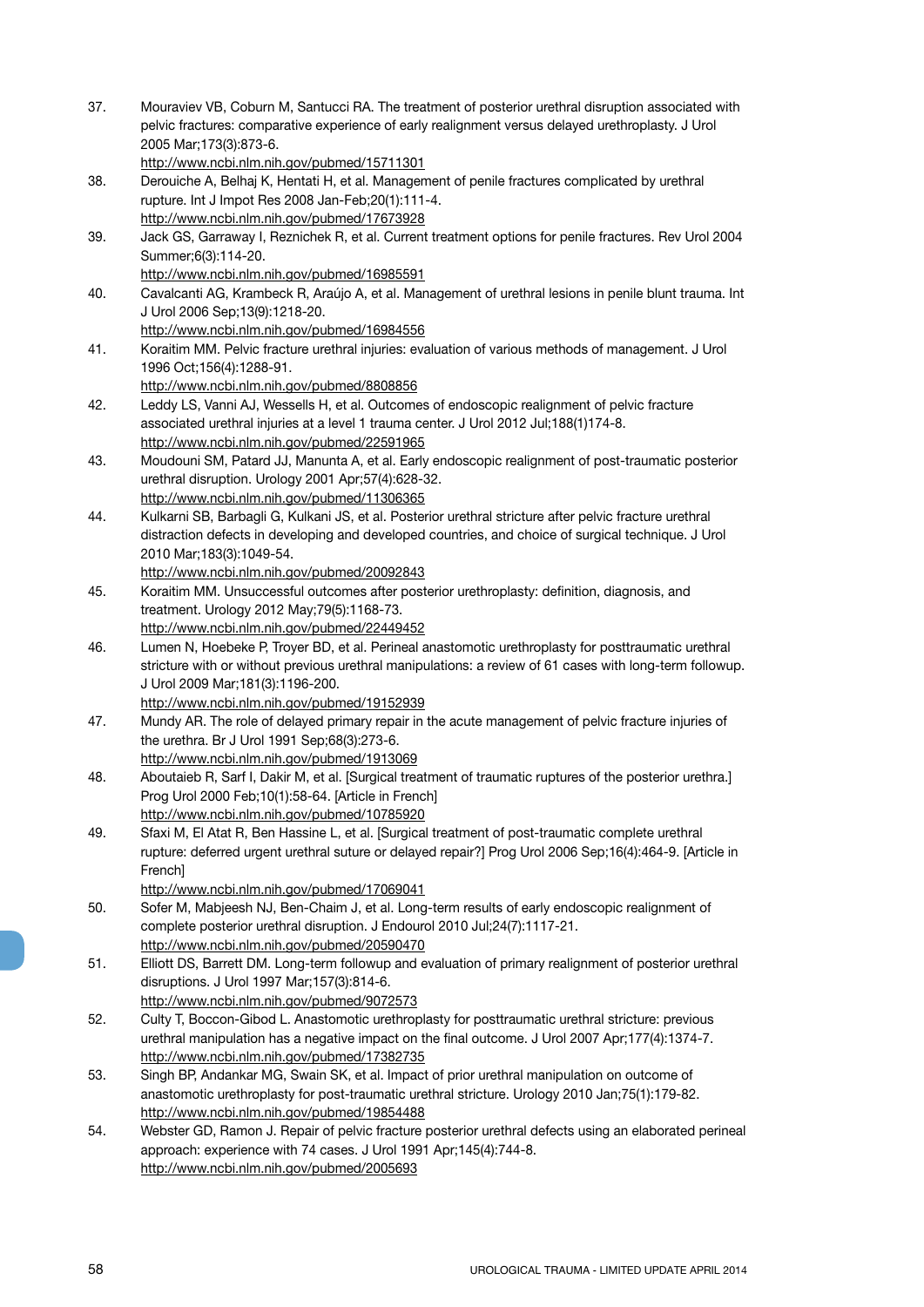- 55. Kizer WS, Armenakas NA, Brandes SB, et al. Simplified reconstruction of posterior urethral disruption defects: limited role of supracrural rerouting. J Urol 2007 Apr;177(4):1378-81;discussion 1381-2. http://www.ncbi.nlm.nih.gov/pubmed/17382736
- 56. Koraitim MM. On the art of anastomotic posterior urethroplasty: a 27-year experience. J Urol 2005 Jan;173(1):135-9.
- http://www.ncbi.nlm.nih.gov/pubmed/15592055 57. Cooperberg MR, McAninch JW, Alsikafi NF, et al.Urethral reconstruction for traumatic posterior
- urethral disruption: outcomes of a 25-year experience. J Urol 2007 Nov;178(5):2006-10. http://www.ncbi.nlm.nih.gov./pubmed/17869302
- 58. Webster GD, Ramon J, Kreder KJ. Salvage posterior urethroplasty after failed initial repair of pelvic fracture membranous urethral defects. J Urol 1990 Dec;144(6):1370-2. http://www.ncbi.nlm.nih.gov/pubmed/2231930
- 59. MacDiarmid S, Rosario D, Chapple CR. The importance of accurate assessment and conservative management of the open bladder neck in patients with post-pelvic fracture membranous urethral distraction defects. Br J Urol 1995 Jan;75(1):65-7. http://www.ncbi.nlm.nih.gov/pubmed/7850300
- 60. Oosterlinck W, Lumen N, Van Cauwenberghe G. [Surgical treatment of urethral stenoses: technical aspects.] Ann Urol (Paris) 2007 Aug;41(4):173-207. [Article in French] http://www.ncbi.nlm.nih.gov/pubmed/18260607
- 61. Fu Q, Zhang J, Sa YL, et al. Recurrence and complications after transperineal bulboprostatic anastomosis for posterior urethral strictures resulting from pelvic fracture: a retrospective study from a urethral referral centre. BJU Int 2013 Aug;112(4):E358-63. http://www.ncbi.nlm.nih.gov/pubmed/23773274
- 62. Feng C, Xu YM, Barbagli G, et al. The relationship between erectile dysfunction and open urethroplasty: a systematic review and meta-analysis. J Sex Med 2013 Aug;10(8):2060-8. http://www.ncbi.nlm.nih.gov/pubmed/23656595
- 63. Levine J, Wessells H. Comparison of open and endoscopic treatment of posttraumatic posterior urethral strictures. World J Surg 2001 Dec;25(12):1597-601. http://www.ncbi.nlm.nih.gov/pubmed/11775198
- 64. Goel MC, Kumar M, Kapoor R. Endoscopic management of traumatic posterior urethral stricture: early results and followup. J Urol 1997 Jan;157(1):95-7. http://www.ncbi.nlm.nih.gov/pubmed/8976224
- 65. Santucci R, Eisenberg L. Urethrotomy has a much lower success rate than previously reported. J Urol 2010 May;183(5):1859-62.
	- http://www.ncbi.nlm.nih.gov/pubmed/20303110
- 66. Singh O, Gupta SS, Mathur RK. Urogenital fistulas in women: 5-year experience at a single center. Urol J 2010 Winter;7(1):35-9. http://www.ncbi.nlm.nih.gov/pubmed/20209454
- 67. Kashefi C, Messer K, Barden R, et al. Incidence and prevention of iatrogenic urethral injuries: J Urol 2008 Jun;179(6):2254-7.
	- http://www.ncbi.nlm.nih.gov/pubmed/18423712
- 68. Fenton AS, Morey AF, Aviles R, et al. Anterior urethral stricture: etiology and characteristics. Urology 2005 Jun;65(6):1055-8.
- http://www.ncbi.nlm.nih.gov/pubmed/15913734 69. Wu AK, Blaschko SD, Garcia M, et al. Safer urethral catheters: how study of catheter balloon pressure and force can guide design. BJU Int 2012 Apr;109(7):1110-4. http://www.ncbi.nlm.nih.gov/pubmed/21871052
- 70. Buddha S. Complication of urethral catheterisation. Lancet 2005 Mar;365(9462):909. http://www.ncbi.nlm.nih.gov/pubmed/15752537
- 71. Hammarsten J, Lindqvist K. Suprapubic catheter following transurethral resection of the prostate: a way to decrease the number of urethral strictures and improve the outcome of operations. J Urol 1992 Mar;147(3):648-51.
- http://www.ncbi.nlm.nih.gov/pubmed/1538447 72. Thomas AZ, Giri SK, Meagher D, et al. Avoidable iatrogenic complications of urethral catheterization and inadequate intern training in a tertiary-care teaching hospital. BJU Int 2009 Oct;104(8):1109-12. http://www.ncbi.nlm.nih.gov/pubmed/19338562
- 73. Katz G, Milgalter E, Landau Y, et al. Prevention of urethral strictures following coronary artery bypass graft surgery. Urology 1992 May;39(5):433-5. http://www.ncbi.nlm.nih.gov/pubmed/1580032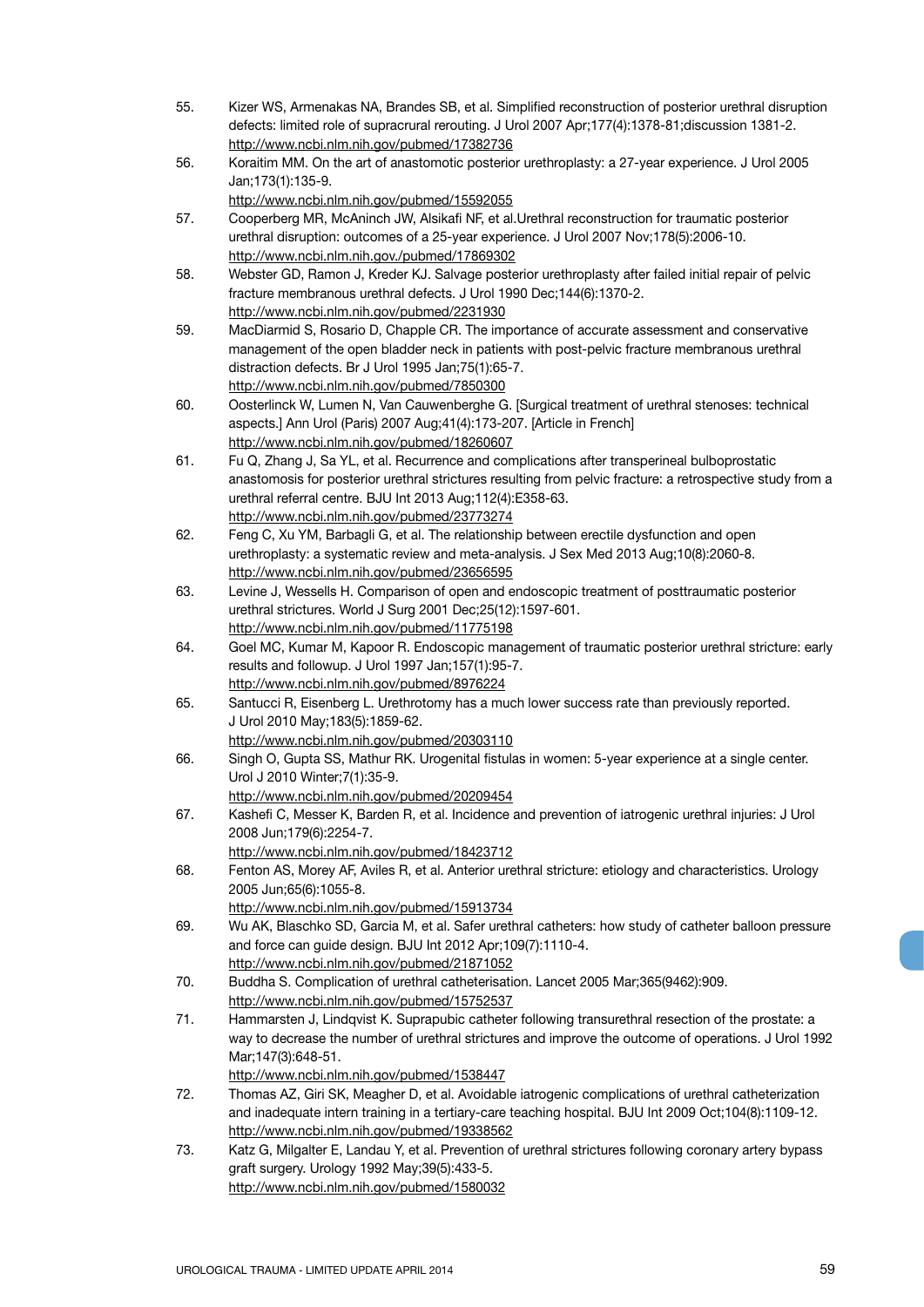- 74. Vicente J, Rosales A, Montlleó M, et al. Value of electrical dispersion as a cause of urethral stenosis after endoscopic surgery. Eur Urol 1992;21(4):280-3. http://www.ncbi.nlm.nih.gov/pubmed/1459149
- 75. Hammarsten J, Lindqvist K, Sunzel H. Urethral strictures following transurethral resection of the prostate. The role of the catheter. Br J Urol 1989 Apr;63(4):397-400. http://www.ncbi.nlm.nih.gov/pubmed/2713622
- 76. Rassweiler J, Teber D, Kuntz R, et al. Complications of transurethral resection of the prostate (TURP)- incidence, management, and prevention. Eur Urol 2006 Nov;50(5):969-79;discussion 980. http://www.ncbi.nlm.nih.gov/pubmed/16469429
- 77. Eltabey MA, Sherif H, Hussein AA. Holmium laser enucleation versus transurethral resection of the prostate. Can J Urol 2010 Dec;17(6):5447-52. http://www.ncbi.nlm.nih.gov/pubmed/21172109
- 78. Elliott SP, Meng MV, Elkin EP, et al; CaPSURE investigators. Incidence of urethral stricture after primary treatment for prostate cancer: data from CaPSURE. J Urol 2007 Aug;178(2):529-34. http://www.ncbi.nlm.nih.gov/pubmed/17570425
- 79. Park R, Martin S, Goldberg JD, et al. Anastomotic strictures following radical prostatectomy: insights into incidence, effectiveness of intervention, effect on continence, and factors predisposing to occurrence. Urology 2001 Apr;57(4):742-6.

- 80. Msezane LP, Reynolds WS, Gofrit ON, et al. Bladder neck contracture after robot-assisted laparoscopic radical prostatectomy: evaluation of incidence and risk factors and impact on urinary function. J Endourol 2008 Jan;22(1):97-104. http://www.ncbi.nlm.nih.gov/pubmed/18326071
- 81. Ficarra V, Novara G, Artibani W, et al. Retropubic, laparoscopic, and robot-assisted radical prostatectomy: a systematic review and cumulative analysis of comparative studies. Eur Urol 2009 May;55(5):1037-63.

http://www.ncbi.nlm.nih.gov/pubmed/19185977

- 82. Chrouser KL, Leibovich BC, Sweat SD, et al. Urinary fistulas following external radiation or permanent brachytherapy for the treatment of prostate cancer. J Urol 2005 Jun;173(6):1953-7. http://www.ncbi.nlm.nih.gov/pubmed/15879789
- 83. Marguet C, Raj GV, Brashears JH, et al. Rectourethral fistula after combination radiotherapy for prostate cancer. Urology 2007 May;69(5):898-901. http://www.ncbi.nlm.nih.gov/pubmed/17482930
- 84. Gómez-Iturriaga Piña A, Crook J, Borg J, et al. Median 5 year follow-up of 125iodine brachytherapy as monotherapy in men aged<or=55 years with favorable prostate cancer. Urology 2010 Jun;75(6): 1412-6.
	- http://www.ncbi.nlm.nih.gov/pubmed/20035986
- 85. Fonteyne V, Villeirs G, Lumen N, et al. Urinary toxicity after high dose intensity modulated radiotherapy as primary therapy for prostate cancer. Radiother Oncol 2009 Jul;92(1):42-7. http://www.ncbi.nlm.nih.gov/pubmed/19356817
- 86. Shelley M, Wilt TJ, Coles B, et al. Cryotherapy for localised prostate cancer. Cochrane Database Syst Rev 2007 Jul;(3):CD005010.

http://www.ncbi.nlm.nih.gov/pubmed/17636783

- 87. Polat O, Gül O, Aksoy Y, et al. latrogenic injuries to ureter, bladder and urethra during abdominal and pelvic operations. Int Urol Nephrol 1997;29(1):13-8. http://www.ncbi.nlm.nih.gov/pubmed/9203032
- 88. Hautmann RE, de Petriconi RC, Volkmer BG. 25 years of experience with 1,000 neobladders: longterm complications. J Urol 2011 Jun;185(6):2207-12.

- 89. Hadjizacharia P, Inaba K, Teixeira PG, et al. Evaluation of immediate endoscopic realignment as a treatment modality for traumatic urethral injuries. J Trauma 2008 Jun;64(6):1443-9. http://www.ncbi.nlm.nih.gov/pubmed/18545107
- 90. Rieder J, Brusky J, Tran V, et al. Review of intentionally self-inflicted, accidental and iatrogetic foreign objects in the genitourinary tract. Urol Int 2010;84(4):471-5. http://www.ncbi.nlm.nih.gov/pubmed/20224259
- 91. Gökalp A, Yildirim I, Aydur E, et al. How to manage acute urethral false passage due to intermittent catheterization in spinal cord injured patients who refused insertion of an indwelling catheter. J Urol 2003 Jan;169(1):203-6. http://www.ncbi.nlm.nih.gov/pubmed/12478136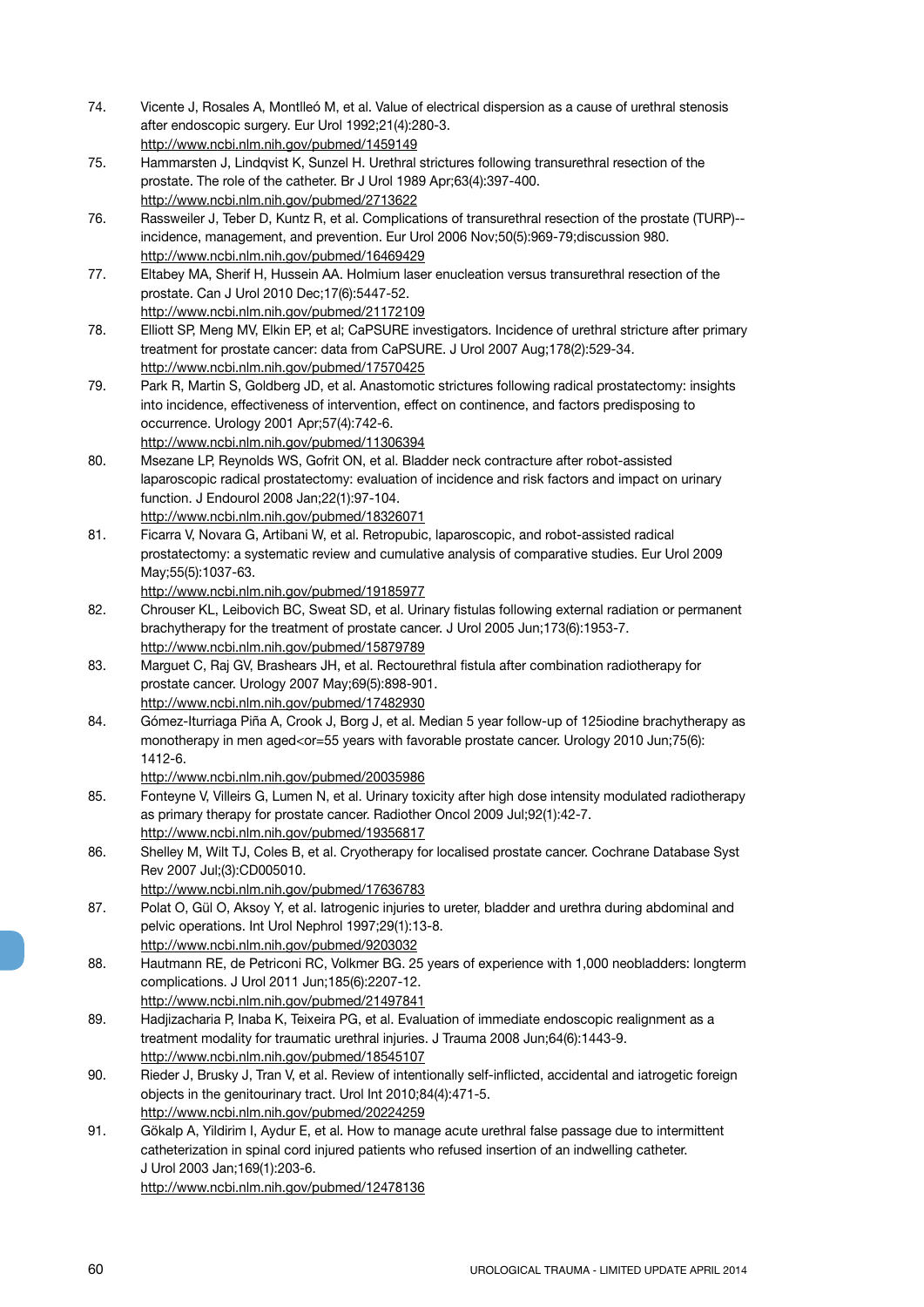- 92. Maheshwari PN, Shah HN. Immediate endoscopic management of complete iatrogenic anterior urethral injuries: a case series with long-term results. BMC Urol 2005 Nov;5:13. http://www.ncbi.nlm.nih.gov/pubmed/16281970
- 93. Pansadoro V, Emiliozzi P. Iatrogenic prostatic urethral strictures: classification and endoscopic treatment. Urology 1999 Apr;53(4):784-9. http://www.ncbi.nlm.nih.gov/pubmed/10197857

## **6. GENITAL TRAUMA**

## **6.1 Introduction and background**

Genitourinary trauma is seen in both sexes and in all age groups. Of all urological injuries, 33-66% involve the external genitalia (1). Genital trauma is much more common in males than in females, especially between the ages of 15 and 40 years. This is due to anatomical differences, increased frequency of road traffic accidents and increased participation in physical sports, war and violent crime.

Genital trauma is commonly caused by blunt injuries (80%). The risk of associated injuries to neighbouring organs (bladder, urethra, vagina, rectum and bowel) after blunt trauma is higher in females than in males. In males, blunt genital trauma frequently occurs unilaterally, only approximately 1% present as bilateral scrotal or testicular injuries (2).

Any kind of contact sport, without the use of necessary protective aids, may be associated with genital trauma. Off-road bicycling and motorbike riding (especially on motorbikes with a dominant petrol tank), rugby, football and hockey are all activities which have been associated with blunt testicular trauma (3-6).

Penetrating injuries account for 20% of genitourinary trauma, with 40-60% of all penetrating genitourinary lesions involving the external genitalia (7,8). Thirty-five per cent of all genitourinary gunshot wounds involve the genitalia (2). In a recent series of wartime genitourinary injuries, 71.5% of 361 operations involved the external genitalia - the majority caused by improvised explosive devices (IEDs) and other explosive ordinance. A smaller number were due to gunshot injuries (9). In both males and females, penetrating genital injuries occur with other associated injuries in 70% of patients. In males, penetrating scrotal injuries affect both testes in 30% of cases (2,10) compared with blunt scrotal injuries.

Self-mutilation of the external genitalia has also been reported in psychotic patients and transsexuals (11). Genital burns are rare in isolation, usually due to industrial flame or chemicals in adults, and all but the fullthickness type are treated conservatively (12). Both male and female genital piercings increase the risk for unexpected genital trauma (13). Although there is an increased risk of Hepatitis B and C in genitally injured patients, there is no higher incidence of STDs in patients with genital piercing (13).

## **6.2 General principles and pathophysiology**

In genital trauma, a urinalysis should be performed. The presence of macro- and or micro-haematuria requires a retrograde urethrogram in males. In females, flexible or rigid cystoscopy has been recommended to exclude urethral and bladder injury (14,15). In women with genital injuries and blood at the vaginal introitus, further gynaecological investigation is needed to exclude vaginal injuries (15). The potential for significant injury should never be discounted in those patients who also may have blood in the vaginal vault from menstruation. Complete vaginal inspection with specula is mandatory.

## *6.2.1 Gunshot wounds*

In patients with genitalia injured by gunshot wounds, it is very useful to have information about the causative weapon, particularly the range, calibre and type of weapon. High-velocity missiles transmit large amounts of energy to the tissues and can produce trauma to structures outside the wound track. Passage of the missile creates an expansive cavity of subatmospheric pressure, which then collapses and creates shear forces and induction of other foreign bodies and (usually) infected material (1).

## *6.2.2 Bites*

## *6.2.2.1 Animal bites*

Although animal bites are common, bites injuring the external genital are rare. Wounds are usually minor, but have a risk of wound infection. The most common bacterial infection caused by a dog bite is *Pasturella*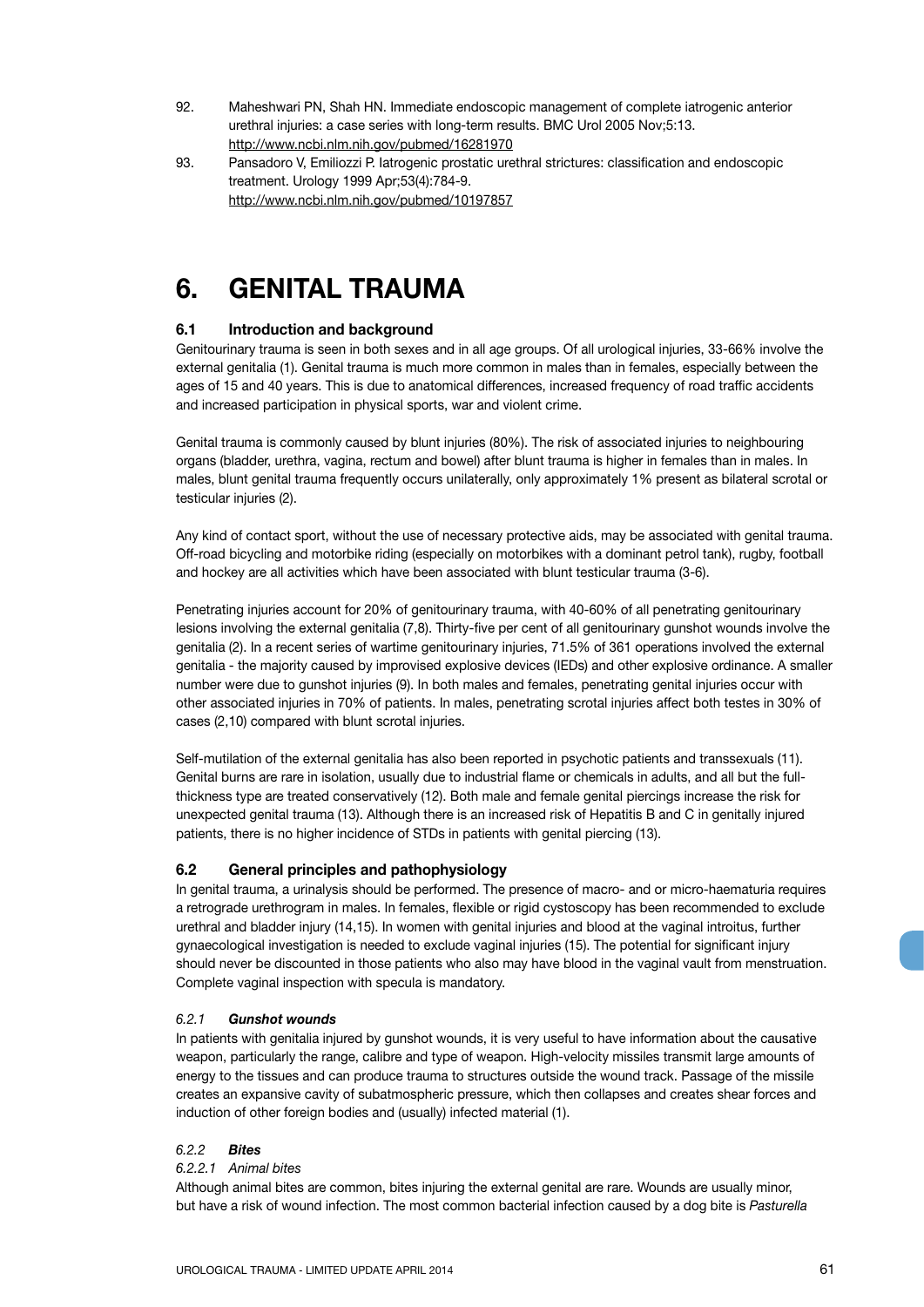*multicida*, which accounts for up to 50% of infections (16). Other commonly involved organisms are *Escherichia coli, Streptococcus viridans, Staphylococcus aureus, Eikenella corrodens, Capnocytophaga canimorsus Veillonella parvula, Bacteroides* and *Fusobacterium spp*. (11,16,17).

The first choice of antibiotics is penicillin-amoxiclavulanic acid, followed by doxycycline, cephalosporin or erythromycin for 10-14 days (18-20). The possibility of rabies infection must be considered. If rabies infection is suspected, vaccination should be considered in relation to the geographical location, animal involved specific nature of the wound and the type of attack (provoked/unprovoked). Besides vaccination, local wound management is an essential part of post-exposure prophylaxis. High-risk patients should be vaccinated with human rabies immunoglobulin and human diploid cell vaccine (21,22).

## *6.2.2.2 Human bites*

Human bites are much less common, but infection should be considered, especially in risk groups. Since transmission of viral diseases may occur, risk assessment should be made. If appropriate, hepatitis B vaccine/ immunoglobulin and/or HIV post-exposure prophylaxis should be offered. For further details, see Guidelines for the Management of Human Bite Injuries (23).

## *6.2.3 Sexual assault*

Genital injury is often seen (42%) after sexual abuse, which must be considered when genital injuries present at any age (24). In these cases, the extraordinary emotional situation of the patient must be considered and the privacy of the patient respected. In suspicious cases, gynaecological and forensic support and advice is necessary. Swabs or vaginal smears should be taken for detection of spermatozoa (25) and local legal protocols followed closely. A thorough history and examination (in some cases under anaesthesia), photo documentation, and identification of forensic material may be important. In a recent report, only 38% of the forensic samples tested positive for an ejaculate and/or sperm. This may be due to delayed presentation or lack of vaginal/anal ejaculation (26,27).

## **6.3 Organ-specific genital trauma**

## *6.3.1 Penile trauma*

## *6.3.1.1 Blunt penile trauma*

Blunt trauma to the flaccid penis does not usually cause tearing of the tunica. In these cases, only subcutaneous haematoma with intact tunica albuginea may be seen.

#### 6.3.1.1.1 Penile fracture

The most important and common presentation of blunt penile trauma is penile fracture. This results from trauma to the erect penis during sexual intercourse, masturbation, rolling over in bed (rarely) and as a result of self-inflicted bending to produce detumescence in some Middle Eastern Cultures-a practice known as 'taqaandan' (which, when translated, means 'to click') (28). The most common mechanism of injury is when the penis slips out of the vagina and strikes against the symphysis pubis or perineum. Sixty per cent of cases occur during consensual intercourse (29), and is more likely when the partner is on top. Penile fracture is caused by rupture of the cavernosal tunica albuginea, and may be associated with subcutaneous haematoma, and lesions of the corpus spongiosum or urethra in 10-22% (30,31).

The thickness of the tunica albuginea in the flaccid state (approximately 2 mm) decreases in erection to 0.25- 0.5 mm, and is therefore more vulnerable to traumatic injury (32,33). Penile fracture is associated with a sudden cracking or popping sound, pain and immediate detumescence. Local swelling of the penile shaft develops quickly, due to enlarging haematoma. Bleeding may spread along the fascial layers of the penile shaft and extend to the lower abdominal wall if Buck's fascia is also ruptured. The rupture of the tunica may be palpable.

A thorough history and examination usually confirm the diagnosis, but in some cases imaging may be useful. Cavernosography, US or MRI (34-36) can identify lacerations of the tunica albuginea in unclear cases (37) or provide reassurance that the tunica is intact. If a concomitant urethral injury is suspected, a retrograde urethrogram (RUG) may be performed but flexible cystoscopy under anaesthesia during exploration/repair is more usually employed.

Subcutaneous haematoma, without associated rupture of the cavernosal tunica albuginea, does not require surgical intervention. In these cases, non-steroidal analgesics and ice-packs are recommended (8). Less severe penile injuries can be distinguished from penile fracture, as they are not usually associated with detumescence.

Early surgical intervention with closure of the tunica albuginea is recommended. The approach is usually made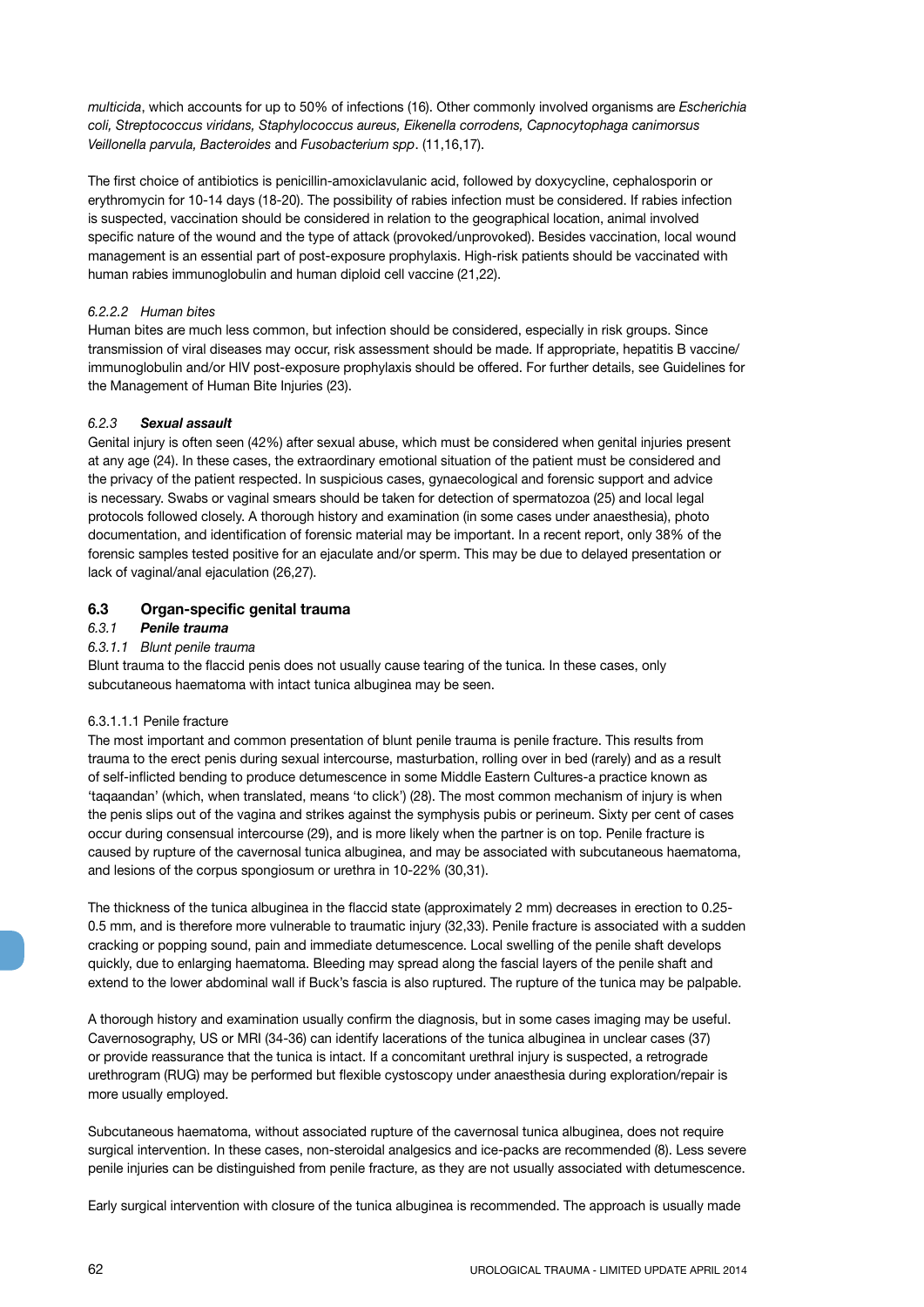by a circumferential incision proximal to the coronal sulcus to deglove the penis entirely. Increasingly, local longitudinal incisions centred on the area of fracture are used and further localisation may be gained with a flexible cystoscopy prior to incision if urethral trauma is suspected and proven. Closure can be obtained by using absorbable sutures, with good long-term outcome, and protection of potency. Post-operative complications were reported in 9%, including superficial wound infection and impotence in 1.3% (29,38). The conservative management of penile fracture is not recommended. It increases complications, such as penile abscess, missed urethral disruption, penile curvature, and persistent haematoma requiring delayed surgical intervention (38). Late complications after conservative management were fibrosis and angulations in 35% and impotence in up to 62% (29,38).

#### *6.3.2 Penetrating penile trauma*

Penetrating penile trauma is rarely seen in isolation. Most cases are associated with multiple injuries. Nonoperative management is recommended in small superficial injuries with intact Buck's fascia (8). In more significant penetrating penile injuries, surgical exploration and debridement of necrotic tissue is recommended. Even in extended injuries of the penis, primary alignment of the disrupted tissues may allow for acceptable healing because of the robust penile blood supply (11).

The elasticity of genital skin means it is usually possible to manage the loss of a moderate amount of penile skin. However, management is more difficult in extensive injuries with significant skin loss. The tissue chosen for reconstruction following trauma needs to provide good coverage and must be suitable for reconstruction. Split-thickness skin grafting provides good coverage and a dependable take that is reproducible and durable. However, split-thickness grafts contract more than full-thickness grafts and their use on the penile shaft should be kept to a minimum. McAninch et al. recommended the use of a skin graft thickness of at least 0.015 inch (0.4 mm) in order to reduce the risk of contraction (11). Full-thickness skin grafting onto the penile shaft gives less contracture, a better cosmetic appearance and more resistance to trauma during intercourse, when eventually re-established (39). The donor site may be taken from the abdomen, buttock, thigh or axilla and is chosen according to surgeon preference and injury pattern.

The principles of care are debridement of devitalised tissue, with the preservation of as much viable tissue as possible, haemostasis, diversion of urine in selected cases and the removal of foreign bodies. Tissues of questionable viability may be left for subsequent definitive surgery. Subsequent immediate or delayed repair is needed, depending on the injury and extent of tissue damage, and usually takes place 4-6 weeks after the trauma has occurred.

If there has been extensive destruction of deeper tissues, or if later prosthetic placement is being considered, skin flaps, with their secure vascular supply can be used. The surgical approach will depend upon the site and extent of the injury, but a subcoronal incision with penile degloving usually gives good exposure. Initially, a defect in the tunica albuginea should be closed after copious irrigation. If there has been too much tissue loss, the defect can be repaired either immediately or after delay with a patch (either from an autologous saphenous vein or xenograft). If a concomitant urethral injury is suspected, a pre- or peri-operative urethrogram or cystoscopy is useful to diagnose any urethral involvement, to define its position, and to decide upon the incision used.

#### *6.3.3 Penile avulsion injuries and amputation*

Most injuries are self-inflicted, but some are a result of industrial accidents or assault. Acute management involves resuscitation of the patient, who may be compromised from blood loss, and preparation for surgical re-implantation of the penis if it has been recovered and is not too badly damaged. Surgical re-implantation should be considered for all patients and should be performed within 24 hours of amputation. If the injury occurred during a psychotic episode, early psychiatric advice and support should be sought.

The severed penis should be washed with sterile saline, wrapped in saline-soaked gauze, placed in a sterile bag and immersed in iced water. The penis must not come into direct contact with the ice. A pressure dressing or a tourniquet should be placed around the penile stump to prevent excessive blood loss. Re-attachment can be achieved in a non-microsurgical way, but this technique probably gives a higher post-operative urethral stricture rate and more problems with loss of sensation (40). Firstly, the corpora cavernosa and urethra are aligned and repaired, and then the dorsal penile arteries, the dorsal vein and the dorsal nerves are repaired with the use of an operating microscope. The cavernosal arteries are generally too small to anastomose. The fascia and skin are closed in layers and both a urethral and a suprapubic catheter are placed.

If the severed penis cannot be found, or is unsuitable for re-attachment, then the end should be closed as if for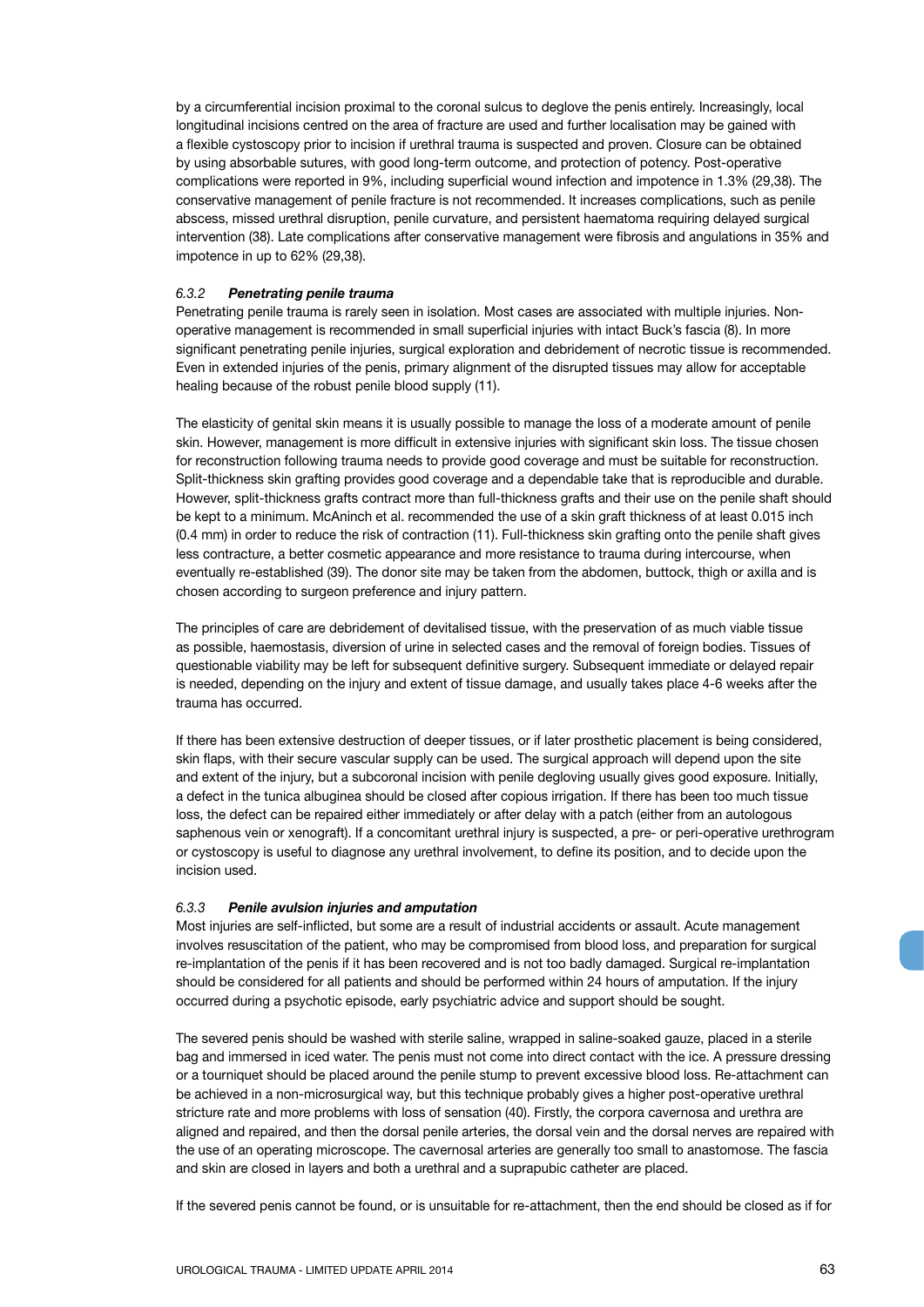a partial penectomy. Later reconstruction may be employed to lengthen the penis (e.g. suspensory ligament division and v-y plasty, pseudo-glans formation with split-thickness skin grafting, etc). A delayed major reconstructive procedure, i.e. phalloplasty (either radial artery or pubic), is sometimes required for injuries which leave very little or no functioning penile stump.

## **6.4 Scrotal trauma**

## *6.4.1 Blunt scrotal trauma*

Blunt trauma to the scrotum can cause testicular dislocation, testicular haematocoele, testicular rupture and/or scrotal haematoma.

#### *6.4.1.1 Testicular dislocation*

Traumatic dislocation of the testicle occurs rarely. It is most common in victims of MVAs (41-44). Bilateral dislocation of the testes has been reported in up to 25% of cases (44). It can be either a subcutaneous dislocation with epifascial displacement of the testis or an internal dislocation. In the latter, the testis is positioned in the superficial external inguinal ring, inguinal canal or abdominal cavity. Traumatic dislocation of the testis is treated by manual replacement and secondary orchidopexy. If primary manual reposition cannot be performed, immediate orchidopexy is indicated.

## *6.4.1.2 Haematocoele*

Conservative management is recommended in haematoceles smaller than three times the size of the contralateral testis (45). In large haematoceles, non-operative management often fails, and often requires delayed surgery (> 3 days). Patients with large haematoceles have a higher rate of orchiectomy than patients who undergo early surgery, even in non-ruptured testes (2,11,46-48). Early surgical intervention resulted in preservation of the testis in more than 90% of cases compared to delayed surgery, which resulted in orchiectomy in 45-55% of patients (46). In addition, non-operative management is associated with prolonged hospital stays. Large haematoceles should be treated surgically, irrespective of testicle contusion or rupture. At the very least, the blood clot should be evacuated from the tunica vaginalis sac to relieve disability and hasten recovery. Patients initially treated non-operatively may need delayed surgery if they develop infection or undue pain.

## *6.4.1.3 Testicular rupture*

Testicular rupture is found in approximately 50% of cases of direct blunt scrotal trauma (46). It may occur under intense, traumatic compression of the testis against the inferior pubic ramus or symphysis, resulting in a rupture of the tunica albuginea of the testis. A force of approximately 50 kg is necessary to cause testicular rupture (49). Testicular rupture is associated with immediate pain, nausea, vomiting, and sometimes fainting. The hemiscrotum is tender, swollen, and eccymotic. The testis itself may be difficult to palpate.

High-resolution, real-time US with a high-resolution probe (minimum 7.5 MHz or higher) should be performed to determine intra- and/or extra-testicular haematoma, testicular contusion or rupture (50-58). The literature is contradictory as to the usefulness of US compared to clinical examination alone. Some studies have reported convincing results with a specificity of up to 98.6% (59). Others reported poor specificity (78%) and sensitivity (28%) for the differentiation of testicular rupture or haematocele, while accuracy is as low as 56% (53). Colour Doppler-duplex US may provide useful information when used to evaluate testicular perfusion. If scrotal US is inconclusive, testicular CT or MRI may be helpful (60). However, these techniques did not specifically increase the detection of testicular rupture. It is therefore essential to surgically explore equivocal patients - if imaging studies cannot definitively exclude testicular rupture, surgical exploration is indicated. This involves exploration with evacuation of clot and haematoma, excision of any necrotic testicular tubules and closure of the tunica albuginea, usually with running absorbable sutures (e.g. 3/0 Vicryl).

## *6.4.2 Penetrating scrotal trauma*

Penetrating injuries to the scrotum require surgical exploration with conservative debridement of non-viable tissue. Depending on the extent of the injury, primary reconstruction of testis and scrotum can usually be performed. In complete disruption of the spermatic cord, realignment without vaso-vasostomy may be considered if surgically feasible (61). Staged secondary microsurgical vaso-vasostomy can be performed after rehabilitation, although only a few cases have been reported (61). If there is extensive destruction of the tunica albuginea, mobilization of a free tunica vaginalis flap can be performed for testicular closure. If the patient is unstable or reconstruction cannot be achieved, orchiectomy is indicated.

Prophylactic antibiotics are recommended after scrotal penetrating trauma, although data to support this approach is lacking. Tetanus prophylaxis is mandatory. Post-operative complications were reported in 8% of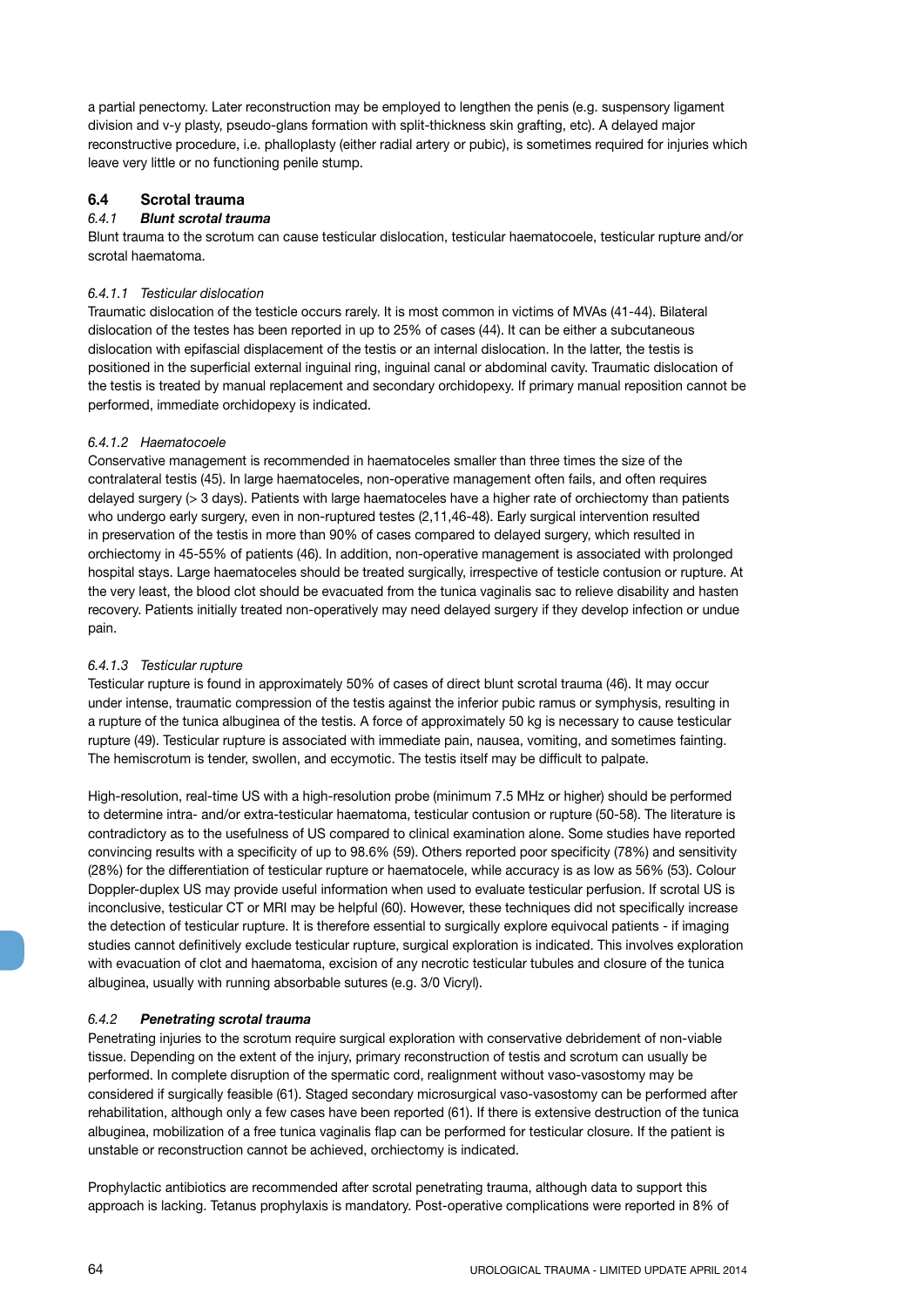patients who underwent testicular repair after penetrating trauma (8).

Extended laceration of scrotal skin requires surgical intervention for skin closure. Due to the elasticity of the scrotum, most defects can be primarily closed, even if the lacerated skin is only minimally attached to the scrotum (11). Local wound management with extensive initial wound debridement and washout is important for scrotal convalescence.

In case of extensive loss of genital tissue, e.g. IED blast injury, complex and staged reconstructive surgical procedures are often required (9).

## **6.5 Genital trauma in females**

In females with blunt trauma to the external genitalia, imaging studies of the pelvis with US, CT, or MRI should be performed since additional injuries and extensive intrapelvic haematoma are frequently found (15,25).

## *6.5.1 Blunt vulvar injuries*

Blunt trauma to the vulva is rarely reported and usually presents as a large haematoma. The incidence of traumatic vulvar haematomas after vaginal deliveries has been reported as 1 in 310 deliveries (62). Although blunt trauma to the female external genitalia is rarely reported, the presence of a vulvar haematoma is closely related to an increased risk of associated vaginal, pelvic or abdominal injuries. Goldman et al. reported that blunt injuries of the vulva and vagina were associated with pelvic trauma in 30%, after consensual intercourse in 25%, sexual assault in 20%, and other blunt trauma in 15% (14).

Blunt vulvar or perineal trauma may be associated with voiding problems and bladder catheterization is usually required. Vulvar haematomas usually do not require surgical intervention, although they can cause significant blood loss, even sometimes requiring red blood cell transfusions. Data are scarce (64), but in haemodynamically stable women, non-steroidal anti-inflammatory medication and cold packs are used. In massive vulvar haematoma or haemodynamically unstable patients, surgical intervention, lavage and drainage is indicated (65).

Although antibiotics are recommended after major vulvar trauma, there is no data to support this approach. It is important to emphasise that vulvar haematoma and/or blood at the vaginal introitus are an indication for vaginal exploration under sedation or general anaesthesia. The aim is to identify possible associated vaginal and/or rectal injuries (15). Flexible or rigid cystoscopy has been recommended to exclude urethral and bladder injury (14,15). In case of vulvar laceration, suturing after conservative debridement is indicated. If there are associated injuries to the vagina, these can be repaired immediately by primary suturing.

## **6.6 Conclusion and recommendations for genital trauma**

| t genital injuries, in males and females, are caused by blunt trauma.<br>Most |  |
|-------------------------------------------------------------------------------|--|

| Recommendations                                                                                                 |  |
|-----------------------------------------------------------------------------------------------------------------|--|
| In penile fracture, early surgical management, with closure of tunica albuginea, is recommended to              |  |
| enable good long-term outcome and preservation of potency.                                                      |  |
| In testicular trauma, surgical exploration is recommended in all cases of testicular rupture and in those $ B $ |  |
| with equivocal imaging.                                                                                         |  |

## **6.7 References**

- 1. Brandes SB, Buckman RF, Chelsky MJ, et al. External genitalia gunshot wounds: a ten-year experience with fifty-six cases. J Trauma 1995 Aug;39(2):266-71. http://www.ncbi.nlm.nih.gov/pubmed/7674395
- 2. Monga M, Hellstrom WJ. Testicular Trauma. Adolesc Med 1996 Feb;7(1):141-148. http://www.ncbi.nlm.nih.gov/pubmed/10359963
- 3. Frauscher F, Klauser A, Stenzl A, et al. US findings in the scrotum of extreme mountain bikers. Radiology 2001 May;219(2):427-31. http://www.ncbi.nlm.nih.gov/pubmed/11323467
- 4. de Peretti F, Cambas PM, Veneau B, et al. [Fuel tanks of motorcycles. Role in severe trauma of the pelvis.] Presse Med 1993 Jan;22(2):61-3. [Article in French] http://www.ncbi.nlm.nih.gov/pubmed/8493205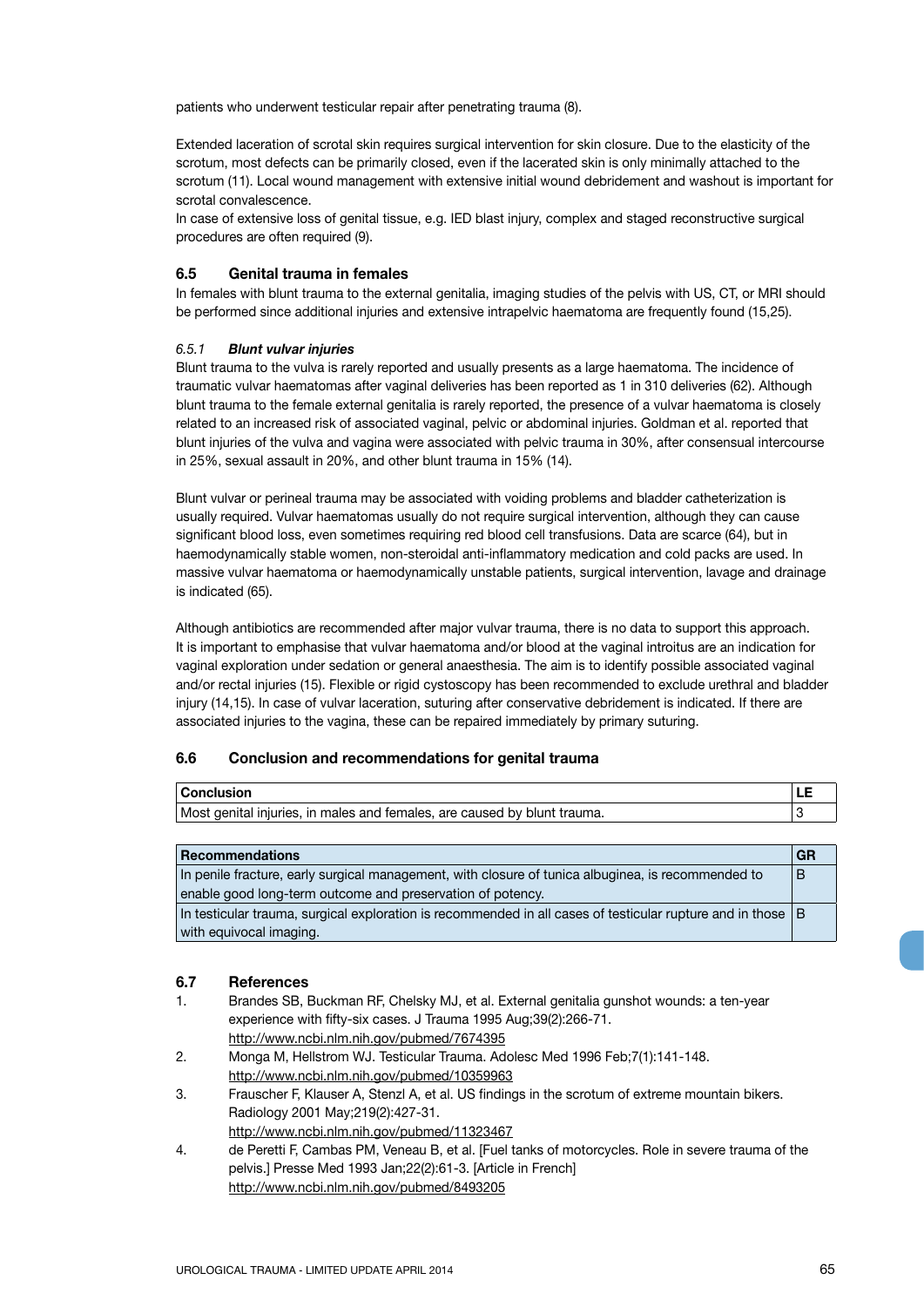- 5. Herrmann B, Crawford J. Genital injuries in prepubertal girls from inline skating accidents. Pediatrics 2002 Aug;110(2 Pt 1):e16.
- http://www.ncbi.nlm.nih.gov/pubmed/12165615
- 6. Lawson JS, Rotem T, Wilson SF. Catastrophic injuries to the eyes and testicles in footballers. Med J Aust 1995 Sep;163(5):242-4. http://www.ncbi.nlm.nih.gov/pubmed/7565208
- 7. Selikowitz SM. Penetrating high-velocity genitourinary injuries. Part I. Statistics mechanism and renal wounds. Urology 1977 Apr;9(4):371-6. http://www.ncbi.nlm.nih.gov/pubmed/855062
- 8. Phonsombat S, Master VA, McAninch JW. Penetrating external genitalia trauma: a 30-year single institution experience. J Urol 2008 Jul;180(1):192-5. http://www.ncbi.nlm.nih.gov/pubmed/18499189
- 9. Hudak SJ, Hakim S. Operative management of wartime genitourinary injuries at Balad Air Force Theater Hospital, 2005 to 2008. J Urol 2009 Jul;182(1):180-3. http://www.ncbi.nlm.nih.gov/pubmed/19450817
- 10. Cass AS, Ferrara L, Wolpert J, et al. Bilateral testicular injury from external trauma. J Urol 1988 Dec; 140(6):1435-6.

11. McAninch JW, Kahn RI, Jeffrey RB, et al. Major traumatic and septic genital injuries. J Trauma 1984 Apr;24(4):291-8.

http://www.ncbi.nlm.nih.gov/pubmed/6368854

12. Michielsen D, Van Hee R, Neetens C, et al. Burns to the genitalia and the perineum. J Urol 1998 Feb;159(2):418-9.

http://www.ncbi.nlm.nih.gov/pubmed/9649253

- 13. Nelius T, Armstrong ML, Rinard K, et al. Genital piercings: diagnostic and therapeutic implications for urologists. Urology 2011 Nov;78(5):998-1007.
- http://www.ncbi.nlm.nih.gov/pubmed/22054364 14. Goldman HB, Idom CB Jr, Dmochowski RR. Traumatic injuries of the female external genitalia and
- their association with urological injuries. J Urol 1998 Mar;159(3):956-9. http://www.ncbi.nlm.nih.gov/pubmed/9474191
- 15. Husmann DA. Editorial Comment. J Urol 1998;159:959
- 16. Donovan JF, Kaplan WE. The therapy of genital trauma by dog bite. J Urol 1989 May;141(5):1163-5. http://www.ncbi.nlm.nih.gov/pubmed/2651716
- 17. Presutti RJ. Prevention and treatment of dog bites. Am Fam Physician 2001 Apr; 63(8):1567-72. http://www.ncbi.nlm.nih.gov/pubmed/11327433
- 18. Lewis KT, Stiles M. Management of cat and dog bites. Am Fam Physician 1995 Aug;52(2):479-85, 489-90.

http://www.ncbi.nlm.nih.gov/pubmed/7625323

- 19. Presutti RJ. Bite wounds. Early treatment and prophylaxis against infectious complications. Postgrad Med 1997 Apr;101(4):243-4, 246-52, 254. http://www.ncbi.nlm.nih.gov/pubmed/9126216
- 20. Talan DA, Citron DM, Abrahamian FM, et al. Bacteriologic analysis of infected dog and cat bites. Emergency Medicine Animal Bite Infection Study Group. N Engl J Med 1999 Jan;340(2):85-92. http://www.ncbi.nlm.nih.gov/pubmed/9887159
- 21. Dreesen DW, Hanlon CA. Current recommendations for the prophylaxis and treatment of rabies. Drugs 1998 Nov;56(5):801-9.

http://www.ncbi.nlm.nih.gov/pubmed/9829154

22. Anderson CR. Animal bites. Guidelines to current management. Postgrad Med 1992 Jul;92(1): 134-6,139-46,149.

http://www.ncbi.nlm.nih.gov/pubmed/1614928

- 23. Guidelines for the Management of Human Bite Injuries. Health Protection Agency North West 2007. http://www.hpa.org.uk/web/HPAwebFile/HPAweb\_C/1194947350692
- 24. McGregor MJ, Du Mont J, Myhr TL. Sexual assault forensic medical examination: is evidence related to successful prosecution? Ann Emerg Med 2002 Jun;39(6):639-47. http://www.ncbi.nlm.nih.gov/pubmed/12023707
- 25. Okur H, Küçïkaydin M, Kazez A, et al. Genitourinary tract injuries in girls. Br J Urol 1996 Sep;78(3): 446-9.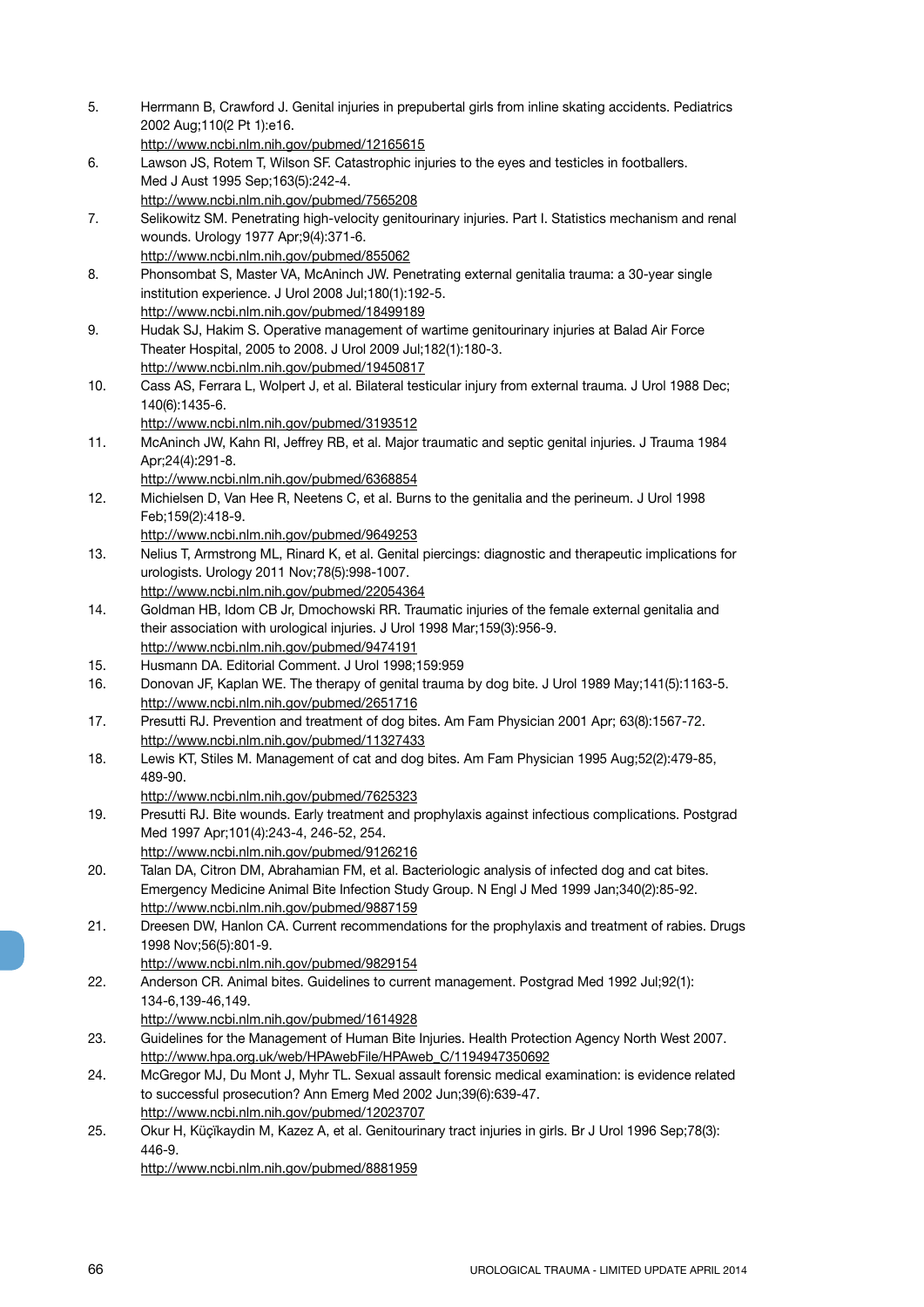26. Dardamissis E, Gee A, Kaczmarski E, et al on behalf of the North West Policy Group. Guidance for healthcare professionals on dealing with injuries where teeth break the skin. Health Care Protection Agency, October 2007.

http://www.hpa.org.uk/web/HPAwebFile/HPAweb\_C/1194947350692

- 27. A national protocol for sexual assault medical forensic examinations adults/adolescents. U.S. Dept of Justice. Office on Violence Against Women, September 2004. http://www.ncjrs.gov/pdffiles1/ovw/206554.pdf
- 28. Zargooshi J. Penile fracture in Kermanshah, Iran: report of 172 cases. J Urol 2000 Aug;164(2):364-6. http://www.ncbi.nlm.nih.gov/pubmed/10893586
- 29. Haas CA, Brown SL, Spirnak JP. Penile fracture and testicular rupture. World J Urol 1999 Apr;17(2):101-6.
	- http://www.ncbi.nlm.nih.gov/pubmed/10367369
- 30. Nicolaisen GS, Melamud A, Williams RD, et al. Rupture of the corpus cavernosum: surgical management. J Urol 1983 Nov;130(5):917-9. http://www.ncbi.nlm.nih.gov/pubmed/6632099
- 31. Tsang T, Demby AM. Penile fracture with urethral injury. J Urol 1992 Feb;147(2):466-8. http://www.ncbi.nlm.nih.gov/pubmed/1732623
- 32. Mydlo JH, Hayyeri M, Macchia RJ. Urethrography and cavernosography imaging in a small series of penile fractures: a comparison with surgical findings. Urology 1998 Apr;51(4):616-9. http://www.ncbi.nlm.nih.gov/pubmed/9586616
- 33. Lee SH, Bak CW, Choi MH, et al. Trauma to male genital organs: a 10-year review of 156 patients, including 118 treated by surgery. BJU Int 2008 Jan;101(2):211-5. http://www.ncbi.nlm.nih.gov/pubmed/17922859
- 34. Karadeniz T, Topsakal M, Ariman A, et al. Penile fracture: differential diagnosis, management and outcome. Br J Urol 1996 Feb;77(2):279-81. http://www.ncbi.nlm.nih.gov/pubmed/8800899
- 35. Pretorius ES, Siegelman ES, Ramchandani P, et al. MR imaging of the penis. Radiographics 2001 Oct;21 Spec No:S283-98, discussion S298-9. http://www.ncbi.nlm.nih.gov/pubmed/11598264
- 36. Fedel M, Venz S, Andreessen R, et al. The value of magnetic resonance imaging in the diagnosis of suspected penile fracture with atypical clinical findings. J Urol 1996 Jun;155(6):1924-7. http://www.ncbi.nlm.nih.gov/pubmed/8618289
- 37. Uder M, Gohl D, Takahashi M, et al. MRI of penile fracture: diagnosis and therapeutic follow-up. Eur Radiol 2002 Jan;12(1):113-20.
	- http://www.ncbi.nlm.nih.gov/pubmed/11868085
- 38. Orvis BR, McAninch JW. Penile rupture. Urol Clin North Am 1989 May;16(2):369-75. http://www.ncbi.nlm.nih.gov/pubmed/2652861
- 39. Summerton DJ, Campbell A, Minhas S, et al. Reconstructive surgery in penile trauma and cancer. Nat Clin Pract Urol 2005 Aug;2(8):391-7. http://www.ncbi.nlm.nih.gov/pubmed/16474736
- 40. Babaei AR, Safarinejad MR. Penile replantation, science or myth? A systematic review. Urol J 2007 Spring;4(2):62-5.
	- http://www.ncbi.nlm.nih.gov/pubmed/17701923
- 41. Lee JY, Cass AS, Streitz JM. Traumatic dislocation of testes and bladder rupture. Urology 1992 Dec; 40(6):506-8.
	- http://www.ncbi.nlm.nih.gov/pubmed/1466102
- 42. Shefi S, Mor Y, Dotan ZA, et al. Traumatic testicular dislocation: a case report and review of published reports. Urology 1999 Oct;54(4):744.
	- http://www.ncbi.nlm.nih.gov/pubmed/10754145
- 43. Pollen JJ, Funckes C. Traumatic dislocation of the testes. J Trauma 1982 Mar;22(3):247-9. http://www.ncbi.nlm.nih.gov/pubmed/7069812
- 44. Nagarajan VP, Pranikoff K, Imahori SC, et al. Traumatic dislocation of testis. Urology 1983 Nov;22(5):521-4. http://www.ncbi.nlm.nih.gov/pubmed/6649208
- 45. Tiguert R, Harb JF, Hurley PM, et al. Management of shotgun injuries to the pelvis and lower genitourinary system. Urology 2000 Feb;55(2):193-7. http://www.ncbi.nlm.nih.gov/pubmed/10688077
- 46. Cass AS, Luxenberg M. Testicular injuries. Urology 1991 Jun;37(6):528-30. http://www.ncbi.nlm.nih.gov/pubmed/2038785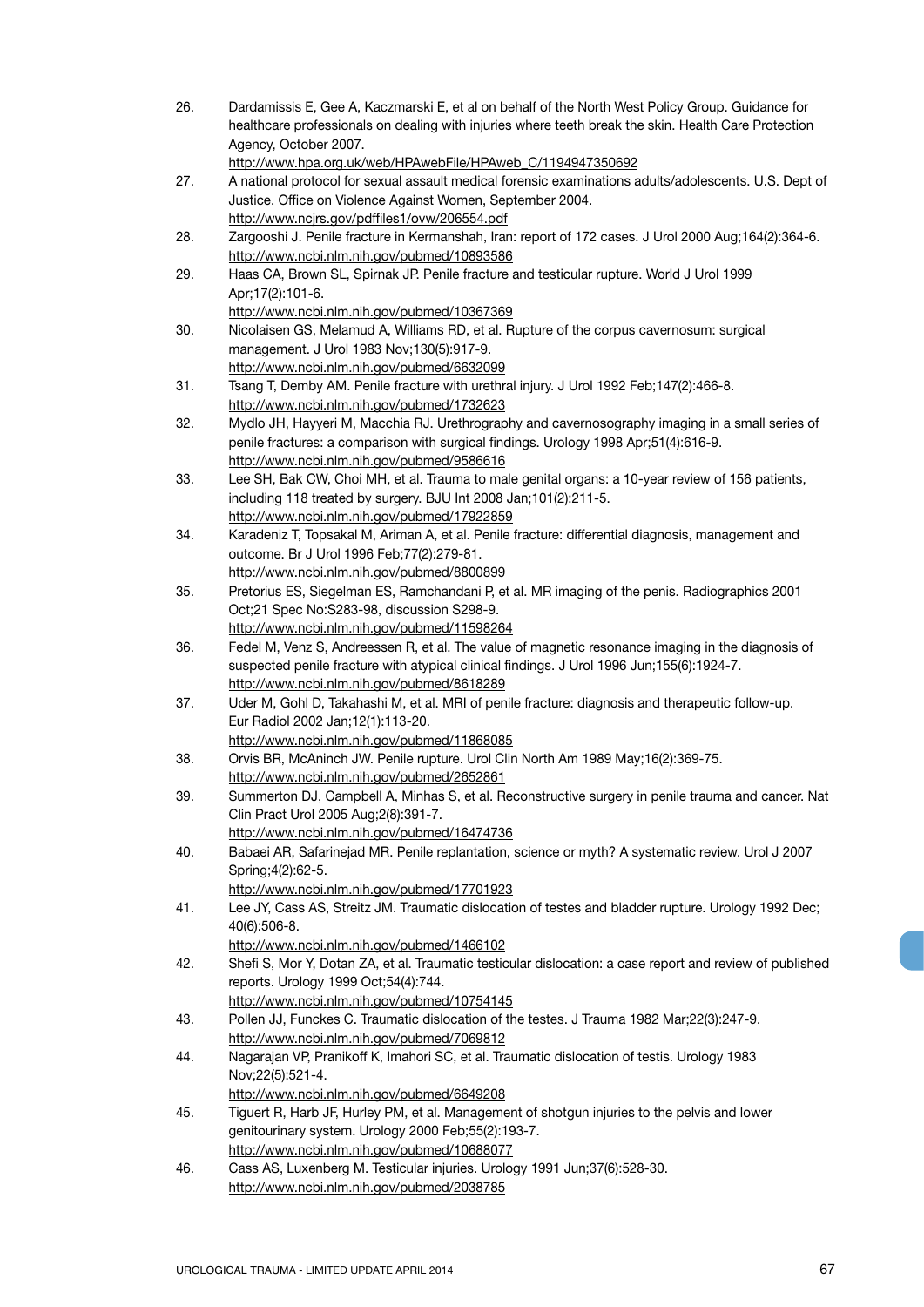47. Altarac S. Management of 53 cases of testicular trauma. Eur Urol 1994;25(2):119-23. http://www.ncbi.nlm.nih.gov/pubmed/8137851 48. Cass AS, Luxenberg M. Value of early operation in blunt testicular contusion with hematocele. J Urol 1988 Apr;139(4):746-7. http://www.ncbi.nlm.nih.gov/pubmed/3352037 49. Wasko R, Goldstein AG. Traumatic rupture of the testicle. J Urol 1966 May;95(5):721-3. http://www.ncbi.nlm.nih.gov/pubmed/5935538 50. Pavlica P, Barozzi L. Imaging of the acute scrotum. Eur Radiol 2001;11(2):220-8. http://www.ncbi.nlm.nih.gov/pubmed/11218018 51. Micallef M, Ahmad I, Ramesh N, et al. Ultrasound features of blunt testicular injury. Injury 2001 Jan;32(1):23-6. http://www.ncbi.nlm.nih.gov/pubmed/11164397 52. Patil MG, Onuora VC. The value of ultrasound in the evaluation of patients with blunt scrotal trauma. Injury 1994 Apr;25(3):177-8. http://www.ncbi.nlm.nih.gov/pubmed/8168890 53. Corrales JG, Corbel L, Cipolla B, et al. Accuracy of ultrasound diagnosis after blunt testicular trauma. J Urol 1993 Dec;150(6):1834-6. http://www.ncbi.nlm.nih.gov/pubmed/8080482 54. Mulhall JP, Gabram SG, Jacobs LM. Emergency management of blunt testicular trauma. Acad Emerg Med 1995 Jul;2(7):639-43. http://www.ncbi.nlm.nih.gov/pubmed/8521212 55. Martinez-Piñeiro L Jr, Cerezo E, Cozar JM, et al. Value of testicular ultrasound in the evaluation of blunt scrotal trauma without haematocele. Br J Urol 1992 Mar;69(3):286-90. http://www.ncbi.nlm.nih.gov/pubmed/1568102 56. Fournier GR Jr, Laing FC, McAninch JW. Scrotal ultrasonography and the management of testicular trauma. Urol Clin North Am 1989 May;16(2):377-85. http://www.ncbi.nlm.nih.gov/pubmed/2652862 57. Kratzik C, Hainz A, Kuber W, et al. Has ultrasound influenced the therapy concept of blunt scrotal trauma? J Urol 1989 Nov;142(5):1243-6. http://www.ncbi.nlm.nih.gov/pubmed/2681835 58. Andipa E, Liberopoulos K, Asvestis C. Magnetic resonance imaging and ultrasound evaluation of penile and testicular masses. World J Urol 2004 Nov;22(5):382-91. http://www.ncbi.nlm.nih.gov/pubmed/15300391 59. Lee SH, Bak CW, Choi MH, et al. Trauma to male genital organs: a 10-year review of 156 patients, including 118 treated by surgery. BJU Int 2008 Jan;101(2):211-5. http://www.ncbi.nlm.nih.gov/pubmed/17922859 60. Muglia V, Tucci S Jr, Elias J Jr, et al. Magnetic resonance imaging of scrotal diseases: when it makes the difference. Urology 2002 Mar;59(3):419-23. http://www.ncbi.nlm.nih.gov/pubmed/11880084 61. Altarac S. A case of testicle replantation. J Urol 1993 Nov;150(5 Pt 1):1507-8. http://www.ncbi.nlm.nih.gov/pubmed/8411440 62. Sotto LS, Collins RJ. Perigenital Hematomas; analysis of forty-seven consecutive cases. Obstet Gynecol 1958 Sep;13:259-63. http://www.ncbi.nlm.nih.gov/pubmed/13578292 63. Propst AM, Thorp JM Jr. Traumatic vulvar hematomas: conservative versus surgical management. South Med J 1998 Feb;91(2):144-6. http://www.ncbi.nlm.nih.gov/pubmed/9496865 64. McWilliams GD, Hill MJ, Dietrich CS 3rd. Gynecologic emergencies. Surg Clin North Am 2008 Apr;88(2):265-83. http://www.ncbi.nlm.nih.gov/pubmed/18381113 65. Virgili A, Bianchi A, Mollica G, et al. Serious hematoma of the vulva from a bicycle accident. A case report. J Reprod Med 2000 Aug;45(8):662-4. http://www.ncbi.nlm.nih.gov/pubmed/10986686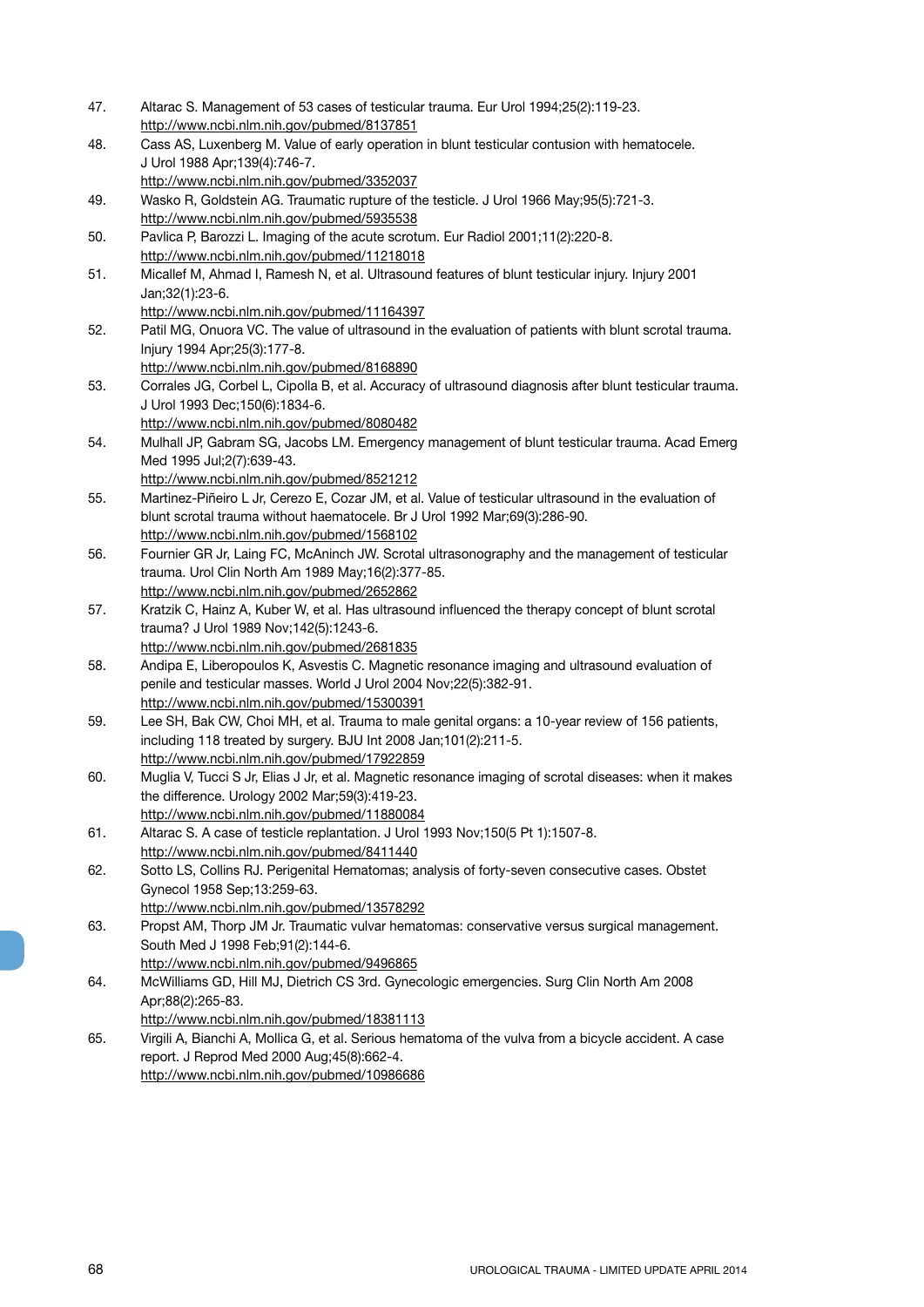# **7. POLYTRAUMA, DAMAGE CONTROL AND MASS CASUALTY EVENTS**

## **7.1 Introduction**

Urological trauma is often associated with significant and higher priority injuries in the polytraumatised patient (1). Lessons from civilian trauma networks, the battlefield, and mass casualty events have led to many advances in general trauma care (2,3). These include the widespread acceptance of damage control principles, trauma centralisation and recognition of the value of dedicated trauma teams. Urologists need to understand their role in the context of polytrauma with the ultimate aims of improving survivability and decreasing morbidity in these patients.

## *7.1.1 The development of major trauma centres*

Multidisciplinary management of trauma patients has been shown to improve outcomes (4). Major trauma patients initially managed in local hospitals are 1.5 to 5 times more likely to die than patients transported directly to specialist trauma centres. The rationalisation of care to these centres has been shown to reduce mortality by 25% and length of stay by four days (2). Major trauma centres are expected to provide senior-led resuscitative trauma teams, dedicated trauma theatres, input from all major surgical specialties, interventional radiology and have been established worldwide. Urologists have an important role to play in this process (5).

## *7.1.1.1 Recommendations for polytrauma management*

| Polytrauma patients are ideally managed in designated major trauma centres. |  |
|-----------------------------------------------------------------------------|--|
| Urologists are to be involved in cases of associated urological injury.     |  |

## **7.2 Damage control**

Damage control is a life-saving strategy for severely injured patients that recognises the consequences of the lethal triad of trauma, i.e. hypothermia, coagulopathy and acidosis (6-8).

It is a prioritised three-phase approach:

- The first phase consists of rapid control of haemorrhage and wound contamination.
- The second phase involves resuscitation in the intensive care unit (ICU), with the goal of restoring normal temperature, coagulation, and tissue oxygenation.
- The third stage involves definitive surgery when more time-consuming reconstructive procedures are performed in the stabilised patient (9).

Identifying which patients benefit from the damage control mode requires critical decision-making by the trauma team leader. Preparation and regular communication between the surgical, critical care and anaesthetic teams is vital (10). Damage control principles have been successfully adopted in the context of civilian mass casualty events, military field surgery, and initial treatment in rural areas with long-range transfers (8,11).

## **7.3 Management principles: polytrauma and associated urological injury**

Urologists are often asked for advice in polytrauma patients, some of whom might be in a damage control phase of management. Fortunately, the management of urological trauma often involves the use of temporary measures, followed by later definitive surgery, which fits in well with these principles.

In the polytrauma setting, the urologist will usually work alongside the general/trauma surgeon. Procedures should be directed at the rapid control of bleeding, debridement of dead and devitalised tissue, and minimising urinary extravasation by simple diversionary measures. Complex reconstructive procedures, including organ preservation, are preferably delayed.

Examples where urological input is required in the polytraumatised patient include:

- Haemodynamically unstable patients with suspected intra-abdominal bleeding, who are transferred urgently to the operating theatre without any pre-operative imaging;
- Stable patients with suspected renal injuries-penetrating trauma to the upper abdomen/flanks/lower chest, or blunt abdominal trauma and gross haematuria;
- Patients with suspected urethral or bladder injury associated with pelvic fractures-blood at the urethral meatus and/or the inability to void;
- External genitalia injury associated with penetrating trauma (intra-abdominal injury).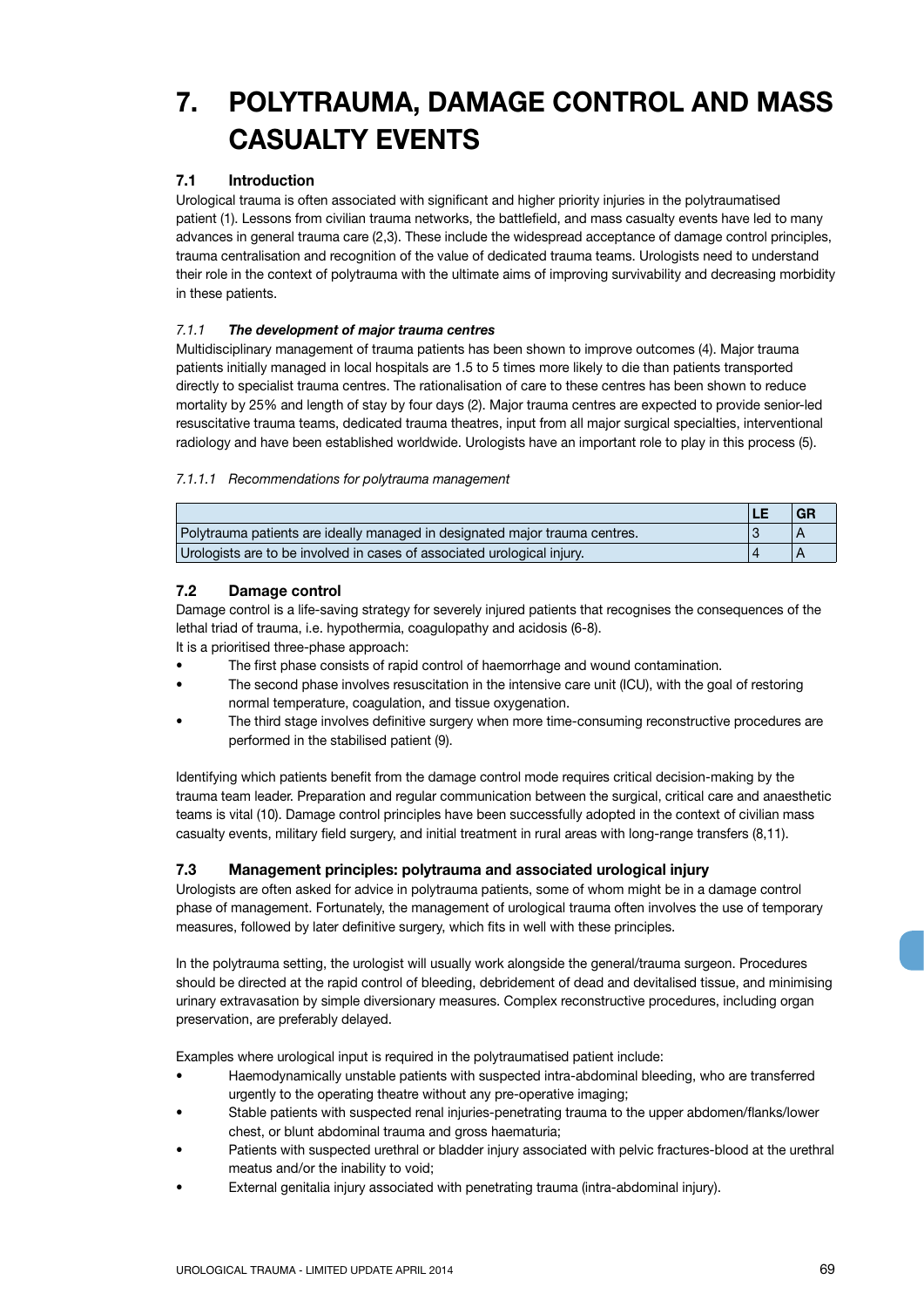## *7.3.1 Statement and recommendation on management principles*

| <b>Statement</b>                                                                           | LE |  |
|--------------------------------------------------------------------------------------------|----|--|
| Damage control principles govern the management of the severely injured polytrama patient. | 4  |  |
| Recommendation                                                                             |    |  |
| Urologists are to understand their role in the damage control setting.                     |    |  |

## **7.4 Urological injury management in polytrauma**

## *7.4.1 Renal injury*

The incidence of multiorgan injury is particularly high (94.6%) in penetrating trauma (12). Most of these injuries can be managed without surgical exploration (13). Renal exploration is required to control life-threatening bleeding (14). The preservation of viable renal parenchyma is a secondary goal, with time-consuming renal reconstruction delayed until the patient is optimised (15).

At laparotomy, it is considered best practice not to explore the injured kidney if there is no active haemorrhage, even if delayed exploration is then necessary (16). In unstable patients, packing the renal fossa and transferring the patient to the surgical ICU is the option of choice for damage control. A planned second-look laparotomy is then performed (17). However, in patients with significant ongoing haemorrhage, speedy nephrectomy is required. It is recommended that the contralateral kidney should at least be palpated prior to nephrectomy (18).

In patients who are packed temporarily and who become sufficiently stable in the intensive setting, radiological assessment allows definitive management to begin. Computed tomography allows the kidney injury to be graded, documents the presence of a contralateral kidney, and helps to determine whether or not intervention (radiological or surgical) is necessary.

In patients who are haemodynamically unstable after the initial, acute-damage-control, laparotomy, or in patients with deteriorating haemodynamic parameters (indicating ongoing or delayed bleeding), the management options are angiographic embolisation of the bleeding kidney or re-operation. This decision should be made according to:

- The status of the patient;
- The presence of associated injuries (stapled bowel, packed liver or spleen), which may need re-operation irrespective of the renal injury;
- The availability of angioembolisation.

## *7.4.1.1 Renal preservation*

Haemostatic techniques, many of which were developed for hepatic surgery and splenic trauma, can be used to control renal parenchymal bleeding. These techniques are not consistent with damage control principles and should only be considered in the rare casualty situation of a solitary kidney or bilateral renal injury.

These techniques are outlined below:

- Mattress sutures through the parenchyma, i.e. Renorrhaphy (17).
- Haemostatic agents, i.e. Combined acellular matrix and fibrin sealants (19).
- Absorbable mesh kidney bags to maintain contact between renal parenchymal fragments (20).
- An intra-operative drain is left in situ to collect any urine that leaks following organ salvage.

## *7.4.1.2 Recommendations for the management of renal injury*

|                                                                                             | LE | GR |
|---------------------------------------------------------------------------------------------|----|----|
| Life-threatening bleeding from renal injury is best managed by urgent nephrectomy.          |    |    |
| Renal packing is an acceptable damage control option for haemorrhage.                       |    |    |
| Angioembolisation can be used immediately or can be delayed as a very effective haemostatic | 4  |    |
| option.                                                                                     |    |    |
| Renal preservation is reserved primarily for patients with a solitary kidney.               |    |    |

## *7.4.2 Ureteral injury*

Ureteral injuries are primarily associated with penetrating intra-abdominal injury; although rapid deceleration injuries can also result in ureteropelvic disruption (21). A high index of suspicion is required as these injuries are quite commonly missed (22). The results of immediate ureteral reconstruction are generally satisfactory, but this is time consuming and may not be appropriate in the polytraumatised patient. Diagnostic procedures, such as on-table IVP or retrograde ueretropyelography, to evaluate ureteral injuries are also not recommended in this setting.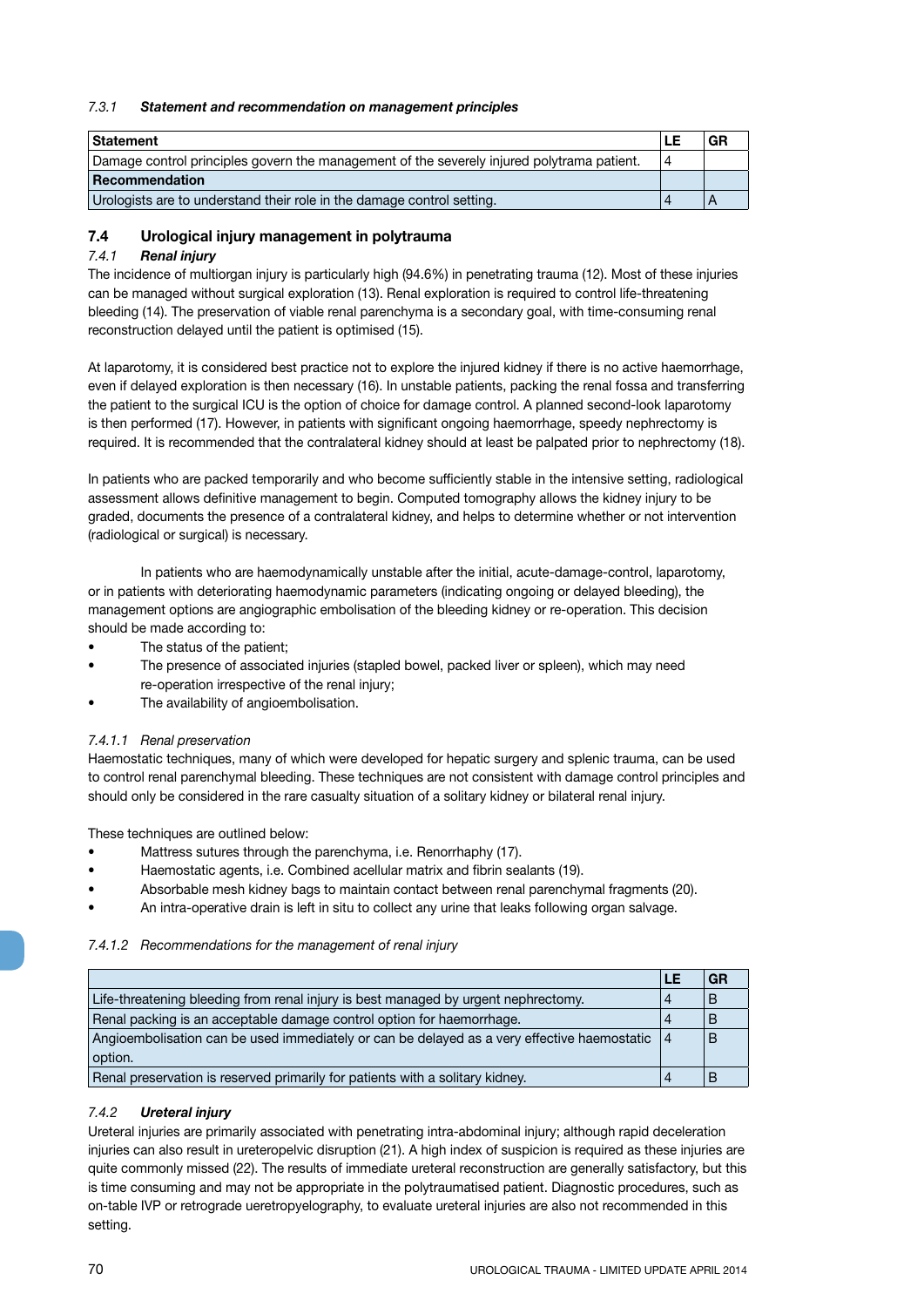If a ureteral injury is suspected but not clearly identified, a drain should be sited. If urine leaks post operatively, a nephrostomy should be arranged. If a partial ureteral tear is identified (less than half a circumference) and the ureter is otherwise healthy, a double J-stent may be inserted over a guide wire through the tear, and the tear quickly closed with fine interrupted absorbable stitches.

When complete ureteral injuries are identified, definitive repair should not be performed. Dissection of the ureteral stumps should be avoided as it interferes with the blood supply. Temporary measures to control urine spillage should be performed:

- A single j or 8 french feeding tube is inserted into the ureter;
- The end of the disrupted proximal ureter is secured over the tube, which is exteriorised and secured to the skin.

The distal ureteral stump does not need to be ligated and any unnecessary manipulation should be avoided. Intra-operative placement of a nephrostomy tube is time-consuming and should be avoided (15,17).

Tying off the injured ureteral segment and inserting a percutaneous nephrostomy post-operatively is a viable alternative (23). Rarely, in cases with severe associated injuries of the ipsilateral kidney, nephrectomy is required.

*7.4.2.1 Recommendations for the management of ureteral injury*

|                                                                                            | LE |  |
|--------------------------------------------------------------------------------------------|----|--|
| A high index of suspicion for ureteral injury in penetrating abdominal trauma is required. |    |  |
| Simple 'tube' urinary diversion is recommended if repair is not undertaken.                |    |  |

## *7.4.3 Bladder trauma*

In the acute polytrauma setting, a bladder injury should be treated with bladder drainage by a suprapubic and/or a urethral catheter. Later, definitive treatment can follow as necessary (24). Ideally, large intraperitoneal bladder ruptures (often associated with unstable pelvic fractures) should be closed primarily and drained, as this will cope with both haemorrhage control and urinary contamination.

Examples of temporary measures that may be necessary include:

- The placement of externalised ureteral stents to provide external urinary drainage in extensive bladder rupture (17);
- Packing and/or arteriography and selective embolisation in unstable patients with severe bladder haemorrhage (17);
- The placement of a pelvic suction drain for urinary evacuation (17).

#### *7.4.3.1 Recommendations for the management of bladder trauma*

|                                                                                              | LE | <b>GR</b> |
|----------------------------------------------------------------------------------------------|----|-----------|
| Bladder injuries require urinary drainage by either the suprapubic or urethral route.        |    |           |
| Complex bladder injuries in the setting of polytrauma may require temporary 'damage control' |    |           |
| measures.                                                                                    |    |           |

#### *7.4.4 Urethral injury*

Urethral injury of any kind is not life-threatening, but the associated injuries are often severe. In this situation, wherever the location or extent of injury, drainage through a suprapubic or urethral catheter should be obtained without prior imaging (25).

#### *7.4.4.1 Recommendation for the management of urethral injury*

| Urethral injuries require urgent urinary drainage by either the suprapubic or urethral route. |  |
|-----------------------------------------------------------------------------------------------|--|

## *7.4.5 External genital injury*

Traditionally, traumatic injuries of the external genitalia have a low priority and management is often deferred (26). In the polytraumatised patient, the management of these injuries should be guided by the principles of haemorrhage control, debridement and urinary diversion (via a catheter). Delayed organ conservation is possible, particularly in testicular injury (27).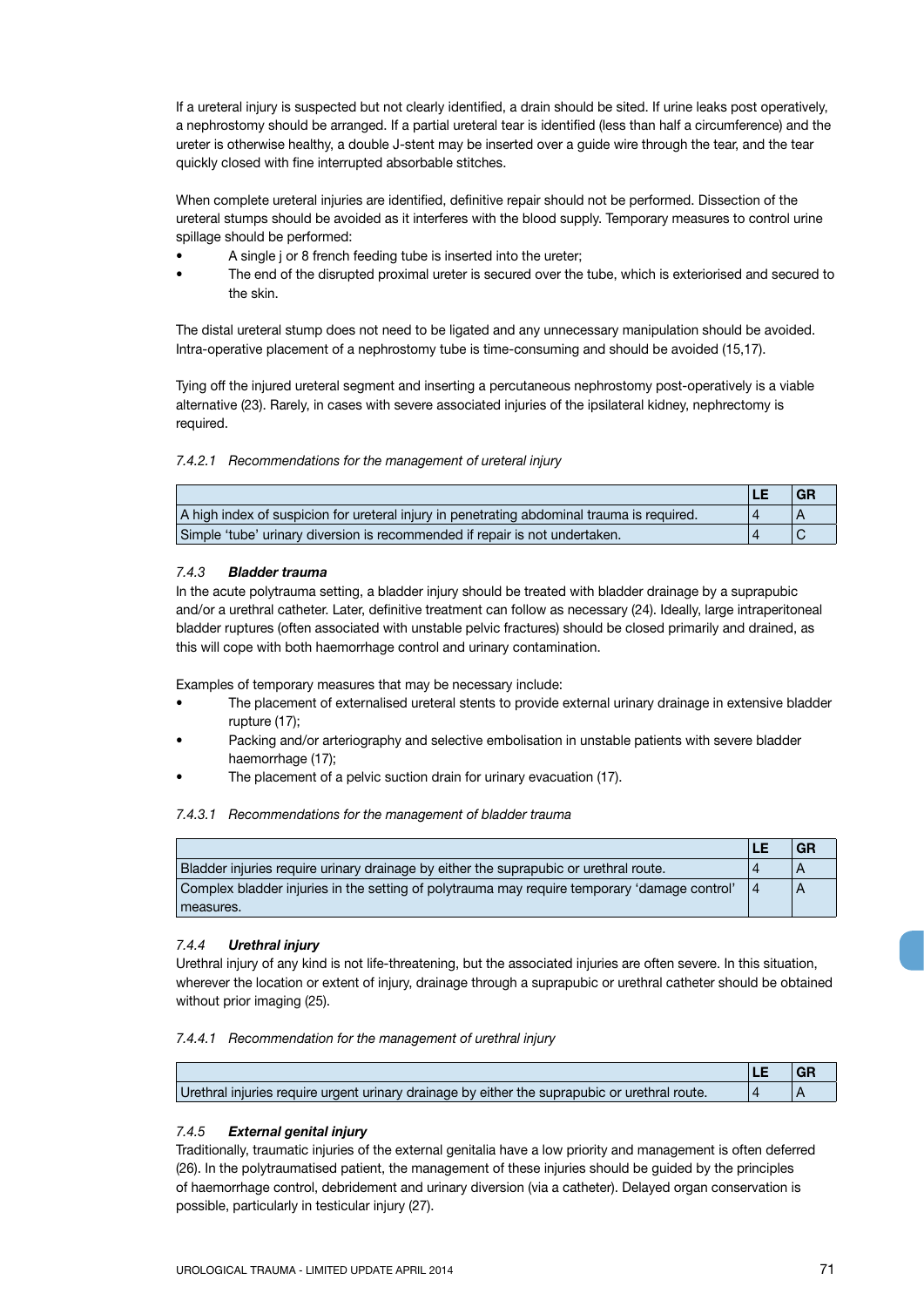Temporary damage control measures that might be applicable include:

- Compression dressing of the penis (17);
- Packing of penetrating testicular injuries;
- Tampons for vulvar lacerations.

## **7.5 Mass casualty events**

A mass casualty event is one in which the number of injured people is significantly higher than the number of available healthcare providers (28). A mass casualty disaster does not therefore necessarily involve a large number of victims, but it is related to the disproportion between the number of victims and the size of the medical team available (29,30).

There is little published data on the best way in which to handle these events. However, recent developments in both the military and civilian settings have led to greater survivability following major trauma (31). Triage, communication and preparedness are important components for a successful response.

Potential mass casualty events include:

- Transportation systems accidents, e.g. Road traffic, aircraft, shipping, railways;
- Natural disasters, e.g. Earthquakes, hurricanes, floods, tsunamis;
- Industry, e.g. Chemical spills, factory explosions and fires;
- Civilian terrorism.

## *7.5.1 Triage*

Triage after mass casualty events is difficult and involves difficult moral and ethical considerations. Disaster triage requires differentiation of the few critically injured individuals who can be saved by immediate intervention from the many others with non-life-threatening injuries for whom treatment can be delayed. The ethical dilemmas that arise are primarily caused by having to decide who should be actively treated, or subsequently whether to stop treatment, because of injuries deemed unsurvivable or incompatible with survival in the home environment.

Triage sorts patients into four groups (32,33):

- 1. Patients with life-threatening injuries that require immediate intervention, presenting with airway compromise, breathing failure and/or circulatory compromise from ongoing external haemorrhage.
- 2. Patients with severe but non-life-threatening injuries, in whom treatment can be acceptably delayed, including those with major fractures, vascular injuries of the limbs and large soft tissue wounds.
- 3. 'Walking wounded', i.e. casualties with minimal injuries.
- 4. Patients who are so severely injured that treatment would require allocation of resources and time that would deny timely care to other patients with greater survivability. These patients are given minimal or no treatment, and are re-evaluated when resources become available. There is no absolute definition for this group because triage is individualised, according to the number and severity of casualties related to the available resources. The decision to implement this category is decided when sufficient information of the incident is available and is made at the highest level possible.

Triage should be performed at each stage from the pre-hospital setting to the emergency department and repeated as the clinical situation evolves. Ultimately, the individual in charge is responsible for directing specialty surgical teams, including urologists, and assigning them responsibility for specific patients as dictated by the specific injuries.

## *7.5.2 Urological role in the mass casualty setting*

Urological consultations during a mass casualty scenario should follow the principles outlined below:

- 1. Rule out under-triage by the surgeon in charge, and perform a rapid primary survey of every patient.
- 2. Avoid unnecessary imaging procedures such as CT scans and retrograde urethrography. These procedures should be performed later, after re-evaluation of the patient, and after mass casualty protocols have been suspended.
- 3. Treat unstable patients who are to have surgery using damage control principles.
- 4. Stable patients should be transferred to the surgical ward without imaging procedures. Re-evaluate if there is any change in their haemodynamic status, or when possible as dictated by the constraints of the mass casualty event.
- 5. 'Minimal acceptable' treatment for all urological injury should be performed in order to transfer patients to the surgical wards and are outlined above in the Section 7.4 Urological injury management in polytrauma.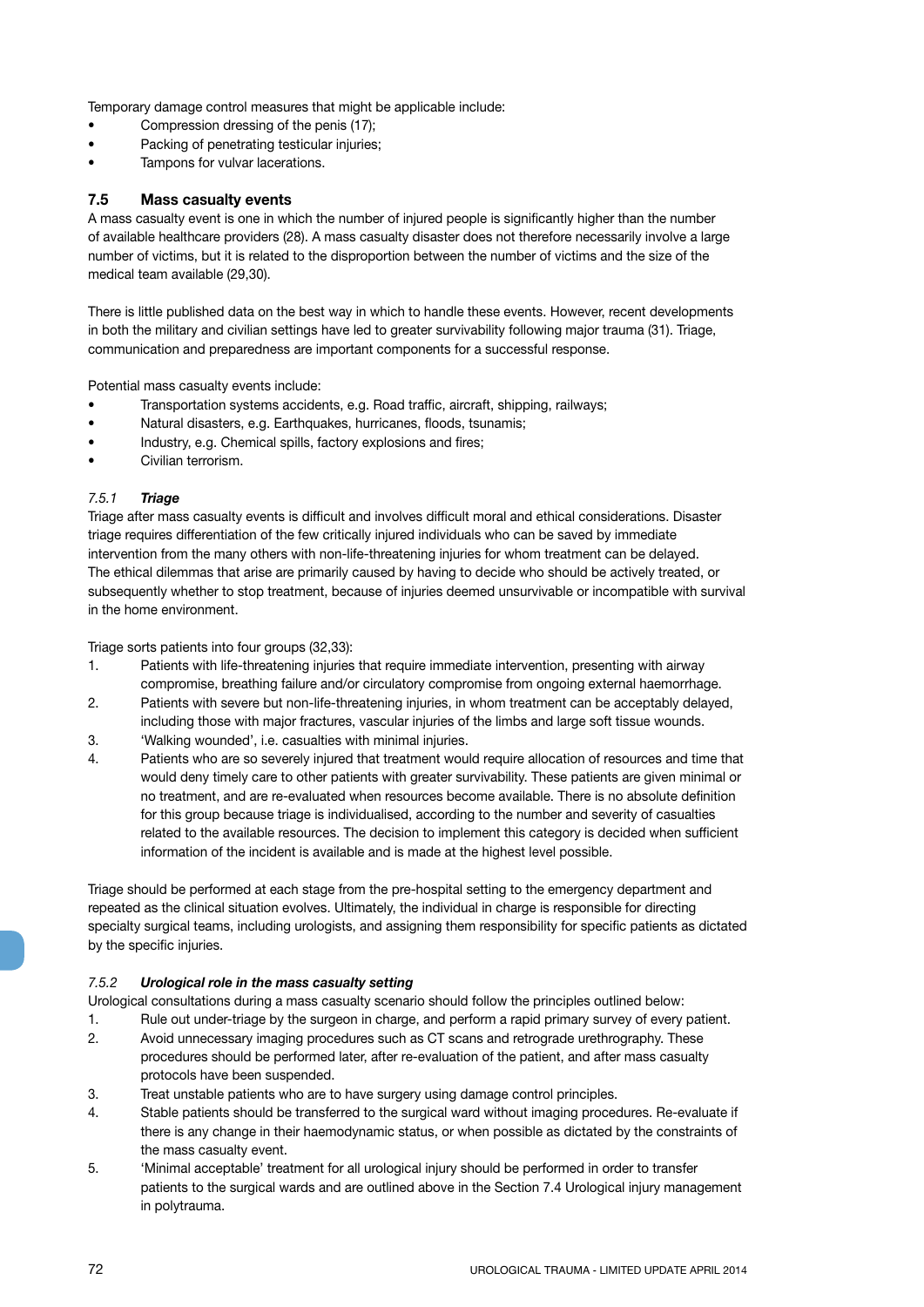## *7.5.3 Statements and recommendations for mass casualty events*

| <b>Statements</b>                                                                                      | LE        |
|--------------------------------------------------------------------------------------------------------|-----------|
| Recent large scale military conflicts have raised the standard of practice for trauma patients.        | 4         |
| The centralisation of trauma and the establishment of trauma centres results in better outcomes for    |           |
| trauma patients.                                                                                       |           |
| Urologists have an important role to play in the management of polytrauma patients.                    | 4         |
| <b>Recommendations</b>                                                                                 | <b>GR</b> |
| Damage control surgery should be employed as the standard approach in the management of                | A         |
| unstable trauma patients.                                                                              |           |
| Medical teams should be well prepared to deal with polytrauma events.                                  |           |
| All surgical sub-specialists involved in trauma management should be very familiar with the principles | A         |
| of triage and damage control.                                                                          |           |

## **7.6 References**

- 1. Monstrey SJ, vander Werken C, Debruyne FM, et al. Urological trauma and severe associated injuries. Br J Urol Nov 1987 Nov;60(5):393-8.
	- http://www.ncbi.nlm.nih.gov/pubmed/3427315
- 2. Mackenzie E, Rivara FP, Jurkovich GJ, et al. A National Evaluation of the Effect of Trauma-Center Care on Mortality. N Engl J Med 2006 Jan;354(4):366-378. http://www.ncbi.nlm.nih.gov/pubmed/16436768
- 3. Catterson EJ, Carty MJ, Weaver, et al. Boston Bombings: a surgical view of lessons learnt from combat Casualty care and the applicability to Boston's terrorist attack. J Craniofac Surg 2013 Jul; 24(4):1061-7.

http://www.ncbi.nlm.nih.gov/pubmed/23851738

- 4. Dutton RP, Cooper C, Jones A, et al. Multidisciplinary rounds shorten length of stay for trauma patients. J Trauma 2003 Nov;55(5):913-9. http://www.ncbi.nlm.nih.gov/pubmed/14608165
- 5. Makanjuola JK, Grange PC, Kooiman G, et al. Centralisation of major trauma: an opportunity for acute urology services in the UK. BJU Int 2012 Jan;109(2):173-4. [No abstract available]

http://www.ncbi.nlm.nih.gov/pubmed/22212283

- 6. Feliciano DV, Moore EE, Mattox KL. Trauma damage control. In: Mattox KL, Feliciano DV, Moore EE(eds). Trauma, 4th edn, New York: McGraw-Hill, 2000, Chapter 39, pp. 907-931.
- 7. Hirshberg A, Mattox KL. 'Damage control' in trauma surgery. Br J Surg 1993 Dec;80(12):1501-2. http://www.ncbi.nlm.nih.gov/pubmed/8298911
- 8. Rignault DP. Recent progress in surgery for the victims of disaster, terrorism, and war--Introduction. World J Surg 1992 Sep-Oct;16(5):885-7.
- http://www.ncbi.nlm.nih.gov/pubmed/1462624
- 9. Rotondo MF, Schwab CW, McGonigal MD, et al. 'Damage control': an approach for improved survival in exsanguinating penetrating abdominal injury. J Trauma 1993 Sep;35(3):375-82. http://www.ncbi.nlm.nih.gov/pubmed/8371295
- 10. Mercer SJ, Whittle CL, Mahoney PF. Lessons from the battlefield: human factors in defence anaesthesia. Br J Anaesth 2010 Jul;105(1):9-20. http://www.ncbi.nlm.nih.gov/pubmed/20551025
- 11. Holcomb JB, Helling TS, Hirshberg A. Military, civilian and rural application of the damage control philosophy. Mil Med 2001 Jun;166(6):490-3. http://www.ncbi.nlm.nih.gov/pubmed/11413725
- 12. Kansas BT, Eddy MJ, Mydlo JH, Uzzo RG. Incidence and Management of penetrating renal trauma in patients with multiorgan injury: extended experience at an inner city trauma centre. J Urol 2004 Oct; 172(4 Pt 1):1355-60

http://www.ncbi.nlm.nih.gov/pubmed/15371841

- 13. Santucci RA, Fisher MB. The literature increasingly supports expectant (conservative) management of renal trauma--a systematic review. J Trauma 2005 Aug:59(2):493-503 http://www.ncbi.nlm.nih.gov/pubmed/16294101
- 14. Brandes SB, McAninch JW. Renal trauma: a practical guide to evaluation and management. ScientificWorldJournal 2004 Jun;4 Suppl 1:31-40. http://www.ncbi.nlm.nih.gov/pubmed/15349524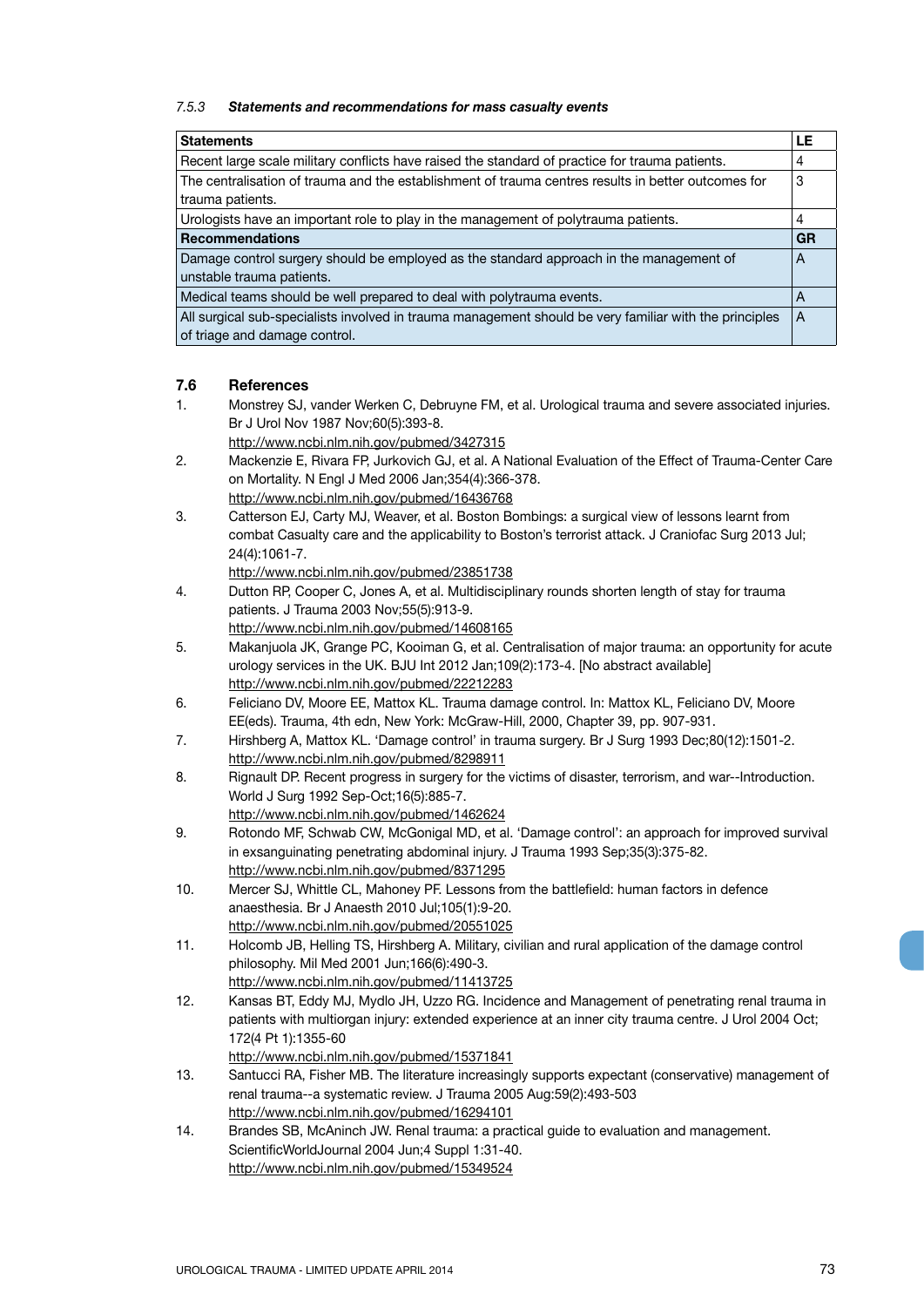| 15. | Brandes SB, McAninch JW. Reconstructive surgery for trauma of the upper urinary tract. Urol Clin<br>North Am 1999 Feb; 26(1): 183-99.    |
|-----|------------------------------------------------------------------------------------------------------------------------------------------|
|     | http://www.ncbi.nlm.nih.gov/pubmed/10086060                                                                                              |
| 16. | Wessells H, McAninch JW, Meyer A, et al. Criteria for nonoperative treatment of significant penetrating                                  |
|     | renal lacerations. J Urol 1997 Jan;157(1):24-7.                                                                                          |
|     | http://www.ncbi.nlm.nih.gov/pubmed/8976207                                                                                               |
| 17. | Coburn M. Damage control for urologic injuries. Surg Clin N Am 2013 Aug;77:343-350.                                                      |
|     | http://www.ncbi.nlm.nih.gov/pubmed/9291984                                                                                               |
| 18. | Hirshberg A, Mattox KL. Top Knife: the Art and Craft of Trauma Surgery. TFM Publishing Limited 2005,                                     |
|     | Chapter 7, pp. 107-112.                                                                                                                  |
| 19. | Shekarris B, Stoller ML. The use of fibrin sealant in urology. J Urol 2002 Mar;167(3):1218-25.                                           |
|     | http://www.ncbi.nlm.nih.gov/pubmed/11832701                                                                                              |
| 20. | Chaabouni MN, Bittard M. [Application of peri-renal prosthesis (vicryl mesh) in the                                                      |
|     | conservativetreatment of multiple ruptured kidney fragments.] Ann Urol 1996;30(2):61-3. [Article in                                      |
|     | French]                                                                                                                                  |
|     | http://www.ncbi.nlm.nih.gov/pubmed/8767808                                                                                               |
| 21. | Brandes S, Coburn M, Armenakas N, et al. Diagnosis and management of ureteric injury: an evidence                                        |
|     | based analysis. BJU Int 2004 Aug;94(3):277-89.                                                                                           |
|     | http://www.ncbi.nlm.nih.gov/pubmed/15291852                                                                                              |
| 22. | Best CD, Petrone P, Buscarini M, et al. Traumatic ureteral injuries: a single institution experience                                     |
|     | validating the American Association for the Surgery of Trauma-Organ Injury Scale grading scale.                                          |
|     | J Urol 2005 Apr; 173(4): 1202-5.                                                                                                         |
|     | http://www.ncbi.nlm.nih.gov/pubmed/15758748                                                                                              |
| 23. | Hirshberg A, Wall MJ Jr, Mattox KL. Planned reoperation for trauma: a two year experience with 124                                       |
|     | consecutive patients. J Trauma 1994 Sep;37(3):365-9.                                                                                     |
|     | http://www.ncbi.nlm.nih.gov/pubmed/8083894                                                                                               |
| 24. | Gomez RG, Ceballos L, Coburn M, et al. Consensus statement on bladder injuries. BJU Int 2004                                             |
|     | Jul;94(1):27-32.                                                                                                                         |
|     | http://www.ncbi.nlm.nih.gov/pubmed/15217426                                                                                              |
| 25. | Chapple C, Barbagli G, Jordan G et al. Consensus on Genitourinary Trauma. BJU Int 2004 Jun;93(9):                                        |
|     | 1195-202.                                                                                                                                |
|     | http://www.ncbi.nlm.nih.gov/pubmed/15180604                                                                                              |
| 26. | Van der Horst C, Martinez Portillio FJ, Seif C, et al. Male genital injury: diagnostics and treatment.<br>BJU Int 2004 May;93(7):927-30. |
|     | http://www.ncbi.nlm.nih.gov/pubmed/15142139                                                                                              |
| 27. | Gross M. Rupture of the testicle: the importance of early surgical treatment. J Urol 1969                                                |
|     | Feb;101(2):196. [No abstract available]                                                                                                  |
|     | http://www.ncbi.nlm.nih.gov/pubmed/5765482                                                                                               |
| 28. | Slater MS, Trunkey DD. Terrorism in America. An evolving threat. Arch Surg 1997 Oct;132(10):1059-66.                                     |
|     | http://www.ncbi.nlm.nih.gov/pubmed/9336502                                                                                               |
| 29. | Caro D. Major disasters. Lancet 1974 Nov:30;2(7892):1309-10.                                                                             |
|     | http://www.ncbi.nlm.nih.gov/pubmed/4139541                                                                                               |
| 30. | Weighlt JA, Krantz BE, Ali J, et al. Advanced Trauma Life Support Student Course Manual. American                                        |
|     | College of Surgeons Committee on Trauma, 6th edn. Chicago, 1997.                                                                         |
| 31. | Treating Injury and Illness arising on Military Operations. National Audit Office. February 2010.                                        |
| 32. | Frykberg ER. Medical management of disasters and mass casualties from terrorist bombings: how can                                        |
|     |                                                                                                                                          |
|     | we cope? J Trauma 2002 Aug;53(2):201-12.                                                                                                 |
|     | http://www.ncbi.nlm.nih.gov/pubmed/12169923                                                                                              |
| 33. | Jacobs LM Jr, Ramp JM, Breay JM. An emergency medical system approach to disaster planning.                                              |
|     | J Trauma 1979 Mar; 19(3): 157-62.<br>http://www.ncbi.nlm.nih.gov/pubmed/458880                                                           |
|     |                                                                                                                                          |